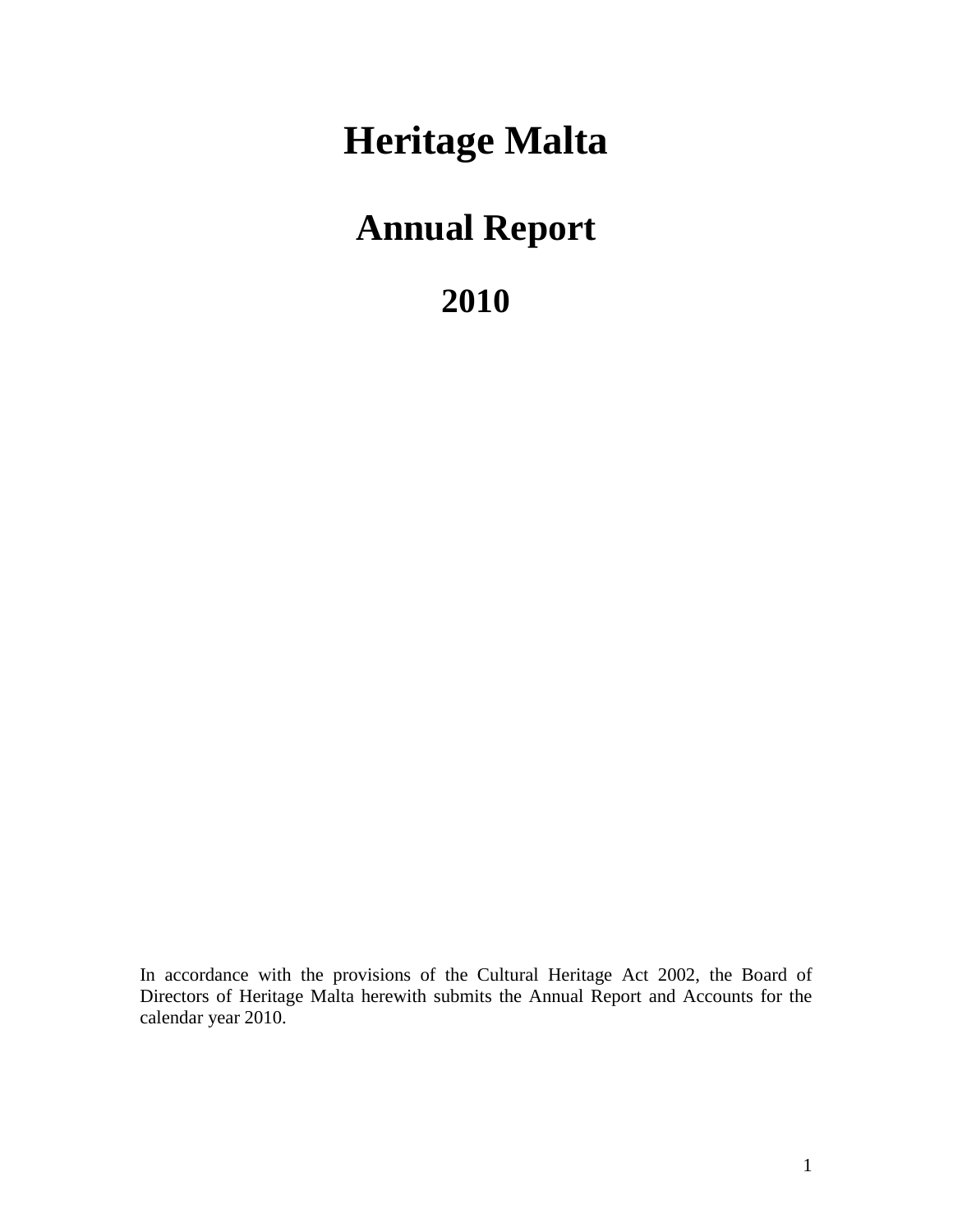# Table of Contents

HM Mission Statement

Chairman's Statement

Board of Directors and Management Team

Capital, Rehabilitation and Maintenance Works Interpretation, Events and Exhibitions Research, Conservation and Collections HM Conservation Division The Institute for Conservation and Management of Cultural Heritage

#### Appendices

- I List of Acquisitions
- II HM Calendar of Events 1 January 31 December
- III Visitor Statistics
- IV HM Consolidated Financial Statements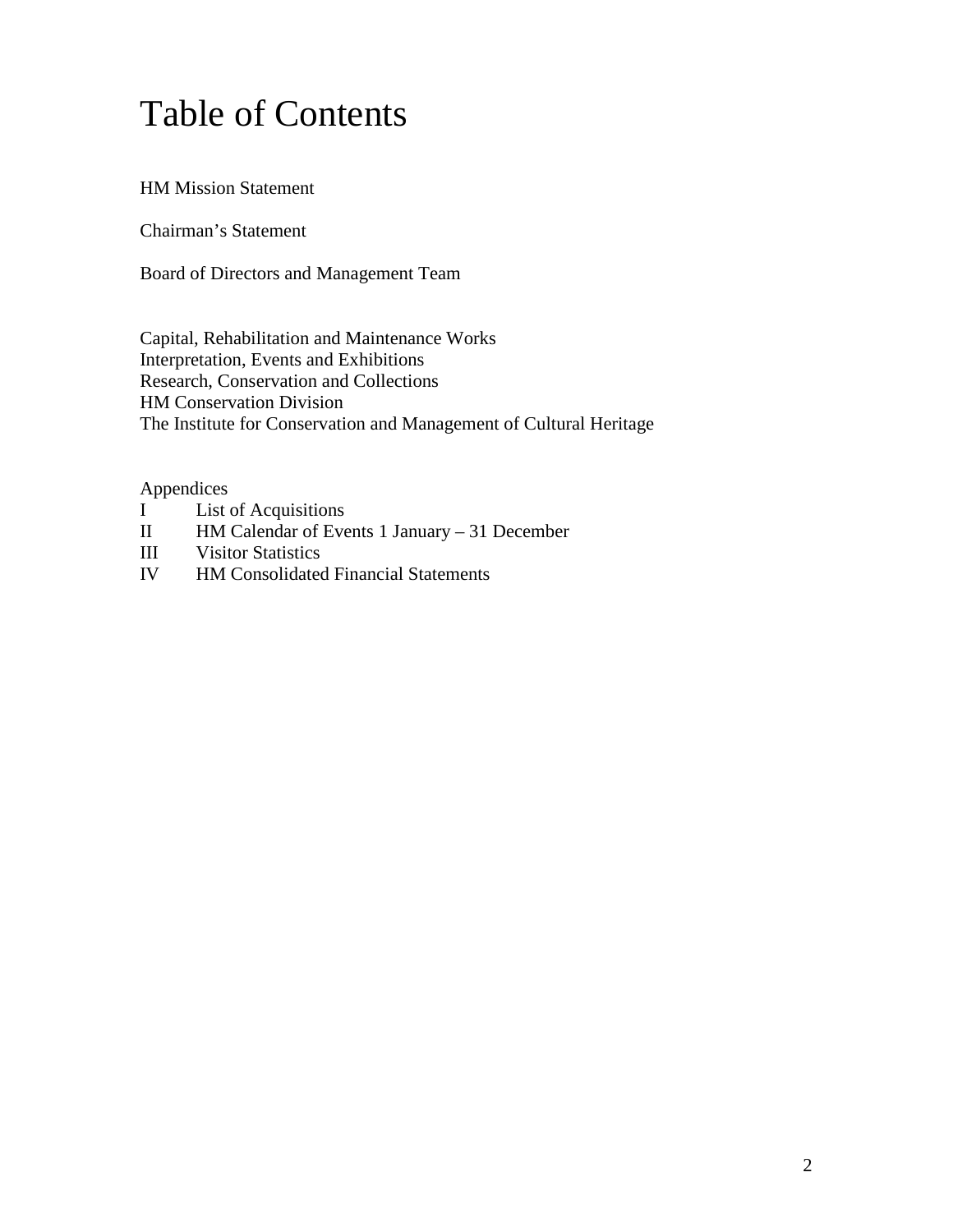### **List of Abbreviations**

| <b>AFM</b>   | <b>Armed Forces of Malta</b>                                         |  |  |
|--------------|----------------------------------------------------------------------|--|--|
| <b>CMS</b>   | <b>Collections Management System</b>                                 |  |  |
| <b>EAFRD</b> | European Agricultural Regional Development Funds                     |  |  |
| <b>ERDF</b>  | <b>European Regional Development Funds</b>                           |  |  |
| EU           | European Union                                                       |  |  |
| HM.          | Heritage Malta                                                       |  |  |
| <b>ICMCH</b> | Institute of Conservation and Management of Cultural Heritage, Bighi |  |  |
| <b>MCAST</b> | Malta College of Arts, Science and Technology                        |  |  |
| <b>MCCA</b>  | Malta Council for Culture and the Arts                               |  |  |
| <b>MCESD</b> | Malta Council for Economic and Social Development                    |  |  |
| <b>MEPA</b>  | Malta Environment and Planning Authority                             |  |  |
| <b>MMM</b>   | Malta Maritime Museum, Vittoriosa                                    |  |  |
| <b>MRAE</b>  | Ministry for Resources and Environment                               |  |  |
| <b>MRRA</b>  | Ministry for Resources and Rural Affairs                             |  |  |
| <b>MTA</b>   | <b>Malta Tourism Authority</b>                                       |  |  |
| <b>MTAC</b>  | Ministry for Tourism and Culture                                     |  |  |
| <b>NMA</b>   | National Museum of Archaeology, Valletta                             |  |  |
| <b>NMFA</b>  | National Museum of Fine Arts, Valletta                               |  |  |
| <b>NMNH</b>  | National Museum of Natural History, Mdina                            |  |  |
| <b>NWM</b>   | National War Museum, Valletta                                        |  |  |
| <b>OPM</b>   | Office of the Prime Minister                                         |  |  |
| <b>PPCD</b>  | Planning and Priorities Coordination Department, OPM                 |  |  |
| <b>SCH</b>   | Superintendence of Cultural Heritage, Malta                          |  |  |
| <b>SPC</b>   | St Paul's Catacombs, Rabat                                           |  |  |
| <b>UCL</b>   | University College of London                                         |  |  |
| <b>UOM</b>   | University of Malta                                                  |  |  |
| <b>VRP</b>   | Valletta Rehabilitation Project                                      |  |  |

Unless otherwise stated, all dates refer to the period under review: 1 January – 31 December 2010.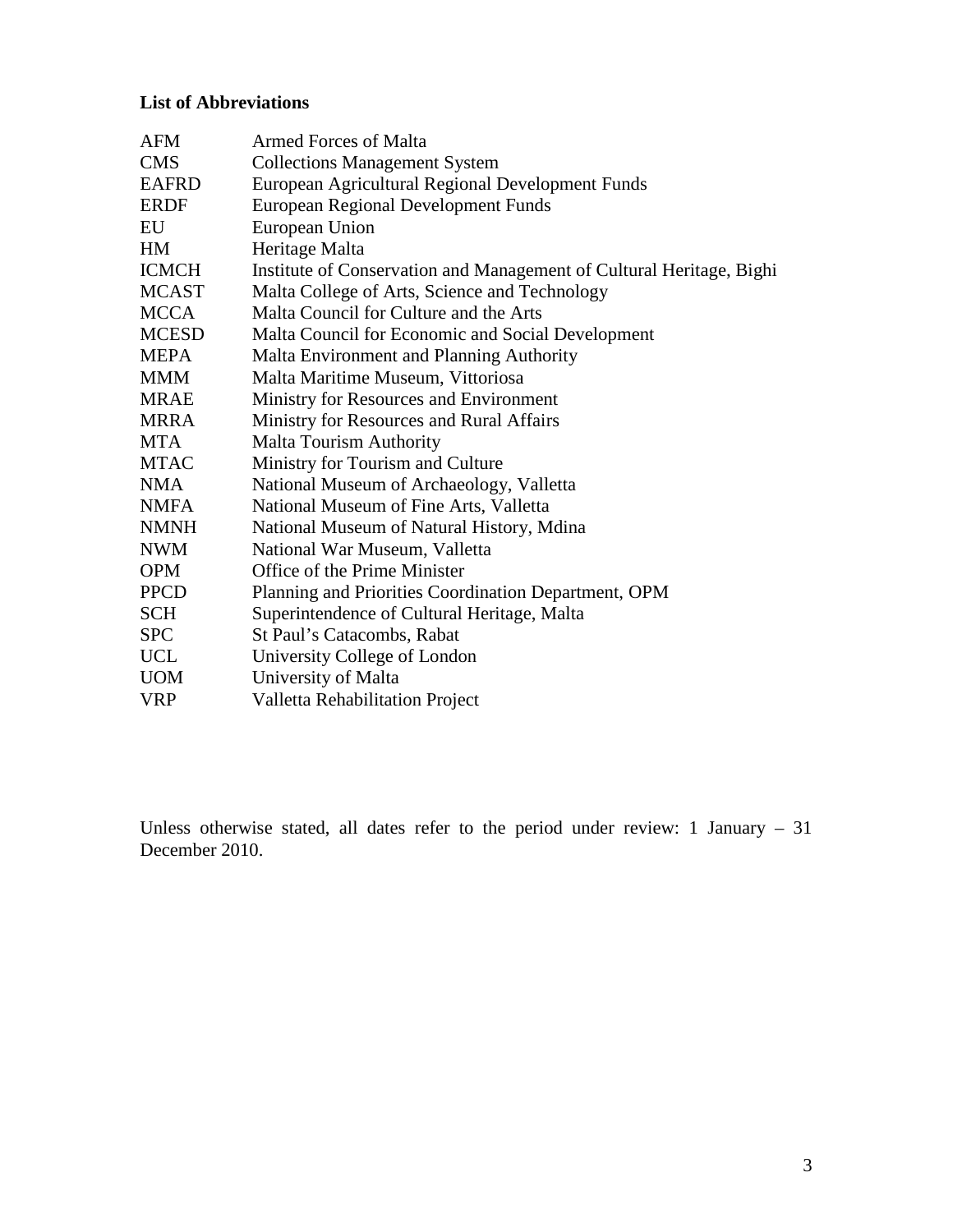# Mission Statement

The mission of Heritage Malta is to safeguard and render accessible the cultural heritage entrusted to it, thus contributing towards a better appreciation of Malta's cultural identity. While conserving and managing the cultural assets in its responsibility in a sustainable manner, Heritage Malta is committed to provide physical and intellectual access to all, and to improve the experience of all visitors in all its sites and museums.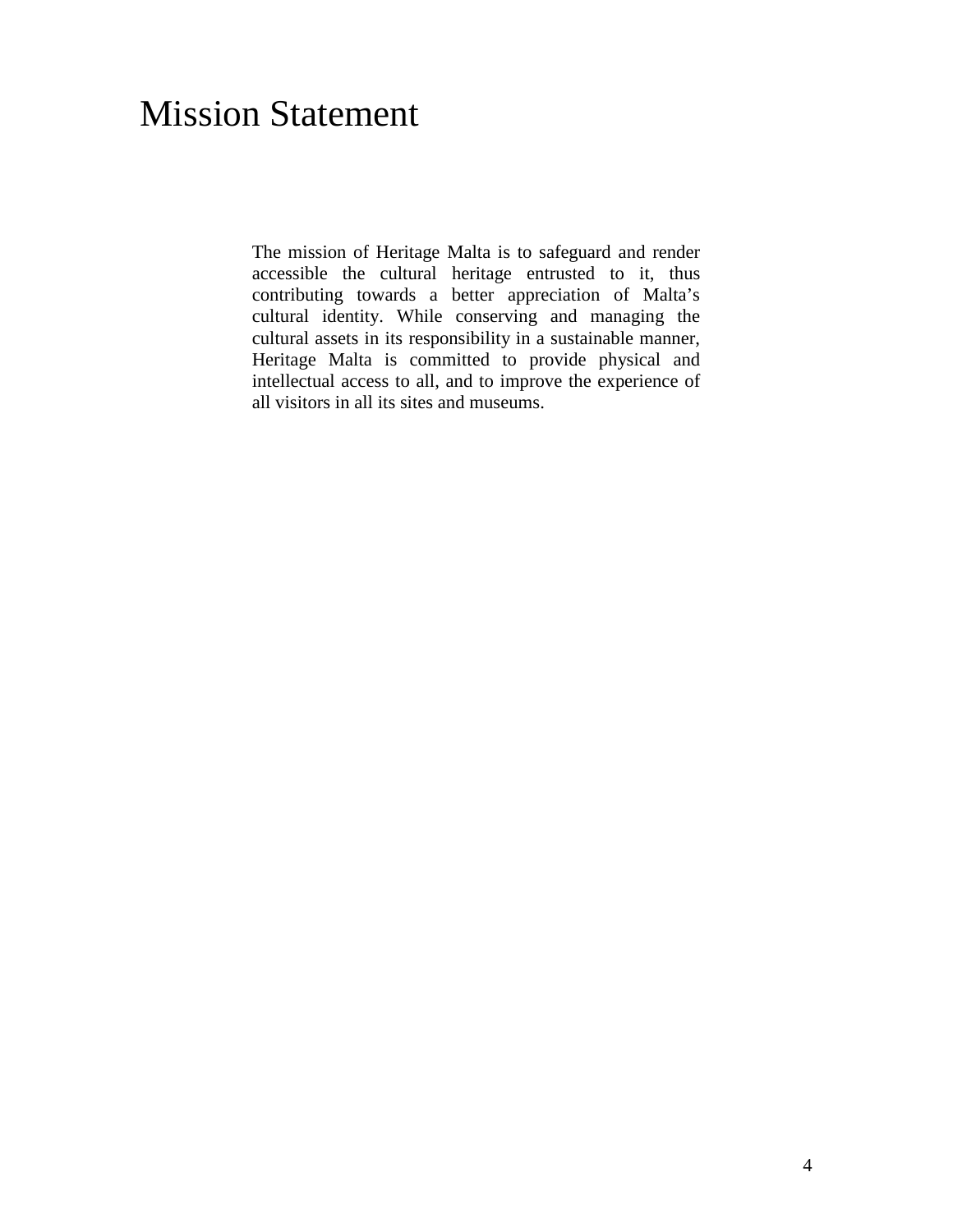# Chairman's Statement

During the year under review the Agency strove to conserve its forty museums and sites together with the thousands of artefacts forming the National Collection.

Our focus remains that of rendering these accessible to the general public as far as possible. We believe that in 2010 we achieved this through a long and varied list of events, including lectures, exhibitions, heritage trails, educational programmes, seminars, publications, interpretation facilities and also media coverage. Our Conservation Division also carried out numerous interventions on artefacts from the National Collection.

Such initiatives were complemented by the staging of a number of Open Days at various museums and sites. Paying visitors in 2010 reached levels of 1,065,957 (2009: 1,043,829) while that of non-paying visitors was 104,620 (2009: 100,295).

The major project concluded in 2010 was the completion of the visitor centre and protective shelters over the Hagar Qim and Mnajdra Temples. Significant progress was also made in other ERDF projects including Ggantija Temples, St Paul's Catacombs and Tarxien Temples, while a substantial EAFRD grant was also secured for the rehabilitation of the Ghajn Tuffieha Roman Baths and Ta' Bistra Catacombs. Restoration works also commenced at Fort St Angelo, while other works progressed substantially elsewhere, including the NMA, the Inquisitor's Palace and the MMM. The implementation of a number of other EU-funded projects has continued; applications for new projects submitted and preparations are underway for the application for funding of two major projects at Fort St Elmo (in conjunction with Grand Harbour Regeneration Corporation) and Fort St Angelo.

Apart from our ongoing programme of acquisitions, we further enriched the National Collection through a salvage operation of thousands of objects related to industrial heritage at the former Malta Drydocks. These should go a long way towards the creation of an Industrial Heritage Museum in the not too distant future.

The Agency ended 2010 with a surplus of  $\text{ } \in \text{ } 4,959$  (2009  $\text{ } \in \text{ } 393,604$ ). The variation over 2009 was mainly due to a one-off financial injection by Government of  $\epsilon$ 600,000 in 2009. Moreover an extraordinary expense of €83,342 was incurred in 2010 in connection with the transfer of our Head Office operations from Valletta to Bighi.

At an operational level we also sought to upgrade and strengthen our activities so as to increase efficiency and maximise resources. This should ensure that HM will continue to be in a position to face both ongoing as well as new challenges that invariably present themselves. Various initiatives were taken with regard to human resources development including a number of training programmes for a wide cross-section of staff. Undoubtedly the high level of competent staff within the Agency is a strong asset and investment in training and development should continue to be a major priority.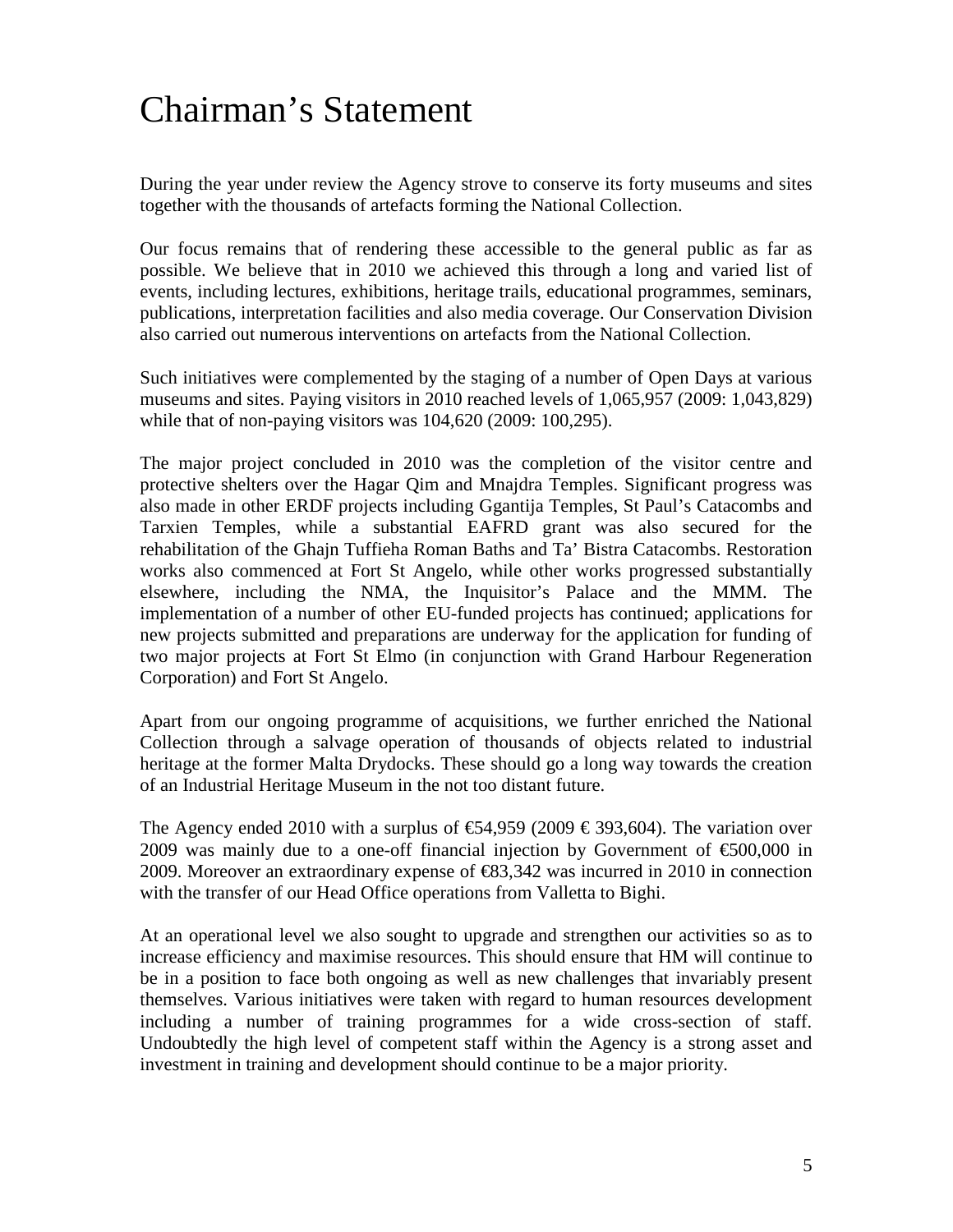In the coming years Heritage Malta will to continue with the implementation of its strategic plan. At an operational level it should seek to reduce reliance on Government subvention in respect of its recurrent expenditure. This can be achieved by increasing revenue streams as well as by maximising the potential of its human and physical resources.

It will also not lose sight of its mission which is to ensure that the vast and rich heritage that Malta and Gozo have been endowed with is respected, safeguarded and appreciated by all.

**Joseph Said**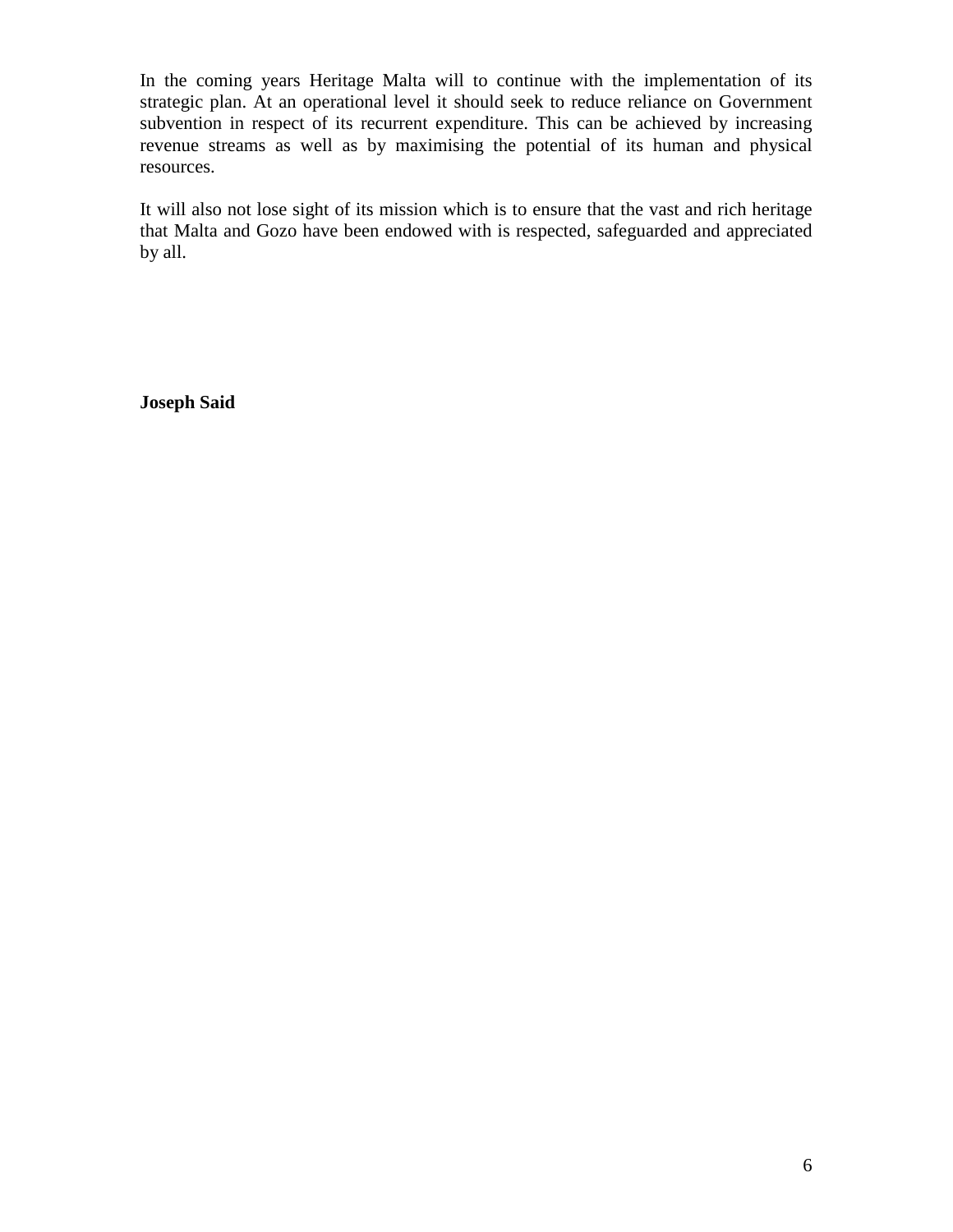# HM Board of Directors (as at 31 December 2010)

Joseph Said, Chairman Isabelle Vella, Deputy Chairperson Evelyn Baluci Anthony Bonanno Leonard Callus (appointed 13 August 2010) Norma Camilleri John Cremona Marika Grech Bryan Magro (resigned 12 August 2010) Martin Mercieca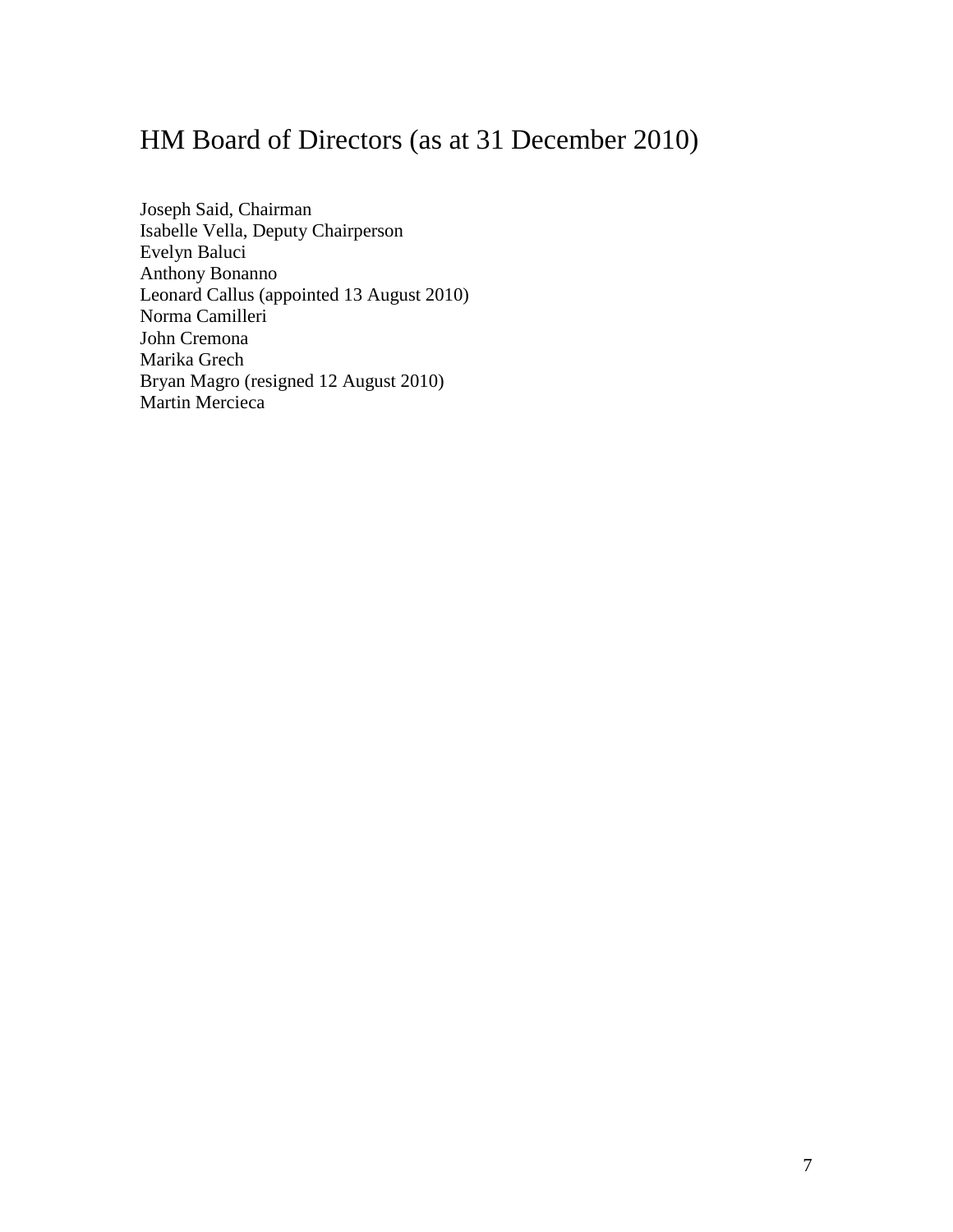# HM Management Team (as at 31 December 2010)

Frank Mifsud, Acting Chief Executive Officer & Board Secretary

Senior Management Kenneth Gambin, Chief Officer - Curatorial & Quality Assurance

Managers and Senior Curators Ruben Abela, Manager - Architecture, Stone & Objects Conservation Claire Baluci, Manager - Diagnostic Science Laboratories Ivan Barbara, Manager - Estate & Security Ray Bondin, Manager - EU & International Affairs Louis Borg, Manager - Operations Olivianne Briffa, Manager - Finance Alexander Debono, Senior Curator - Arts & Palaces Suzannah Depasquale, Senior Curator - Phoenician, Roman & Medieval Sites Thomas Dimech, Manager - Business Development Reuben Grima, Senior Curator - Prehistoric Sites Emmanuel Magro Conti, Senior Curator - Modern, Maritime & Military History Nicoline Sagona, Manager - Gozo Ninette Sammut, Manager - ICMCH & Education Alan Sant, Manager - Human Resources Joseph Schirò, Manager - Paintings, Books, Paper & Textiles Conservation Martin Spiteri, Collections Manager Godwin Vella, Senior Curator - Ethnography Noel Zammit, Manager - IT & Knowledge Management

Pierre Bonello, Senior Executive - Exhibitions and Design John Borg, Principal Curator - Natural History Russell Muscat, Senior Executive - Communications & Events Sharon Sultana, Principal Curator - National Museum of Archaeology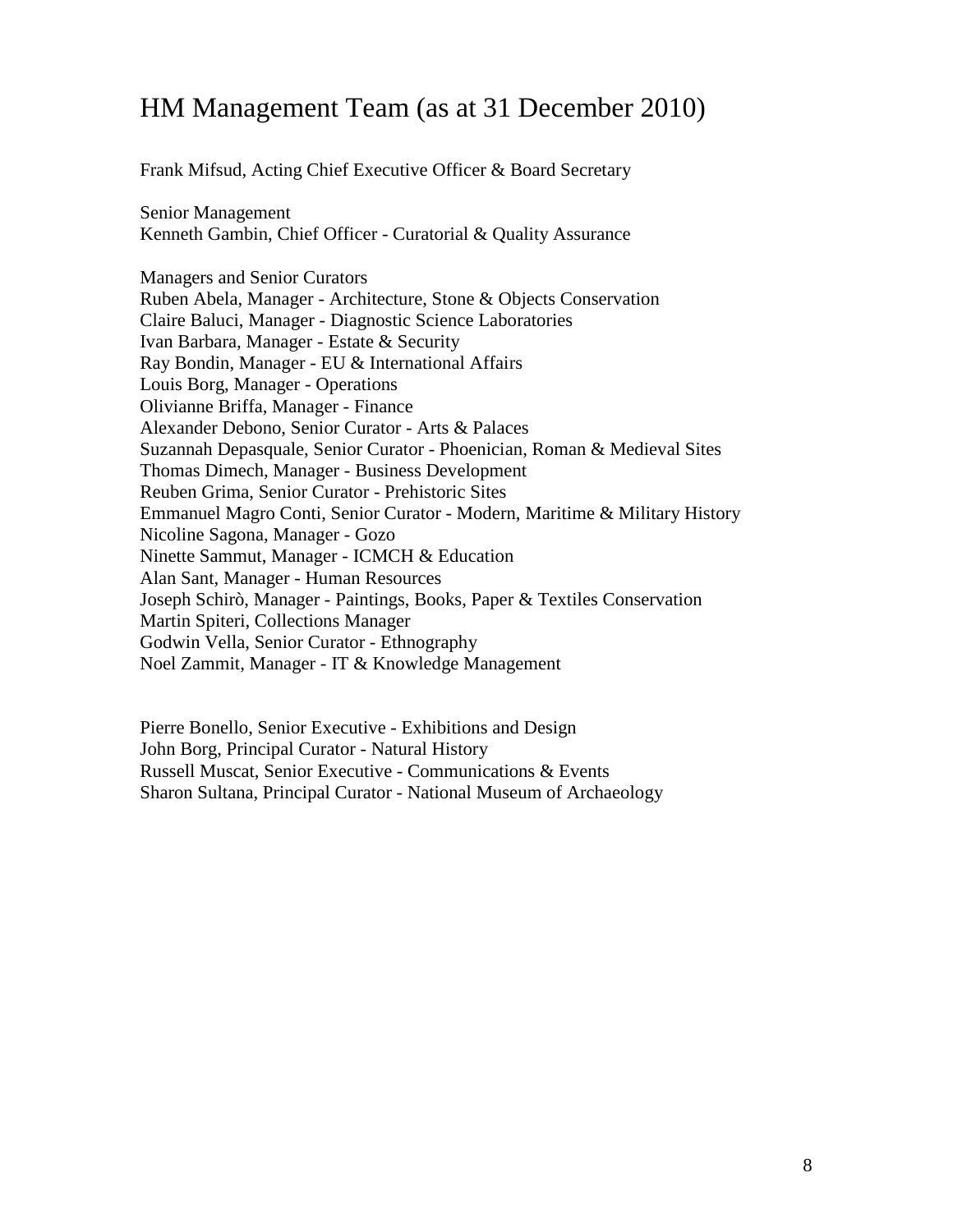# **Capital, Rehabilitation and Maintenance Works**

# **ERDF 032 – Archaeological Heritage Conservation Project**

The Archaeological Heritage Conservation Project is part-financed by the EU's ERDF (85% EU funds; 15% national funds) under Operational Programme I – Cohesion Policy 2007-13: Investing in Competitiveness for a Better Quality of Life. The application for this project, under Priority Axis 2 – Promoting Sustainable Tourism and focus area 'Product Development; Niche market development and branding', was lodged in 2007 and was approved in principle in June 2008 (OPM/7031/2008/34), following which the Grant Agreement was signed on 5 May 2009.

The project involves the upgrading and conservation of two sites inscribed on the UNESCO World Heritage List as part of the 'Maltese Megalithic Temples', Ġgantija and Tarxien Temples, as well as SPC which are an outstanding example of Malta's catacombs. The duration of the project is from January 2008 to March 2013 with a value of  $\bigoplus$ , 151, 333 (including VAT).

During 2010 works focused mostly on data collection and documentation of various aspects of the sites so as to ensure informed decisions for the proposals regarding the conservation of the above-mentioned cultural assets. These studies, which are still underway, include:

- Limits of acceptable change for SPC and Tarxien Temples
- Architectural/topographic and 3D surveying of SPC
- A structural assessment of SPC and Ggantija Temples
- Archaeological investigations
- Hydrological study at Tarxien Temples
- 3D survey of Tarxien Temples
- Environmental monitoring at SPC
- Installation of a weather station at Tarxien Temples

The visitor survey and data collection for the limits of acceptable change are practically complete and the final reports are being drawn-up. Similarly, the final report for the hydrological study at Tarxien Temples has been submitted and final revisions are taking place. The on-site data collection for the 3D survey of SPC and Tarxien Temples were completed. The architectural/topographic survey of SPC is underway, following which the structural assessment of the surveyed areas will be carried out. The structural assessment of Ġgantija Temples is also underway. A land survey of the Ggantija grounds was carried out by Randolph Camilleri Surveys Ltd in March. Meetings were held with Enemalta and Water Services Corporation (Gozo sections) regarding various issues in connection with the ERDF project. The President's declaration regarding the acquisition of land north of Ggantija was published in the Government Gazette of 29 April.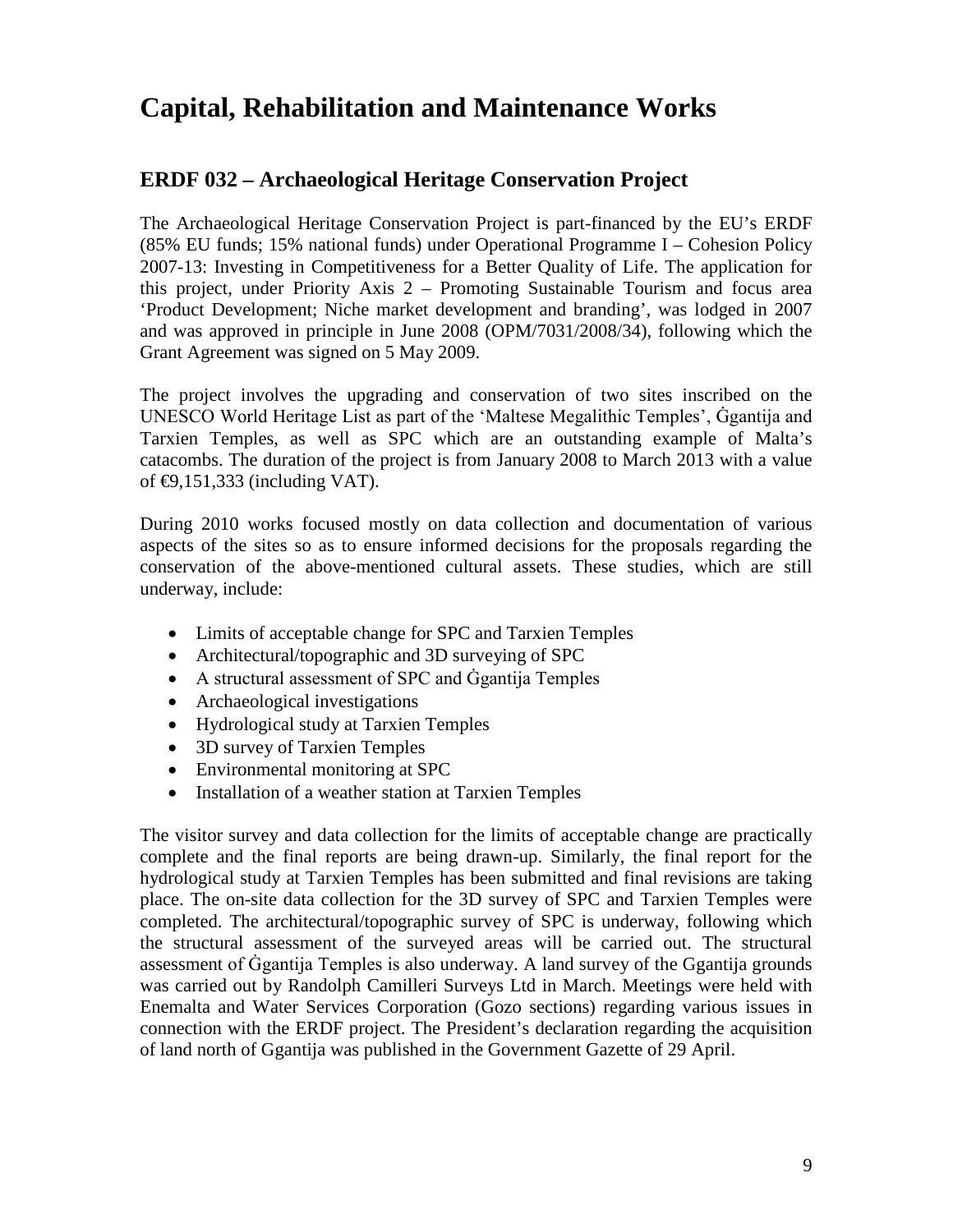The equipment for environmental monitoring at SPC was also installed and recording has been ongoing for two quarters. The tender for the installation of a weather station at Tarxien Temples was awarded and related works will start in 2011. On the other hand, the geophysical survey of SPC was concluded in July 2010.

Archaeological investigations were carried out on all three sites. At Ġgantija, following the mechanical clearing of the site earmarked for the construction of the interpretation centre in January and February, a number of trial trenches were prepared in various areas of the park where a form of development shall be undertaken. The soil was transferred to WasteServ (site at il-Qortin t'Ghajn Damma in Xaghra) for landscaping purposes. A number of trees were also transplanted. Excavations are also being conducted at SPC, whereby the site earmarked for the construction of the interpretation centre and the foundation locations of the proposed information pods, children's pavilion and exit building, are currently being investigated. In Tarxien, the proposed locations of the shelter supports are also being archaeologically investigated.

Nonetheless, due to the specialised nature of most of the above-mentioned studies, the public procurement process for the engagement of suitable contractors/consultants on some of these studies had to be repeated at least twice, and in some cases such open tendering procedures still proved futile. In a particular case, the tender for the biological mapping of SPC and Tarxien Temples is still not awarded notwithstanding two open-call procedures and two negotiated procedures with prospective bidders due to technical noncompliance.

During 2010, the designs of the visitor-related facilities and infrastructure, to be constructed/installed as part of the project were developed further. This included the issuing of the relevant MEPA permits, including:

| Application | Description                              | Decision date | Permit date |
|-------------|------------------------------------------|---------------|-------------|
|             |                                          |               |             |
| PA 5745/09  | Proposed visitor centre, pathway and     | 2 November    | 7 December  |
|             | exit building to Ggantija Heritage Park  |               |             |
| PA 5810/09  | Proposed visitor experience at SPC       | 2 November    | 30 November |
|             | including an interpretation centre, exit |               |             |
|             | building, children's pavilion,           |               |             |
|             | information pods and general             |               |             |
|             | landscaping works                        |               |             |
| PA 251/10   | Protective shelter over prehistoric      | 23 September  | 28 October  |
|             | temple remains of Tarxien Temples        |               |             |

The relevant tenders are being finalised for publication and works are envisaged to commence in 2011. A further application was lodged for the restoration works to existing structures at SPC (PA3966/10) which has been recommended for approval and the permit is due to be issued in early 2011. Furthermore, a tender was issued for the construction of a lightweight walkway (and related civil works) at Tarxien Temples (CT3042/10).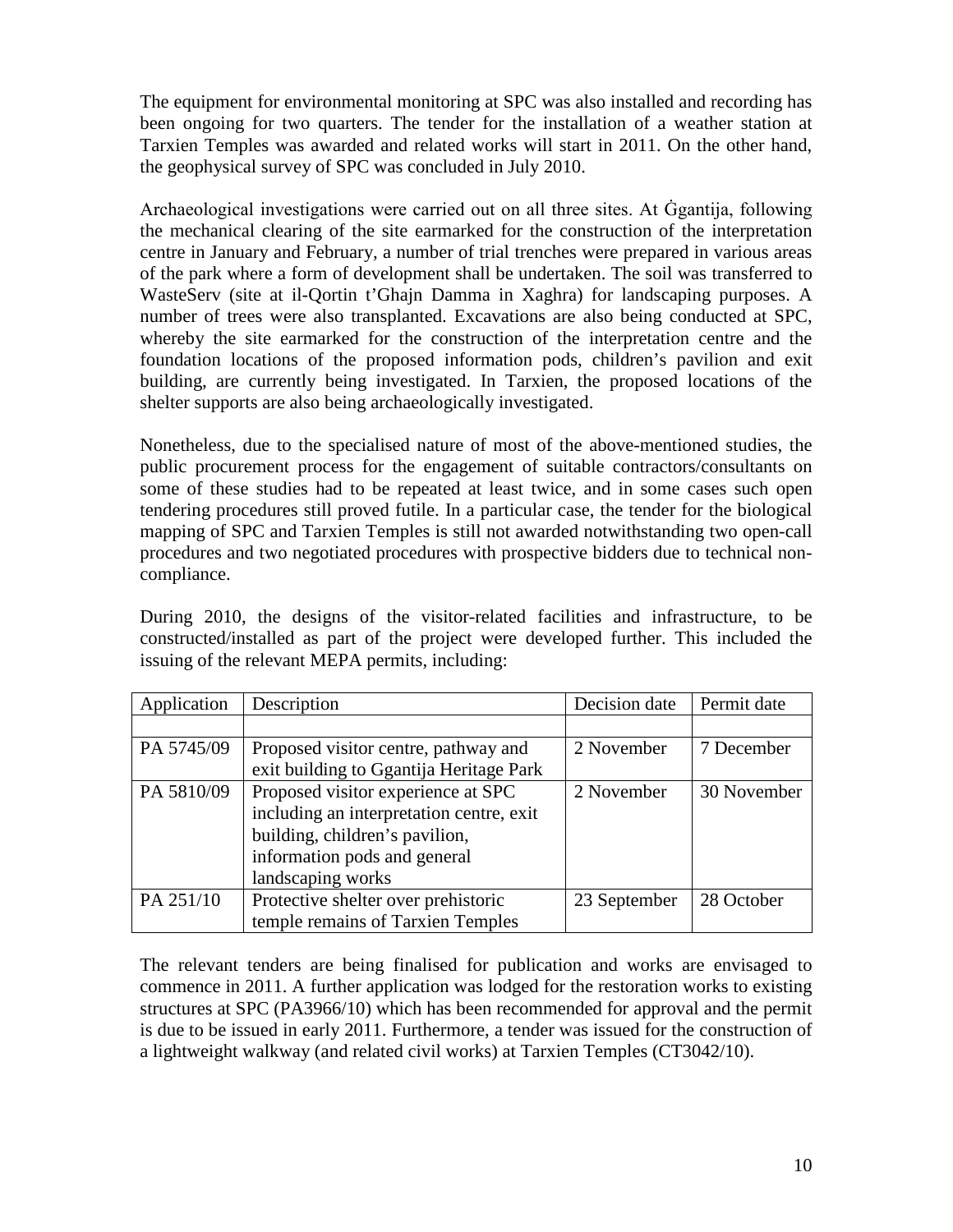Procedures are underway with the Government Property Division to transfer the ownership title of an alley abutting SPC and a garage within the boundaries of the site to HM. Furthermore, negotiations were also concluded with the Lands Department and the Joint Office to exchange a strip of land abutting the Tarxien Temples external boundary, with a number of alcoves in another area of the boundary wall site, so as to locate a foundation for the protective shelter to be constructed over the prehistoric remains further away from the temple structure in a potentially less archaeologically sensitive area and less visually intrusive on the remains.

A number of meetings were also held with representatives of the Water Services Corporation, in order to identify solutions so as to eliminate a foul-water main which passes through a number of catacombs at SPC. Through the cooperation with the Missionary Society of St Paul's, a main can be diverted through St Agatha School grounds, and therefore the relevant pipe-work in the catacombs can be removed. The Water Services Corporation is due to submit the relevant applications to MEPA so as to execute works in due course and not impact the progress of the project.

Being an ERDF part-funded project, the publicity element is an intrinsic aspect of the Grant Agreement. While adhering to the obligations included in the approved application, information regarding the project was disseminated through various media, including radio, television and the printed media.

# **Arts and Palaces Department**

#### **The National Museum of Fine Arts**

Works on the refurbishment of main courtyard and the loggia temporary exhibition space has progressed satisfactorily. These include the cleaning of masonry including one internal façade and all loggia area including paint works carried out in the internal area of the loggia, the re-opening of blocked apertures, the removal of concrete roofing replaced by stone slabs (*xriek*), the replacement of all balustrades in lower loggia area and the purchase of hard stone tiles for upper loggia area. These were subsequently re-laid following installation of new water drainage system. Work related to the design, procurement and installation of a new electrical system, covering light fixtures, a picture hanging system and new exhibition boards was also concluded. The maintenance programme on all doors and apertures, including cleaning of brass components, refitting of original locks and re-painting to make these doors fully functional once again, was completed. The baptismal font originally belonging to the Methodist church, which functioned as a fountain, was transferred to the Inquisitor's Palace. It is envisaged that this project will be close to final completion during the first quarter of 2011.

The second phase of the Eco-Friendly museum project was completed in June. Old membrane was removed from the main staircase roof area and a traditional screed covering (*deffun*) installed instead. Prior to this, beams were inspected so as to ascertain their structural stability. Two ventilation chimneys were also constructed and the internal wall of one of the courtyards at Casa Scaglia has also been re-pointed and re-plastered as necessary, while the main façade of the museum was cleaned with water during the summer months.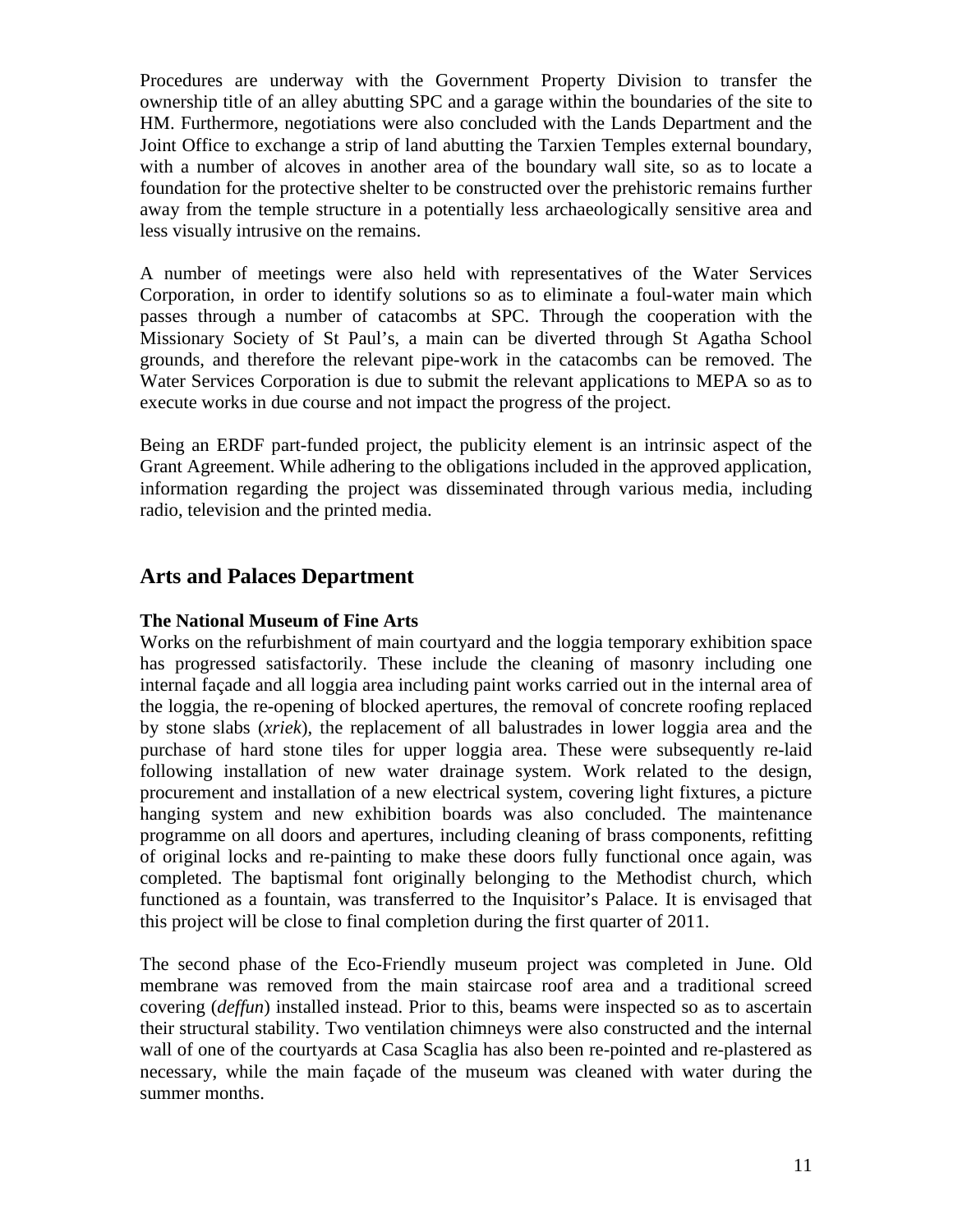Following investment in a state-of-the-art monitoring apparatus, the NMFA now has detailed records for temperature and humidity collated every two hours over a period of 12 months. This data will now be used within the decision making process determining necessary mitigatory measures to improve the microclimate of the building.

Substantial time was also dedicated for refurbishing the electrical system at the NMFA which involved various interventions and new installation together with the re-laying of new paving in the balcony. Various security gates were manufactured and installed in the new area earmarked for the reserve collection, and a new reception and research desk have been installed in November. Plans are also in-hand to employ two *mastri* on contract to carry out the necessary restoration works in the main staircase area starting from first quarter 2011.

#### **Future Refurbishment Works**

Recent interest at institutional level in the refurbishment of the NMFA required proper project briefs, plans and presentations. The necessary documents were prepared, including a detailed overview of concept and rationale and a conceptual project brief that was forwarded for peer reviewing to specialists at the UCL and Victoria and Albert Museum, London. This process is still underway.

One of the teaching modules in the MA Architecture course offered by the University of Canterbury focused on the regeneration of historic buildings and their uses. The chosen case study for the module has been the NMFA. Students also spent a week in Malta working on site to come up with proposals on the effective use of the building, its extension into 8 Old Mint Street and its potential development as a node within the city's fabric.

Three full development permits covering works at or related to the museum have been granted, namely: PA  $03880/09$  – Reinstatement of existing roofs to existing museum – 8, Old Mint Street; PA 03882/09 – Change of use of site from domestic dwellings to museum exhibition space, including link to existing NMFA and restoration of facades. A request has been forwarded to the Valletta Local Council to prepare drawings and formally apply to MEPA for the extension of the pavement in front of the museum, replacement of existing kerb and installation of ground light fixtures. Permit has been granted **(**PA/01765/10**)** and works shall be taken in hand within the remit of the new pavement project.

#### **The Palace**

The Pinto Clock Tower Conservation Project took-off following a lengthy tendering process. The metal components (the hemispherical bells, four *jacquemarts* and the related chiming mechanism) were dismantled and transferred to the relevant restoration workshops. The scaffolding was set up along the entire height of the facades of the tower. With regards to the masonry work, a considerable extent has been covered including the frontal and lateral facades and the decorative volutes that buttress the upper area of the tower. The conservation and restoration treatment of the clock mechanism is virtually completed and the automated winding system is underway. The conservation and restoration of the four crowning *jacquemarts* is also progressing but proving to be very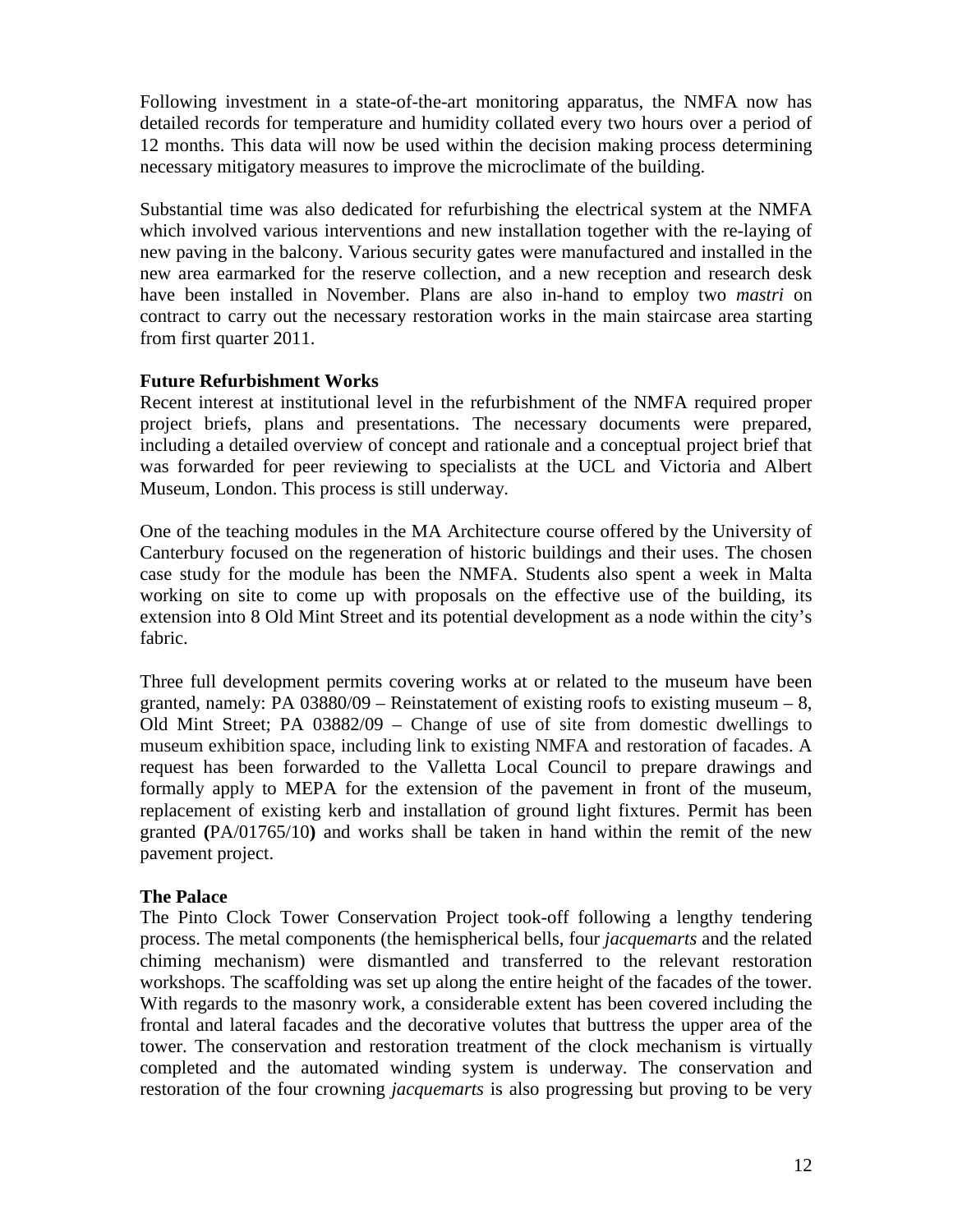time consuming owing to past restorations that have considerably complicated the process of treatment.

# **Ethnography Department**

#### **The Inquisitor's Palace**

Extensive works were undertaken within five of the eight extant Castellania vaults as part of 'The Alfred Mizzi Foundation' project. Besides enhancing the overall experience on offer via the upgrade of the reception area and ancillary visitor amenities, and the provision of an overall introductory interpretation provision, this project is of particular relevance in view of the extrapolation of a wealth of information on the early development of the extant fabric and due to the discovery of hitherto unknown architectural features datable to the late Middle Ages, thereby highlighting the Order's early makeshift works to adapt Birgu into a temporary capital. These works included the cautious stripping of all paint and plaster layers, the consolidation and stabilisation of the stonework, re-pointing and the installation of new electricity and communication networks. The existing tracks of wall trenches were retained in order to minimise the intervention on the sensitive historic fabric. Concurrently the reception area has been redesigned thoroughly to craft a more respectful and welcoming ambience, while the former restrooms' vault has been transformed into a duly equipped activity area to sustain the ever-growing programme of hands-on thematic education programme and related educational activities. This new facility is expected to absorb an adjoining and interlinking vault which is scheduled for an analogous conservation programme.

The extensive programme of works on the timber apertures progressed as planned. All apertures at ground and first level along Triq il-Mina l-Kbira were repaired and repainted.

#### **Fort St Angelo**

Further works at Fort St Angelo were taken in hand during the period. The so-called Great Siege bell and supporting bell-tower on the cavalier have been subjected to extensive conservation works by our Conservation Section with the assistance of the Restoration Unit of the MRRA. The nearby guardroom on the cavalier, which was in danger of collapsing, was restored and had its timber beams and *xorok* roof replaced and covered with a new layer of *deffun*. The parapet wall on a ramp on the middle level built during the British period was also completely restored.

During summer archaeological investigations were carried out at the entrance to the fort; the approach ramp was cleared of several hundreds of tons of debris that were dumped during World War II, as a result of which the ditch outside the Main Gate was exposed. Archaeological investigations under the supervision of a qualified archaeologist appointed as a monitor by the SCH were equally undertaken to understand better the evolution of the process of the gate area.

Extensive alterations in the existing layout of the provision of services to Fort St Angelo were also carried out to accommodate emergency works necessitated by the dilapidated state of the entrance.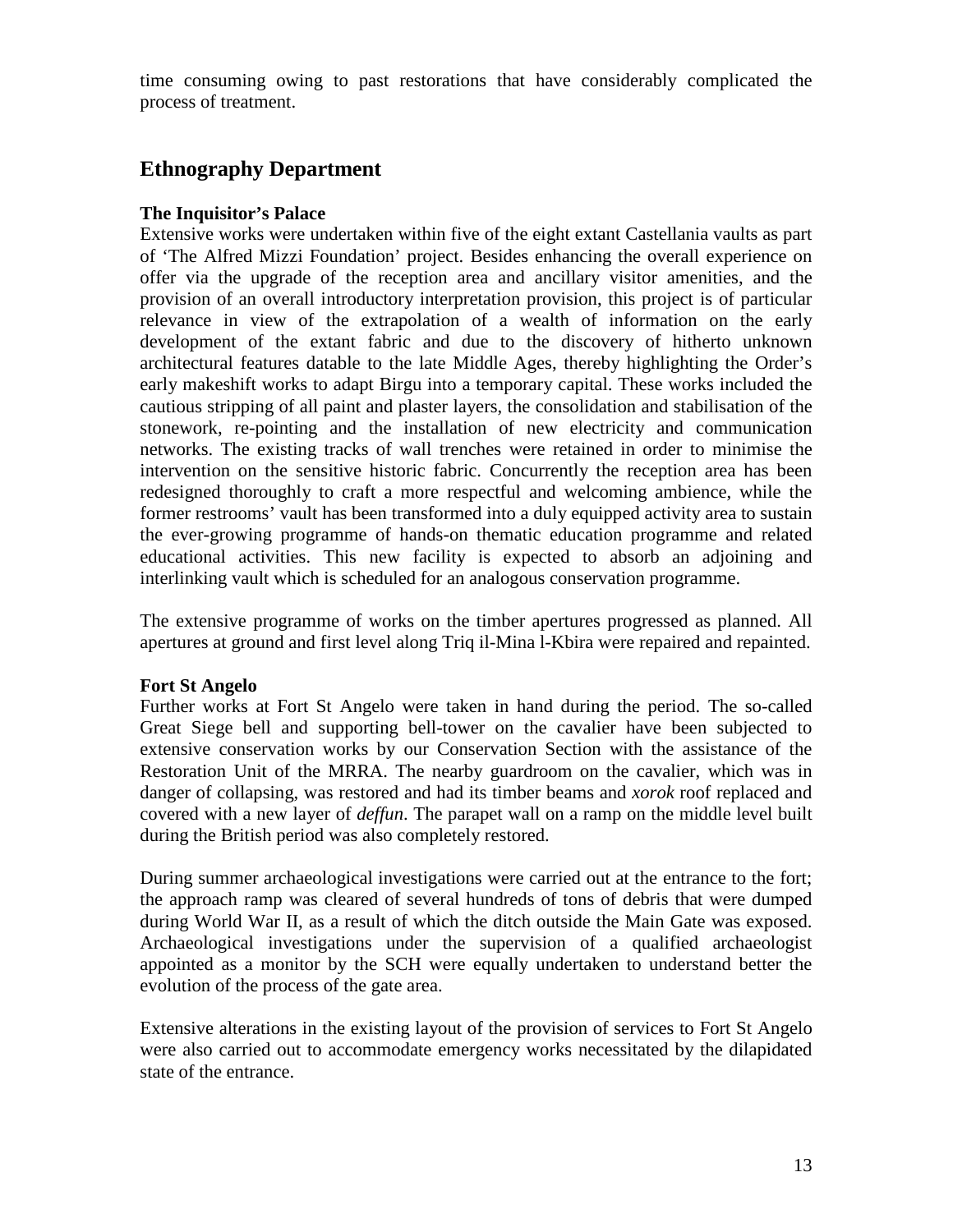#### **Old Prison**

Maintenance works included the renovation of two side doors overlooking the street, repairs to damaged masonry in one of the cells, and repairs to one of the cells door jambs. The lighting system was upgraded in view of late night opening of the site.

#### **Folklore Museum**

Rehabilitation works conducted by the Gozo Area Office consisted of modifications in the drainage system to enhance flow. Old water pipes providing water supply to the museum were replaced by the Water Services Corporation, while old water pipes forming part of the internal water distribution system were replaced in-house. An earth electrode was also installed. The lighting system was upgraded to improve lighting of passageways, especially when the museum is open in late hours. A number of spot-lights were replaced with energy-savers. Anti-slip tape was fixed to the main stairs as a safety measure.

#### **Ta' Kola Windmill**

Detailed estimates for labour and material works for the restoration and reconstruction of Ta' Kola Windmill were obtained in January. During this time the windmill tower was closed off to visitors as a safety measure. A status report on the damaged parts of external and internal structures and recommendations for reconstruction was prepared. Shoring works were carried out in the windmill tower in March, while the pointing of the exterior of the mill tower took place during the summer months using traditional *deffun* and hydraulic lime. A study visit to study windmill construction techniques in Marsala, Sicily, was organised in July. A visit to the Xarolla Windmill in Zurrieq was organised in October in order to study the mechanism and the newly-replaced antennae. The lengthy procurement process for the specific wood required for the restoration and reconstruction work has commenced. A formal report was submitted to MEPA with respect to ongoing development in close vicinity to the site.

## **Modern, Maritime and Military History Department**

#### **Malta Maritime Museum**

Thick timber planks for the Intermediate Floor level flooring linking lift landing to the children's hall was delivered in February 2010. Said timber is Douglas Fair and is the same quality and dimensions of another timber floor in the building. Said timber needs to be planed and cut to size after natural drying process in same area where it is to be installed. A quantity of old never used proper gauged 'Imperial' treaded bolts of the correct length were acquired from the former Malta Shipyards for the said project, similar to what was used in the building thus retaining originality as much as possible.

In November 2009 cracks were noted around the ventilation shaft. However, following the necessary investigations, the cracks were attributed to building settlement and not to structural defects.

Another important and long overdue emergency restoration work commenced on the roof level in September 2009. One of the three surviving lanterns above the ventilation turrets was in imminent danger of collapse. The four meter high lantern was dismantled and several deteriorated stone components had to be replaced and other components cleaned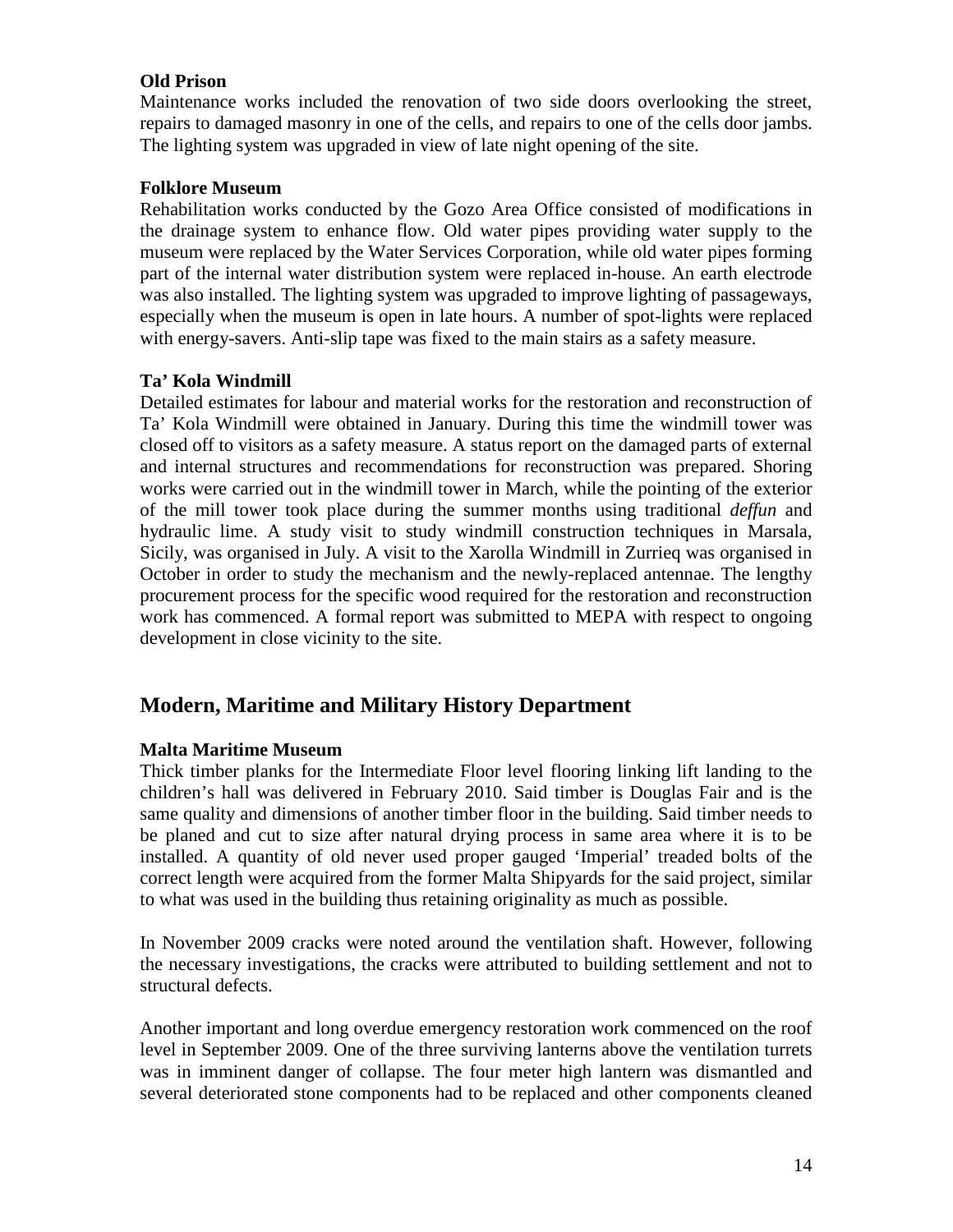and conserved. Reconstructions have not yet been affected pending MEPA approval. Meanwhile a MEPA application has been submitted for the restoration of all turrets, clock tower and facades of the building. Meanwhile, the turrets eight wooden apertures (four 1.5m high louvers, two 3m windows and two 4.5m doors) were documented and the lantern's four louvers dismantled ready for renovation. It should be recorded that a fourth ventilation turret was destroyed during WWII when the engine room chimney stack collapsed on it and on various parts of the roof. This damage is still creating various problems which include rain water ingress, visible structural damage, lack of cohesive building appraisal and rendering areas/halls unusable for further extension of display.

The proposed Cartography and Communication Halls were completely cleared to render possible a series of tests on its defective ceilings. This roof is unique in Malta. A series of cast iron columns support a network of four 16m long built-up timber beams (five sections each) extending from the hall's walls. These 16m long beams in turn support a network of smaller beams which in turn support the masonry capping stones. This roof was restored in the early 1990s but components of three of the 16m beams have cracked causing great concern of collapse. Other smaller beams have also cracked and need replacement. This roof is the capping piece of a four level structure emerging from the Ground Floor, all floors supported on one another by means of cast iron columns and RSJs grid. The use of cast iron and RSJs was a first in Malta predating also the more popular Valletta Market. The columns themselves were cast in Malta. Scamp, the building's naval architect and engineer (responsible also for a future Dockyard project) purposely built the dock's (Dock No. 1) foundry and some workshops first to furnish said items for the bakery building.

As part of the ongoing routine initiatives inside the building, cleaning and clearing of obsolete materials/rubbish dumped/stored over the years continued. Space was thus made available in two adjoining rooms for a joint boat restoration and mechanical workshop.

Works were also taken in hand to patch up a concrete floor over St Angelo Hall kitchen. Several small and two large holes rendered the floor unusable. These holes linked machinery belts and pipe work from the first floor to the second floor. Wooden boards patched up the said holes in order to use the makeshift kitchen below.

#### **The clock tower project**

One of the most prominent features of the museum's building is the clock tower. Since 2002 various studies have been undertaken and expert consultation sought for the best method to restore the clock mechanism and its three bells. The clock together with the bells predates the building (1839-45). The clock is signed Matthew Dutton of London 1810 and is considered as possibly a unique work by this family of precision instrument makers whose normal output was long case clocks and fob watches. Some components are also marked Suban Bros. Malta 1890, indicating some repairs. The original two quarter bells are also dated 1810 and the hour bell is dated 1790 and marked with the Broad Arrow of the War Department, being the oldest British made bell in Malta. All bells are by the Mears Foundry of London. The hour bell could have been recycled and pressed into new use in 1810.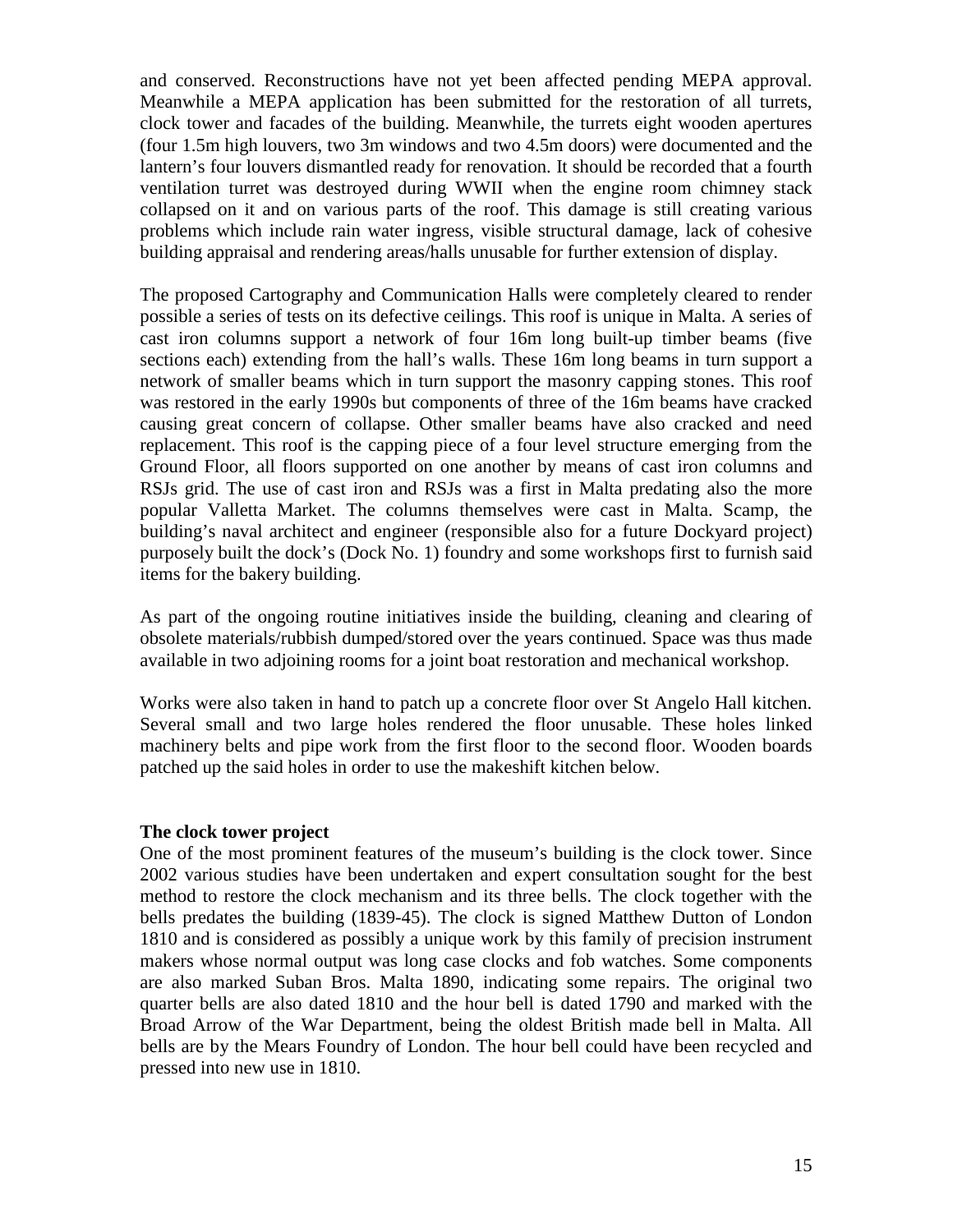Most probably, this clock together with its bells is the same turret clock which can be seen over the Sail Loft built above the Order's *Vaxxelli* Stores as seen in old prints dating between 1810 and the early 1840s such as those by Brocktorff. One has to point out that the clock tower adjoining the Bakery building was somewhat of a later addition not included in the first design. Probably the possible timber turret above the Sail Loft was dismantled and the clock and bells transferred to the new clock tower sometime around the mid 1840s. The clock was a precision instrument upon which ship chronometers were regulated. Its new positioning benefited also shipping in the Grand Harbour and officials in Valletta – actually serving as the official time piece of Malta.

The bells had to be removed in 2004 as a safety precaution since two of them were in an imminent state of collapse. The bells were repaired possibly after WWII in a very amateurish manner. All bells have missing hanging cannons and the crowns were drilled from which they were suspended. By time, the four iron bolts in each bell rusted and caused further damage to the crowns. The smallest quarter bell in fact fared worst. A quarter of its crown was cracked off. After years of deliberation the possibility of repairing the original bells in England was no longer favoured mainly because of the great amount of repair they needed, which did not make sense. It was thus thought best that replacement bells be found and that the three original bells be conserved and eventually exhibited inside the museum in the time keeping section of the proposed Navigation Hall.

In January, clock restorer Mr Stephen Zammit was entrusted with the clock mechanism overhaul which is still on going. Campanologist Mr Kenneth Cauchi was roped in as consultant on the project in March to source replacement bells. The cost for a set of three new bells was somewhat prohibitive. Fortunately, a British Trust whose aim is to find new homes for replaced rings or redundant church bells was contacted. It was decided that the replacement bells had to be from the same Mears foundry of London as the original bells had been. Three antique bells dating 1872 (x2) and another 1895 from a former ring of bells at St Mary's Church in Prettlewell, Essex were eventually purchased in July for a fraction of the price of new bells and were delivered to the museum later in the year. The bells will be installed inside the tower in 2011.

#### **National War Museum**

Following the re-opening of the museum in April 2009, no major works were carried out save for light maintenance works. However the internal temperature was becoming increasingly unbearable for visitors during the summer months. It was evident that the air circulation system installed at the museum was not coping. A portable air-condition unit was installed at the curator's office, while another unit was installed in the temporary reception. Several fans were purchased for the halls. Discussions were held for the installation of a new system.

Official discussions with other institutions are underway with respect to the possible relocation and enlargement of the museum inside Fort St Elmo.

#### **Palace Armoury**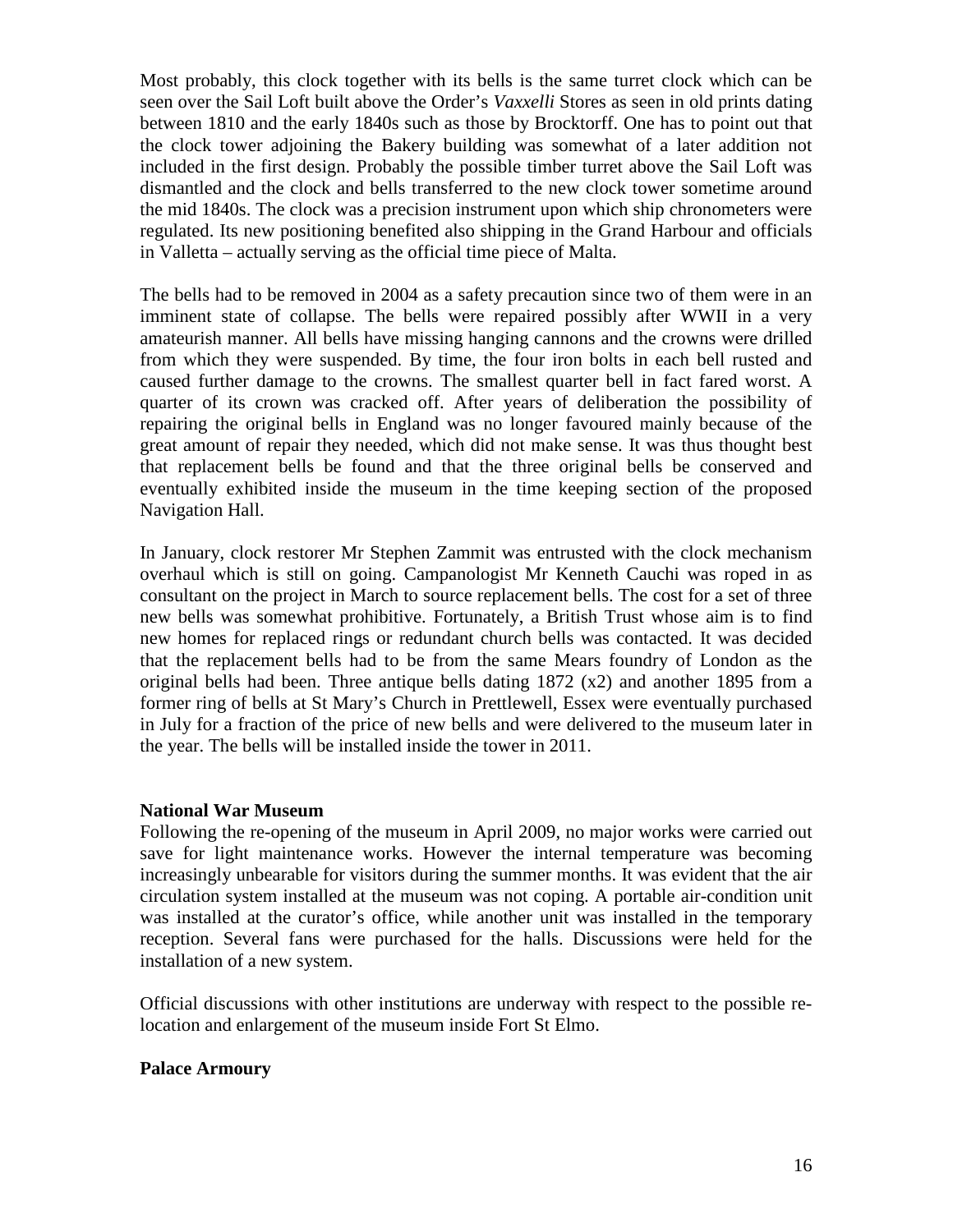Works commenced on the refurbishment of the office area and library. Work carried out includes the removal of various partitions, soffits and plastic covings, electrical and IT installations, carpentry and flooring. A relatively new fitted carpet and skirting from Malta shipbuilding was salvaged in late 2010 to be fitted in the office. The office of the curator has been temporarily shifted inside the conservation workshop.

# **National Museum of Archaeology Department**

Works on the refurbishment of the wrought iron balconies overlooking Republic Street, the timber apertures of the upper halls, and the restoration of the door of the main entrance at Republic Street were completed. Trench works in Melita Street have been finalised by Enemalta and work is progressing well to shift the power supply of the museum on to the substation. The waterproofing membrane at roof level and the clay down pipes have been replaced. The premises of 138 Melita Street were also refurbished.

Some alterations were carried out on the reception desk to render it more functional. Work on the Bronze Age and Phoenician Display has progressed significantly. It is planned that both halls should be inaugurated in 2011.

#### **Gozo Museum of Archaeology**

A number of light fixtures were readjusted in several sections of the museum while new ones were installed in order to improve the display during late night openings of the museum. Other maintenance works conducted by the Gozo Area Office included the repainting of walls at ground floor level and the renovation of one of the exterior side doors.

# **Natural History Department**

#### **National Museum of Natural History, Vilhena Palace**

The Restoration Unit within the MRRA initiated structural works on the bastions and outer walls of the Palace as part of the restoration of fortifications project financed by the ERDF. The north face has been cleaned and pointed and now works have shifted towards the north-western side of the bastion. At the same time, the installation of steel rods through the bastion and the bedrock is still ongoing. A number of steel grilles were fitted to the outside windows overlooking the ditch to increase security during the said works.

Three rooms on the upper floor of the museum were refurbished and will be used as workshops (photography, taxidermy etc.). The waterproofing membrane on the chapel was damaged during a storm and had to be replaced.

In collaboration with the Mdina Local Council, the Animal Welfare Promotion and Services, MEPA and ALE (Administrative Law Enforcement) the pigeon problem was tackled early in 2010. A similar exercise needs to be carried out again as a small flock has taken residence again in an inaccessible part of the palace. A general cleanup and disinfestation in one of the smaller courtyards was undertaken in summer.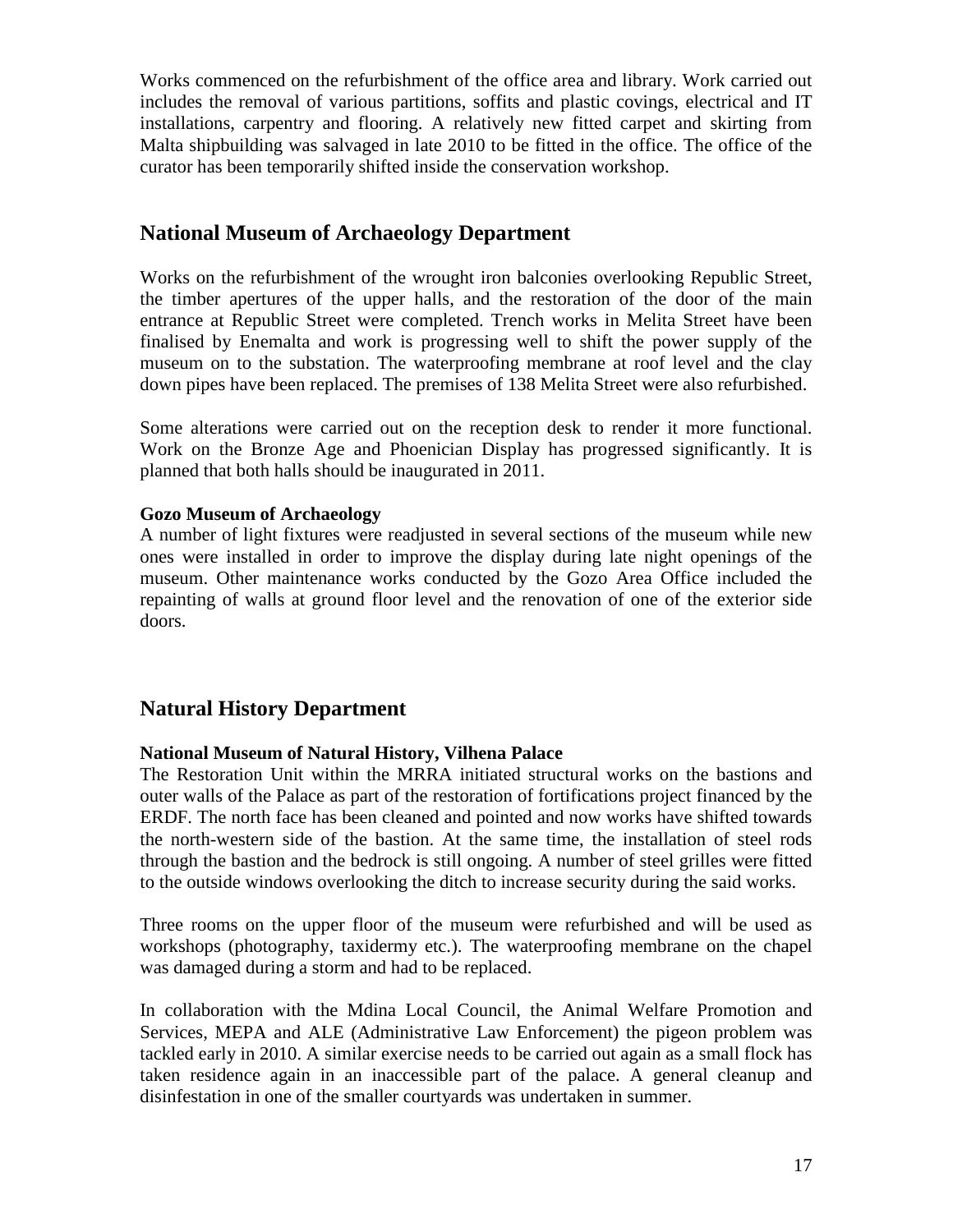A meeting was held with the Police regarding the possible transfer of a large hall and three small rooms located at the rear end of the Mdina Police Station (originally forming part of the museum). To date there has been no progress on the matter.

The old lecture hall has been converted into the palaeontological store holding all the Tertiary as well as most of the Quaternary specimens. In the meantime a new lecture hall was setup complete with internet connections, linoleum flooring and wall-fitted white screen.

#### **Għar Dalam**

A new walkway was installed in the cave in February, while preparatory work is underway for the design of a new lighting system in the cave. An area abutting the old exhibition hall was cleaned and covered with soil; it will be planted with oak trees. A sun-screen covering the 'excavation' pit was installed to facilitate its use by children during the education programme on site.

#### **Gozo Nature Museum**

Maintenance works by the Gozo Are Office consisted mainly of pointing of stonework on all boundary walls, internal courtyards and part of the building façade. A number of local garigue and maquis species were planted in the museum's back-garden in March. The lighting system was upgraded in view of late night openings of the museum. This included the installation of new light sources in the terraces and back garden.

## **Phoenician, Roman and Medieval Sites Department**

#### **European Agricultural Fund Regional Development Project**

A project proposal for the rehabilitation of Roman Baths and Christian Catacombs (REBACA) was submitted to the MRRA in 2009. This project seeks to address the requirements of Għajn Tuffieħa Roman Baths and Ta' Bistra Catacombs. It seeks to develop a holistic tourism product that highlights the unique cultural and natural heritage found within the two localities of Mġarr and Mosta, and includes the study, research, conservation and presentation of the mentioned two sites.

HM's application ranked first and was awarded a total of €4.8 million. The agreement was officially signed on 8 September and work commenced immediately on the development of tenders and the recruitment of the staff required by the project. The two outline applications for the said two sites were both approved by MEPA.

#### **St Paul's Catacombs**

All conservation work on the existing boundary wall and fence related to PA 1480/08 were completed.

Works in connection with the ERDF project progressed well. The mechanical and subsequently manual removal of topsoil from the area earmarked for the building of the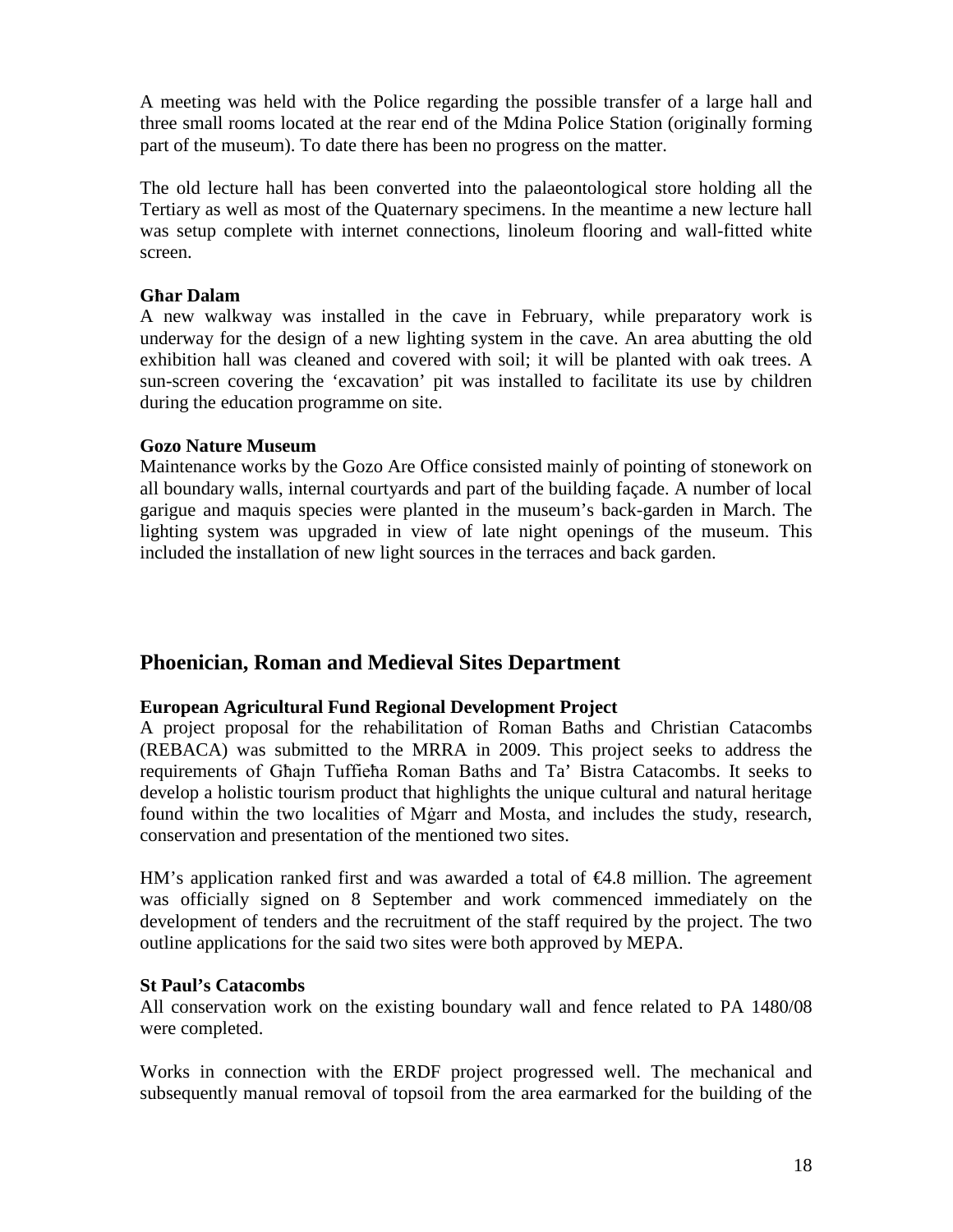visitor centre. Several tombs as well as an ash layer deposit were revealed. The weather station and environmental monitoring equipment were installed on site. Topographic surveying and the testing of LED lights is well underway.

Testing of a white substrate material found on site is currently underway to understand its biological and chemical composition for conservation purposes. Works also progressed on the acquisition of abutting properties required for the implementation of the project, and the architectural and infrastructural details of the project were defined further. This includes discussions with WSC and the Missionary College of St Paul for the rerouting of drainage system away from the catacombs. The devised plan should drastically reduce such problems for catacomb 1 while solving the issue with catacomb 24B. Part of the roof of catacomb 24 collapsed following heavy rainfall. Immediate emergency actions to secure the site ensued, while plans for integration into the new development were devised. These include accessibility measures for physically impaired individuals.

#### **Ta' Bistra Catacombs**

Works progressed on site with the installation of sanitary fittings and the completion of final details to the electrical installation. The CULTEXCHANGE project underwent a regular audit on the project closure. Furthermore another application for INTERREG IV was developed with all Sicilian and Maltese partners and was submitted to the Palermo Managing Authority on 31 March.

#### **Other Sites**

The MEPA application for the removal and replacement of the dangerous roof at **St Augustine's Catacomb** was approved and works will start in 2011. An INTERREG IV project application concerning the development and interpretation of the site was also submitted. The MEPA application for the removal and reinstatement of the roof of the **Domvs Romana** was approved at the end of the year. The tender was drafted and will be released in 2011. Works will include other general maintenance and the installation of other interpretative materials. Other works are being planned for **Tas-Silġ**. The complexity of the site and restrictions created by the trenches dug by the *Missione Archeologica Italiana* in close proximity to the boundary wall led to the decision to build the new boundary wall as per MEPA application, extending the existing site to the adjacent field. The tender will be published in 2011. Furthermore a second breach in the southern sector wall took place after a whirlwind passed through the site, taking down the full length of the boundary wall. A temporary fence was erected while a full development MEPA permit will is submitted for the permanent boundary fence.

## **Prehistoric Sites Department**

#### **Ħaġar Qim and Mnajdra**

During the year under review, all infrastructural works and interpretation materials for the visitor centre were completed. This included trench works for the laying of a fibreoptic link between Hagar Qim, Mnajdra and the Visitor Centre, the tiling of the upper piazza, cess-pit works, the production and installation of interpretation panels, placing of artefacts in respective showcases and the completion of the introductory video by Studio 7. Other work required for the inauguration also included the reconstruction of the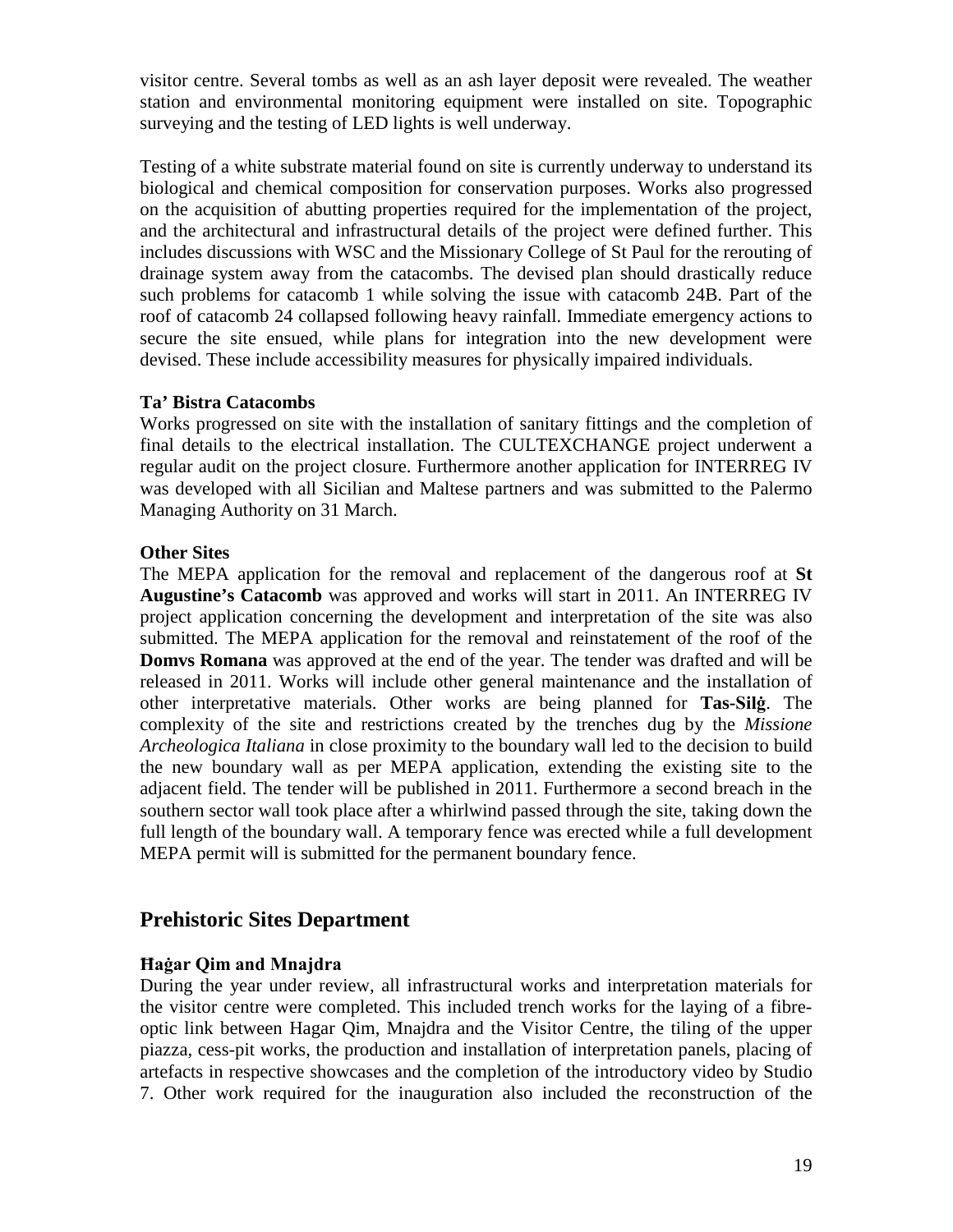approach road; the construction of new field gates, a steel structure for an antenna and gutter covers; the redirection of water supply from beneath the tarmac to the side and installation of water pipe to supply water to Mnajdra temples; the manufacture and installation of the turnstile structure at Hagar Qim; the installation of bollards; the landscaping of soft areas; traffic makings; the replacing of the steel gutter across the parking area with reconstruction of concrete foundations; planting of shrubs and trees around the new visitor centre, and the general refurbishment of staff room, security/tickets booths and rubble walls.

The protective shelters over Hagar Qim and Mnajdra performed well throughout the year. Some areas that were leaking were repaired at the contractor's expense.

#### **Tarxien Temples**

Activities at Tarxien were mainly related to the Archaeological Heritage Conservation Project (ERDF 2007-13). A milestone for the project was the granting of the MEPA permit for the installation of the protective shelter over Tarxien on 23 September. The tender for construction of the same is being drafted.

A hydrological study of the site and its immediate surroundings was carried out in the first half of the year and a preliminary report was presented to the Scientific Committee for the Conservation of the Megalithic Temples which has since presented its feedback. The final report is currently under preparation, awaiting further information on the proposed design for the protective shelter.

A visitor survey, a health and safety assessment and an archaeological assessment of the Tarxien Temples were carried out as part of the Limits of Acceptable Change (LoAC) study. This study should be completed early in 2011.

Following the cancellation of the first tender issue for the procurement and installation of a new environmental monitoring system due to non-compliant bids, the tender was reissued and successfully awarded in June. It now awaits contract signature by the Department of Contracts and the selected bidder. Installation of the monitoring system and commencement of pollution monitoring should take place in 2011.

The archaeological investigation of the proposed foundation points for the protective shelter commenced in summer. Of the five points identified for excavation within the existing site boundary, one trench was completed in Quarter 4 and three trenches are being excavated. The fifth point, located in a strip of land belonging to the neighbouring cemetery was cleared for excavation in November 2010 after an agreement was reached with the Curia for the exchange of this land with small niches in the boundary wall to the South of the site. The works are in delay since the contractor, EMDP Ltd, has provided only one full-time archaeologist and a part-timer who is allowed to assist with basic duties but not excavate. This may create delays on the rest of the project, including the installation of the walkway and the shelter.

The field behind the temple was cleared in preparation for the excavation of three more trenches. After the removal of part of the heavily disturbed top soil from all over the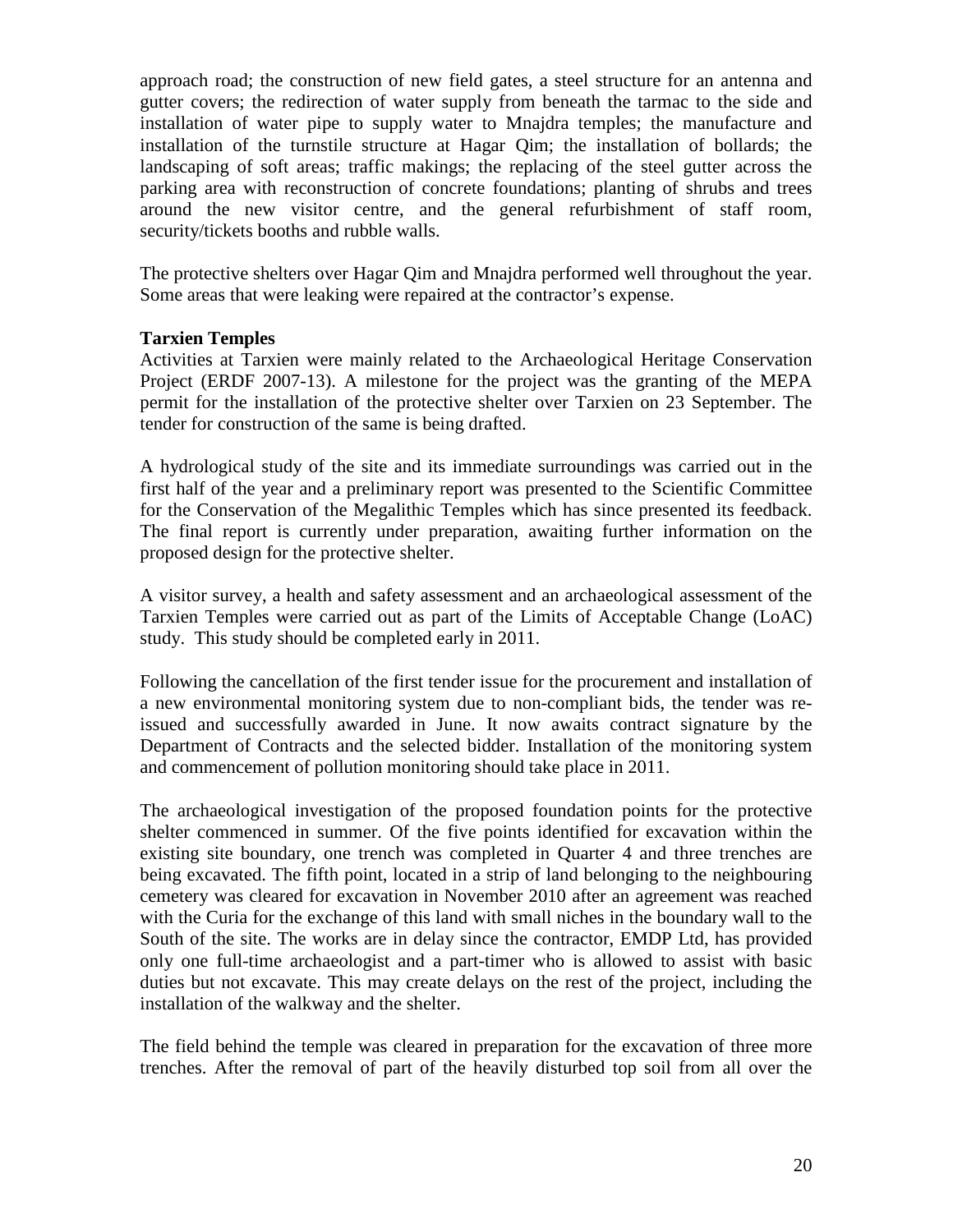field, the three points were excavated mechanically to reach a level close to archaeological deposits which will now be excavated manually.

Preparations for the three-dimensional documentation of the site were carried out. These included the removal of the old walkway, archaeological cleaning of the newly exposed paving and the uncovering of two features which have been buried since the 1920s/30s – a relief carving of a bull in the South Temple and a 1.5m deep pit in the Central Temple. Data collection using laser scanning and HDR 360 degree photography was then carried out by the contractor, DMT, in September. The data is now being processed off-site and the final results will be available in 2011.

The removal of the old walkway and archaeological investigations are also in preparation for the installation of a new walkway on site. A tender for the procurement of this element was published. The exposure of original paving and floor surfaces to visitor footfall and flooding due to heavy rains in October raised concerns for the safety of visitors on site and the preservation of original surfaces. This led to the installation of a temporary wooden walkway within the Temple and rubber matting on the external pathway. Gallery sheets with information on the site were produced to replace the integrated panels which had to be removed with the previous walkway.

Other activities complementary to the project are the construction of a boundary wall for the north field and the restoration of the rubble wall reconstructions built by Zammit within the Temple structure. A MEPA application was submitted in December for the boundary wall. A methodology for the dismantling and restoration of the rubble reconstructions was submitted to the Scientific Committee and is being finalised.

#### **Hypogeum**

Environmental management: In June, the main roof over the visitor facilities and upper level was repainted in white roof compound, to help reduce heat absorption. Following the failure of the air-handling system and the decision to replace the plant, a tender for engineering consultancy services to develop concepts for an improved microclimate control system at the Hypogeum was published and evaluated. The contract was awarded to Engineering for Cultural Heritage, Rome, and works are expected to start in 2011.

EEA/Norwegian Funds: All deliverables relating to the 3D documentation of the Hypogeum were submitted and are pending final approval. Two tenders, one for consultancy services and one for the supply of environmental monitoring equipment were re-drafted into one tender with two lots. The tender was awarded in Quarter 3, but an objection was lodged by the unsuccessful bidder. The objection was rejected in favour of the original evaluation report in October. Work on both lots started in December.

#### **Ġgantija Temples**

Works on the Vodafone Ggantija Project continued throughout the year with the republication of the CCTV tender in January. Installation of the CCTV system commenced in July and was in function by September. With regards to the Interactive DVD-ROM (IDR), translations and voice-overs in six languages were vetted together with all IDR content which includes 360 degree photography and interactive games. A number of images were selected to accompany the voice-overs. The two kiosks were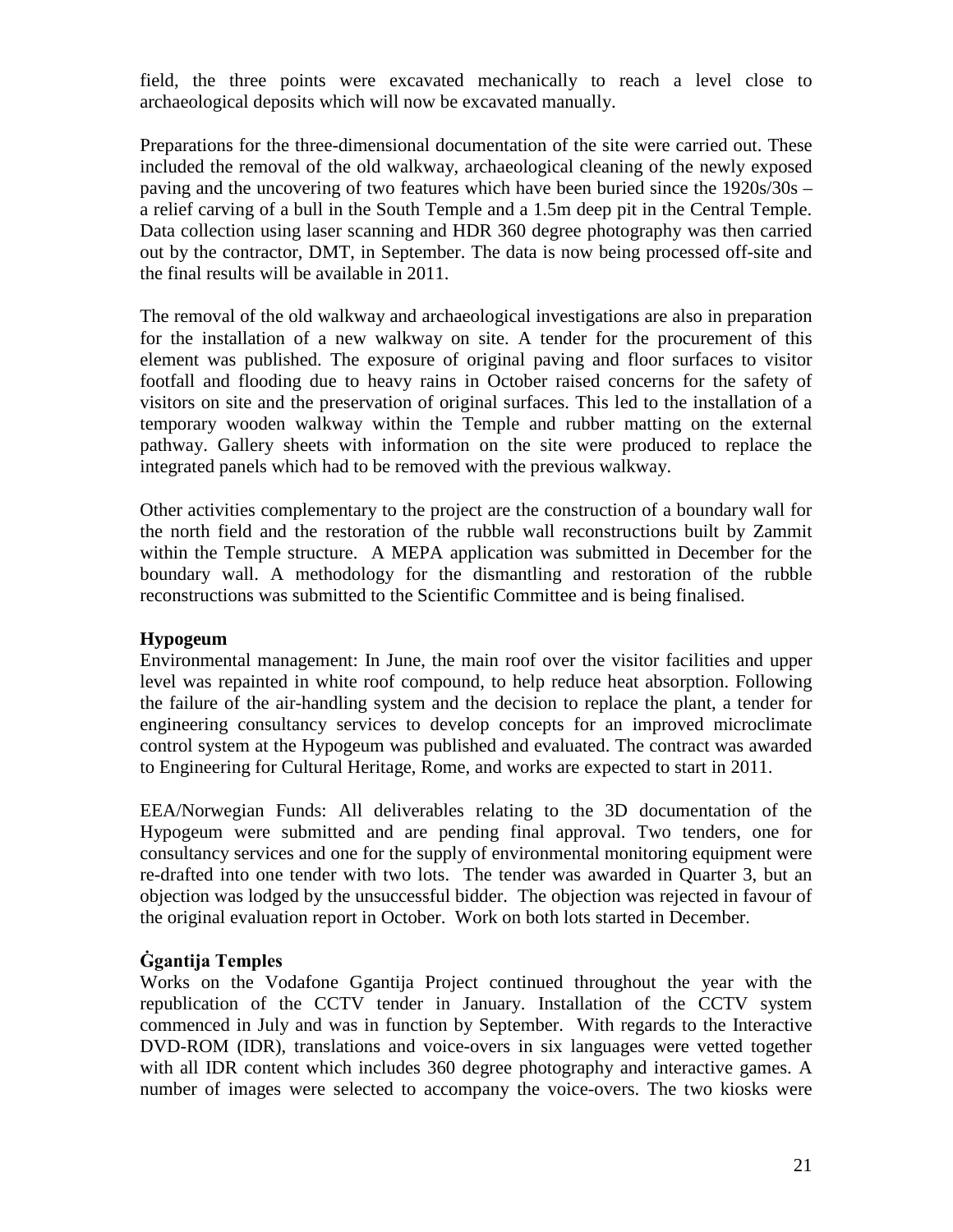installed onsite in December. The content is also linked to HM's webpage. An onsite meeting was held with the contractor responsible for the manufacture of the temple walkways in March to select material; the project is pending MEPA permit.

Routine maintenance works included periodic grass-cutting, ploughing and the removal of invasive vegetation. Ploughing of the olive grove and adjacent fields is now being done in-house following the purchase of a rotary plough. Other works consisted of the repainting of ticket booth and museum shop apertures. A set of binoculars was installed onsite in July.

#### **Other works in Gozo**

Routine maintenance works included grass-cutting and ploughing in all other open sites, including the Xaghra Stone Circle, Ghar Ta' Ghejzu prehistoric remains and Il-Hagra ta' Sansuna. A breach in the boundary wall at Ghar ta' Ghejzu prehistoric remains was reported to MEPA, SCH and the Commissioner of Land.

The old premises in Żenqa Street in the Citadel had been restored a few years back but the external spaces were suffering considerable weathering and loss of mortar. Restoration of these premises was necessary in order to provide much-needed storage space. Rehabilitation of these premises consisted of pointing of walls in internal open spaces using traditional *deffun* and hydraulic lime, and re-levelling of a stretch of flagstones in the open terrace. The old water pipes providing water supply to the premises were replaced by the Water Services Corporation, while a new internal water distribution system was put in place. An application for the provision of an electrical supply was submitted to Enemalta; consequently a main switch and earth electrode were installed.

The Gozo Area Office started preliminary discussions with the Ministry for Gozo concerning the restoration of the Marsalforn Fougasse in view of a wider rehabilitation project of Marsalforn Bay. The same office offered assistance to the Ministry for Gozo in the proposed Xaghra Heritage Trail (EAFRD) and started discussions with the same Ministry regarding the expropriation of the Xaghra Stone Circle. MEPA consultation visà-vis revisions in the Gozo and Comino Local Plan are underway.

#### **Move of HM Head Office from the Old University to Bighi**

Extensive work had to be carried out at Bighi to accommodate this move, which included the refurbishing of various rooms and halls covering most of three floors of the complex (including the refurbishment of doors and windows and the production of new apertures and partitions); the installation of new electrical and network system in all offices; general whitewashing of all areas; the refurbishing and cleaning of the water reservoirs, repairs to approach roads and terraces leading to the new main entrance, and the construction of metal gates for the new entrance. This also entailed the relocation of various departments and offices to clear the main corridor to accommodate head office personnel. The actual move to Bighi took place in December.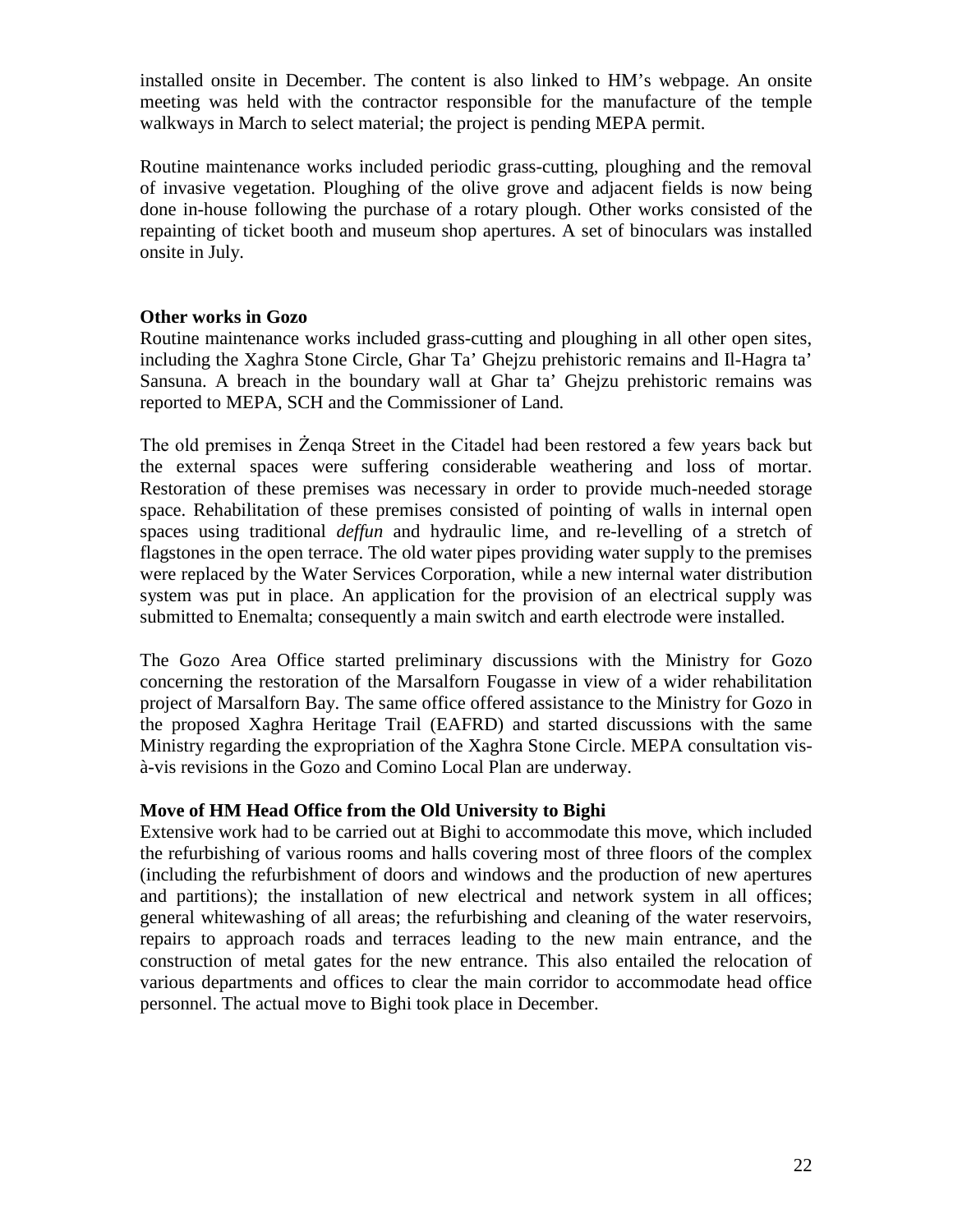# **Interpretation, Exhibitions and Events**

# **Arts and Palaces Department**

#### **Exhibitions**

The following exhibitions and events were co-ordinated, supported and/or curated by the NMFA, with the support of other departments.

**Alfred Chircop… and his Monoprints: 18 February – 7 March:** An exhibition of 28 monoprints by Alfred Chircop previously exhibited at Middlesea Insurance.

**Antonio Buhagiar Book Launch and Exhibition: 12 – 21 March:** The museum has been the venue of the official launch of a publication on the Maltese sculptor Antonio Buhagiar, entitled *Antonio Buhagiar 1906-1998 – Portrait of a Neglected Artist* written by Prof. Mario Buhagiar. Two preliminary and two to-scale drawings, one of which featured on the publication cover, have been presented to the National Collection. The donation subsequently went on display at the NMFA together with a selection of works by Emmanuele and Antonio Buhagiar from private collections. The two preliminary drawings have been transferred to the Inquisitor's Palace since these concern items related to works at the Vittoriosa Collegiate Parish Church besides their intrinsic ethnographic value.

**CamilleriCarbonaro Token exhibition: 27 March – 18 April:** In its drive to promote artistic activity by Maltese artists abroad, the NMFA hosted a token selection of works from the exhibition by Austin Camilleri and Paul Carbonaro. The exhibition held last year at the Münchner Künstlerhaus in Lenbachplatz, downtown Munich (Germany) was promoted by the Maltese German Embassy in Berlin and supported by the MCCA.

**The Busuttil Artists: A Legacy of Three Generations: Ministry for Gozo and the Banca Giuratale: 24 April – 31 May:** This exhibition was co-ordinated by a scientific committee jointly responsible for the selection of works (from both national and private collections) and its scientific content. The exhibition featured over 150 works most of which were never exhibited before. A 130-page catalogue including three scientific contributions by HM curatorial staff was also published on the occasion.

**The Nude: Patrick Dalli: 31 April – 7 June:** An exhibition of works by Patrick Dalli including a publication issued on the occasion.

**Journey – Umeko Okano: 13 June – 18 July:** An exhibition of Malta landscapes by a Japanese artist.

**Advanced Decomposition: Walter Vella: 14 September:** The event included an exhibition of art pieces in mixed media, photographs and a slideshow dealing with material decomposition and environmental degradation. The music performed on the night, an integral part of the exhibition, was original work called 'Decomposed' by Walter Vella who played saxophone, Dominic Galea, piano and Joe Micallef, drums.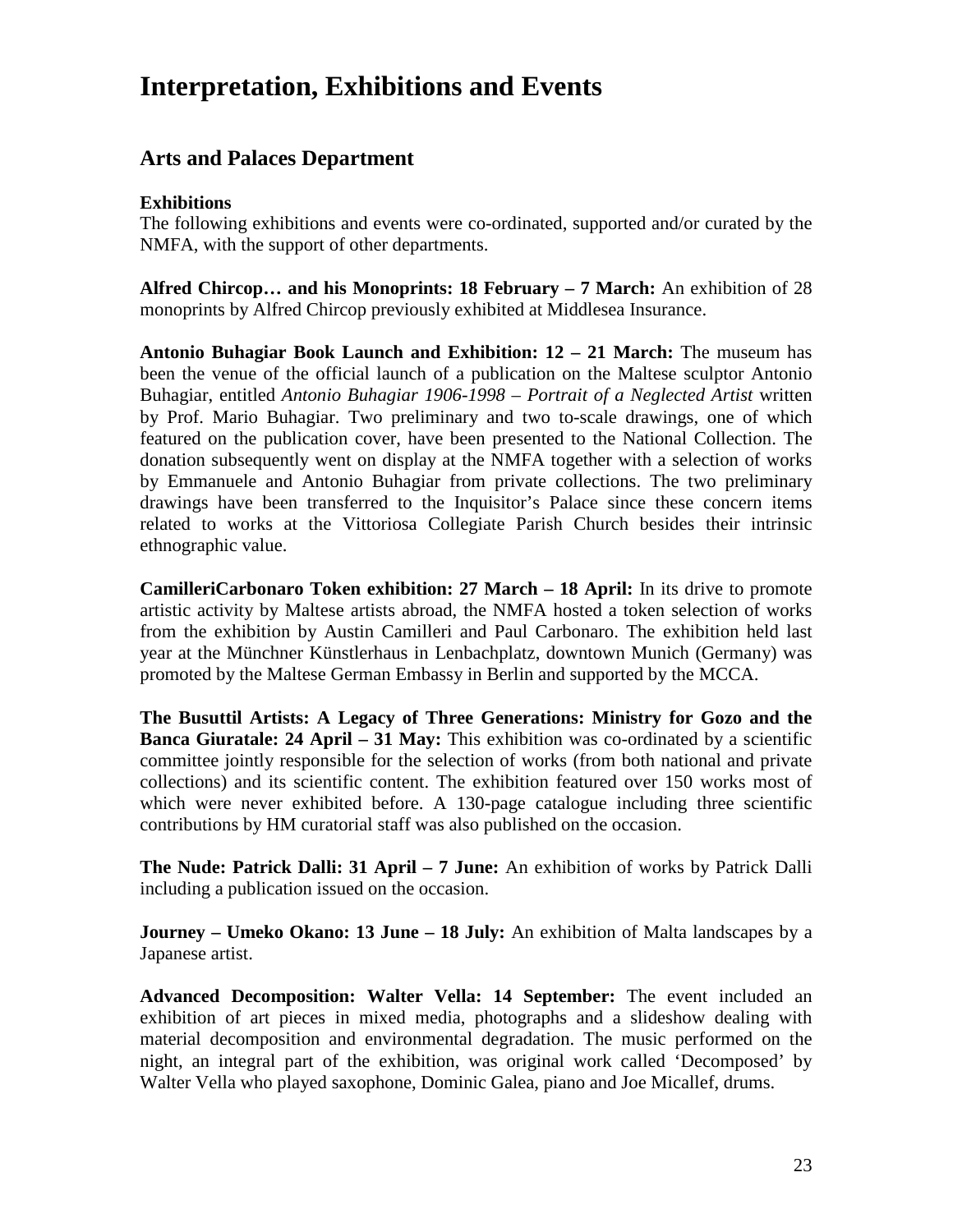**Postage Stamp Artwork: Emvin Cremona (1919-87): 24 September – 31 October:**  The exhibition explored Cremona's postage stamp artwork with a focus on abstraction in stamp design, the interpretation of the human figure and Cremona's interpretation of Malta's cultural landscapes. Some of the artworks were exhibited for the first time and an attractive leaflet was also produced for the occasion in collaboration with MaltaPost.

**Our Heritage - George Apap: 24 October – 28 November:** An exhibition of works featuring heritage sites including some of HM's most popular museums and sites.

The following exhibitions were organised by third parties but were supported by the museum:

**Servi Servorum Dei: 7 – 30 April:** Two items from the NMFA went on display at this exhibition held at the National Library of Malta on the occasion of the visit to Malta of Pope Benedict XIV.

**Edward Caruana Dingli: Portraits, Views and Folkloristic scenes: 8 May – 6 June 2010:** The NMFA co-ordinated the collation of all works for this exhibition. Replacements were also provided as requested by the various departments. Some 36 works from the National Collection went on display.

**Francesco Zahra: An intimate look at his small works (1710-73): 5 November – 5 December:** Four works from the permanent display of the museum went on show for this exhibition. A portrait of an ecclesiastic was superficially cleaned and had its frame changed.

**Nisġa ta' Lwien: Contemporary Art Exhibition at Kazin Banda San Filep – Haz-Zebbuġ: 6 – 13 December:** The NMFA supported this innovative project which had the scope and intent of bringing contemporary art closer to local communities. Featured artists include Matthew Kassar, Charlot Cassar, Mark Sagona, Mark Schembri, Fabio Borg, John Grima, Mario Sammut, Patrick Dalli, Paul Haber, Angelo Agius, Maryann Attard and Anthony Caruana.

#### **Gozo Area Office Exhibitions**

Three exhibitions at Gozo area office featured works from the museum collection. These were jointly organised and/or partly curated with Gozo Area Office including selection, packing and preparatory work for eventual transfer to Gozo.

**Willie Apap – Works from the National Collection: 14 May – 30 June:** A selection of works by Willie Apap including the Trial Drawings.

**Ukiyo-e Prints Exhibition: 9 August – 29 October:** A selection of prints from those featuring in an exhibition of the same held in December 2009 at the Contemporary Exhibitions Hall. The same catalogue was available in Gozo against a donation.

**From Birth to Childhood – A Christian Perspective: 19 November – 14 January:** An exhibition featuring works related to or featuring the Nativity from the permanent display of the museum.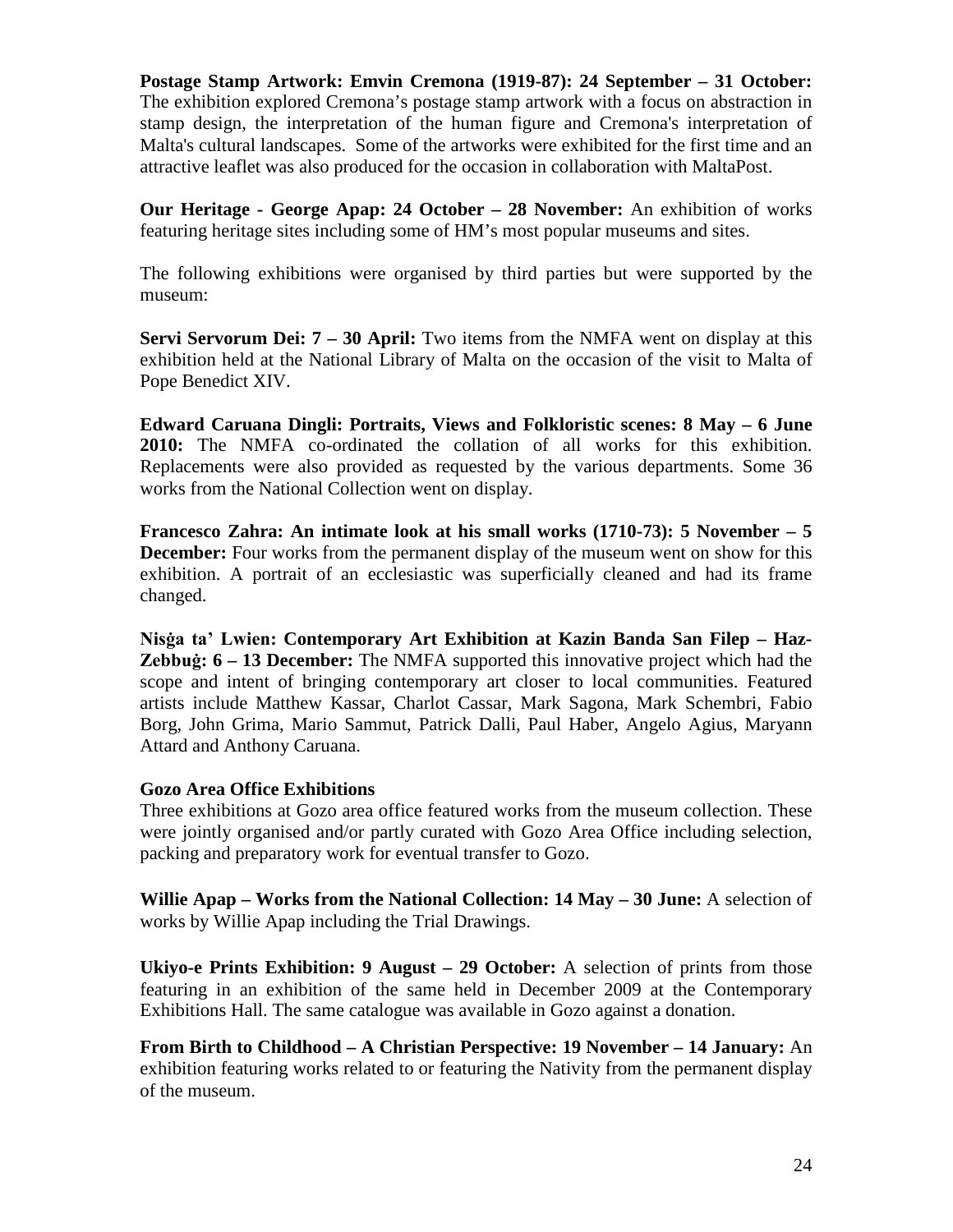#### **Events**

The NMFA was responsible for the organisation of the following events. A sizeable group of volunteers is also on call and provides the necessary support when necessary throughout the year.

**Carnivart – The Fun of Colour: 13 February:** This innovative event included a maskmaking activity for children and a tour of the collection for parents and visitors by Arlecchino. A large picture frame was purposely set up for parents and children to stand behind for photographic sessions. Refreshments were also served.

**Art&Wine@ South Street – 2010 Edition:** Four sessions were held during this year. On 24 February Dr Toni Sant from the University of Hull discussed contemporary art in Malta taking paintings from the National Collection as his starting point. Dr Sant was in the good company of popular media personality Charles Xuereb. Two other sessions were held on 14 April and 9 June. The first featured Mr Kenneth Zammit Tabona, Perit Conrad Buhagiar and Perit Claude Borg. Artist Rupert Cefai was in attendance throughout the session. The second featured Ms Lisa Gwen Baldacchino and Dr Raphael Vella. Held as part of DestinationArt 2010 open weekend, the fourth session featured Patrick Fenech and Nicholas De Piro, with an introduction by Curator Bernadine Scicluna. This event, held on 27 November, was intended as a commemoration in honour of the late curator for Modern and Contemporary Art, Dennis Vella. HM has invested in the proper equipment for the holding of these events, which were also supported by sponsors.

**Re-PAINTed: 7 June:** This event featured ten local artists painting on-site in the museum galleries. This session also included a live model striking the same pose as Mattia Preti's St Sebastian. This event, the first of its kind in a local museum, received positive feedback on the local press.

*Notte Bianca***: 25 September:** The museum was open once again on the occasion of *Notte Bianca*. On the night, the Holland Baroque Society held 30-minute concerts in the Baroque Galleries. The concerts were well attended and over 2,000 persons visited the museum.

**Destination Art: 27-28 November:** The second edition of this yearly event enjoyed the support of the Friends of the NMFA Association, officially launched on 28 November. The History of Art Students Association (HOASA) was also invited to take part. Expenses for this event were covered by sponsors. The full programme of events included lectures, presentations and discussions, demonstrations of traditional printing techniques, guided tours of the permanent display, a demonstration of colour ink printing and colour printing techniques, a music concert celebrating the 3rd centenary from the birth of the Maltese painter Francesco Zahra, reading sessions for children, and a handson workshop and face painting session.

The NMFA also hosted the following events: a fashion photoshoot by photographer Valentina Lupo in the museum galleries, which was published in the January edition of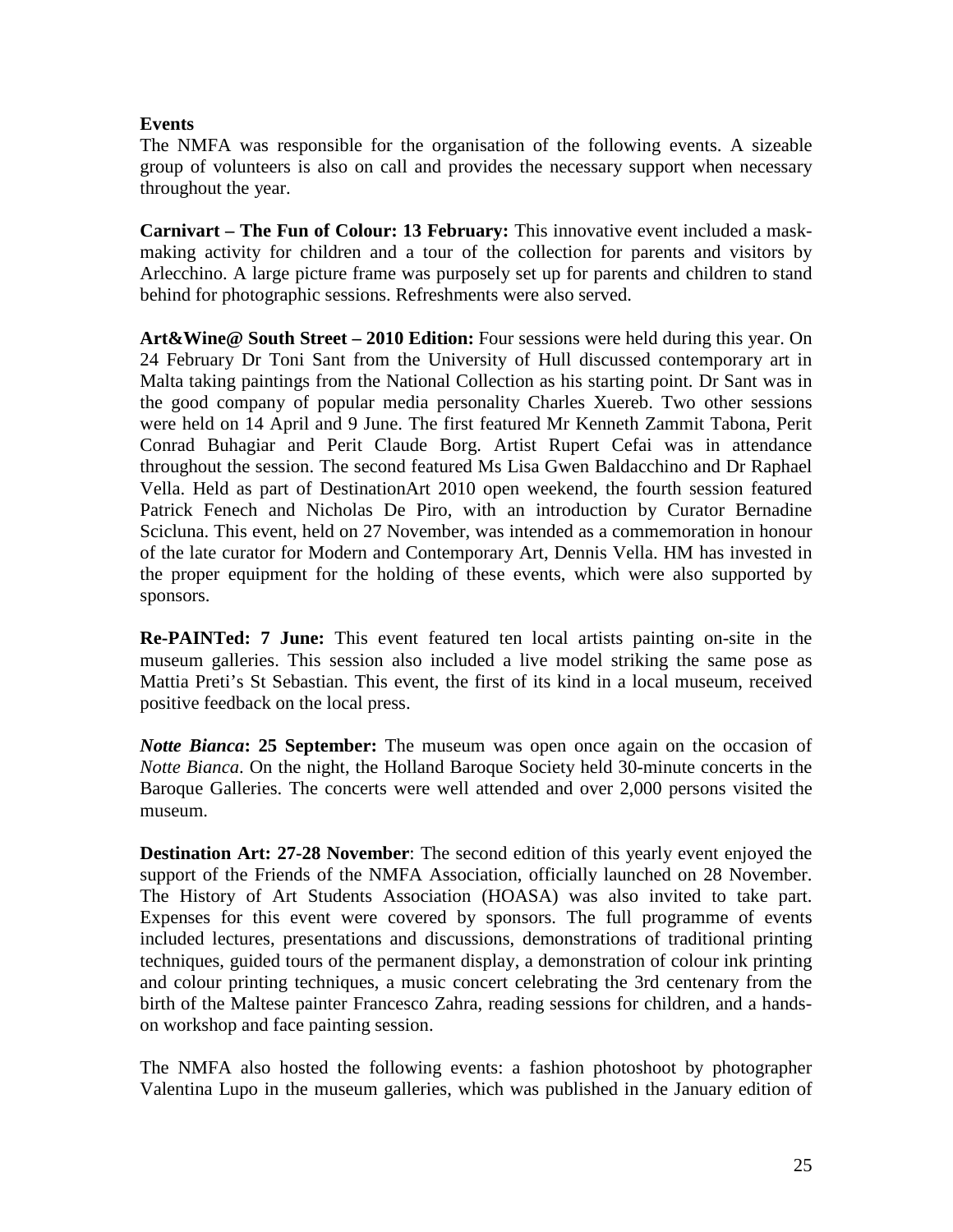the *Malta Independent* magazine; a very well attended lecture by Dr Paul Williamson, Keeper – Sculpture Department, Victoria and Albert Museum, organised jointly with the History of Art Department, UOM on 14 October; the History of Art Students Association organised a special visit to the reserve collections of the museum; an on-site lecture for History of Art students was held at the HSBC Vincenzo Bonello Art Library in December. Six sessions for the popular children's programme *Żona* were also shot at the museum. Le Valentin's 'Judith and Holophernes' featured in the commemorative booklet of the Salzburg Opera Festival. A recent acquisition has featured on the special wine edition label for the Delicata Wine Festival. The work of art was chosen from a shortlist provided by the audiences of the Art&Wine @ South Street events.

#### **Friends of the National Museum of Fine Arts**

This project had long been in the pipeline. The project was revamped this year, following discussions with a group of enthusiastic volunteers, and a statute was subsequently drafted and proposed for discussion. The aims and objectives of the Society are to

- bring together people who share an enthusiasm for the arts, their study, enjoyment and promotion.
- support the work and activities of the NMFA and assist in the promotion and safeguard of its collection, study, presentation and outreach.
- help and assist the NMFA in its mission to educate and foster the appreciation of Malta's artistic and historical heritage and its relevance locally and abroad with a particular focus on education institutions and the general public.
- cooperate with other local and foreign societies with similar interests in the arts.
- organise and co-ordinate outreach events in co-ordination with the NMFA.

The association is currently recruiting members and shall hopefully present a number of projects aimed at improving the image and accessibility of the museum.

# **Ethnography Department**

The Ethnography Department has organised and/or participated in the following initiatives.

#### **Exhibitions**

30 April – 3 September: Festa in Miniature - an exhibition of clay miniature models by Paul Muscat representative of festa street decorations, a fireworks factory, processions and other aspects of the Maltese feast.

30 April – 3 September: Highlights of a Maltese Festa through the Lens of an internationally acclaimed anthropologist – a selection of unpublished photographs by anthropologist Jeremy Boissevain dating back from his fieldwork research documenting the Maltese feast in the 1960s.

8 October - 12 November, 3 December - 4 February 2011: An Insight into the Textile and Costume Collection Conservation Project – a representative sample of artefacts from the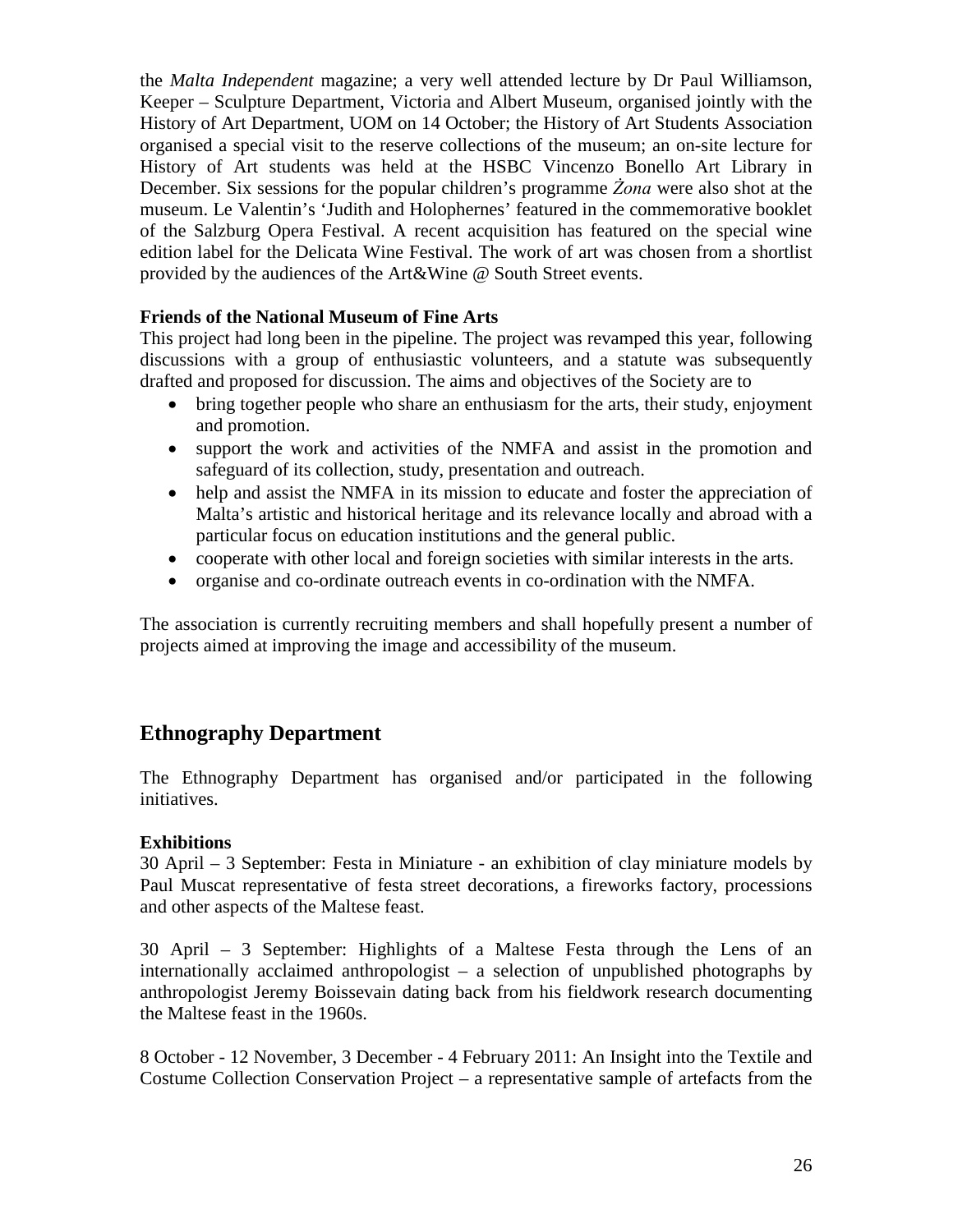costume collection, highlighting the main deliverables of the current project embarked in collaboration with the Conservation Division.

12 November – 3 December: Toys from the National Collection – an exhibition of old toys from the national collection as part of the Traditional Games Festival.

#### **Events**

16, 17, 18, 22, 24, 25, 26 March: Thematic Learning Programme – The intangible Heritage of Holy Week and Easter in Malta – Besides viewing 'Passio et Resurrectio' – the Museum's permanent exhibition illustrating the major concepts on the subject, participants followed an educational hands-on programme including the cooking of local *Figolla* culinary delight and the making of thematic bookmark in a purposely designed crafts session.

1 April: Extended opening hours at a special reduced price for the *Ħamis ix-Xirka fid-Dawl tax-Xemgħa fil-Birgu* event organised by the Birgu Local Council.

2 May: *Festival t'Arti u Artiġjanat Marbuta mal-Armar tal-Festa* - For the first edition of the festival, which aims at promoting intangible heritage and identity, the Inquisitor's Palace hosted several artists and artisans working on design, tailoring, and painting for textile decorations, carpentry and fibre work, marbling, sculpting, gilding, metalwork and statuary for the more monumental decorations, light festoons and *liedna-*making. The festival also included two temporary displays and thematic talks.

19 July – 3 September: 22 sessions for the 'Opportunity and Inclusion' which was the theme adopted by *Skolasajf* for 2010 – 721 students were encouraged to follow a special learning programme including a brief introduction on the Inquisitor's Palace, a sharing session focusing on parochial festivities as means of participation, The thematic programme included crafts session centred on the *Anġlu tal-Pilandra* and the cooking of local *Biskuttini tar-Raħal*.

8-10 October: *Birgufest* 2010 – The Inquisitor's Palace extended its opening hours at a specially reduced price.

14 November: *Festival ta' Logħob Tradizzjonali Malti fil-Birgu 2010* – the second edition of festival organised in collaboration with the Birgu Local Council and the Parliamentary Secretary for Consumers, Fair Competition, Local Councils and Public Dialogue*.* The festival aimed at engaging children and parents alike in the revival of traditional games in the streets of Birgu and at the Inquisitor's Palace, which for the occasion was open at a reduced price.

6, 7, 9, 14, 15, 16, 18 December: Thematic Learning Programme: The intangible heritage of Christmas in Malta – Besides viewing 'A Humble Birth a Worldwide Representation' permanent exhibition illustrating the major concepts on the subject, 180 participants followed an educational hands-on programme including the cooking of local *Qagħaq tal-Għasel* Christmas culinary delight and the making of the traditional *Xrik* crib figurine following the traditional method in clay. The 18 December session was reserved for HM members and staff accompanied by their children.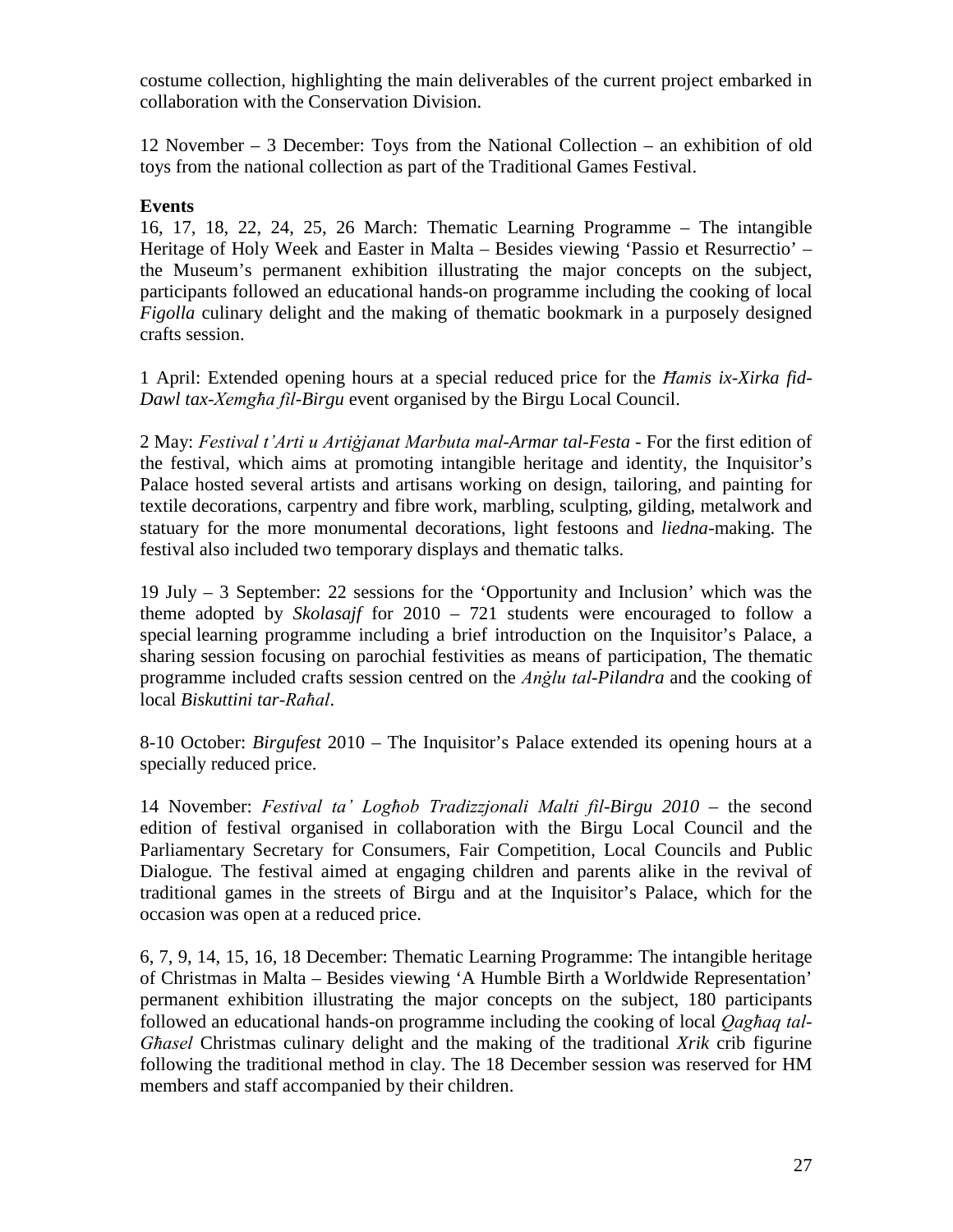#### **Folklore Museum**

The Gozo Area Office coordinated a hands-on session of the ESF Wood CPR (Level I) course at the Folklore Museum in August. An activity sheet focusing on the same museum was prepared together with the Education Department.

#### **Ta' Kola Windmill**

A plan was prepared for the interpretation upgrade of the ground floor. Items for the new display focusing on the bread-making process were selected for permanent display. Text for new interpretation panels for the workshop area has been prepared and artwork is underway. A 22" flat screen was installed at the base of the windmill tower in March, showing a looped power-point presentation focusing on the grinding of wheat. This was done as a mitigation measure since the mill tower was closed off to visitors. It has also proven as a useful interpretation tool for disabled persons who cannot access the upper levels of the windmill. The Gozo Area Office also coordinated a hands-on session of the ESF Wood CPR (Level I) course at Ta' Kola Windmill in August.

# **Gozo Area Office**

The Gozo Area Office collaborated with the Communications Dept in the provision of text and photographs for museum brochures of all six sites. The same office participated in the launch of the Cittadella Master Plan in June and collaborated with the Ministry for Gozo in part of its implementation.

A presentation re various careers within HM was delivered to secondary school and sixth form students at the Institute of Tourism Studies, Qala, as part of Careers Week organised yearly by the Gozo Tourism Association (April). The Gozo Area Office also participated in Youth Days 2010 (October).

A temporary exhibition featuring the ERDF Ggantija Design Contest submissions (winner and two honorary mentions) was organised jointly with the Xagħra Local Council between 23 and 28 April at the Xaghra Band Club during the festivities of *Jum ix-Xagħra*.

All four Citadel museums were opened free of charge from 7pm until midnight during **Lejlet Lapsi – Notte Gozitana** (14-15 May). The Folklore and Nature Museums were opened for the first time after hours. The Phoenician Cippus was brought over from the NMA and put on temporary display at the Gozo Museum of Archaeology. A **Philatelic exhibition focusing on Maltese stamps featuring local flora and fauna** was set up at the Nature Museum in collaboration with the Gozo Philatelic Society. A food stall serving traditional coffee and sweets was set up at the Folklore Museum, together with an attraction of Gozo lace in the making. For children, two competitions were organised: one encouraged children to draw a favourite item from any of the four museums, and the other consisted of a quiz at the Gozo Museum of Archaeology. These events attracted a total of 2360 visitors after hours.

**Willie Apap: Works from the National Collection** ran from 14 May till 30 June at the Gozo Area Exhibition Hall and was set up in conjunction with the *Notte Gozitana* activities.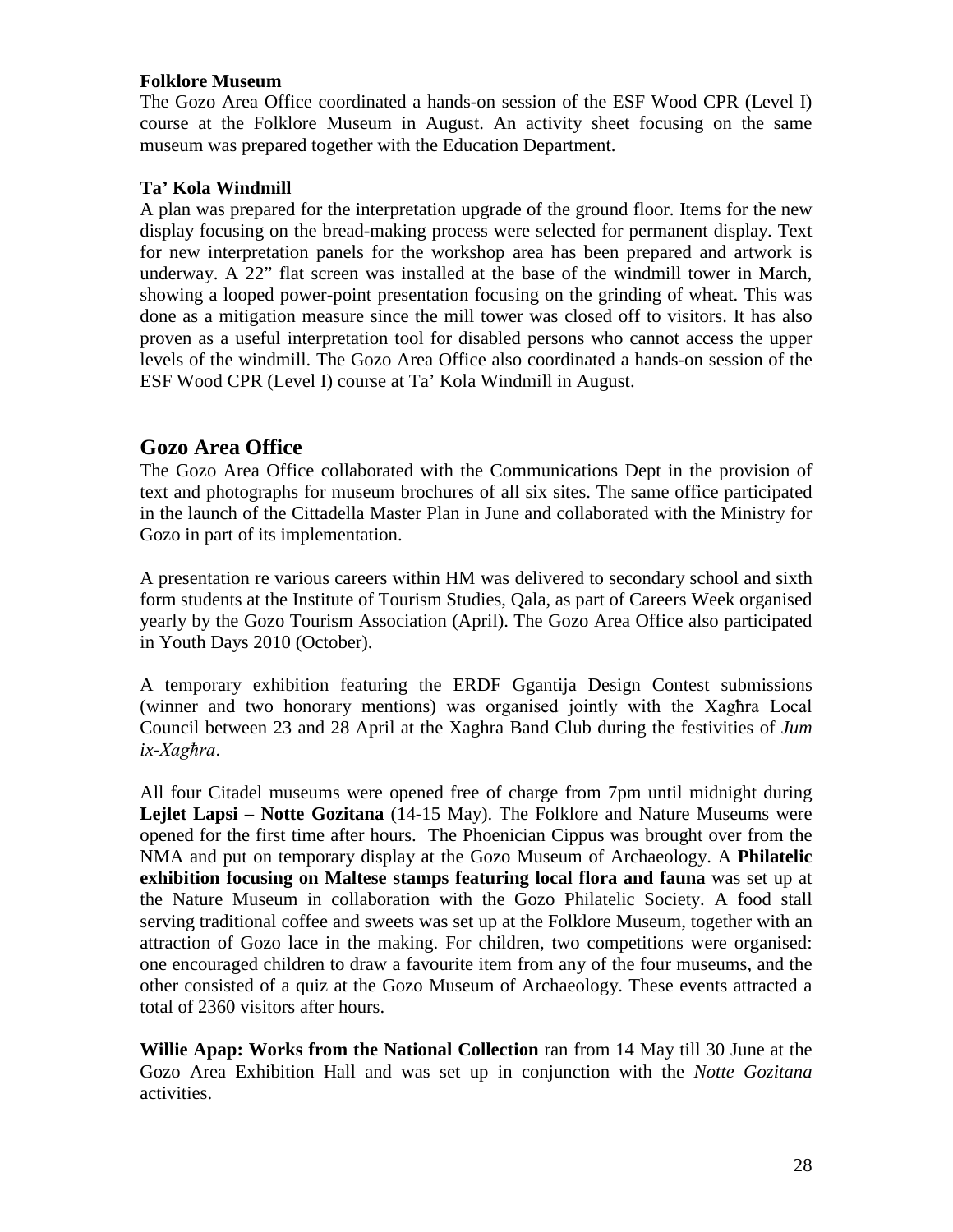**My favourite museum object: a collection of drawings by Gozo Primary School children** ran from 5 to 30 July at the Gozo Area Exhibition Hall and was put up following an art competition forming part of the *Notte Gozitana* activities. Winners from two categories (Years 3 and 4, and Years 5 and 6) were awarded, while runners-up were given a token prize.

**Pictures of the Floating World: Japanese Prints from the National Collection** was set up between the 6 August and the 29 October at Gozo Area Exhibition Hall. **From Birth to Childhood: a Christian Perspective** was inaugurated on 19 November and will run till 14 January 2011. The exhibition, held at the Gozo Area Exhibition Hall, put together a number of important works from the National Collection at the NMFA bearing the 'Virgin and Child' theme. The works consist of drawings, paintings and sculpture spanning almost four centuries, with the oldest work dating back to the  $17<sup>th</sup>$  century.

The Gozo Area Office collaborated with curator Mario Cassar in **VISTA: The Victoria Contemporary Art Tour**, running from 4 till 28 November. 'Temporary Home' was an installation by Luke Azzopardi at the Gozo Nature Museum, while 'Humalkatraz' and 'F'Gaġġa' were two installations by Louis Spiteri and Anthea Saliba at the Old Prison respectively.

The Gozo Area Office also collaborated with the Victoria Local Council in **Twelve Steps** – an interactive experience involving a game-performance where the public was free to choose whether to actively take part or passively observe the characters in the various selected places around the Citadel. The event took place over a series of weekends from April to September.

Another event presented by the Victoria Local Council was **Beyond Walls** consisting of cultural and historic tours at various places in the Gozo Citadel including the Gozo Museum of Archaeology and the Old Prison (18-19 September).

The Gozo Area Office participated in **Festival Mediterranea 2010**, hosting Dr David Trump's lecture 'The Archaeologist Speaks' on pottery identification at the Gozo Area Office (1 November), and an animated tour of the Ggantija Temples 'Ggantija the story retold, the experience relived' (5 November).

Three open days were held during 2010. The first was held on 7 June when all four Cittadella sites were opened free of charge. The second was held at the Gozo Nature Museum on 26 September in conjunction with World Tourism Day. Ggantija Temples and Ta' Kola Windmill were opened free of charge on 12 December.

## **Modern, Maritime and Military History Department**

#### **MMM**

The fourth edition of Life at Sea, attended by 800 persons, was held in January. The reenactors engaged for the day brought the museum to life. The University of Malta International Maritime Law Institute Graduation was held in the museum in May. The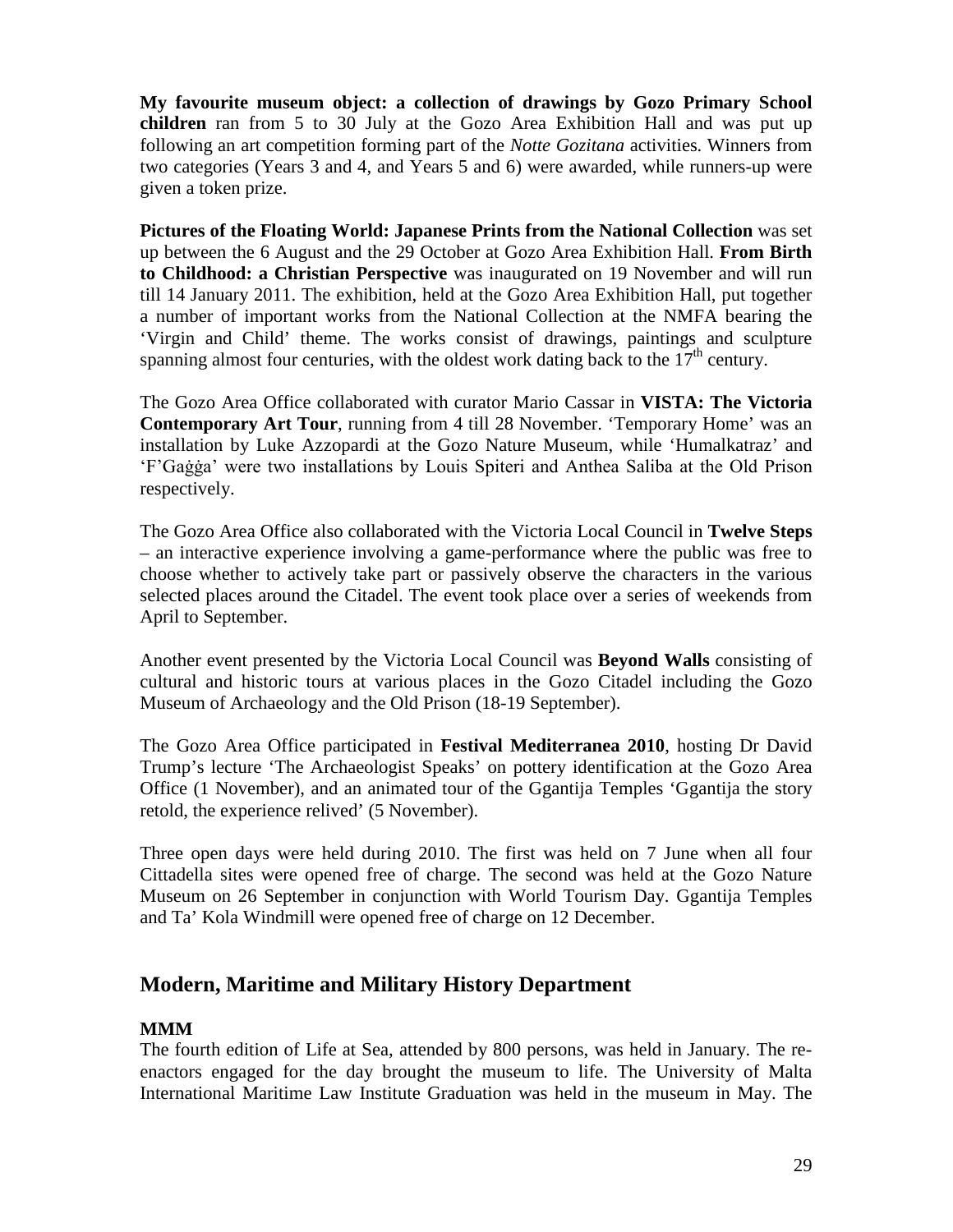Museum participated in Birgu Fest held in October. The annual general meeting of the Friends of the MMM was held at the museum in December.

Various exhibitions were held in the New Foyer or at St Angelo Hall. One exhibition by Robert Strickland was also linked with various activities including a seminar on Admiral Horatio Nelson, whose bronze bust was donated to the museum by the artist and other sponsors. For details on other exhibitions and events see Appendix II below.

#### **Palace Armoury**

The Armoury participated in the *Notte Magica* in January and in the *Notte Bianca* held in late September.

#### **National War Museum**

The museum was visited in January by a group of eleven British MPs who were much delighted with the set-up and content of the display. In November the museum participated in HM's heritage trail on the Second World War.

# **National Museum of Archaeology Department**

The NMA hosted a number of exhibitions and events during the period under review. On 9 January the museum extended its opening hours with a reduced admission fee on the occasion of the *Città Magica*, organised by the Parliamentary Secretariat for Tourism, the Environment and Culture and the MTA.

A public lecture by Dr Caroline Malone entitled 'Excavations at the Brochtorff Xaghra Circle' was held in the lecture room on 25 February. The Chinese exhibition 'The Art of Bamboo and Straw Weave' held in collaboration with the Chinese Cultural Centre in Malta, was inaugurated in the Grand Salon on 17 September, while an exhibition commemorating the 75<sup>th</sup> anniversary of Sir Temi Zammit's death was inaugurated in the lobby on 2 November.

The European Year for Combating Poverty was officially launched by the Foundation for Social Welfare Services during a half day seminar at the Grand Salon on 3 February, followed by a seminar on the same theme by the Ministry for Education on 13 May. The ICOMOS conference on 'The Historic City, a reference model for urban sustainable development policies' – part of the annual meeting of the CIVVIH in collaboration with ICOMOS Malta, HM, MTA and the Ministry of Finance, was held over four days in the Grand Salon from 7 to 10 April, while the *Kunsill Studenti Universitarji* awards night was held in the Grand Salon on 2 May.

The 'Django World Music Festival in Malta' was held in the Grand Salon on 9-11 December in aid of the Community Chets Fund under the distinguished patronage of the President of the Republic of Malta Dr George Abela, the Embassy of Belgium in Malta and the Belgian Presidency of the Council of the EU.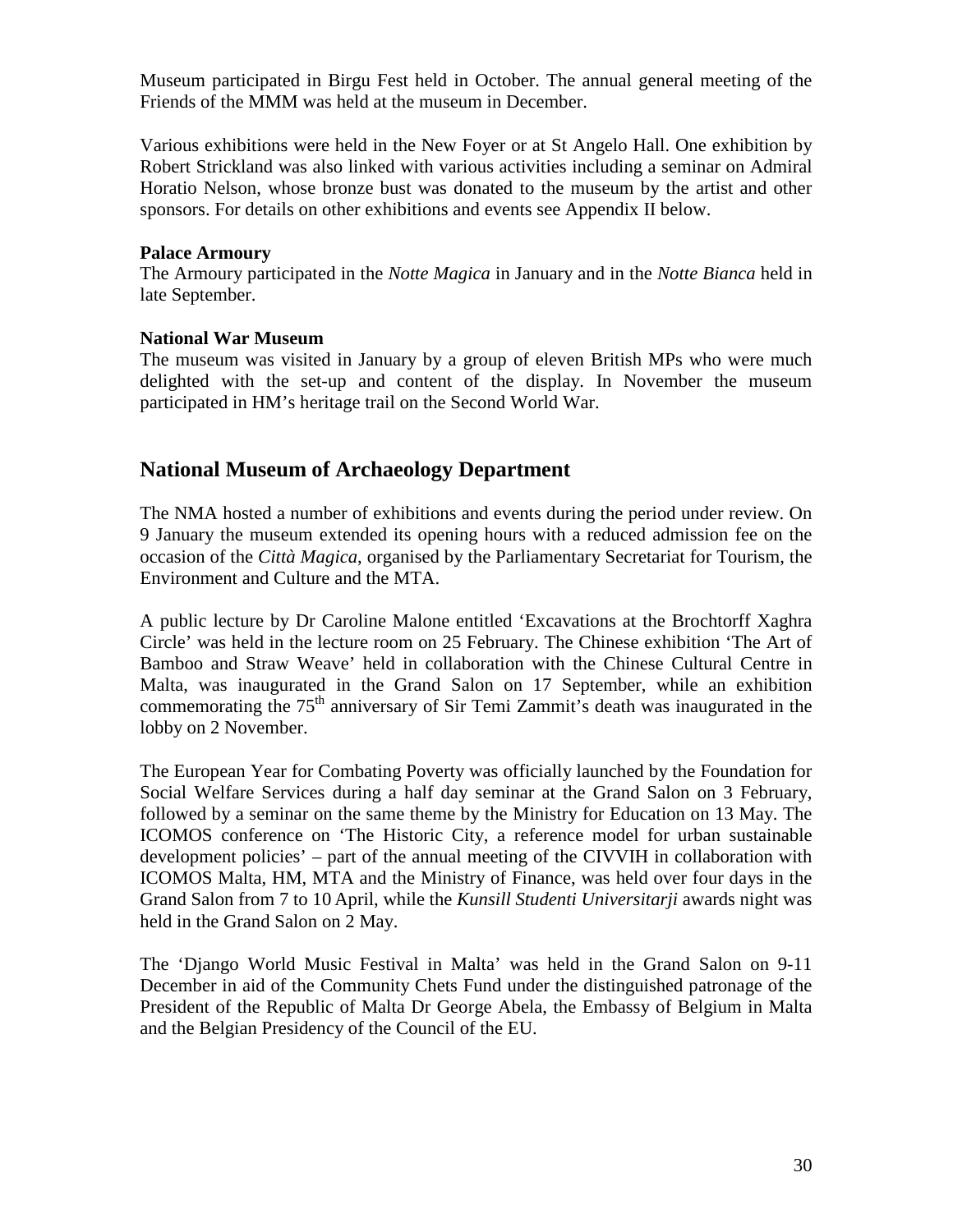Notte Bianca: On 25 September during *Notte Bianca* the museum was open free of charge. Events included hands-on activities in the upper halls, and an exhibition with the latest acquisitions by HM at the Medieval Hall.

The second part of the Heritage Preservation Skills course organised by HM being held at the Upper Halls was completed and the third one started. Another course entitled Mediterranean Summer Programme, organised by Architecture Project, was also held in the Upper Halls of the museum between 12 July and 6 August.

The coordination of the filming of the children's programme *iż-Żona*, which focused on HM sites, has also been concluded and programmes were aired on TVM. The Mediterranean Bank has become the official patron of the museum.

#### **Gozo Museum of Archaeology**

The upgrade of the permanent display continued with the installation of interpretation panels in the Bronze Age room. The museum featured in the *Skolasajf* programme implemented by the Gozo Area Office during July and August. Activities consisted of a classification game focusing on artefacts from the museum's display, and spanning the three main historical periods on display, a clay-modelling session where children were shown how to model own pottery shapes with different decoration or make replicas of archaeological artefacts. Word searches and crossword puzzles were also on offer.

# **Natural History Department**

#### **The National Museum of Natural History**

The museum hosted the following events and exhibitions: On 12 February the Guido Lanfranco / Carmelo De Lucca donations exhibition was inaugurated by the Hon. Minister Dolores Cristina; 12 May saw the inauguration of Guido Bonett's photographic exhibition: Walking in Africa; the Lombard Bank Minerals donation exhibition and the Malta Customs Jewellery exhibition were inaugurated on 16 September. A Tourism and Biodiversity Festival was held in the front courtyard in collaboration with MTS on 19 September, while on 24 October the museum participated with two information panels in the Annual Lace Day event organised by *Bizzilla* – The Malta Lace Guild, at the Phoenicia Hotel. A Bat Night event was held on 19 November at the museum in collaboration with MEPA, and a Bat Appreciation Exhibition on the same theme was inaugurated on the same day and lasted until 6 December.

Another three temporary exhibitions from the museums' collections were set up in the museum: 'Worked pieces of Minerals from the Louis Mizzi Collection' ran from January to June, 'Fossil fish from the NMNH reference collections' ran from July to November, while 'Papier-mâché models of animals from the early 20<sup>th</sup> Century' was inaugurated in December and will run until March 2011. The museum was open free of charge for an open day on 12 December. On this occasion an exhibition about local fossil fish entitled 'Scales in Stone' was set up (until 16 January 2011).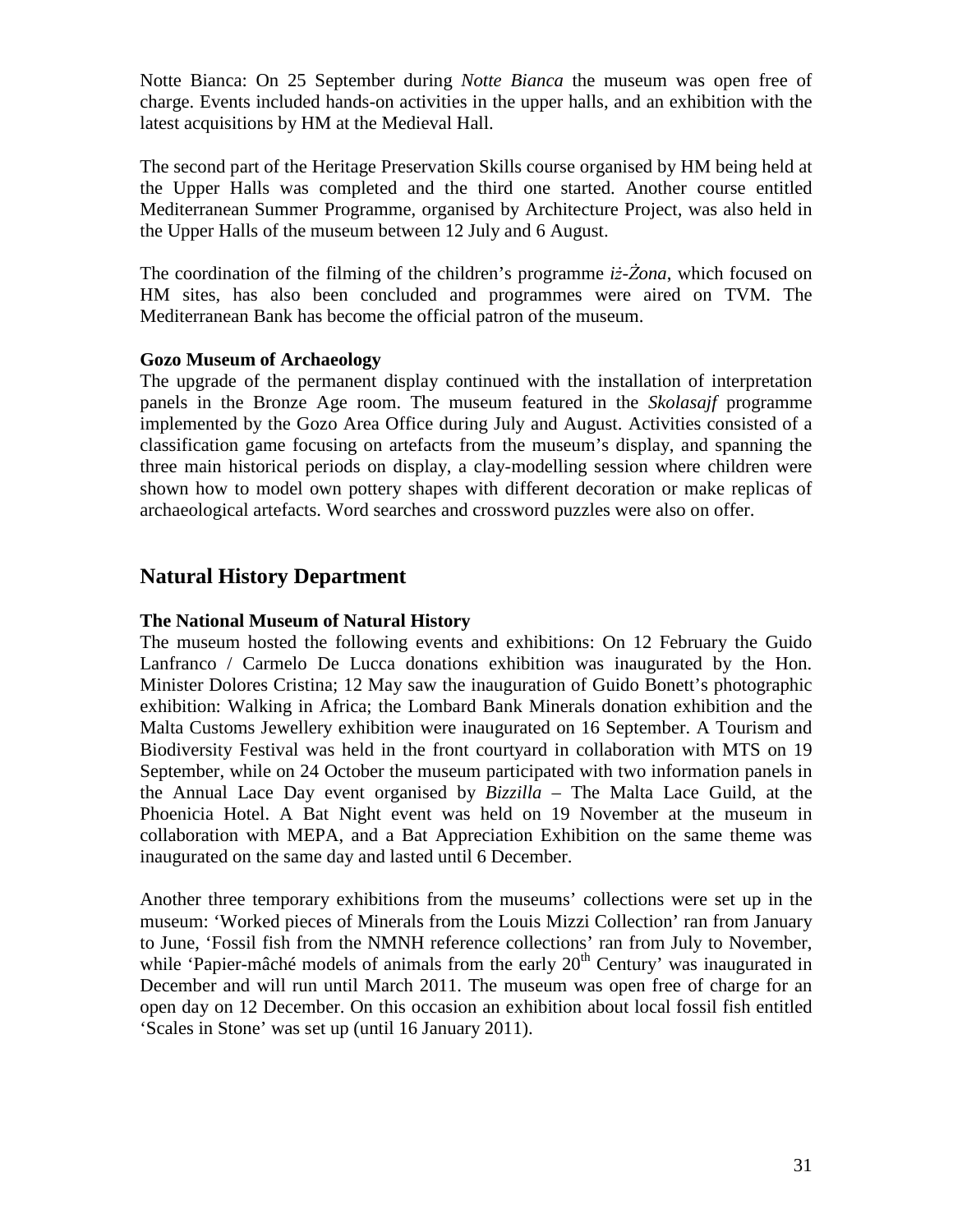An audio-visual hall was set up in one of the main arches in the front courtyard: a 42" plasma TV screen was installed showing an 8 minute looping documentary highlighting the history of the NMNH and its collections.

BirdLife Malta continued to make use of the premises for their meetings and lectures. These included two bird ringers meetings, two lectures on the Granitic islands of the Seychelles and on French Guiana delivered respectively by Mr Joe Sultana and Mr Guido Bonett, the annual general meeting in September, a research committee meeting, and an evening seminar on The Science of Birdwatching held on 16 December.

During the course of this year the NMNH had good media coverage on local television and radio stations. The museum also featured in a number of press articles specifically or as part of the EU Garnija LIFE Project. A series of information boxes (*Mir-Rokna tal-Mużew Nazzjonali tal-Istorja Naturali*) were also featured on the Sunday newspaper *Illum*.

#### **Għar Dalam and Museum**

A plasma screen with information on the museum and the site was installed in the didactic hall of the museum. The site was open free of charge for an open day on 7 June and once again for World Tourism Day on 26 September, and hosted a group of children participating in the *Apprezza* campaign organised by MTA on 13 June. An event for young children entitled *Ballut għal Għar Dalam*, which included the planting of oak trees in a recently rehabilitated area of the site, a lecture on this indigenous tree and guided tours was held on 13 December.

#### **Gozo Nature Museum**

The permanent display in the Marine section was given a revamp in February and March. The display now focuses on ecosystems present in local waters and places the marine organisms in the correct ecological context. New information panels were also provided for the moon rock display. A blow-up photo showing Gozitan coastal cliffs was installed in the Cliffs Habitat section. A number of activities organised by the Gozo Area Office were offered by this museum as part of the *Skolasajf* programme. These included a classification game of different geological materials, games focusing on birds, and other games aimed at smaller children. The museum was open free of charge for World Tourism Day on 26 September

## **Phoenician, Roman and Medieval Sites Department**

The annual Mass was held at the chapel of **San Pawl Milqi** on 10 February, followed by guided tours of the site on the occasion of the feast of St Paul. A very successful open day for the general public was organised on 2-3 October on the occasion of Farmers Festival in collaboration with the Burmarrad Local Council. A special opening and guided tours of **Ta' Mintna Catacombs** was held on 1 October in collaboration with the Mqabba Local Council on the occasion of the festival *L-Imqabba mal-Medda taż-Żmien*.

## **Prehistoric Sites Department**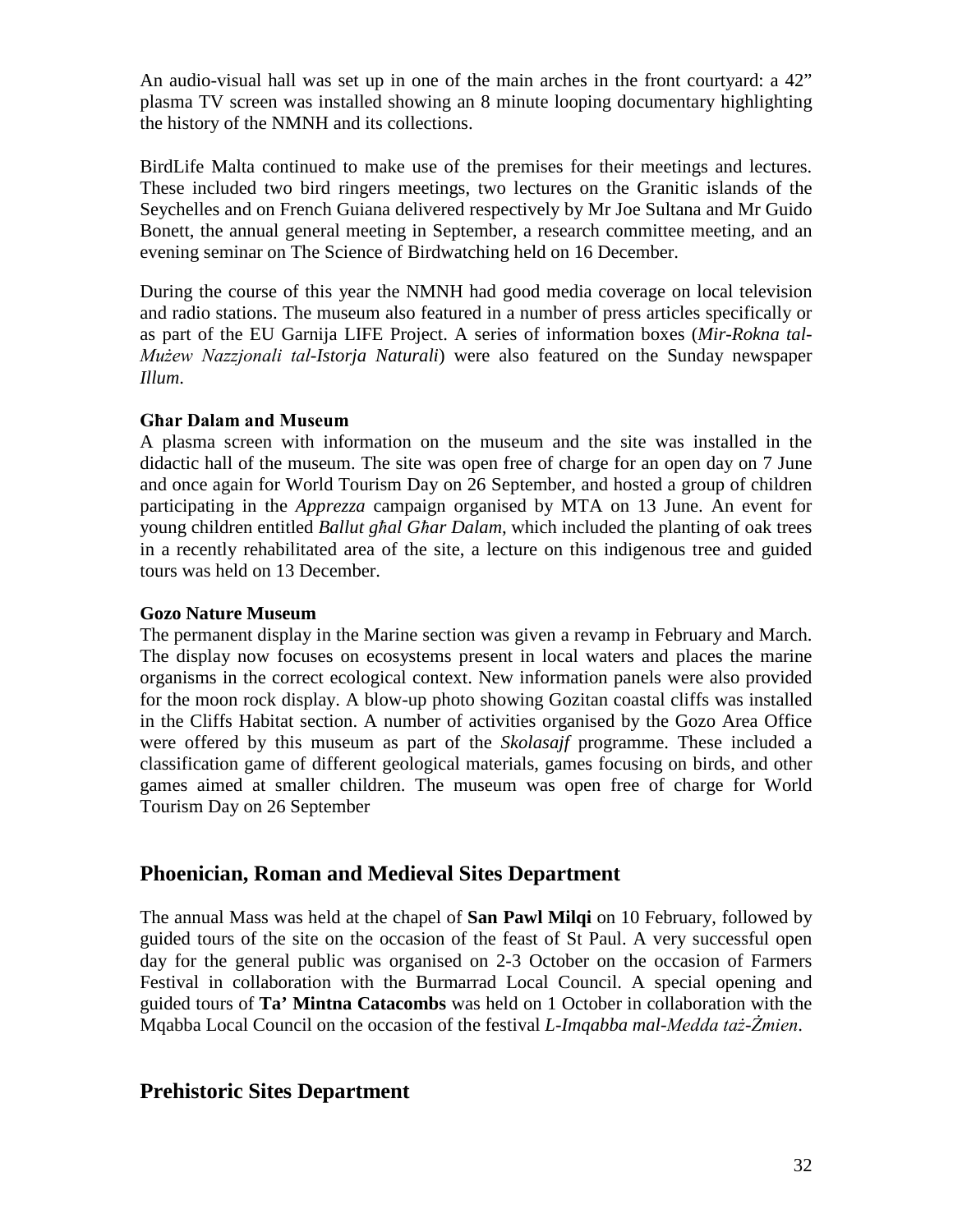#### **Ggantija Temples**

In view of the *Skolasajf* activities a new hands-on activity was introduced at the Ggantija Temples for the first time by the Gozo Area Office. This consisted of an archaeological dig whereby the area to be 'excavated' was split in real grids and children dug using 'real' tools like trowels and brushes. Finds included real animal bone, pieces of pottery and prehistoric statuette replicas to make the exercise even more fun and realistic. The activity took place in the olive grove adjacent to the temples. As an educational activity, the emphasis was on teamwork, with special interest in archaeology. Children were also asked to make a presentation of their group's finds.

#### **Hagar Qim and Mnajdra**

Guided tours were held at Ħaġar Qim and Mnajdra on the occasion of the summer solstice on 20 and 21 June, while guided tours were held at Mnajdra for the equinox and winter solstice respectively, on 22 September and 20-22 December. On 16 May a group of children participating in the *Apprezza* campaign organised by MTA visited the site.

An open day for HM staff, including educational activities for children, was organised on 18 September, followed by an open day for HM members on 19 September and eventually a very successful open day for the general public on 2 October. Although the visitor centre opened its doors to visitors on 19 April, the protective shelters and the visitor centre project was officially inaugurated by the Hon. Prime Minister Dr Lawrence Gonzi on 23 September.

Following the opening of the visitor centre to the public, introductory tours were held for tourist guides, tour operators and MTA staff. The educational programme developed together with the Education Department, was piloted with two primary schools. The development of further educational activities is envisaged for 2011. Interpretation panels and the text in the interactive touch-screen tour of the landscape have been translated into Italian, French and Spanish. The latter has also been translated into German. A survey on visitor feedback regarding the visitor centre was conducted by an intern with the Prehistoric Sites Department between July and November. Plans are underway for the necessary preparations to introduce three nature trails in the Hagar Qim heritage park.

The site also hosted a group of international comic artists attending a Malta conference on 18 October and a cultural tour organised by the MCCA on 5 December.

#### **Ta' Ħaġrat and Skorba**

Interpretation panels for both Ta' Ħaġrat and Skorba were installed on site. Unsafe and sensitive areas within the sites were also cordoned off. Discussions were held with the Mgarr Local Council regarding the ticketing procedure for both sites. An agreement was reached with the Local Council and a new ticketing system was launched in September. The Council is responsible for selling tickets for both sites which are now open to the public on Tuesdays, Thursdays and Saturdays from 9.00 till 12.30. HM once again participated in the Winter Tastes Festival, held in Mgarr in the first week of December. Additional tours were conducted at Ta' Ħaġrat during the event, and a stand with information on the site and current projects being conducted in sites within the Mgarr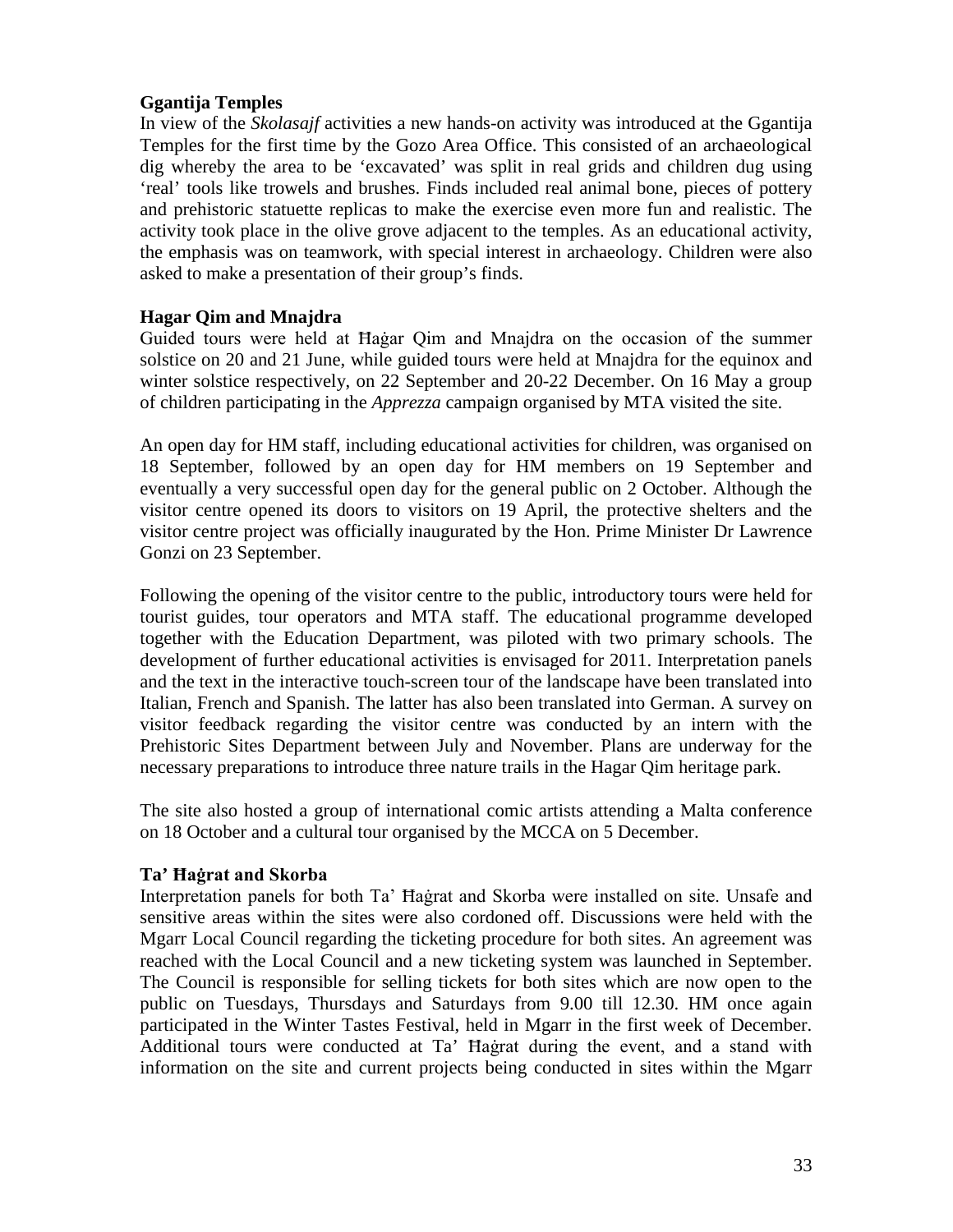locality was set up as part of the festival. A combined information leaflet for Ta' Ħaġrat and Skorba has been prepared and will be printed in 2011.

Filming at the **Hypogeum** by Plum Pictures, UK, was carried out in February, in accordance with the conditions set out by HM. The feature should be aired as part of 'The Secret Mediterranean' series on the UK ITV channel in January 2011, following which the production company should be sending copies of the raw footage. On 27 June free admission was given to the **Tarxien Temples** for residents of Tarxien on the occasion of *Jum Ħal Tarxien,* in collaboration with the Tarxien Local Council.

In collaboration with Education 22, interviews with curators were recorded for both radio and television on several of the prehistoric sites including Tarxien, the Hypogeum, Ta' Ħaġrat and Skorba.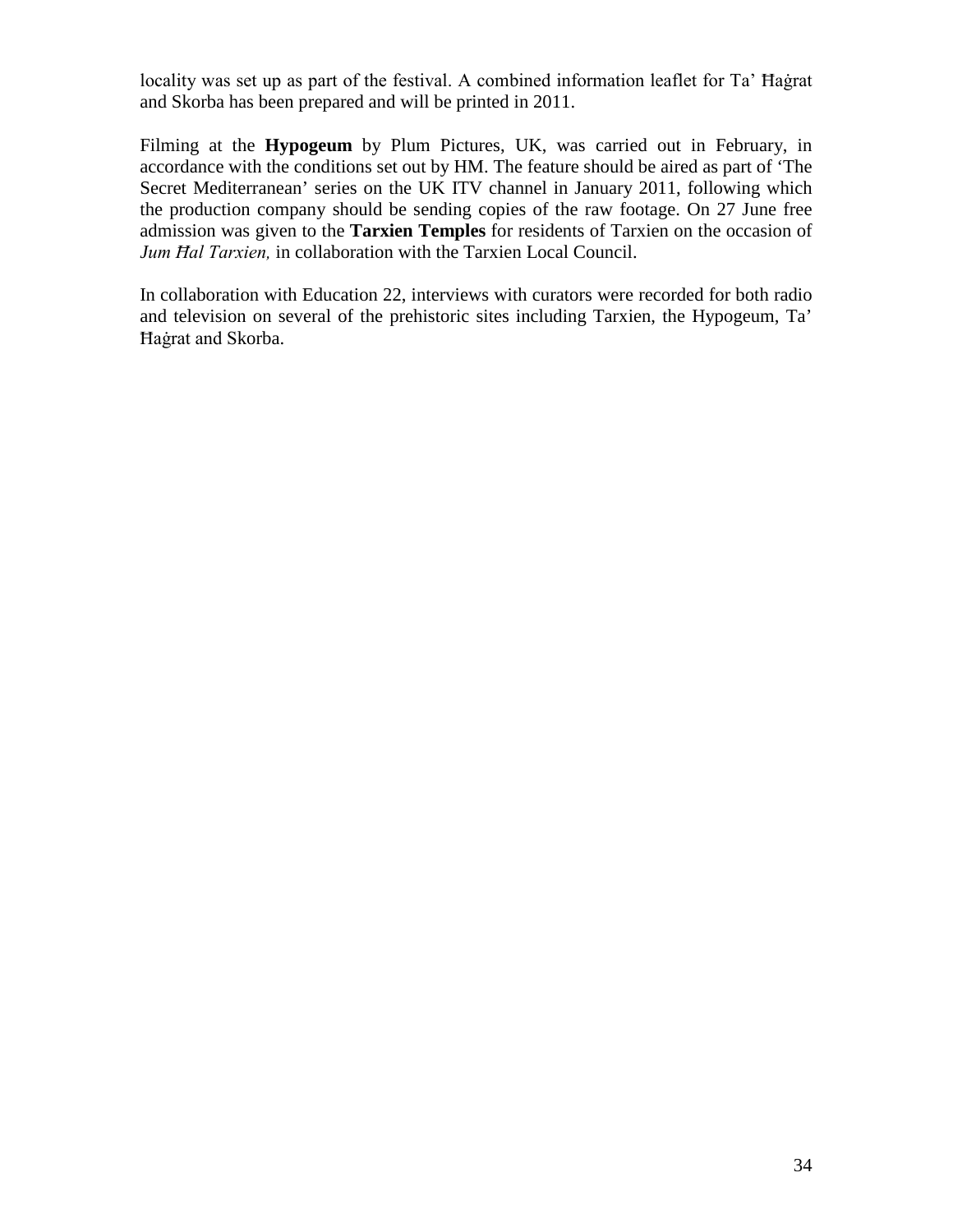# **Research, Conservation and Collections**

## **Collections Management & Libraries Department**

#### **Digitisation of collections**

The research and drafting out of a collections management manual, together with the preparatory work and pilot studies for an eventual implementation of a CMS were among the main tasks that were tackled through this year. Research in this respect concentrated on internationally endorsed standards used in cataloguing, on terminologies, glossaries and ontologies, covering all the spectrum of the exigencies of HM collections. These standards are necessary for the cataloguing of three overarching types of objects: publications (library); documentary sources (archives) and realia (museums). Standards also vary according to the purpose of intended use, such as cataloguing standards, thesauri and classifications. With precious experience obtained from the Smart Museum project on the art historical cataloguing part of the project, the general cataloguing aspects were amplified and snags were ironed out. The cataloguing module MUSES was thus extended, for the time, towards archaeology.

Ten students were employed for cataloguing purposes during the summer period. These students were grouped into three teams working on Fine Arts, Fototeka and Archaeological artefacts respectively. Collectively, they inputted 9790 records into Muses (three separate databases). These records however differ in the level of preparedness which the students found them and the final completeness of the records as described hereunder. Foreign intern students were also engaged in the project and were assigned work according to their skills so as to support the three teams as required.

Fine Arts: The students were asked to migrate records from the analogue inventory cards to Muses. This required understanding the data represented in the cards, inputting such data in Muses and subject index the records. Through such work, these records are readily available for the curator to endorse such data and include any research material that may be added to the records. The record also allows the Digitization Team to take digital images of the artefacts and attach them to these records. This team produced an output of 1190 records.

Fototeka: This team was asked to scan historic photographic prints from the NMA archive and create a record of such photographs at a level sufficient to make them publishable (Dublin Core Level Plus). For these records to be deemed complete there are only two further requirements: the inclusion of the photographer's name in such records (when known) and to create the location element when such physical storage of the photographic prints is identified. This team produced an output of 4068 records.

Archaeology: Considerable preparatory work was carried out prior the students' intake. This involved lists on MS Excel which were previously created by the NMA, digital images which were already available, and the migration of the MS Excel lists to CDWA format into Muses. The archaeology team found all this data available in Muses and they were required to amplify the records by adding some missing information elements and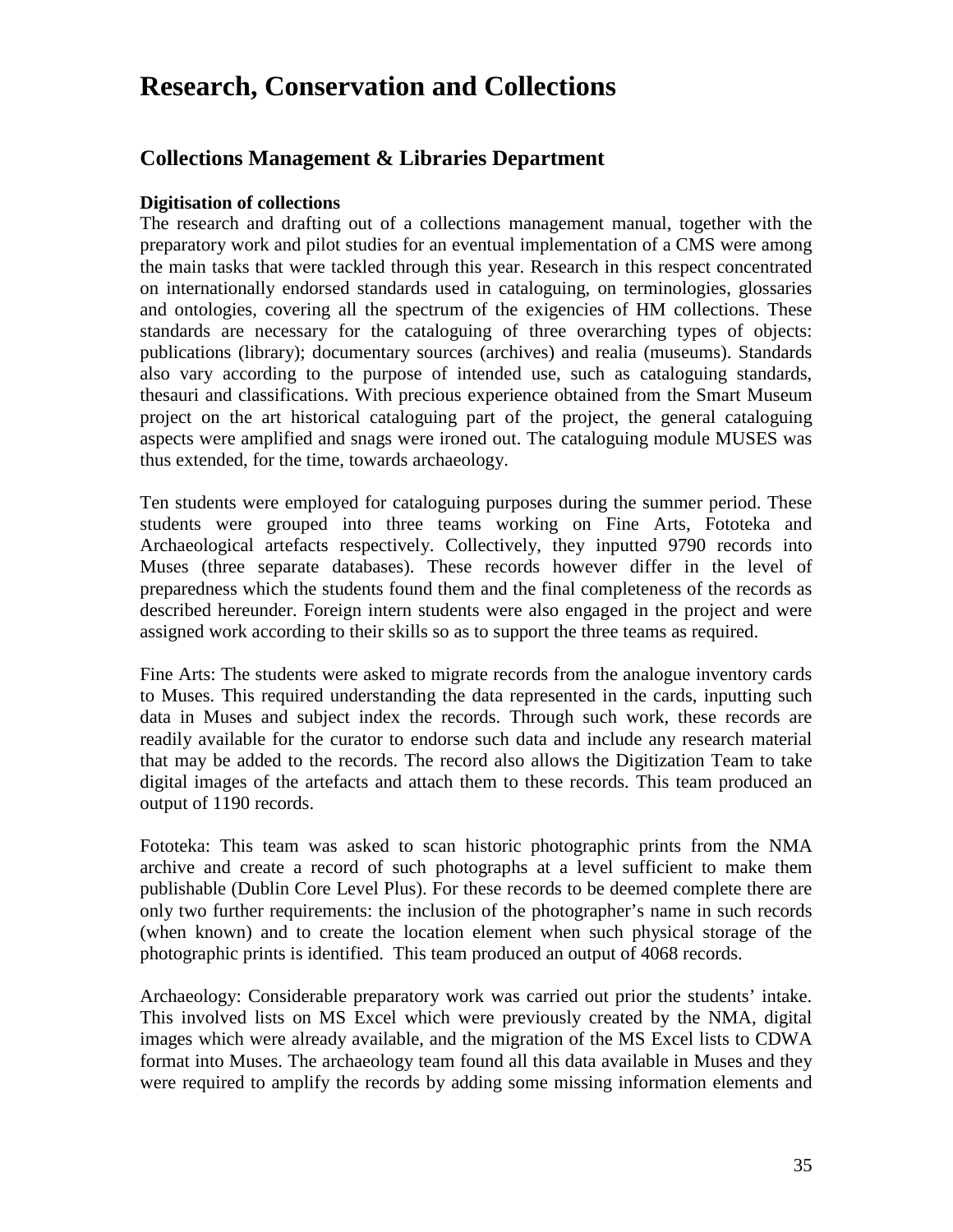editing the syntax of the records. These records are deemed as complete. The input for this team was 4532 records.

This pilot project was instrumental since it explored the various technical issues that are involved in HM's retrospective cataloguing project. It will also be useful when a training programme will be set so as to roll out the use of Muses throughout the agency.

#### **Other**

The Acquisitions Office was integrated into the Collections Management office. Processes are being revamped to ensure proper registration and digital capturing of all records generated. Various meetings and site visits were organised in conjunction with curators to view and place offers for acquisitions, and eventually for their transportation to the respective museums.

The department is representing Malta in the European Commission initiative 'Mobility of Collections'. The workgroup meetings were concluded in May and the final report presented to the EU Commission in June. As part of this project, Malta formed part of the two working groups: Long Term Loans and Mobility of Professionals. Active participation in these working groups entailed generating calls to European museums and collecting and compiling their feedback re the Long Term Loans, while in the Mobility of Professionals entailed in participating in the task group for the production of the final report. Liaison was also made with the Ministry and the Maltese EU Commission Representative office (Brussels) regarding matters of questionnaires' compilation for the other working groups. This project is continuing through the training sessions being held under the Collections Mobility 2.0 initiative: the first session was held under the Spanish Presidency in June, whereas the second session will be held in Budapest in February 2011.

The office was assigned to draft an IPR policy and involved in the preparations for the application of the Freedom of Information Act within HM. The department is working on the Wood CPR (ESF funding) project through the procurement of publications – books and on-line journals, and is also assisting conservators working on HM's Fototeka, including providing accession numbers and guidance on physical identification of the glass plates. Another area of assistance includes preparation of possible methodologies to be employed in the cataloguing of the glass plates. The installation of industrial shelving for the Mrieħel warehouse, for which the tender had been issued and awarded in the previous year, was finalized and commissioned.

# **Arts and Palaces Department**

#### **Reserve Collection**

Two spaces within the basement area used as reserve collection were given a good facelift. Both rooms were emptied of all their contents, thoroughly cleaned and works were taken back in again in good order. Some 150 unused frames were transferred to Casa Scaglia to be subsequently numbered and stored. A considerable number of glass panes, wooden boards, a number of catalogues concerning events in the 1990s and other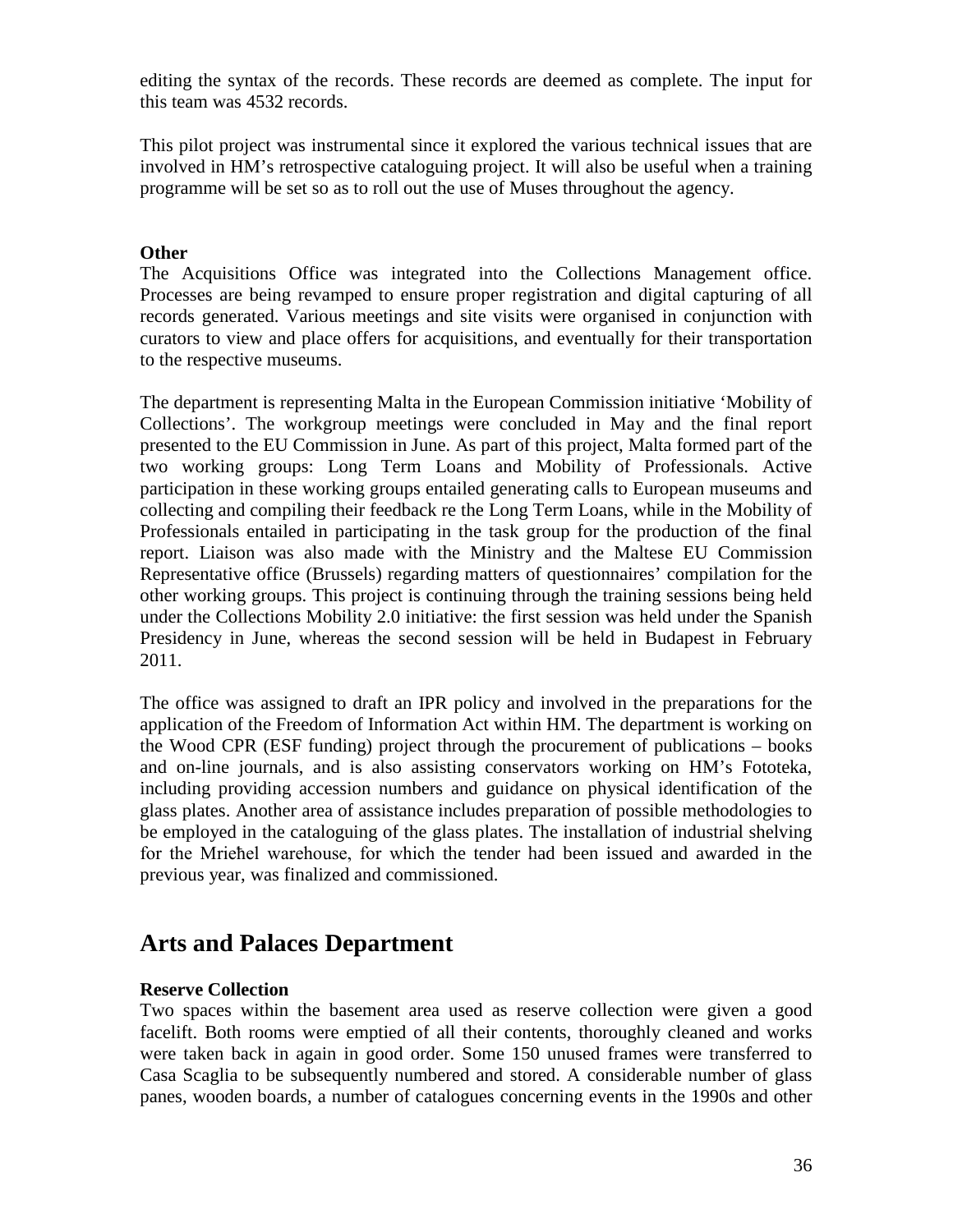loose items were removed from site. Fragile and sensitive works have been packed in bubble-wrap. Particular works have been earmarked for extensive conservation works and put aside. Works of art that are of no curatorial relevance to the NMFA have been transferred to other museums, including the Inquisitor's Palace and the MMM. It is now envisaged that all works of art earmarked for ministries and government departments shall be brought together in one room.

The two rooms in the office area temporarily hosting the reserve collection have also been re-organised. Most of the paintings have been re-packed with a black and white image of the work attached on the bubble-wrap to facilitate searching when any works from these rooms need to be removed for exhibition or other purposes. Any items such as sculptures or reliefs which needed proper conservation packing due to past incorrect or lack of packing also received the required packing / boxing in an effort to put all items in these temporary reserve collection rooms in order.

## **Prints and Drawings Room Project**

The transfer of the prints and drawings from the mezzanine room as well as the two cupboards in the office area has also progressed well. Most of the  $19<sup>th</sup>$  century works were reorganised in the plan-chests by artist, year or attribution and a considerable number of the drawings and prints by Michele Bellanti, the Brocktorff artists, Michele and Salvatore Busuttil, Giovanni Farrugia and other contemporary 19<sup>th</sup> century artists have received the necessary conservation/restoration treatment and mounted. Many of the maps and plans of the Maltese islands that were already part of the reserve collection have also been treated, mounted and organised according to the following themes/locations: Valletta / Harbour Area / Maltese Islands / Maltese Islands in Mediterranean Context (i.e. either showing North Africa and / or Sicily and / or South Italy). The mounting process also included a few  $17<sup>th</sup>$  and  $18<sup>th</sup>$  century flatworks as well as  $20<sup>th</sup>$  century drawings.

## **Acquisitions**

This year has been a record one as far as acquisitions are concerned. The NMFA was directly involved in acquisitions from the La Rosa and Borg Olivier auctions from which a number of lots acquired were later delivered to the NMFA, including two still lifes by Antonio Tibaldi. The museum also received a donation from the Gollcher Foundation consisting of a painting of the Holy Family.

In August HM was entrusted with the administration of Vote 5557 (Contemporary Art Fund). A Contemporary Art Acquisitions Committee was proposed to include experts in the field who are not committed in any way to the art market. These included Dr Joseph Paul Cassar (University of Baltimore, USA), Ms Katya Borg (MCAST) and Mr Fabrizio Mifsud Soler (MCCA). The committee, chaired by the Department's Senior Curator, proposed a shortlist for acquisitions most of which were eventually acquired. The task was concluded in December and a detailed report submitted.

## **Research**

The SmartMuseum Project was concluded in May. The NMFA now has an electronic database which can be used for research purposes. Inputting is underway and being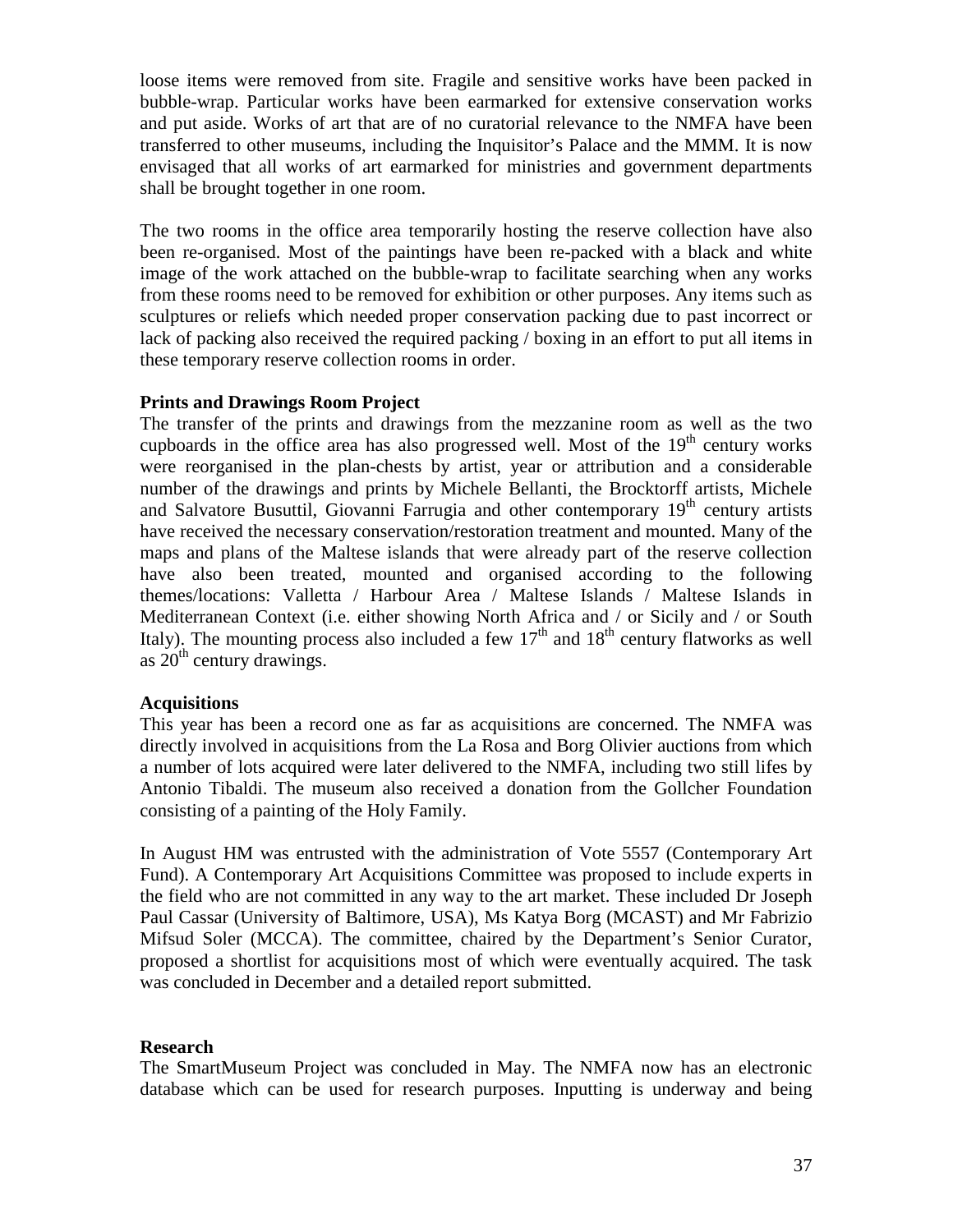improved upon. In November this project was awarded an international prize, following favourable comments received from EU project reviewers.

The museum has provided assistance to numerous researchers at first degree, masters and doctorate levels. In October, the Senior Curator started reading for a PhD (part-time) at UCL. The chosen subject is directly related to the collection and its development throughout the  $20<sup>th</sup>$  century with particular reference to heritage policy and collections management.

#### **Collaboration Agreement – NMFA and Museo Civico Taverna**

A three-year collaboration agreement between Museo Civico Taverna and the NMFA was signed in July and endorsed by HM's Board of Directors and Comune Civico di Taverna. This collaboration agreement covers academic and scientific collaboration between the two entities that shall prepare the way for Mattia Preti's 2013 commemorative celebrations. Scientific initiatives so far include the visit of the Senior Curator and two HM conservators in connection with non-invasive scientific investigations carried out on works by Mattia Preti in Taverna. The second phase shall be held in Malta in 2011 in collaboration with expertise from the *Opificio delle Pietre Dure* of Florence.

## **INTERREG Project Proposal**

A project proposal including marketing and cross-promotion initiatives with key partners including the National Museum of Fine Arts, Palazzo Bellomo in Syracuse, Comune di Siracusa and Università di Catania was drafted and submitted for funding under a call for funding under the Italy-Malta Interreg call. The project was eventually short-listed but was not chosen for funding.

## **Presidential Palaces**

The department is responsible for carrying out periodical inventory checks of the movable art and cultural heritage collections housed at the three Presidential Palaces i.e. San Anton Palace, Verdala Palace and the President's Palace, Valletta.

Inventory checks initiated **s**oon after the new presidency was assumed by Dr George Abela in April 2009, continued throughout 2010. Work is still in progress. Uninventoried artefacts/works of art identified during this inventory check amounted to over 600 (large and small items). Most of these items have now been inventoried.

The off-site and on-site work related to the inventory check of Verdala Palace was carried out in July and August. The first session was dedicated to checking the Verdala Palace inventory cards with the lists of the artefacts/works of art organised by room provided by the person responsible for the inventory of the Presidential Palaces. This preliminary work was in preparation for the on site inspection during which the artefacts/works of art were assessed against the inventory cards pertaining to the National Collection. This on site check also confirmed the exact location by room/hall of each artefact/work of art. Following this on site session, the existing inventory cards were updated and new cards were issued for those artefacts/works of art that had never been inventoried. Photographs of the latter works were also organised accordingly and attached to their inventory cards.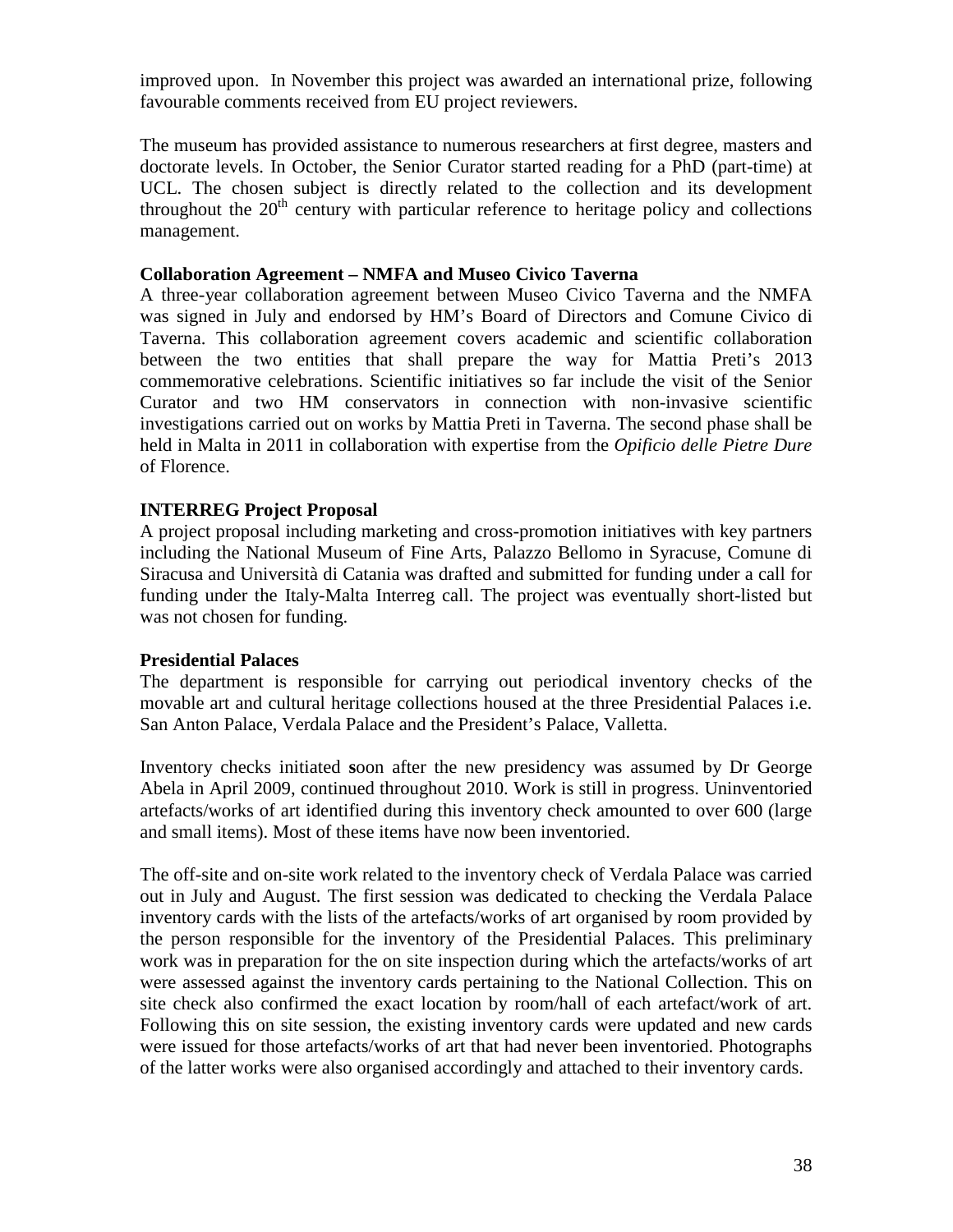The inventory work of Verdala Palace in July and August was limited to the following rooms/areas. Ground Floor: Entrance Hall; Sitting Room; Drawing Room; Study; Main Banqueting/Dining Hall; Private/Small Dining Room; Pantry.

First Floor: Entrance Hall; Private Dining Room; Royalties Room. The other rooms on the first floor (Main Hall, West Bedroom, Southwest Bedroom, and South Bedroom) were not accessible owing to conservation/restoration works on their wooden soffits. An inventory check of these rooms will be carried out subsequently, when the conservation / restoration project is fully completed.

A thorough inventory check of the rooms and halls forming part of the House of Representatives at the Presidential Palace took place in July. Apart from updating the existing inventory cards, new ones were created and the related works of art were photographed accordingly. The inventory check was carried out in the following rooms/offices: Office of the Speaker; Clerk's Office; Large Committee Room; Small Committee Room; Entrance to Lobby; Lobby; Clerk's Assistants Office; HOR Corridor; Opposition Leader's Office (1); Opposition Leader's Office (2); Opposition Room (1); Opposition Room (2).

The Restoration of Throne Room Parquet Flooring at **The Palace** was necessary following the exhibition of paintings by Edward Caruana Dingli by *Fondazzjoni Patrimonju Malti*. The method and materials that were to be applied were agreed upon, and periodical supervision was carried out to ensure that all treatment was being carried out as agreed. Work was concluded in September, and the end result was very successful. One of the three chandeliers in the Throne Room suffered some damage resulting in detachment of the lower part of the chandelier by the podium. In December the detached part was removed and transported to the Conservation Division at Bighi. It will be treated as required and eventually put back in place.

# **Ethnography Department**

The period under review experienced significant improvements in the management and conservation of the ethnographic collections. The reserve collection of bulky items at the Auberge de France was transferred to the Birgu Armoury which offers ample storage facilities. The title of ownership of the Auberge de France was transferred to the Birgu Local Council by the Government Property Division.

A number of significant acquisitions (please refer to Appendix I) were secured to enrich the existing collections and sustain the ongoing improvement of the respective ethnographic permanent displays at the Inquisitor's palace and at the Gozo Museums, while more modular steel shelving was procured as part of the reorganisation of the reserve collection. Another significant initiative consisted of a detailed and multidisciplinary evaluation of the state of preservation of the respective collections at the Inquisitor's Palace by a group of post-graduate students from the UCL.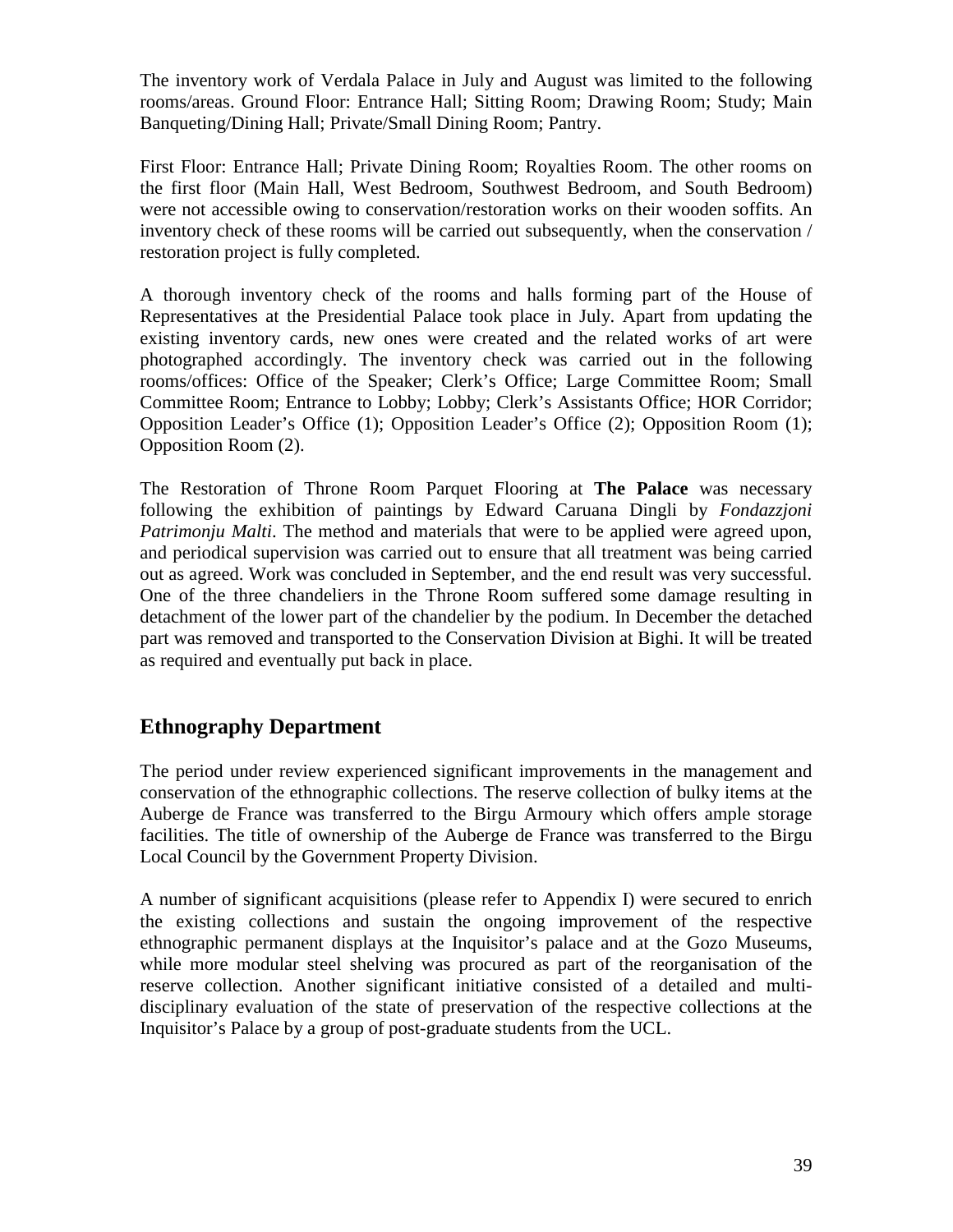## **Folklore Museum**

As part of a wider pest control exercise, wooden implements in the carpentry room were cleaned and fumigated. Following completion of a similar pest control exercise in the winery room, the treading tub was set up. A parallel pest control exercise focusing on wooden implements was carried out in the mill room and adjacent rooms. Rodent control measures were also implemented. The costume room was closed temporarily as the exhibits were transferred to Bighi for conservation. Work was coordinated by the Gozo Area Office.

# **EU & International Projects Department**

Apart from responding to various requests for information about HM from international sources, a substantial part of the workload refers to the processing of payments concerning all EU-funded projects. All the different programmes have different systems that have to be adhered to.

The department also processes a large number of requests for internships. In most cases it requires the screening and signing of agreements to accept interns. 122 interns from twenty different nationalities were accepted during the period under review. The largest number, 44, came from Italy. They were placed in 16 different departments and museums, the largest majority with the Business Development Unit, the NMA, Operations and the NMFA.

# **Modern, Maritime and Military History Department**

## **Malta Maritime Museum**

Various small embellishment works were carried out in the museum during the current year. These included the reorganisation of some of the displays in the Anadrian Hall which included cleaning of the minor engines on the Intermediate Level. One of the engines had to be re-painted. A proposal was also drafted for a future better arrangement of the Hall. The services of a person proficient in steam engines or at least pipe works is ever more evident for the better presentation of Anadrian's main engines. Eight information panels on different aspects of the maritime history of the Order of St John were prepared.

A small section dedicated to Maltese corsairs was installed. This subject has never before been properly discussed. The display consists of five items. An 18<sup>th</sup> century corsair box (a treasure chest/safe) used by Mediterranean corsairs was identified at NMA stores and duly transferred to the museum. At one time the typical paintwork on such chests was either removed or it simply fell off from the metal surface. However this artefact, still closed because of the lost keys, is an important relic fist documented in the Museums Department collections in the 1930s and visible in pre-1973 photographs of the Palace Armoury. A portrait of a Maltese *Padrone* identified as a corsair was re-located from the Navigation section (transferred from NMFA reserve collection in 2000, restored and framed). An old Brigantine model was purchased in the current year to accompany a contemporary Scebecco model already in the museum's collections. Both types of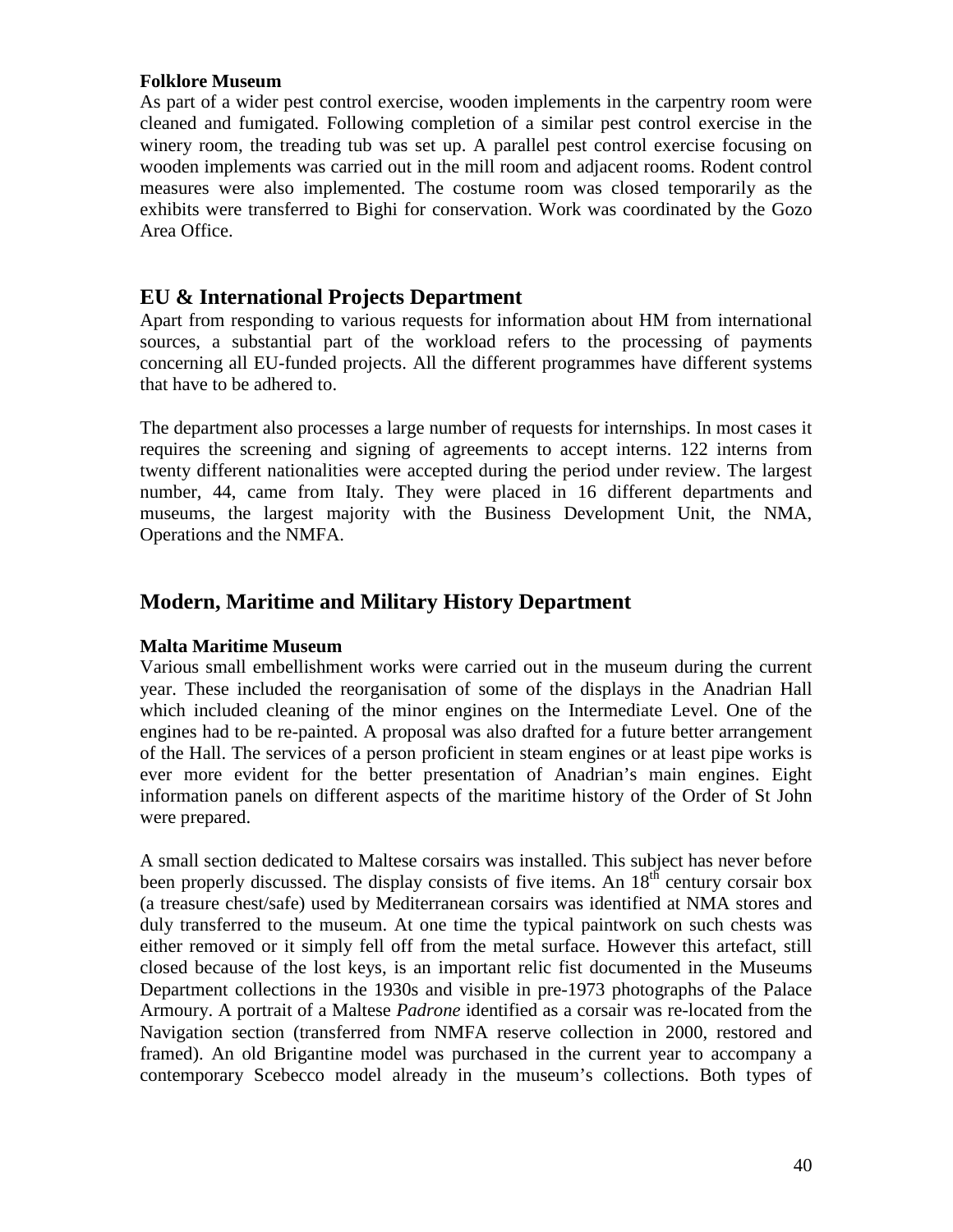shipping were favoured by Maltese corsairs. A donation consisting of a late  $18<sup>th</sup>$  century Rollo (sailors' engagement lists, skills, salaries) completes the new section.

An unidentified Maltese Captain with navigation tools was installed instead of the identified Maltese Corsair in the Navigation section. This portrait was purchased in 2001 from a local auction. Following restoration, it has for some years been in the reserve collection, displayed only in two temporary exhibitions.

Routine cleaning and maintenance of ship models and other artefacts on exhibition at the museum continued. The most significant was the restoration of several of the  $18<sup>th</sup>$  century large Nautical School third rate models' running rigging. The restoration of the model of HMS Penelope, or better still HMS 'Pepperpot' as it is more lovingly referred to, was commenced. Ten miniature models from the McGarel Groves donation were also restored. It should be recalled that these die cast models, all to one scale circa 6cm in length are virtually wonders of detail in miniature. The donation, consisting of hundreds of such Royal Navy and Merchant models, was brought over by the donor from England over a couple of years, several sustaining damage in transit. The restoration work on the 18<sup>th</sup> century frigate model by Mr Joseph Muscat of Rabat came to a conclusion in November.

No work was carried out on MV Temptation now under cover at Boiler Workshop save clearing of unwanted items from it. Some works were carried out at said Boiler Workshop by Transport Malta to segregate an area for their own use, thus diminishing HM's storage space by around 300m².

The MMM acquired a number of artefacts for its collection by donation, transfer and purchase. A full list of acquisitions can be found in Appendix I. Thousands of artefacts, documents and plans were also salvaged from the former Malta Shipyards. So far only a limited number (some of the most important) have been inventoried. Restoration commenced on a set of twelve Victorian Captains' chairs salvaged from various offices at the former Naval Dockyard (Malta Drydocks). Another set of six armchairs salvaged from same were transferred to the Inquisitor's Palace.

The former Malta Ship Building model maker reached pensionable age in March. He continued his research into his sphere of professional model making, i.e. Patrol Boats and Tug Boats. A good collection of original and copies of AFM former Patrol Boats was thus collected for the museum. Three scratch built models of the AFM Patrol Boats still need to be completed.

A Technician Shipwright commenced work at the museum in January. A much damaged Maltese passenger *dgħajsa* was consolidated for eventual restoration. The museum's Dockyard *dgħajsa,* a sole survivor of its type being just 17' long instead of the normal 21' with a different type of seating arrangement, was brought out from storage and cleaned for conservation work which commenced in September. Till the end of the year, the aft part of the craft was consolidated, necessitating the removal of various deteriorated components. The craft dates to at least the 1880s. Other work was left pending because of salvage work related to the former Shipyards.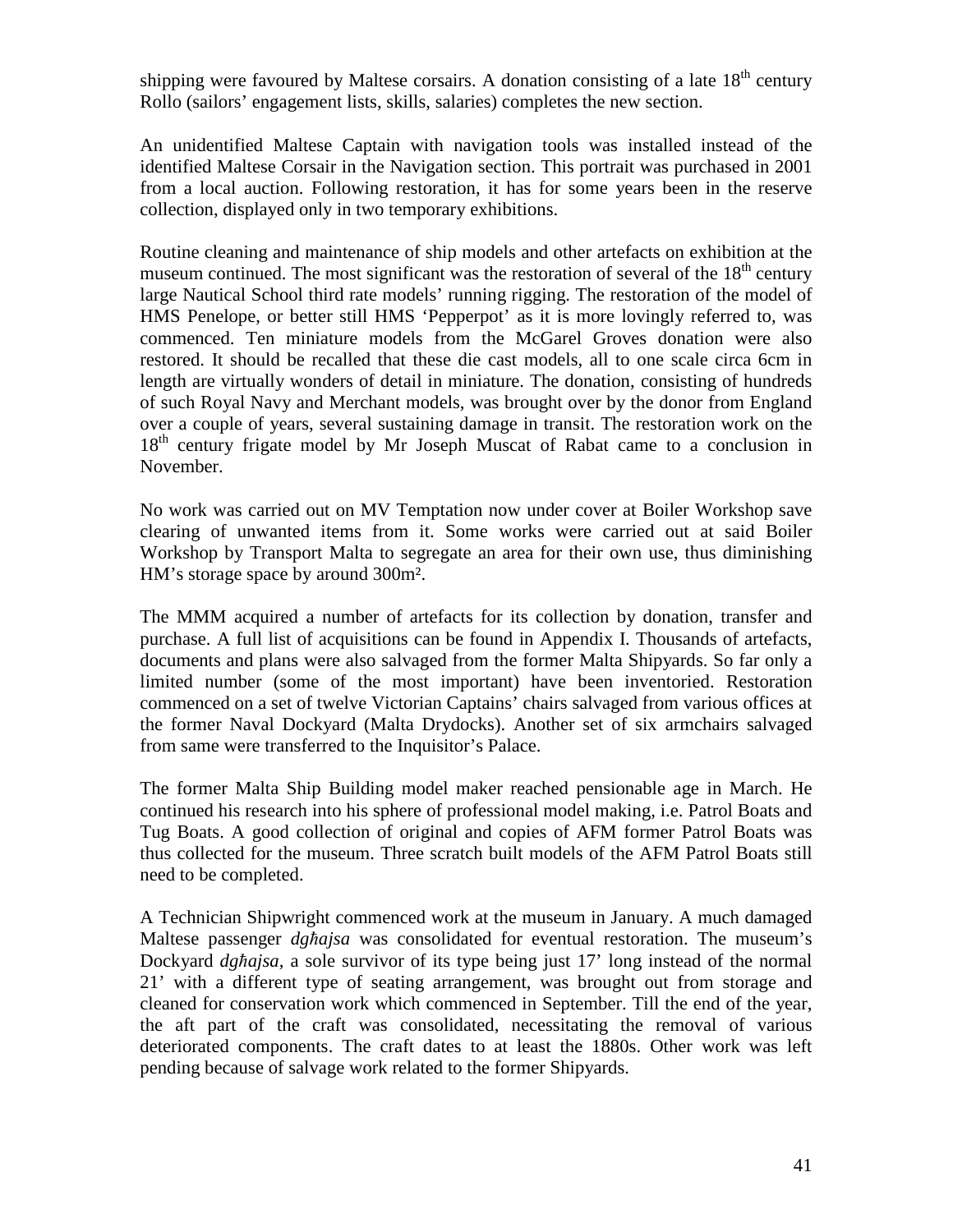The Technician Working Exhibits restored a large Thorneycroft marine engine. An Evinrude 1950s outboard still retaining its original spray paint and stickers was cleaned and work commenced on an Inboard engine, which could not be concluded since of salvage work related to the former Shipyards.

The former Shipyards Stores Manager was detailed with the MMM and undertook a revamp of the MMM's stores and rendered sterling service during the salvage works carried out at the former Malta Shipyards, which created several logistical problems.

Curatorial staff spent most of the year salvaging thousands of artefacts from the former shipyards (Cospicua, Senglea, Marsa, Manoel Island). Work is still on-going. Around 50,000 ship and establishment plans dating from at least 1870 have been added to the MMM collection. Noteworthy was the salvage of the Dockyard Apprentices Reference Library. Apart from 'museum' relevant items, several items were also transferred/donated which could be still used, such as light fittings and office furniture. Various heavy plant and equipment were also availed of.

For three months between March and June, Six German students from *Bekore* and *Waltz*  Institutes were assigned to the museum and assisted in several works. It should be recorded that in August the first curator of the museum, Mr Antonio Espinosa Rodriguez, reached pension age. The museum commenced its operations under his guidance behind closed doors in 1988 and eventually opened its doors to the public in 1992. He remained Curator of the museum until 2003.

Contact was established last year with the AFM Maritime Squadron re the donation of a very old crane used by said squadron, now made obsolete. The restored crane was officially presented to HM Chairman by outgoing Brigadier Carmel Vassallo in January and brought over to the museum in May.

Further contacts were made with Prof. Raymond Agius of Vittoriosa, residing in the UK. Prof. Agius is a direct relative of Guzeppi Ruggier (known in the UK as Joe Rogers), a Maltese maritime hero. On 26 October 1859, the steamer *Royal Charter* got engulfed in a heavy storm near the coast of Anglesey in Wales and subsequently wrecked and was smashed by the heavy sea. Ruggier, a sailor on board swam to the coast with a rope so that a boson's chair could be tied to it to ferry passengers to the shore. He swam again to the stricken ship and thus managed to save twenty five lives. The ship unfortunately broke up and sank taking with her to the bottom of the sea 459 passengers and crew. Prof. Agius donated to MMM a timber fragment from the ship and a spoon fragment from the official excavations held by Welsh authorities on the ship remains in a special seminar held at the MMM in August.

Contacts were made with Marsa Regatta Club for a possible donation of an example of their racing boats. Eventually after two visits in February and March, a *Kajjik* was donated in pristine condition.

Through a contact established by a HM Board member, the Senior Curator inspected a massive collection gathered over a number of years by a leading collector who died the previous year. Most of the collection was ethnographic in nature, but several items were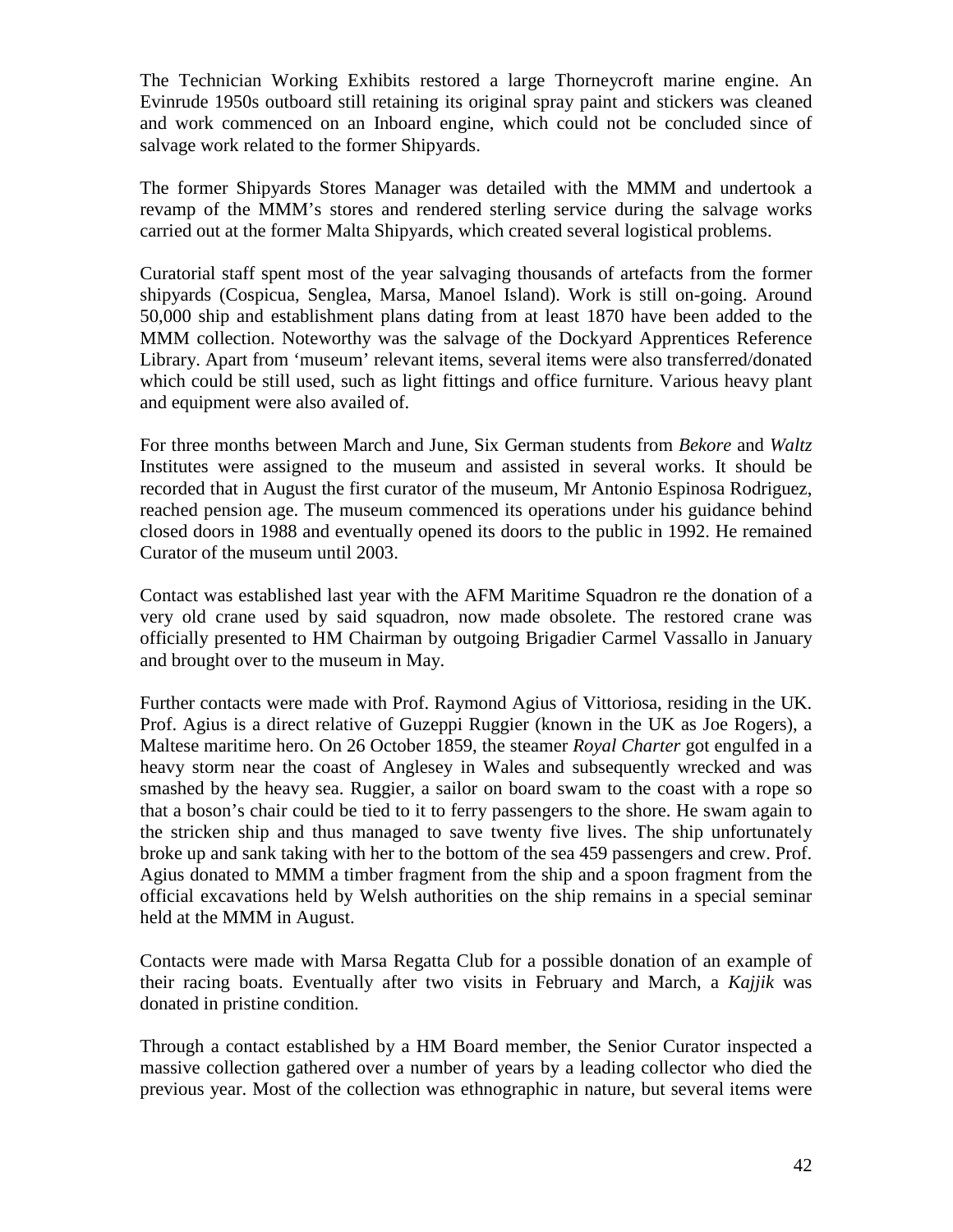of maritime and military interest. The maritime collection was donated to the MMM while the Ethnography Department purchased other items for the national collection.

With the support of Prof Fra Robert Dauber, Knight Grand Cross Order of St John, who is the foremost present Order of St John naval historian, a model of the Carrack *Sant' Anna* is to be constructed anew by HM Keeper of Models. This was established in October during Fra Robert's visit. Plans after the Vermajen tapestry cartoons of the mid 16<sup>th</sup> century depicting the said Order's carrack made by the University of Vienna with a manipulator programme are to be handed over to the museum in March 2011.

In October the curator was invited to attend the launching of the Historical Re-Enactors Joint Venture at *Auberge d'Italie* because of the museum's commitment towards historical re-enactments.

The senior curator and curator attended the Association of Mediterranean Maritime Museums Annual Conference which was held in Palamos Spain in October, and jointly presented a paper titled 'Collecting for tomorrow'. They also attended the ICOMOM conference held in Valletta in October, and were interviewed on various occasions with reference to various aspects of maritime history.

The Curator MMM, again on his own initiative visited Portsmouth Historic Dockyards in late October and had another meeting with the Mary Rose Curator. Visit originally stemmed from queries re Maltese sailors in service with the RN between late  $18<sup>th</sup>$  and early 19<sup>th</sup> centuries.

The Senior Curator presented a paper titled 'The Conti, Borda & Magro Families of Sailors' in the annual seminar of the Friends of the MMM in June held at MMM. A Level students from the Gian Frangisk Abela Junior College visited the museum in December and were lectured at the MMM after a tour of the museum as part of their studies.

## **Palace Armoury**

Several metal and leather artefacts were produced for the suites of armour display thanks to the Gasan and Mamo sponsorship. Four showcases were also revamped since of new display props and artefacts thanks to this sponsorship.

During the current year, all central and main side showcases were cleaned inside out and items checked and cleaned. Seven showcases were also re-organized and nine items displayed anew. The grand master's carriage was also cleaned once again.

A large quantity of painted armorial shields were cleaned, packed and transported back to the PA from the NMFA. Said shield, part of the PA collection were transferred to NMFA in the mid 1970s after the PA was shifted to the ground floor stables inside the Grand Master's Palace.

During the current year, four suits of half armour were restored and subsequently replaced the four suites of armour at the OPM at Castile. New gorgets had to be made as the originals. Each of the restored four suites was meticulously researched and proper components grouped together according to style and size. Eight other similar suites are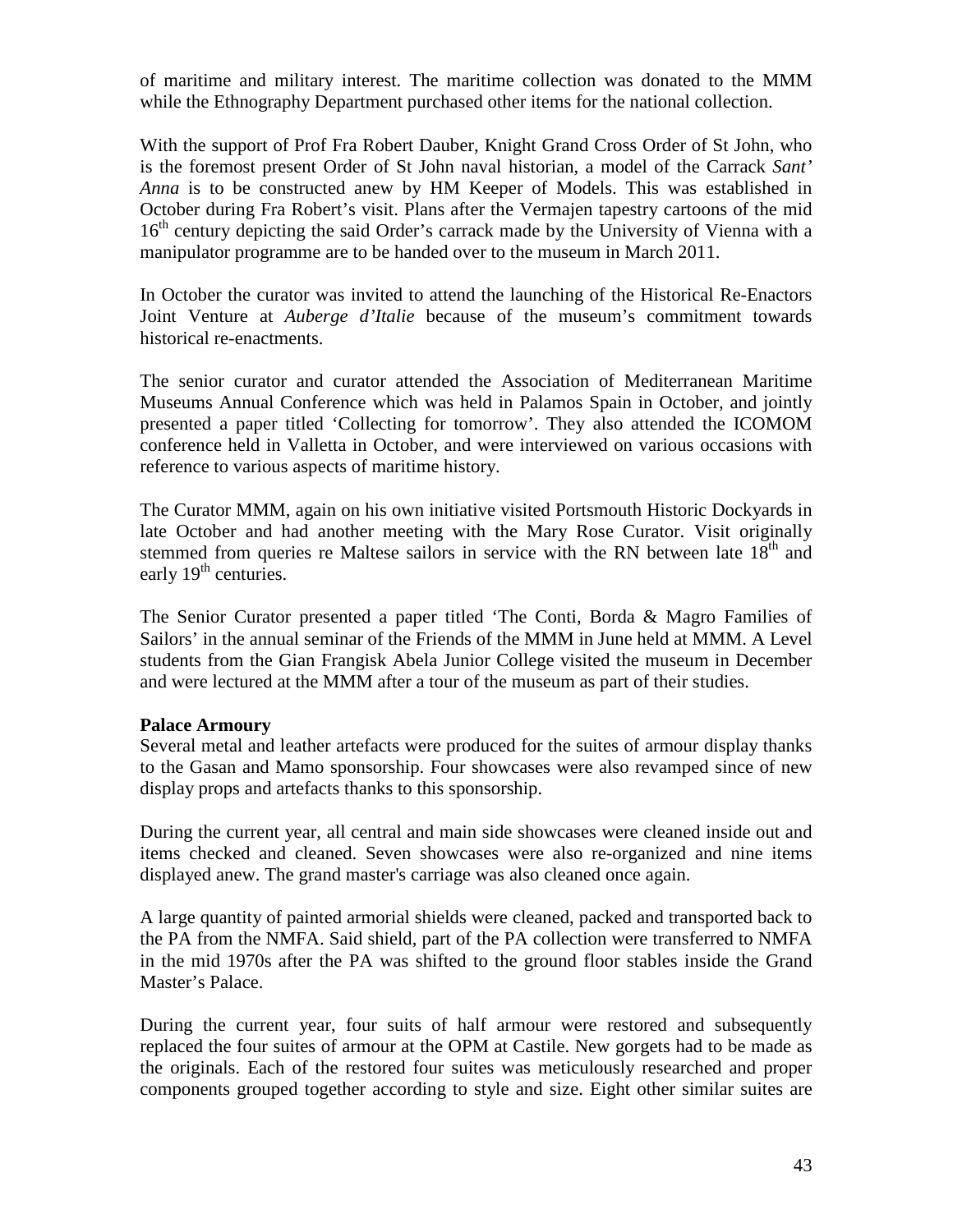being compiled to be eventually restored at Bighi next year. No less then sixteen infantry and cavalry half suites of armour are being properly grouped for eventual restoration and display at the PA apart from those intended for Castile and San Anton.

Michael Stroud, former curator of the Palace Armoury continued with his support as consultant related to the Gasan Mamo Sponsorship.

Preliminary contacts to re-establish working relationships with ICOMAM and Leeds Royal Armouries were made during the current year. The senior curator established links with the Keepers of Fort Anne in Canada since following research on bronze cannon it was found that a possible Maltese Order's period cannon is exhibited inside this fort. The cannon, a mid  $18<sup>th</sup>$  century French bronze piece, has the characteristic Order's inventory numbers on its *cascabell*. Further research was carried out on Grand Master's La Valette Comb Morion, now at Palazzo Venezia in Rome. Further contacts were made to acquire documentation on said item which was forwarded but still no tangible answers as regards provenance pre mid  $19<sup>th</sup>$  century was found.

In October the curator was invited to attend the launching of the Historical Re-Enactors Joint Venture at the Auberge d'Italie because of the museum's commitment towards historical re-enactments.

The Palace Armoury acquired a small number of artefacts for its collection by purchase. A full list of acquisitions can be found in Appendix I below. A preliminary plan was also formulated for the eventual return of the Palace Armoury to its original hall inside the Palace.

## **National War Museum**

Research into various aspects of the collection was continued. The dummy of the museum's guide book was concluded. Research was conducted at the Chief Draughtsman's Office at Floriana to assess the archive re material having a connection with WWII. Up to now, the highlight of the archive is the staggering amount of Air Raid Shelter plans found.

In October the curator was invited to attend the launching of the Historical Re-Enactors Joint Venture at Auberge d'Italie since of the museum's commitment towards historical re-enactments.

A meeting with Valletta's mayor was held in November regarding the possible installation and sounding of a WWII siren on important WWII-related anniversaries. The mayor welcomed and supported the idea. The siren is to be restored next year.

Two aircraft models and a diorama recently donated and all included in displays were restored. The NWM Reserve Collection at the MMM is being assessed and labelled. The museum acquired a considerable number of artefacts for its collection by donation, transfer, and purchase. A full list of acquisitions can be found in Appendix I.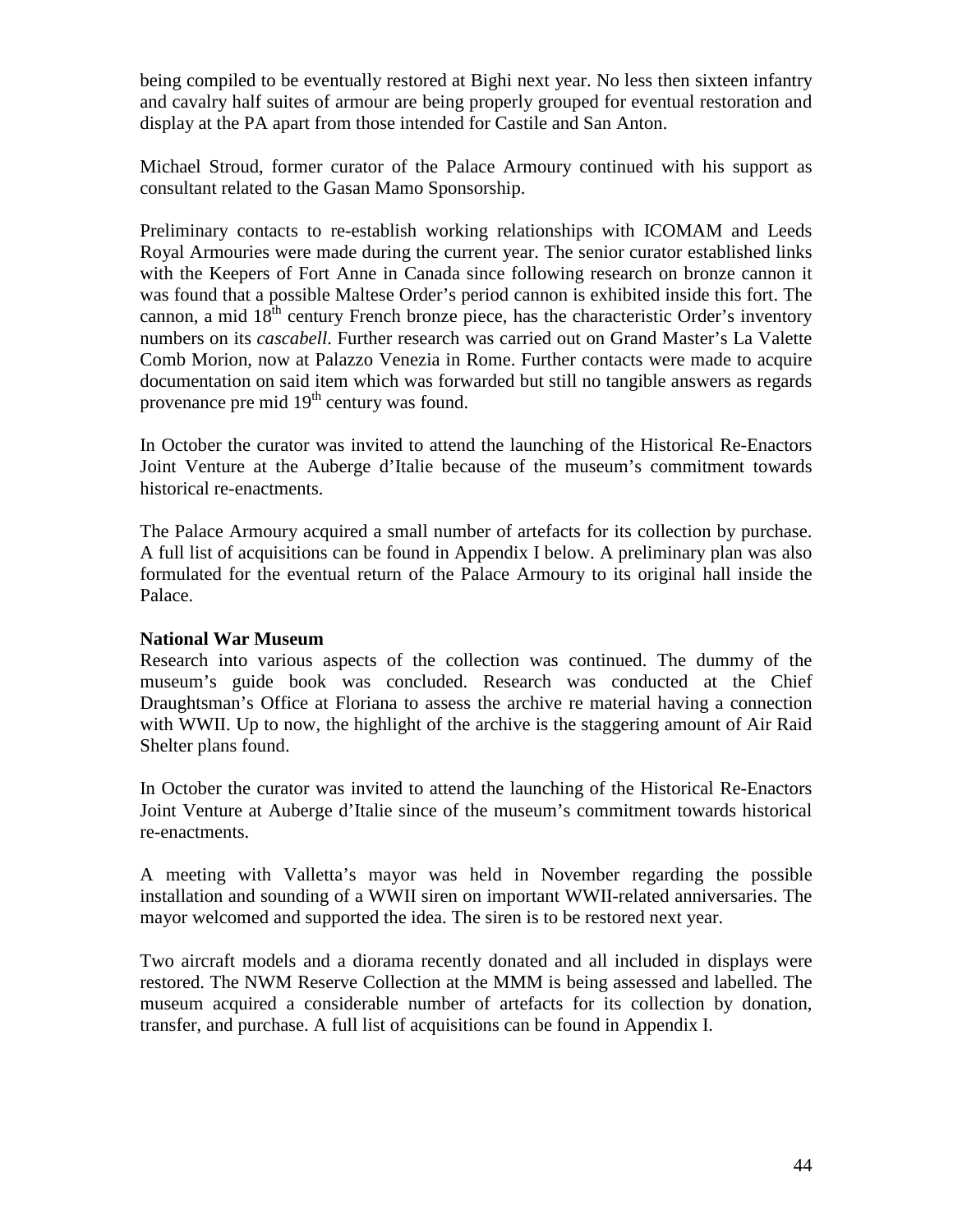# **National Museum of Archaeology Department**

The inventory of the reserve collection has continued. The work includes documentation, packing in acid free paper and repacking in plastic crates. A number of artefacts from the collection were chosen to form part of the permanent exhibition at Ħaġar Qim. These have been documented and conserved and are displayed at the Hagar Qim visitor centre.

The 4m long Roman anchor stock that was housed on the upper floor was transferred to the MMM in March to form part of the permanent exhibition. A corsair's strong box was also transferred to the MMM. Archival material has also been transferred to the MMM since its content was purely maritime or military. Most of the books and archival material previously in 138 Melita Str, including photographs, have been transferred to the 'new' location of the library in the adjoining ex SCH premises following help of volunteers from HSBC.

The inventory of 247 artefacts from the reserve collection was concluded and all artefacts have been transferred to the respective relevant HM museums. A limestone block with various graffiti, including one of an old man said to be St Paul from San Pawl Milqi excavations (Inv No. 23001) was lent for an exhibition entitled *San Pawl f'Malta u l-Formazzjoni ta' Identità ta' Nazzjon* organised by the OPM at the Auberge de Castille from 8 to 19 April. A number of artefacts from the Paola area were loaned to the Paola parish church for the exhibition *5000 Sena ta' Storja - 100 Sena Parroċċa* held at the church of St Ubaldeska, Paola, from 5 to 21 February. An Arab signet ring (Inv No. 23000) was loaned to the Central Bank of Malta for an exhibition which was held from 10 November till 31 January 2011.

Foreign interns continued documenting archival material found in the library, cataloguing and documenting the archaeological collection, and scanning the old photographic archive. The museum also hosted a considerable number of researchers studying parts of the collection, including the Bronze Age pottery collection, Roman lamps, artefacts from Tas-Silġ, stone implements, and parts of the numismatic collection.

## **Gozo Museum of Archaeology**

Archaeological artefacts in the reserve collection of the museum were provided with laminated labels to ensure their preservation and prevent loss of important information. The inventory of the permanent display was revised and updated. This was made possible through the engagement of an intern (graduate student from the University of Milan), and included the photographic documentation of all prehistoric artefacts on display. A contribution focusing on the Xagħra Stone Circle stick figurines was submitted to ICOM in view of the publication *Reflecting Europe in its Museum Objects* in March.

## **Natural History Department**

A large collection of local and foreign shells was donated by Mr Glanville of Paola. A number of old press cuttings on the capture of White Pelicans from Malta in the 1950s were presented by Mr J. Sammut of Naxxar. A collection of minerals was donated by Lombard Bank. A total of 123 Red-palm Weevils prepared in glass-topped box were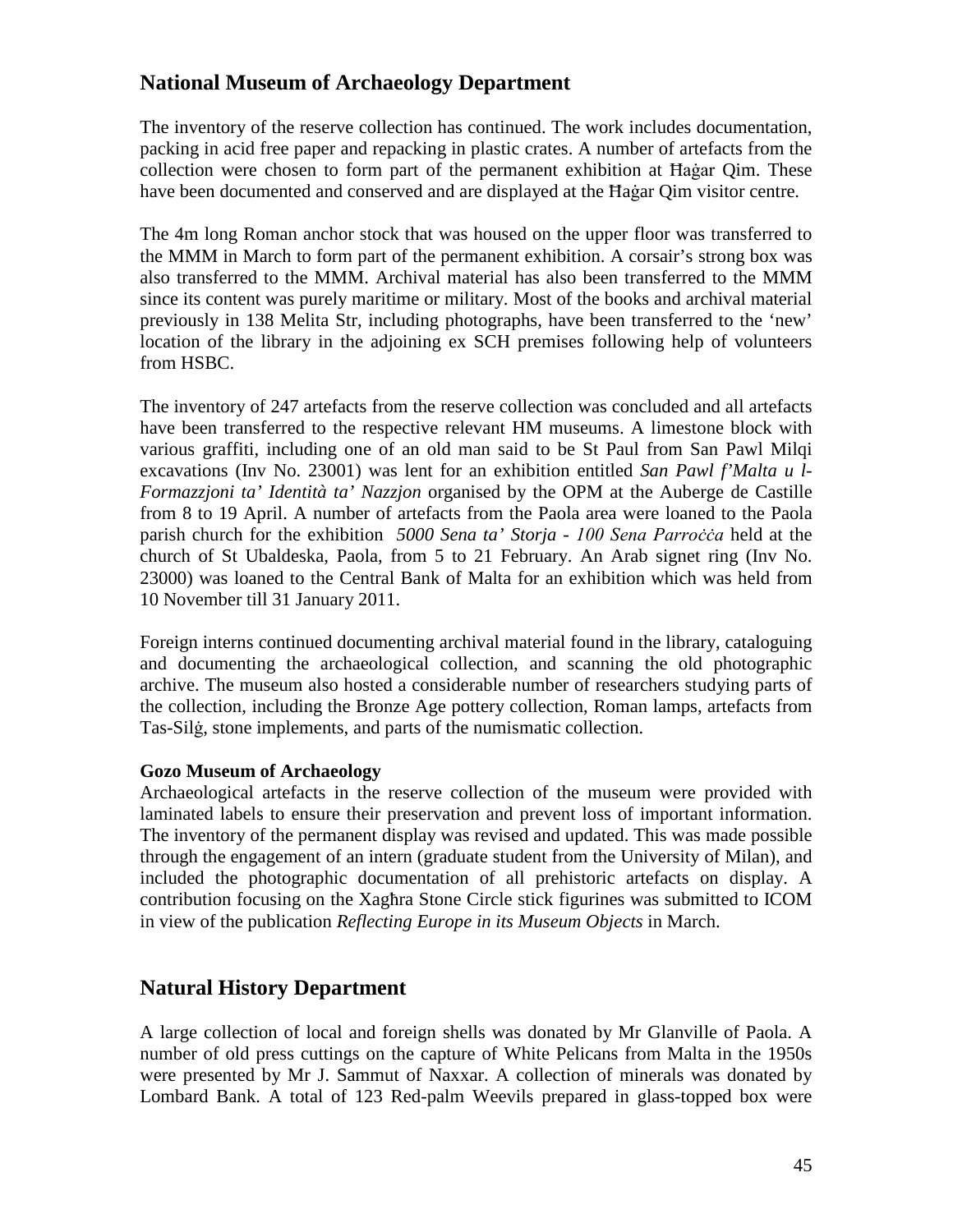presented by Dr David Mifsud. Please refer to Appendix I for more details. Mr Michael Gatt of Rabat presented a copy of his paper 'A New Coral-Associated Decapod Assemblage from the Upper Miocene (Messinian) Upper Coralline Limestone of Malta (Central Mediterranean)' published in the journal *Palaeontology* Vol.53 (6): 1315-48 (2010).

The transfer of confiscated jewellery from the Enforcement Division (Malta Customs) to the NMNH took place on 19 February. The transfer included the following 83 items: seven pieces of stone/coral bracelets with gold, six pieces of stone/coral necklaces with gold, one stone/coral and gold spring bracelet, eighteen stone/coral rings with gold, eight stone/coral rings with gold, eleven pairs of stone earrings with gold (and one loose earring), ten pairs of coral/stone earrings with gold, six pairs of gold earrings with corals and stone, seven coral bracelets with gold, one gold and coral bracelet, and seven coral necklaces with gold.

Stuffed birds acquired from the Late Mr Victor Vella-Muscat of Rabat, Gozo: Great Cormorant Wryneck Black Wheatear Desert Wheatear Alpine Accentor Dunnock Spectacled Warbler x 2 Subalpine Warbler Common Whitethroat Red-breasted Flycatcher Spanish Sparrow x 9 Tree Sparrow Crossbill Linnet x 6 Chaffinch x 2 Brambling x 2 Greenfinch x 2 Goldfinch x 3 Siskin x 2 Serin x 2 Hawfinch x 2 Trumpeter Finch x 2 Scarlet Rosefinch x 2 Ortolan Bunting Little Bunting Snow Bunting x 2 Rustic Bunting Reed Bunting x 3 Cirl Bunting x 2

Corn Bunting x 2

## **Birds from BirdLife Malta**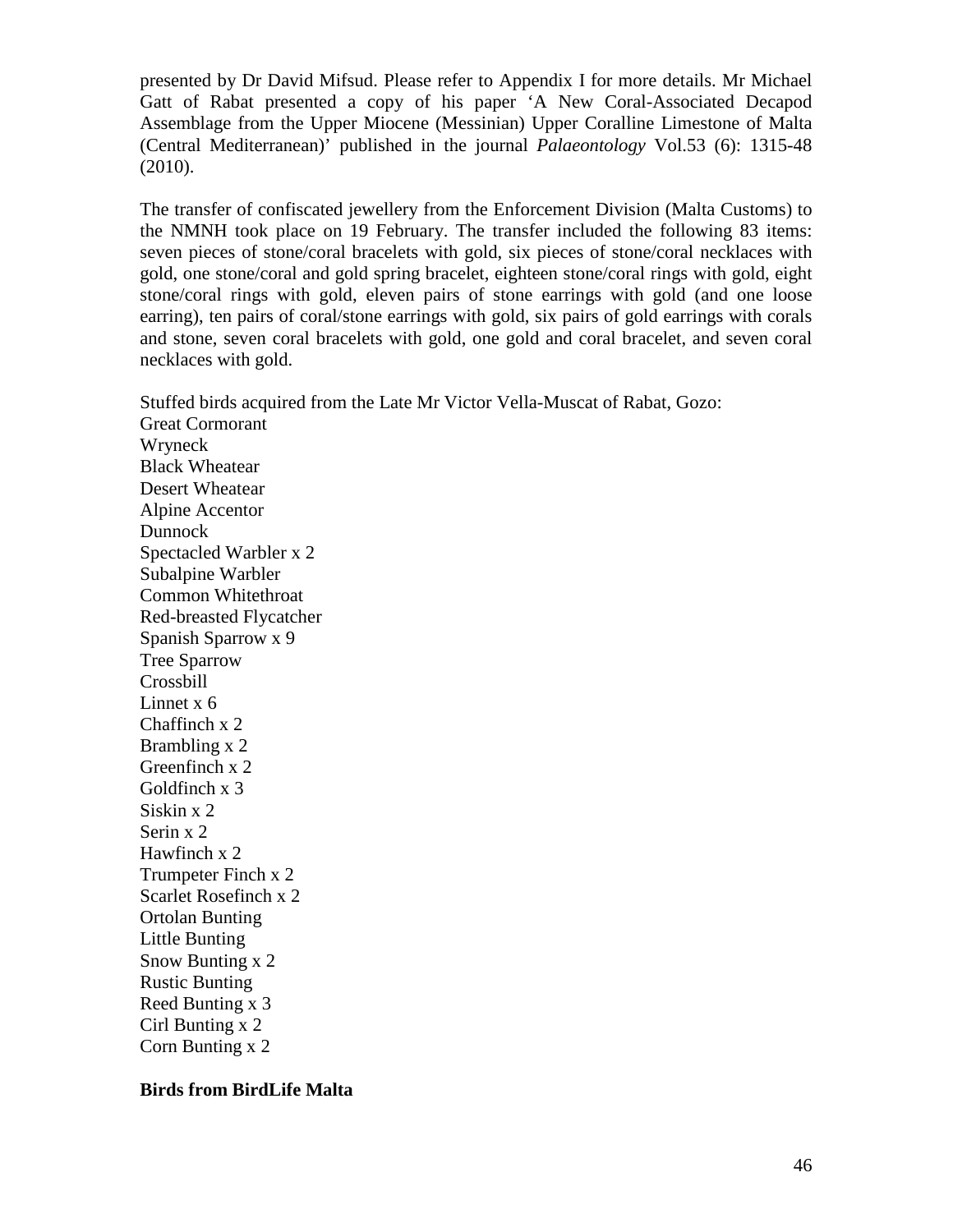| 1. Dead birds delivered by BirdLife Malta on 8 October 2010 |  |  |
|-------------------------------------------------------------|--|--|
|-------------------------------------------------------------|--|--|

| <b>Species</b>        | Date       | Location                 |
|-----------------------|------------|--------------------------|
| Cory's Shearwater     | 22.09.2010 | Ramla Bay Resort         |
| Little Bittern        | 03.09.2010 | Marsa                    |
| Night Heron           | 01.10.2010 | Zejtun                   |
| Night Heron           | 11.09.2010 | Hal-Far                  |
| Purple Heron          | 10.09.2010 | Gozo                     |
| Marsh Harrier (F)     | No Data    |                          |
| Honey Buzzard         | 09.08.2010 | Freeport (Birzebbuga)    |
| <b>Hoeny Buzzard</b>  | 29.09.2010 | Mellieha                 |
| <b>Common Kestrel</b> | 10.09.2010 | Delimara                 |
| Green Sandpiper       | 13.09.2010 | Fawware                  |
| Yellow-legged Gull    | 30.08.2010 | Bugibba (ringed GG1817)  |
| Barn Owl              | 23.07.2010 | Kalkara (Closed-ringed)  |
| <b>Turtle Dove</b>    | 10.09.2010 | Targa Gap, Mosta         |
| Roller                | 11.09.2010 | Girgenti (Laferla Cross) |
| <b>Common Swift</b>   | 12.07.2010 | Tigne Pt. Sliema         |
| Spanish Sparrow       | 07.04.2010 | Attard                   |
| Serin                 | No Data    |                          |
| Zebra Finch           | 30.18.2010 | Siggiewi                 |

## **2. Dead birds delivered by BirdLife Malta on 26 October 2010**

| <b>Species</b>          | Date       | Location                 |
|-------------------------|------------|--------------------------|
| Song Thrush             | 25/10/2010 | Ta'Qali                  |
| Song Thrush             | 25/10/2010 | Kalkara                  |
| <b>Starling</b>         | 25/10/2010 | Iklin                    |
| <b>Starling</b>         | 25/10/2010 | Attard                   |
| Common Kestrel          | 12/10/2010 | Tas-Silg, Marsaxlokk     |
| <b>Common Kestrel</b>   | 12/10/2010 | Bahrija                  |
| <b>Common Kestrel</b>   | 13/10/2010 | $\gamma$                 |
| Common Kestrel          | 14/10/2010 | Zurrieg                  |
| <b>Common Kestrel</b>   | 17/10/2010 | $\overline{\mathcal{L}}$ |
| Common Kestrel (ringed) | 21/10/2010 | Hal Far                  |
| Common Kestrel          | 25/10/2010 | Mtarfa                   |
| <b>Blue Rock Thrush</b> | 14/10/2010 | Wied Dalam, Birzebbuga   |
| <b>Honey Buzzard</b>    | 16/10/2010 | Gozo                     |
| <b>Barn Swallow</b>     | 18/10/2010 | Chadwick Lakes, Mtarfa   |
| Yellow legged gull      | 19/10/2010 | Qawra                    |
| Short-eared Owl         | 21/10/2010 | Orendi                   |
| <b>Northern Gannet</b>  | 25/10/2010 | off shore Salina         |

# **Confiscated birds by Malta Law Courts and transferred to NMNH by MEPA Lot 1: 13 May**  Little Grebe

Black-necked Grebe x 2 Great Crested Grebe x 2 Snow Goose x 2 American Wigeon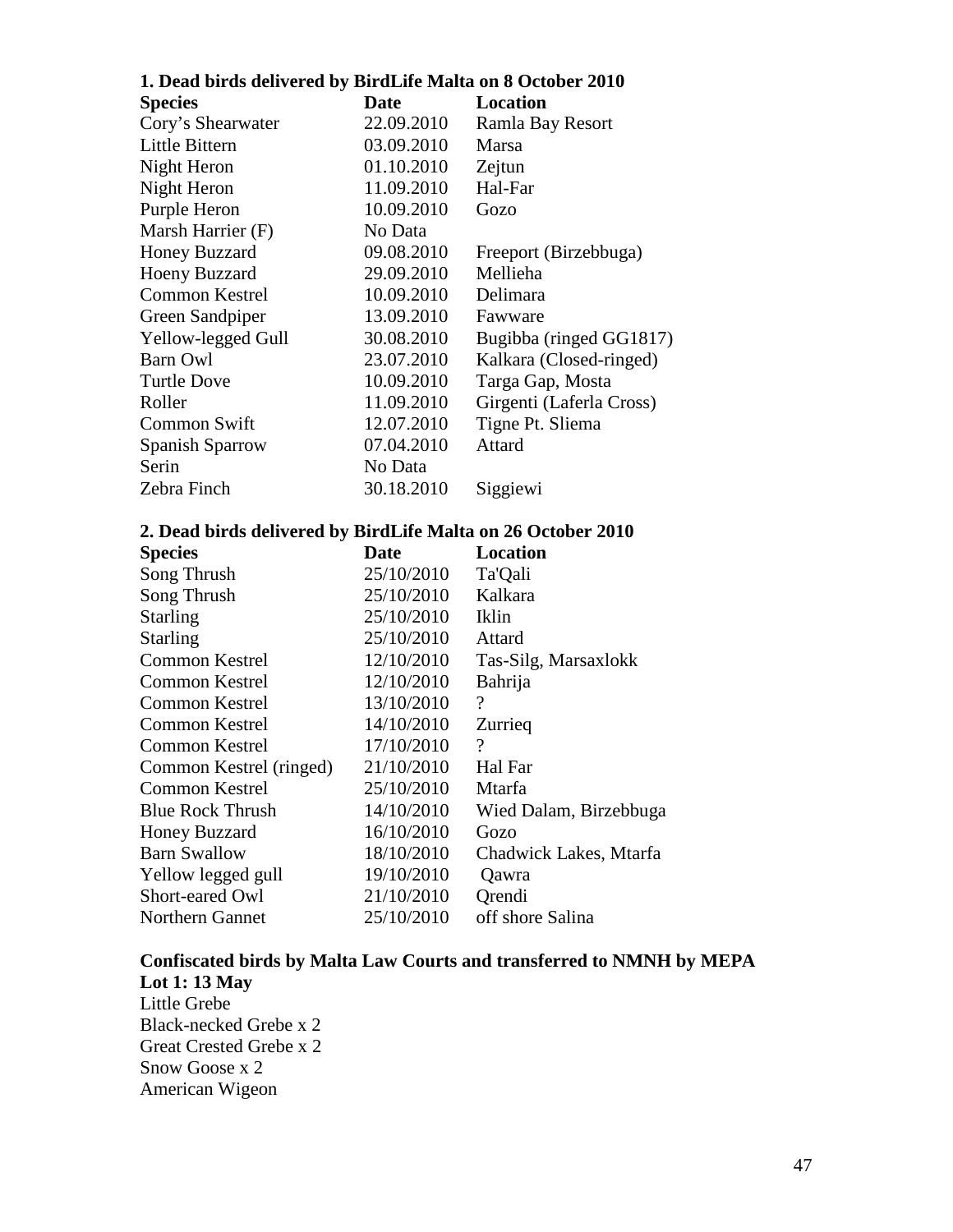Red -creasted Pochard Ferruginous Duck x 2 Greater Scaup Long -tailed Duck 1 Common Goldeneye Bufflehead Hooded Merganser Golden Eagle Spotted Eagle Steppe Eagle Lesser Spotted Eagle Booted Eagle Black -shouldered Kite Montagu's Harrier x 3 Long -legged Buzzard 1 Red -footed Falcon Eleonora's Falcon Houbara's Bustard Chukar Cream Coloured Courser Spur -winged Plover Dunlin Little Stint x 2 Pomarine Skua x 2 Slender -billed Gull Yellow -legged Gull Lesser Black -backed Gull Common Tern Sandwich Tern x 2 Black Tern x 2 Stock Dove Laughing Dove Tawny Owl Eagle Owl Hoopoe Great Spotted Woodpecker Ring Ouzel Magpie Jackdaw Hooded Crow Golden Oriole x 2 Crossbill

## **Lot 2: 28 June**

Black Kite Grey Hornbill Black -shouldered Kite Lanner Falcon x 4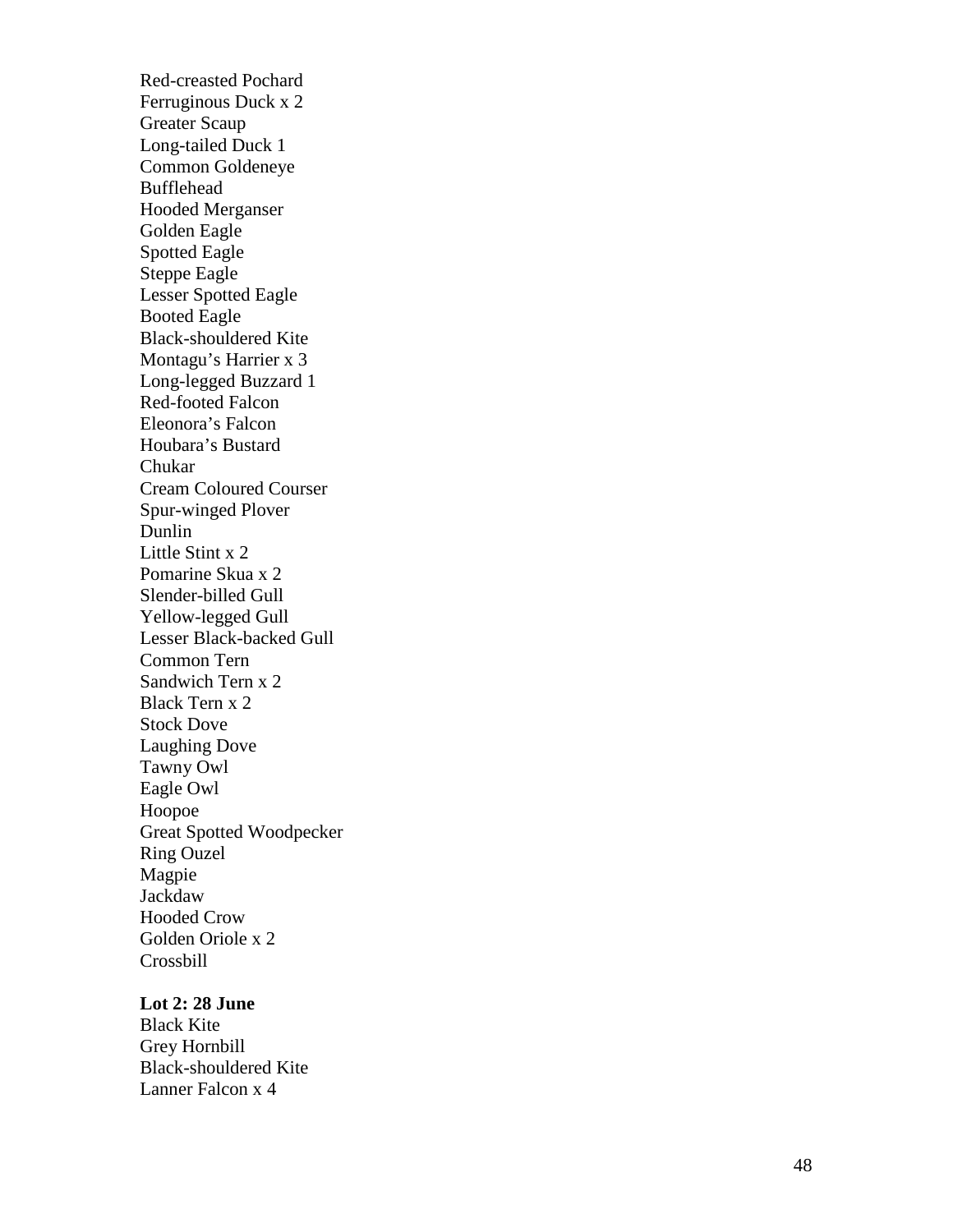Little Tern x 15 Whiskered Tern x 8 Little Owl x 2 Barn Owl x 7 Long-eared Owl x 2 White-breasted Kingfisher x 20 Lesser Pied Kingfisher x 2 Blue-cheeked Bee-eater x 9 Little Green Bee-eater Common Bulbul

## **Research and Collections**

Digitisation of collections: A digital photo-library hosting all the specimens present at the NMNH and Għar Dalam is being compiled; the ornithological collection is already available on the internet. The De Lucca Herbarium was also catalogued and photographed and will also be available on the internet in 2011. Work by the three volunteers on the conchological collection continued and the collection is now being systematically arranged in ten new purposely purchased museum storage cabinets and cross-referenced to the database.

The annual helicopter visit to Filfla Plateau was carried out in collaboration with BirdLife Malta on 18 May. The main aim of these visits is to monitor the breeding population of the Yellow-legged Gull *Larus michahellis* nesting on the top of the island. A total of 105 chicks (two less than in 2009) were ringed with Incoloy numbered rings. Notes on other aspects of flora and fauna were taken as part of this ongoing monitoring.

The Principal Curator was once again invited by the University of Palermo to participate in a series of research programs between the two entities from 4 to 7 February. A visit to the island of Lampedusa was carried out as part of a research project on the ecological affinities between Malta and Lampedusa (prelude to the REMASI Project). The Principal Curator was also invited to participate in the Small Islands Project conference held in the city of Marseille (23-27 May), participated in an entomological survey of Cyprus (8-14 June), and participated for the third time in a mission to Libya in collaboration with EGA (Libya), RAC/SPA (Tunis), ISPRA (Italy), TDV (France) to monitor the breeding population of Lesser Crested Terns (1-8 August).

A newly discovered quaternary site at St Julians was investigated by the Principal Curator on the invitation from the SCH. In December, following the confiscation of a number of Tertiary fossils and Quaternary bones by the Malta Police, the Principal Curator was also appointed as Court Expert to examine the remains and to prepare a report on the findings.

Throughout the year, several individuals enquired on various topics related to natural history from authentication to identification of specimens. Among others, Dr Alan Deidun and Ms Francesca Balzan examined sections of the coral collection; Dr George Zammit Maempel requested information about a number of cetacean bones present at the NMNH, while a number of visits to bat roosting sites were carried out in October with Dr David A. Dodds from Scotland.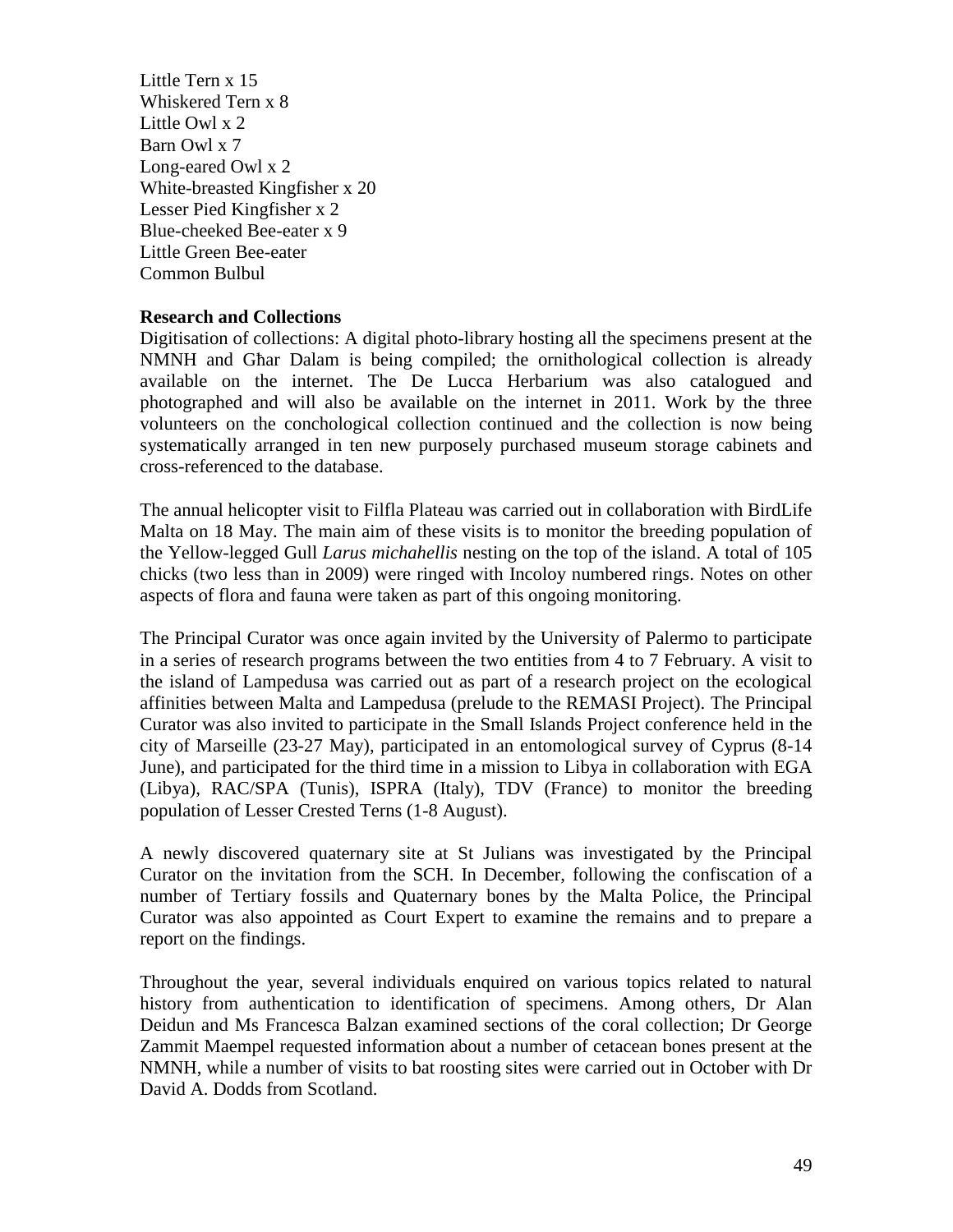For the sixth consecutive year a series of lectures were delivered to prospective tourist guides at the ITS, the title of the module being 'Eco-Tourism and Malta's Natural Environment'. A total of 13 lectures were presented ranging from Maltese Geology and Palaeontology to invertebrates and vertebrates, floral aspects and human influence. Three site visits (Ta'Cenc, Ħaġar Qim and Mellieħa) were also carried out as part of the said course. Moreover, a presentation on the ecological importance of Buskett was delivered to the Paola Secondary Boys during a live-in weekend at Buskett, while human influence on the natural environment was the theme of a presentation delivered at the FIS (Valletta) to a group of students from Bournemouth University.

#### **Publications**

The following articles were published during the year under review.

Borg, J. J. First record of the Pygmy Cormorant *Phalacrocorax pygmaeus*, for the Maltese Islands. *Il-Merill* 32: 44.

Borg, J. J. First record of the Blue-Winged Teal *Anas discors* in the Maltese Islands. *Il-Merill* 32: 42.

Borg, J.J. Re-assessment of the Rock Sparrow *Petronia petronia* record of 1957. *il-Merill* 32: 38-39.

Borg, J. J. Spotted Flycatcher *Muscicapa striata tyrrhenica* breeding in Malta. *Il-Merill* 32: 31-32.

Borg, J. J. & D. Cachia. First records of the Striped Crake *Porzana marginalis* in the Maltese Islands. *Il-Merill* 32: 45.

Borg, J. J., H. Raine & A. Raine. Records in Malta of European Storm-petrels *Hydrobates pelagicus melitensis* during the breeding season away from known breeding sites. *Il-Merill* 32: 11-14

Borg, J. J, A. Raine, H. Raine & N. Barbara. The EU Life funded Yelkouan Shearwater Project – Layman's Report. Heritage Malta/BirdLife Malta xxpp.

Borg, J. J., Raine, H., Raine, A.F. & Barbara, N. Protecting Malta's wind chaser**:** The EU LIFE Yelkouan Shearwater Project Report. Malta: EU LIFE Yelkouan Shearwater Project. 30pp.

Borg, J. J. & J. Sultana. Yellow-legged Gull *Larus michahellis* preying on Maltese Wall Lizards *Podarcis filfolensis filfolensis* on Filfla Island. *Il-Merill* 32: 34.

Borg, J. J. & J. Sultana. Extended Laying Period by the European Storm-petrel *Hydrobates pelagicus melitensis* on Filfla Island. *Il-Merill* 32: 15-16.

A. Raine, H. Raine & J. J. Borg. Rafting behaviour of Yelkouan Shearwater *Puffinus yelkouan* breeding at Rdum tal-Madonna, Malta. *Il-Merill* 32: 26-30.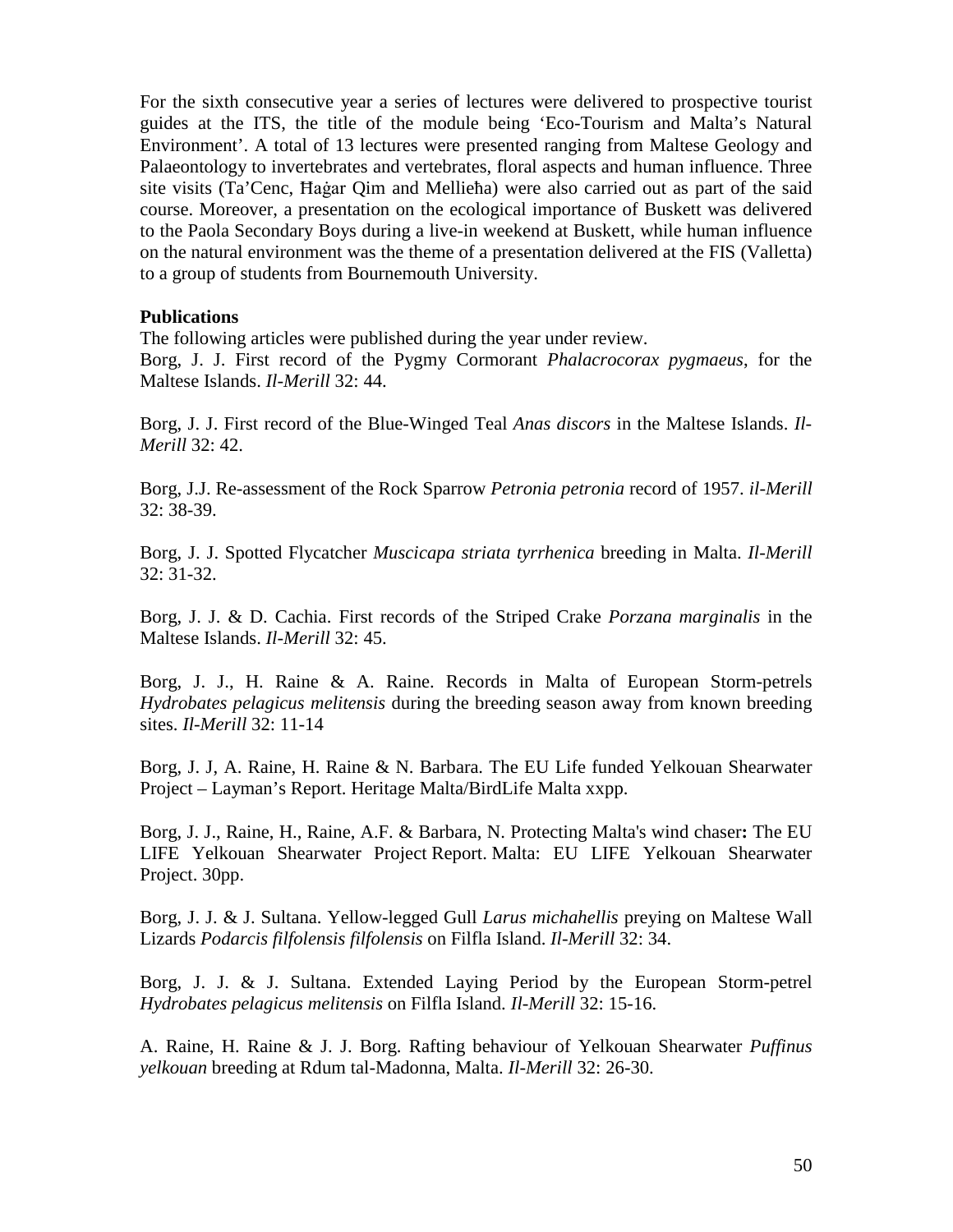Steinmann, R., A. Strasser, A. Mulrenin, A. Tyler, S. Pieterse, I. Teage, M.De Giovanni, J. J. Borg**,** & N. Zammit. Developing Web-based Search Portals on Birds for Different Target Groups. in Nimis, P.L. & R. Vignes Lebbe (eds). Tools for Identifying Biodiversity: Progress and Problems: MNHN Paris, pp. 25-30.

A new set of stamps was issued by Malta Post highlighting 2010 Year of Biodiversity. Four local species, Storm-petrel, Filfla Lizard, Fresh Water Crab and Maltese Pyramidal Orchid were chosen by the Principal Curator NMNH. Accompanying text was also prepared by the PC.

## **EU projects**

**STERNA** (Semantic Web-based Thematic European Reference Network Application): The ornithological collections of the NMNH are the first from the national collections to have been made available on the STERNA and HM's internet site. As part of this project the Principal Curator attended a workshop held on the Island of Samos (Greece) on 12-14 July, and attended meeting and delivered a paper at the congress 'Tools for identifying biodiversity: progress and problems' held at the National Museum of Natural History (Paris) on 20-22 September. The project was supported and partly funded by the eContent*plus* programme of the European Commission and ended in November.

## **EU LIFE Garnija project**

This was the fourth and final year of the EU LIFE Garnija project. The techniques used in the previous two years where again utilised to record the bird's whereabouts and behaviour at sea; these included geolocators, data-loggers and satellite tracking devices (PTTs). This project is co-financed by the EU and is managed by BirdLife Malta, the NMNH (HM), Centre for Fisheries Sciences, Malta Maritime Authority, the AFM, the Royal Society for the Protection of Birds (RSPB) in the UK and SPEA (the Portuguese Birdlife partner). MEPA and HSBC were co-financiers of the project. A press conference was held at St James Cavalier on 30 June to inform the public on the successful closure of this project. A Layman's report in Maltese and English was also presented to the press.

## **REMASI (Italy-Malta) finance project**

A preliminary meeting was held in Palermo on 19-21 February for the submission of the REMASI project which was formally accepted in November. Work will start in 2011.

## **Għar Dalam**

The transfer of specimens from Ghar Dalam to the NMNH was continued. In December the Principal Curator was invited by Dr Adrian Lister and Dr Victoria Herridge of the Palaeontology Department of the Natural History Museum, London to investigate the possibility of a joint project dealing with the dating of Għar Dalam sediments and bone material.

# **Phoenician, Roman and Medieval Sites Department**

**SPC**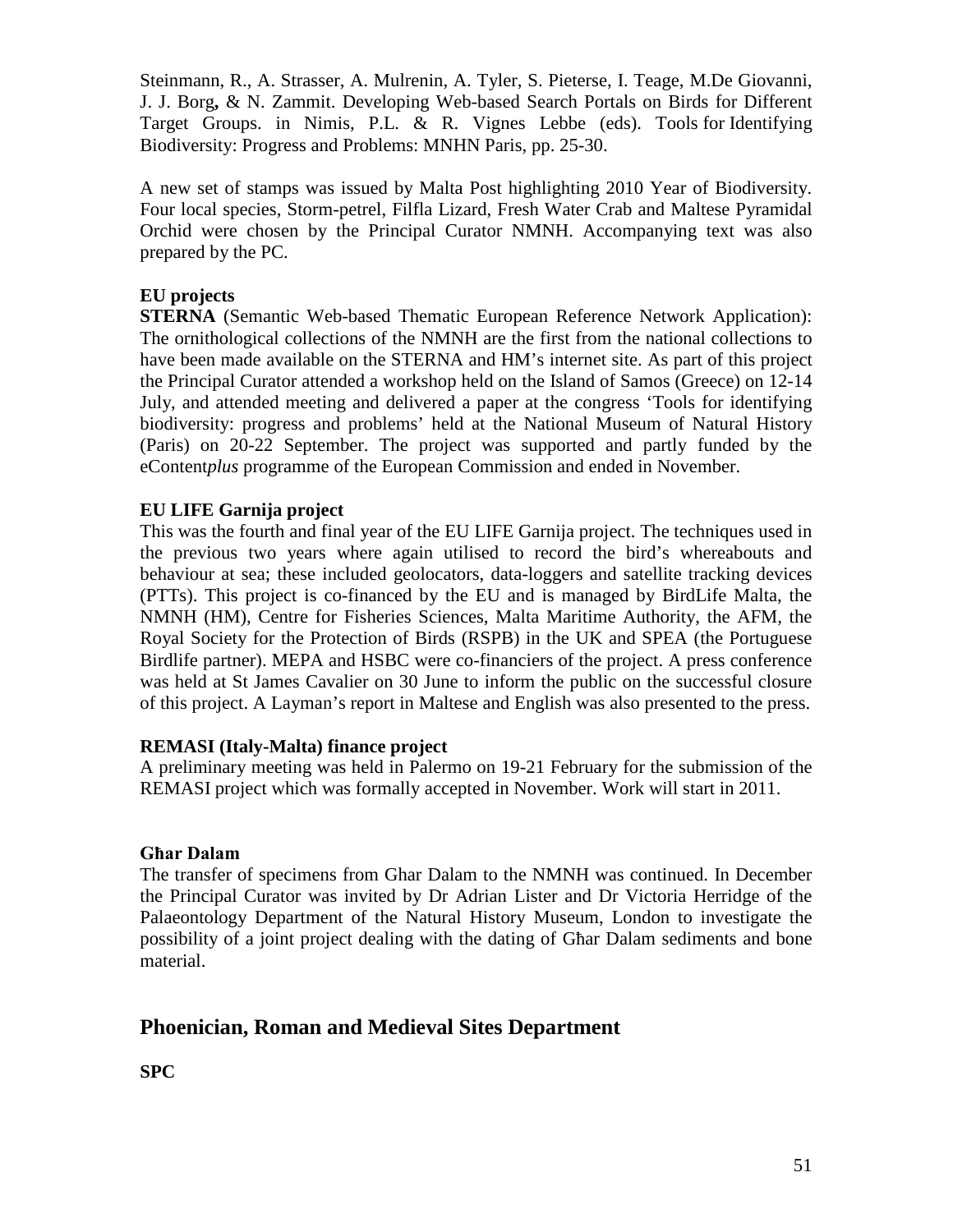Following continued remonstrations by members of the Jewish Orthodox organisation Athra Kadisha about the so-called Jewish Catacombs within the SPC complex, and following high level discussions with the Maltese Government, the said organisation was authorised to remove all bone material from the site. This operation was conducted in February, when all bagged material which had been uncovered from the 2009 excavations was rather unceremoniously put in garbage bags and subsequently buried in a communal grave in the Jewish Cemetery in Marsa. All works were supervised by the SCH.

## **Prehistoric Sites Department**

## **Ħaġar Qim and Mnajdra**

An undergraduate dissertation by a Geography student, Simon Farrugia, from the University of Malta, sought to analyse the effects of wind on the temples now that the shelters are installed. Results of this study showed that the shelter itself was also effective at protecting the site from strong winds. An article about the design, related studies and impact of the protective shelters on the temples and their landscape by JoAnn Cassar, Mario Galea, Reuben Grima, Katya Stroud and Alex Torpiano, was published in the international journal *Environmental Earth Sciences; Special Issue on Monuments under Threat, 2011*. In September the guide book for Hagar Qim and Mnajdra was published as part of the Insight Heritage Guides series.

## **Scientific Committee for the Conservation of the Megalithic Temples**

ERDF (2007-13): The Committee provided its expertise for project by reviewing and providing guidance for the designs of the shelter for Tarxien Temples presented by Architect Torpiano, providing input with regards to the re-issue of the tender for the Supply of Environmental Monitoring Equipment at Tarxien Temples, and reviewing and providing guidance with regards to the Hydrological Studies at Tarxien Temples.

Studies: The Scientific Committee initiated studies related to a number of other conservation issues:

The rate of deterioration at Ħaġar Qim and Mnajdra started being monitored by means of detailed photographic documentation. Additional means for tracing rates of deterioration are being investigated by the Committee and the Prehistoric Sites Department.

Since the re-launch of the conservation programme on the Megalithic Temples, the mortar repair of cracked and broken megaliths at Hagar Qim was completed and mortar repair of megaliths at Mnajdra was commenced. Trials have started on the replacement of detached cement with lime mortar at these two sites.

The Committee reviewed and provided guidance for the continuing environmental monitoring at Ħaġar Qim and Mnajdra. Following a request from the Ministry of Gozo, the Committee provided guidance with regards to the preservation of decorated megaliths at Ġgantija.

The Committee approved the methodology and provided guidance for the restoration of a collapse in apse 11 at Hagar Qim, and prepared the methodology for and supervised the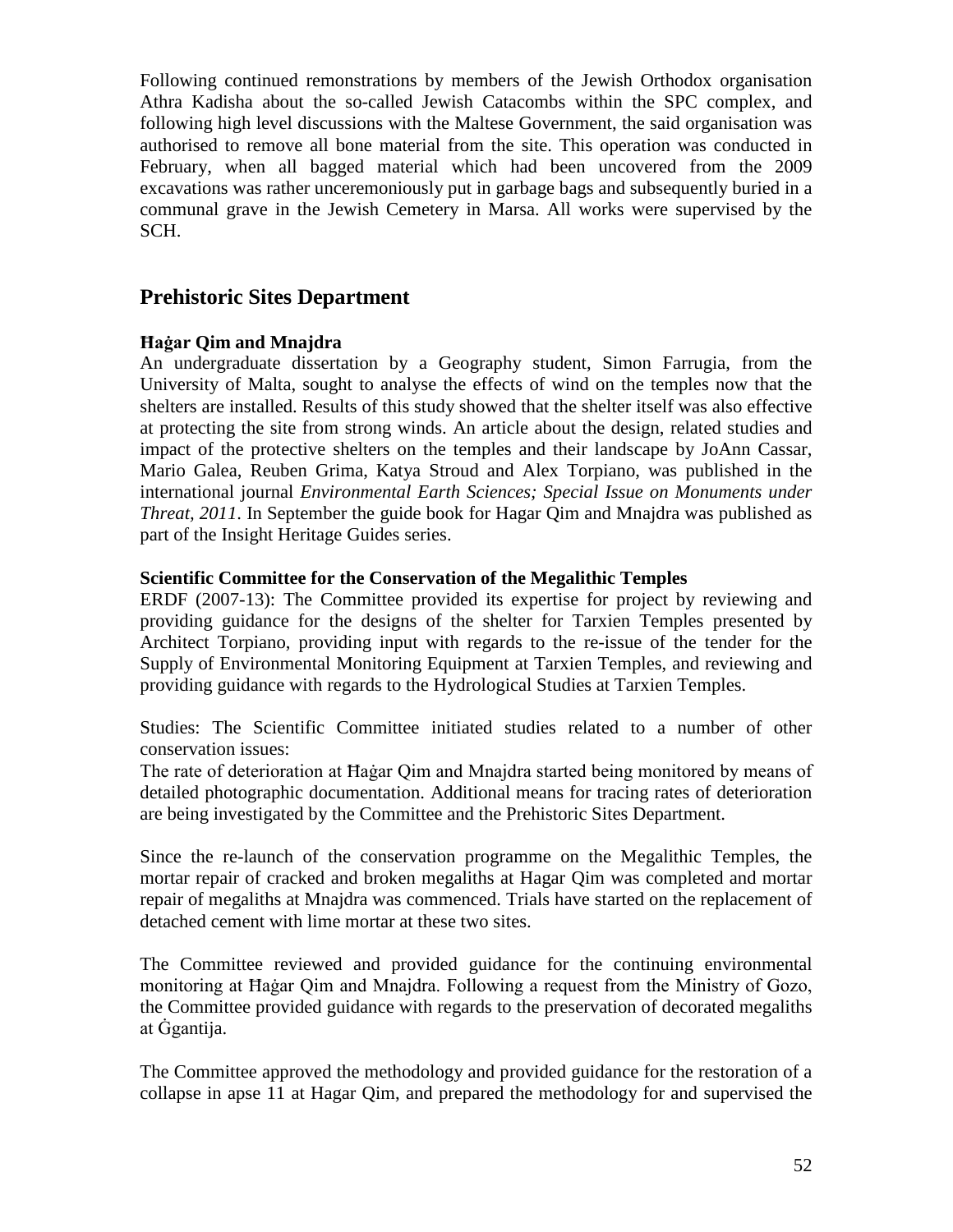restoration of part of apse 3 at Ħaġar Qim where a megalith had broken in two jeopardizing the stability of the rest of the structure. A report on the state of conservation and proposed solutions to reinstate the structural stability of the Central Temple apses at Mnajdra was prepared by Architect Shirley Cefai. These proposals will be finalized and implemented in 2011.

Terms of Reference for the restoration of the rubble reconstructed apses at Tarxien Temples have been submitted to the Scientific Committee for review. Implemented is expected in 2011.

## **UNESCO**

Malta was represented by MariaElena Zammit in the Mediterranean Sub-Region meeting of National Focal Points on Periodic Reporting on UNESCO World Heritage Sites in Akko, Israel. During the meeting, current issues and future plans concerning World Heritage Sites were discussed. Key points that require action by Malta are: official submission of statements of Outstanding Universal Value for all three properties by  $1<sup>st</sup>$ February 2011; and drafting and submission of Management Plans for all three properties before the next Periodic Reporting Cycle (July 2012). Malta was also asked to consider whether it is able to host the next Meeting of the European Mediterranean Sub-Region in March/April 2011, and to advise the WH Centre accordingly. State parties were also encouraged to conduct Strategic Environment Assessments when preparing Management Plans whether they are mandatory or not.

A response was sent to the UNESCO World Heritage Committee's decision at the  $32<sup>nd</sup>$ session in Quebec City, Canada which requested Malta to provide, inter alia, "a report on work at the Ħaġar Qim and Mnajdra Archaeological Park and on the proposed works at Tarxien and Ggantija Temples. This report included details regarding: the protective shelters and visitor centre at Ħaġar Qim and Mnajdra, the proposed protective shelter, visitor centre and walkway at Tarxien Temples, the removal of a concrete wall, proposed walkway and visitor centre at Ġgantija Temples, and expropriation of land at Ta' Ħaġrat Temples.

## **Skorba**

Following discussions, the research project entitled 'The Maltese Temples Landscape Project' in conjunction with Bournemouth University, the German Archaeological Institute, the UOM and the SCH was kicked off. Fieldwork was carried out in the vicinity of Skorba in April and August following acquisition of necessary permits. Further work is planned for 2011.

## **Other**

The department is assisting in the CARARE project. Activities included: participation in the kick-off meeting in Copenhagen in March and the 3D workshop in Brussels in December; carrying out a survey of existing data on sites and archaeological objects; preparation of records for inclusion in Europeana. Research is being carried out on the optimization of HM's 3D models for use on the web.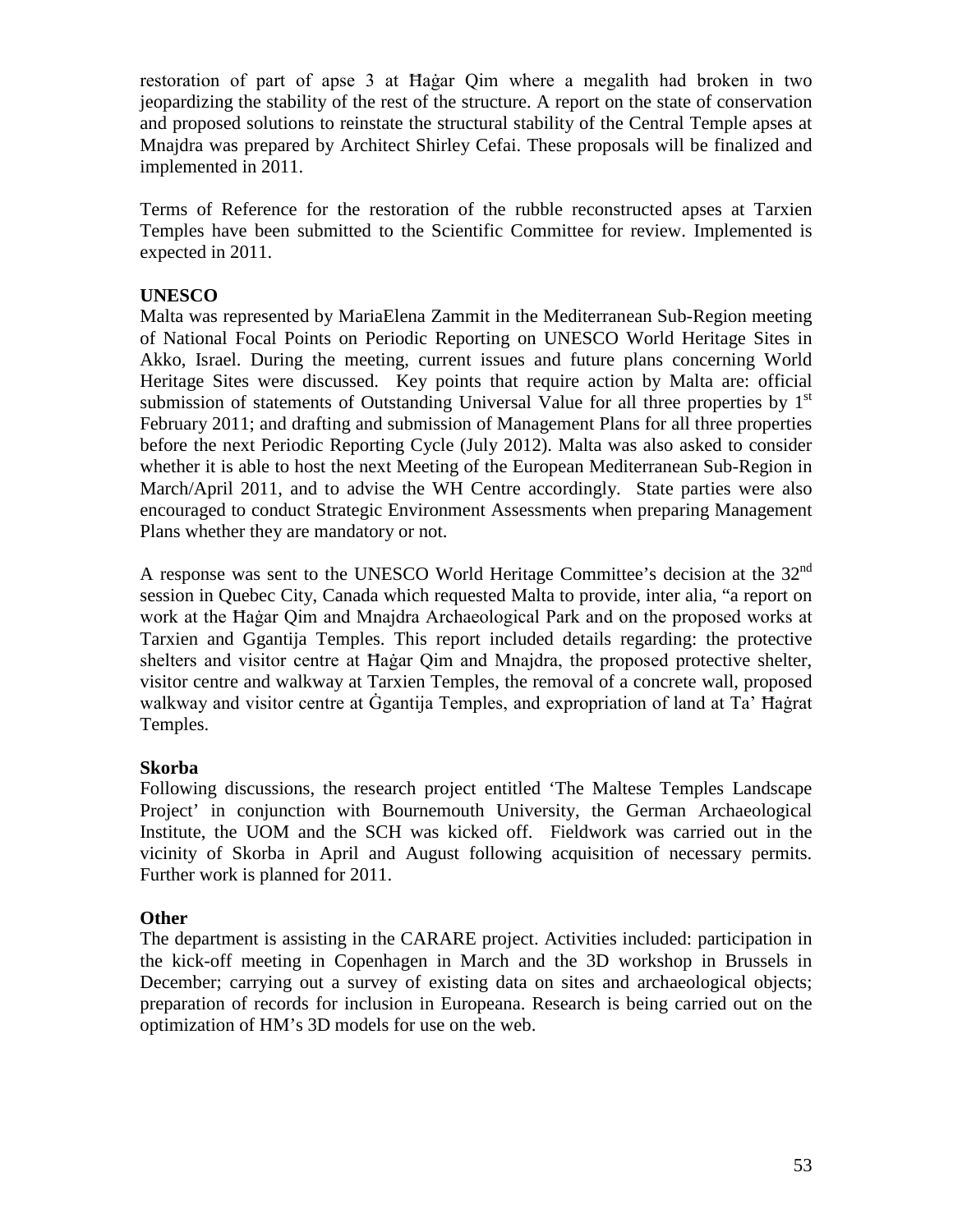# **Conservation Division**

# **Architecture, Stone and Objects Conservation Department**

The department worked on a number of projects mostly involving artefacts and sites from the National Collection.

The architecture conservation arm of the department was run by three *mastri* and eighteen Masonry Heritage Skills vocational students following their apprenticeship with HM. These students have been exposed to different working environments ranging from the conservation of internal spaces to the restoration of severely deteriorated external architectural structures.

Three different teams worked concurrently on different projects. The conservation of a ground floor room at the Inquisitors' Palace was completed by the first year apprentices under the supervision of their MCAST instructors. This job exposed the students to basic cleaning techniques, re-pointing and plastic repair.

Another team completed the conservation of the internal courtyard of the NMFA and followed up other conservation work which was required within the building, including the complete re-pointing of the party wall overlooking Casa Scaglia and the re-erection of three ventilation stacks on the roof of the museum. During summer, the roof above the main staircase had its *deffun* layer restored after the bituminous membrane done in the 1980s was removed. This exercise is aimed at improving the internal environmental conditions of the museum.

Emergency restoration works were carried out at Fort St Angelo. This included the restoration of the Great Siege bell which was carried out with the assistance of the Restoration Unit of the MRRA. The parapet wall on a ramp built during the British period was also completely restored by the Architecture Conservation section. Similarly an old room, possibly a store, on the roof of the cavalier, which was in danger of collapsing, was restored and had its timber beams and *xorok* roof replaced and covered with a new layer of *deffun*. During summer archaeological investigations were carried out at the entrance to the fort and the ditch outside the Main Gate was exposed. This was done by the same section under the supervision of a qualified archaeologist appointed as a monitor by the SCH.

A planning application has been submitted to MEPA for the restoration of the roof turrets, clock tower and main façade of the MMM. In the meantime preparatory work, including the stone dressing and carving of parts of the turret already dismantled last year, was completed so that once the MEPA permit is issued work can proceed on the restoration of this turret followed by the other two on the same roof.

Other works included the conservation of a number of rooms within the Palace Armoury which will be used as offices, and conservation and restoration maintenance works at Bighi.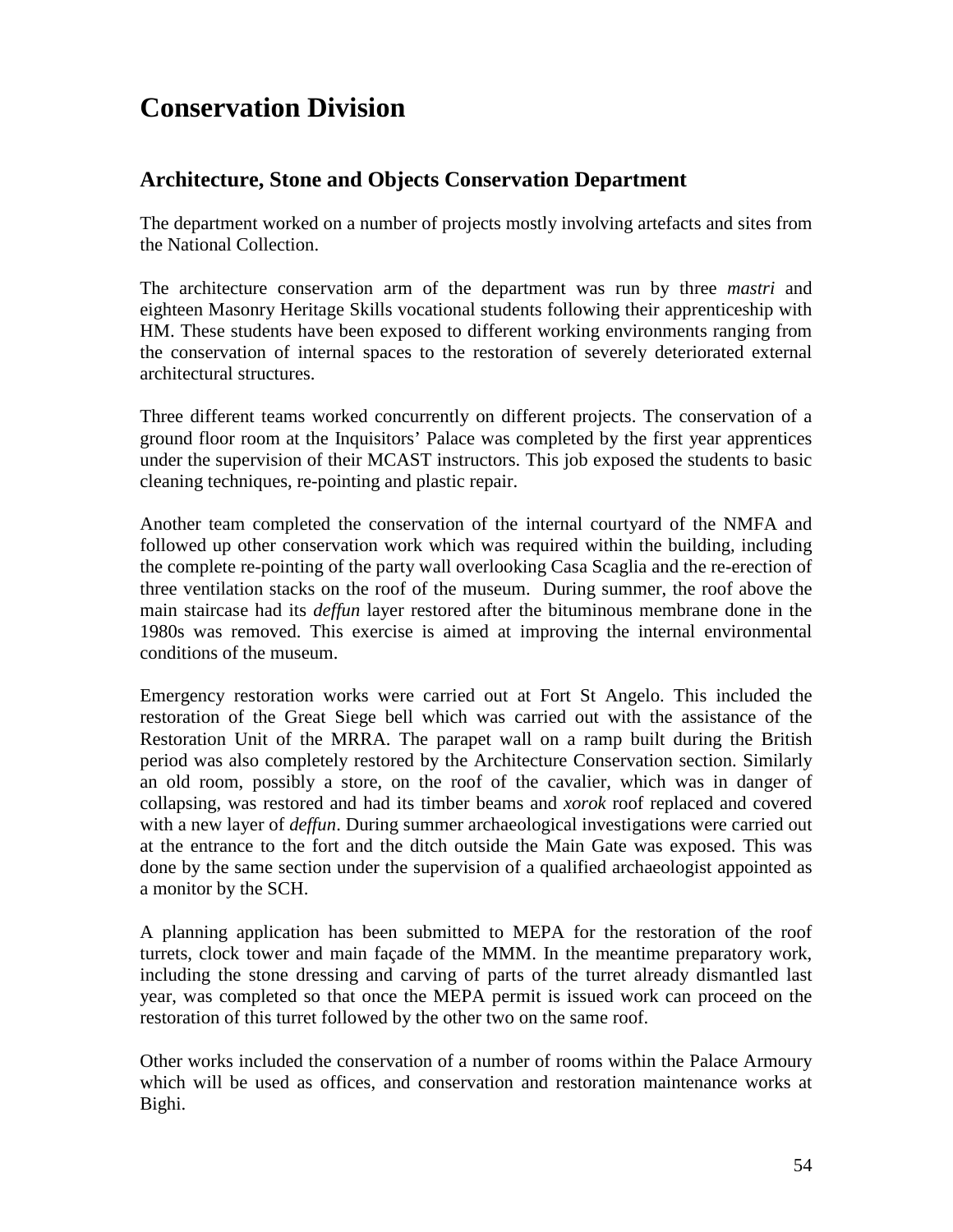The Objects Conservation arm of this department also worked on a number of artefacts from the national collection. This year's main project was the cleaning and conservation of a number of historical armour suits from the Palace Armoury. The Great Siege Bell found at Fort St Angelo was also cleaned and conserved. The painted plaster bust of Edward Caruana Dingli was conserved prior to its display at the exhibition of works of this artist organised by *Fondazzjoni Patrimonju Malti*. Similar conservation work was carried out on a number of exhibits related to St Paul which were exhibited at Auberge de Castile during the Papal visit in April. Conservation work on an infant skeleton forming part of the collection at the NMA was also completed. The conservation team was also engaged in routine cleaning of artefacts on display at the NMA.

Documentation work consisting mainly of condition assessment was done on the mosaic floors of the Għajn Tuffieħa Roman Baths. Other routine assessments were also done on newly acquired artefacts to our collection. Conservators worked together with apprentices from the Architecture Conservation on routine conservation works at Ħaġar Qim, Mnajdra and Tarxien.

Conservators from this team were also engaged in ongoing practical work with the B.Cons students, particularly on stone, ceramic and metal artefacts. A number of museum artefacts were conserved through this exercise. These included a number of stone cannon balls, a modern metal sculpture named 'Cathedral' by Tony Pace, a *stasija* from the ethnographic collection and a nickel plated sword case from the MMM collection. A stone baptism font originally located at the ex-Methodist Church was cleaned and conserved and included as part of the ethnographic collection at the Inquisitor's Palace.

# **Diagnostic Science Laboratories & Preventive Conservation Department**

During the past year, the Diagnostic Science Laboratories and its Preventive Conservation Unit provided sustained support within the three main objectives of the department: scientific analysis and diagnostic services, research in conservation/ conservation science and capacity building through education. It has been involved in a large number of HM conservation projects, as well as external projects for third parties, including the UOM, MEPA, the MRRA and a number of private engineering and architectural companies. The provision of assistance, including heavy involvement in lecturing, to students reading the Institute's Bachelor's and Master's degree courses has continued.

A selection of the most significant activities/projects is listed below:

## **HM projects:**

• Sea salt aerosol study and biological monitoring at Ħaġar Qim and Mnajdra: Winter/ Spring/ Summer/ Autumn season vegetation surveys – ongoing;

- Analysis of *St Ignatious* paintings;
- Analysis of Phoenician coins SCH;
- Ħaġar Qim and Mnajdra post shelter soil analyses in progress;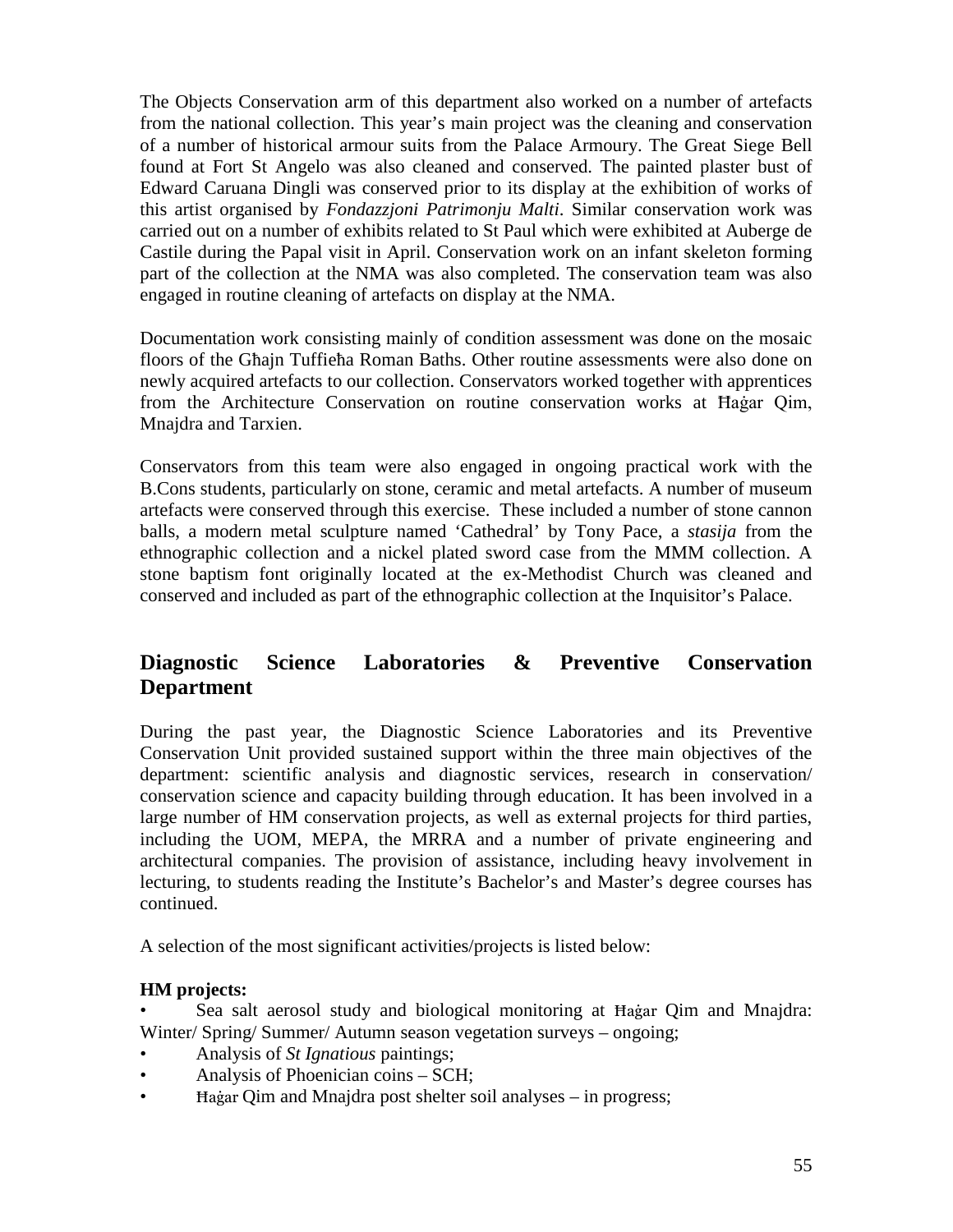• Testing of lighting units re suitability in various environments – numerous reports completed;

• Analysis of samples from walls at NMA;

Testing of air and water samples from Hypogeum and other sites, including microbiological and chemical testing in collaboration with CADA Italia and Analytica Labs;

• Analysis of efflorescence, testing of lighting units and bio-deterioration pilot study at SPC;

- Analysis of water samples from Għar Dalam;
- Analysis of *Virgin and Child with St John the Baptist* painting;
- Analysis of samples from *St Michael Niche*
- Analysis of 'leather' (composite) cannon;
- Cleaning and further analysis of Egyptian Mummy sarcophagus;

• Publishing of a paper in Environmental Earth Science entitled 'Shelters over the Megalithic Temples of Malta: debate, design and implementation';

• Integrated Pest Management (IPM) programme within various HM sites – ongoing;

Participation in Scientific Committee meetings – ongoing.

## **Environmental monitoring, preventive conservation and related tasks**

• Downloading of data from various HM sites where environmental monitoring is being carried out, and updating of all environmental monitoring data;

• Environmental Monitoring at NMFA, evaluation and reporting to the Preventive Conservation Action Working Group - proposed action on preventive conservation measures which should be adopted at the NMFA in light of the interpretation of data acquired from the remote environmental monitoring system;

• Involved in the planning and deployment of instruments for the environmental monitoring and interpretation project at SPC together with Evolve Ltd representatives and Tobit Cuteis Associates (UK);

Post-shelter monitoring at Hagar Qim and Mnajdra temples;

Reporting to the Scientific Committee regarding environmental monitoring comparison of inside sheltered conditions to outside conditions at Mnajdra one year post shelter;

• Weather station (Delta T) and wind station (Babuc) maintenance/repair; planning installation of new equipment (projected for 2011) that replaces unserviceable components of the original equipment that was commissioned in 2003;

• Communication with Tecno Penta (Italy) and the Malta Standards Authority on the configuration/setup of surface temperature sensors, and with Lsi Lastem (Italy) regarding the modem setup of Ħaġar Qim's weather station;

• Installation of soil water content sensors at Mnajdra weather station;

• Transmission fault repair Ġgantija Weather station and maintenance of rain bucket receptor, in liaison with AIS ltd; reconnection after repair, resetting of modem and software update;

Installation and configuring of database software to be able to build a complete database of environmental data for HM sites;

Updating of environmental data banks;

• Analyses of environmental data for various projects, including the provision of assistance to Master's and B Cons students;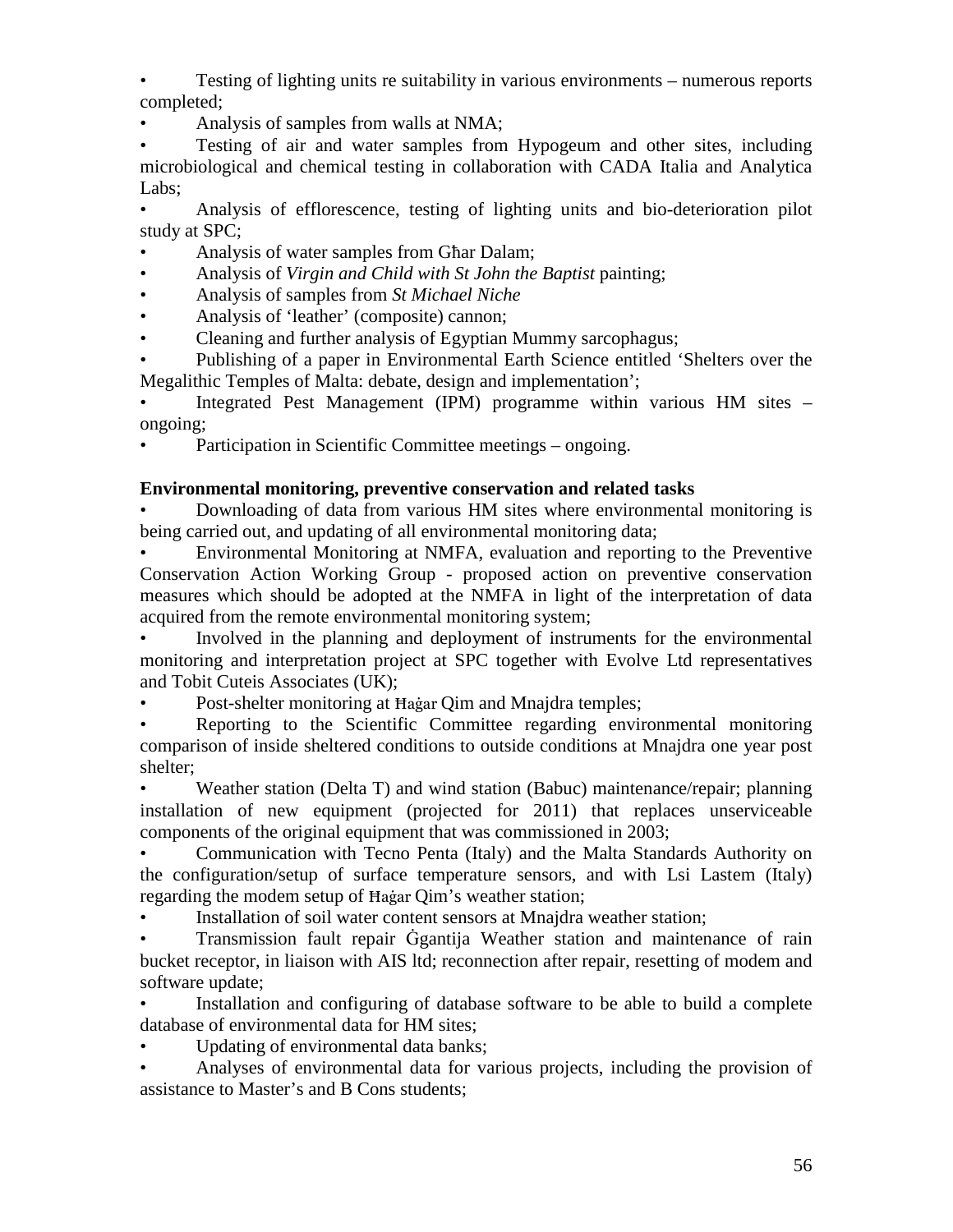• Provided assistance to UCL in their local monitoring campaign at the Inquisitor's Palace (installation of data loggers, pest traps and pollution tubes); dismantling of data loggers from NMA;

• Light and environmental survey for the Caruana Dingli exhibition at The Palace, Valletta;

Light and environmental survey at the President's Palace, San Anton;

• Contribution to various scientific committee meetings regarding Ggantija structural evaluation and conservation of particular deteriorated megaliths, Tarxien tenting project, and evaluation, discussion and implementation of conservation interventions at Ħaġar Qim.

## **EU-related projects**

• Provided assistance to the ESF 1.31 Wood CPR, including the organization and co-ordination of EQF Level 7 course in wood conservation science;

• Involved in the updating of technical specifications and the adjudication of tenders related to biological studies and environmental monitoring for the Tarxien/SPC ERDF project;

• Continuous contribution towards the ERA-NET FP7 project as HM nominated delegates, such as submission of various questionnaires, proposals in relation to research in the field of conservation, annual report, updating of NET HERTIAGE Observatory, etc. Attended the Mid-Term Assessment Meeting in Madrid and Consultative Workshop/Meeting in London;

• COST Action IE0601 – carried out all work required from Management Committee members;

• COST Action D42 – carried out all work required from Management Committee members, including poster presentation of Malta report during the final meeting in Dublin;

• Involved as national technical experts for the International Atomic Energy Agency's (IAEA) TC RER8015 – organised the regional planning meeting held in Malta in September.

## **Work for external companies/individuals:**

Various requests for analysis by many external companies/individuals, including:

• St Paul's Sacristy pigment and oil characterization – MRRA;

SEM  $&$  FTIR analysis of various samples, PCBs and electronic parts – Methode Electronics;

Analysis of paint cross sections – External conservators;

• Analysis of different cement mixtures – Faculty for the Built Environment, UOM;

• Consultancy services and various analyses for Malta University Holdings Company (UoM);

• Christ the Redeemer Project; x-ray imaging and analysis of paint cross-sections from statue – External conservator;

- Analysis of Giuseppe Calì paintings San Anton Palace;
- Analysis of cements and glass samples UOM;
- Analysis of electronic parts Hetronic Malta Ltd;
- Analysis of various samples DMME, UOM;

Salt analysis of the building remains/façade at St Barbara Bastions - Architecture Project;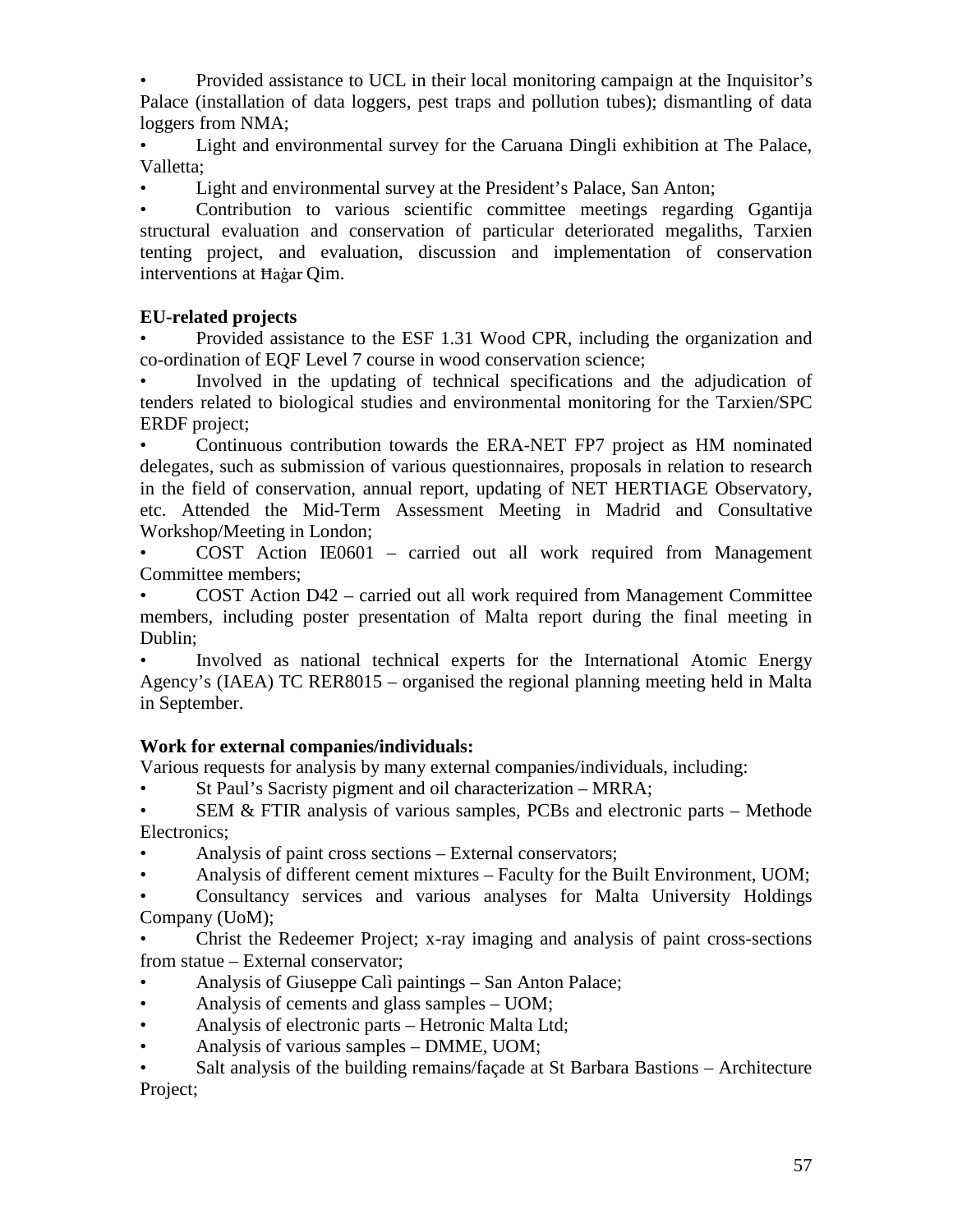- Analysis of stone surface crusts at Yellow Garage Architecture Project;
- Analysis of plastic play mats for hazardous compounds Malta Standards Authority;
- Analysis of environmental samples/dust particles MEPA.

An indication of income generated through external work in 2010 (compared to the previous three years) is illustrated in the figure below.



## **Lecturing duties and student supervision:**

Internal training and supervision of four MCAST apprentice students, including training on laboratory equipment;

• Onsite meetings (Hypogeum and Tarxien Temples) with BTEC students to help them familiarize themselves with environmental monitoring techniques;

• Assistance provided to a number of Master's and B.Cons. students in their studies (scientific analysis and onsite work) and in the analysis of environmental data;

• Assistance to UCL Master's students in environmental monitoring and data updates at the NMA;

• Lecturing in various study units (theoretical and practical) for the B.Cons course.

# **Paintings, Books, Paper and Textiles Conservation Department**

## **Paintings Department**

The strategy of working on short term, medium term, and long term projects to increase productivity was continued, and a considerable amount of work was finished. The department also took a major project with the conservation-restoration treatment of wooden soffits and frieze wall paintings of four bedrooms at Verdala Palace. The conservation treatment is being sponsored by Bank of Valletta. The two lunette wall paintings at the Jesuits Church which were also used for didactic purposes were also finished. It is hoped that the entire chapel, including the cleaning and restoration of the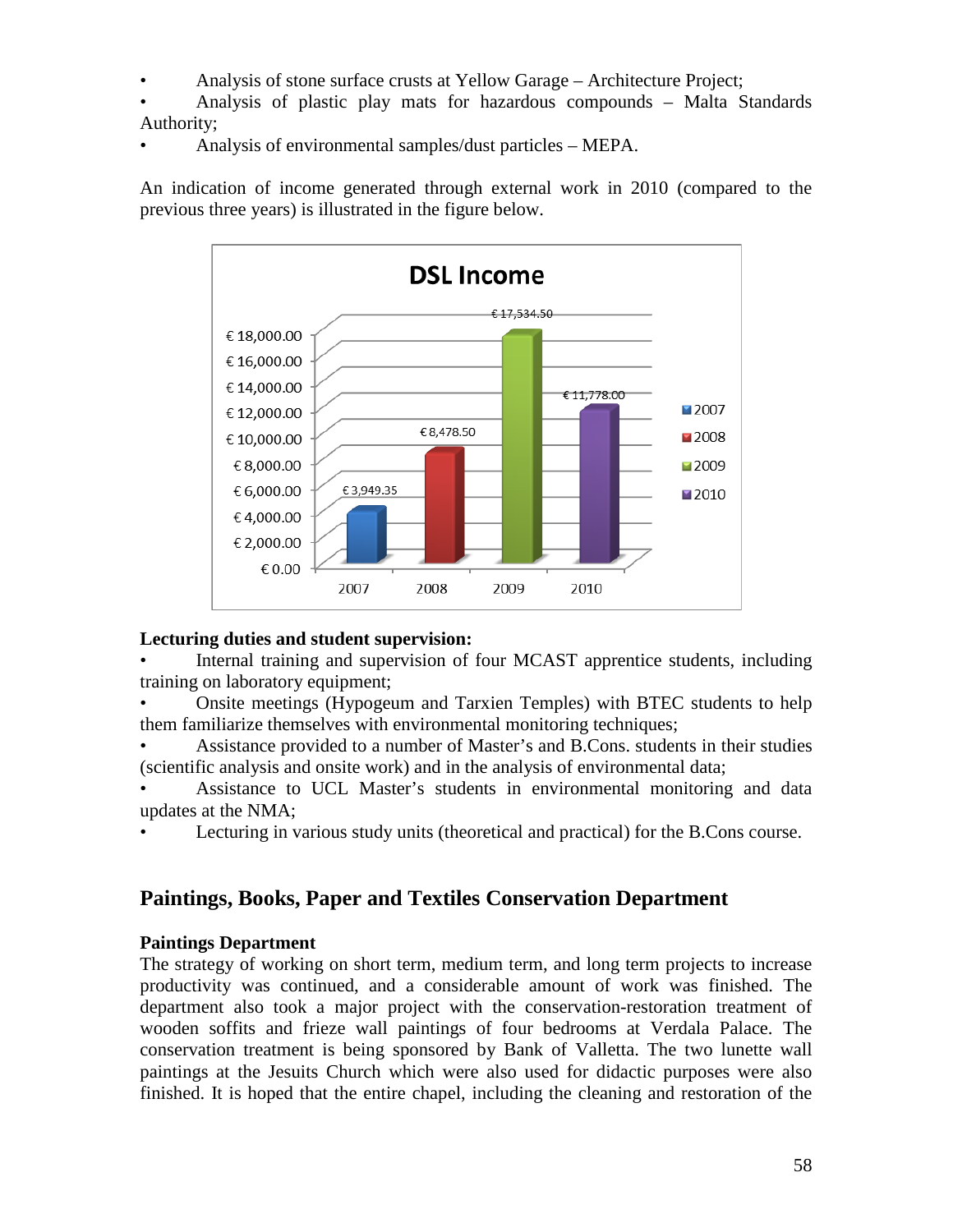stone work and the cleaning of marble ornaments, will be finished in 2011. Thirty nine works of art have been treated by the department during this year. All conservators were also involved in lecturing B.Cons. students and supervision of practicals. The department also followed Cinzia Bogoni, an intern, from June-August 2010, Renald Bezzina a Maltese intern studying at Palazzo Spinelli, Italy, Domenicio Scardino, Italy, and Paula Freschen from Germany.

The following are conservation/ restoration works carried out:

- 22 paintings by Edward Caruana Dingli
- Two polychrome sculptures from the MMM
- Portrait of Admiral Keith from the MMM
- Adam and Eve (Venetian school) from the NMFA
- Portrait of a seated man with gloves from the Ministry of Education
- Face of Christ (private collection)
- Grand Master Vilhena (attributed to Alessio Erardi) from the Presidential Palace
- Marriage of the Virgin and St Joseph (lunette wall painting at the Jesuits Church)
- St Barbara from the MMM
- Allegory of the Order (copy) from the Inquisitor's Palace
- St John the Baptist by Pacheco de Rosa from the NMFA
- Grand Master de Rohan (School of Favray) from the Presidential Palace
- St Joseph by Gian Nicola Buhagiar from the Inquisitor's Palace
- Mystic marriage of St Catherine of Alexandria from the NMFA
- Virgin & Child with infant St John (panel painting) from the NMFA
- First aid treatments on paintings by Francesco Zahra and Inglott and other contemporary works from the NMFA
- Crucifix at Mater Dei Chapel Environmental monitoring
- Gran Salon NMA Environmental monitoring
- Egyptian sarcophagus Mapping of manufacturing techniques and state of conservation
- Maestro Alberto panel painting analysis of data
- Ta' Kola Windmill Investigation and sample taking
- Wood identification analysis of several artefacts
- Sciortino model inspection and disinfestations
- Sample tests to detect the original paint layer of the stairs at the NMFA
- Condition assessment of all the paintings at Zammit Clapp Hospital.
- Two lunette paintings from the Jesuits Church.

## **Work in progress**

- Verdala Palace soffits and frieze wall paintings. These should be ready by March 2011.
- Filfla panel painting Structural works on the wooden support.
- Maestro Alberto (panel painting) from the NMFA.
- The Drunkenness of Noah by Mattia Preti from the NMFA.
- Large canvas painting by Giuseppe D'Arena from the Jesuits Church
- Still life with fish by Giuseppe Recco from the NMFA.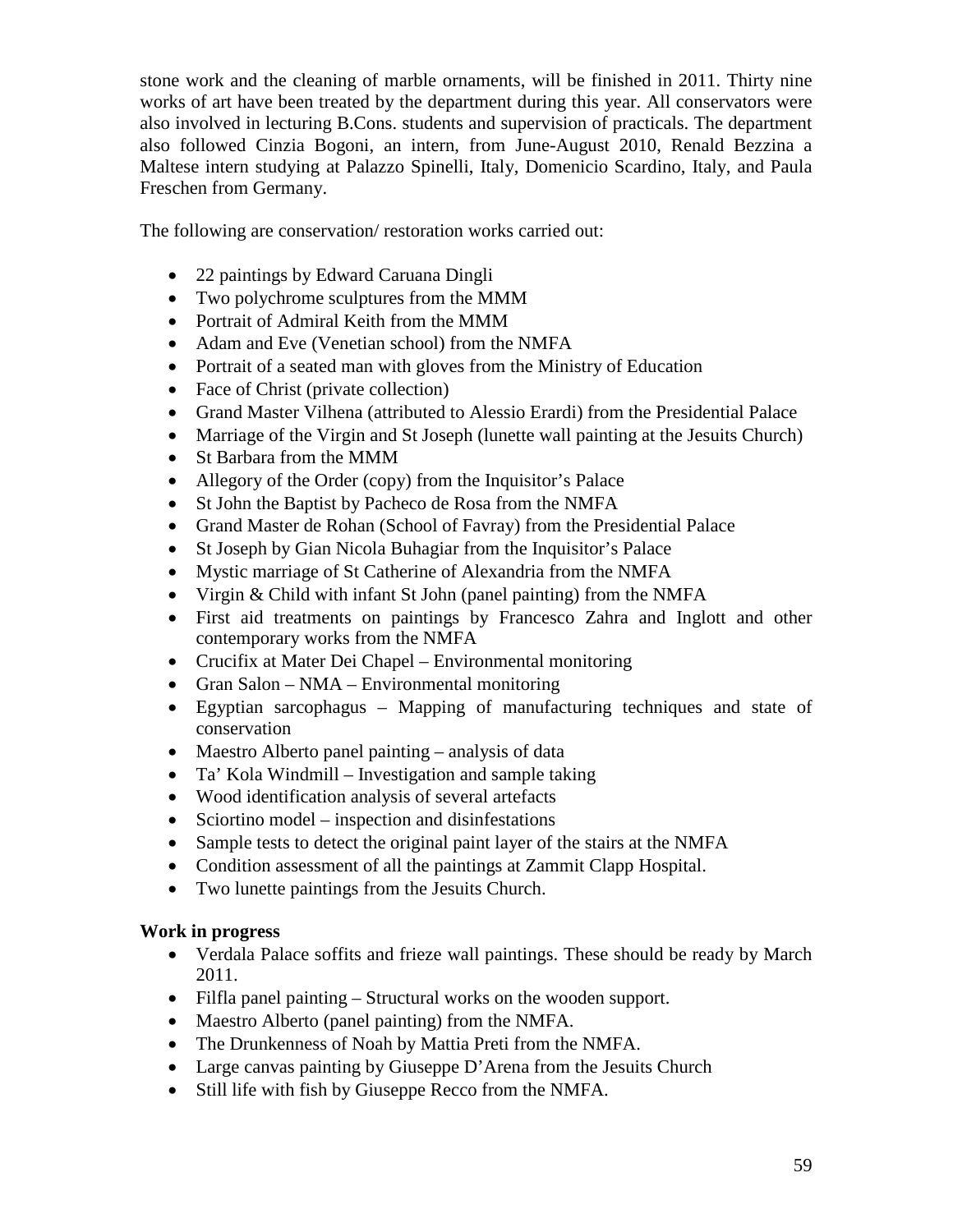- Tad-Dejr fresco painting from the NMFA.
- Portrait of a Gentleman from the MMM.
- Crucifixion from the NMFA.
- Joseph taken into Prison from the Inquisitor's Palace.
- St Paul liberating Malta from the Turkish siege of 1429 by Mattia Preti from the Mdina Cathedral.
- St Paul with Mdina in the back ground by Francesco Zahra from the Cathedral Museum, Mdina.

## **Books and Paper Department**

Work focused on flat works themed by artists. Prints/drawings were photographed, conserved-restored and mounted ready for exhibition if the need arose. A total of 237 works of art on paper were conserved, including 54 works by the Busuttil artists, 33 charcoal drawings by Giorgio Borg, 58 works by Bellanti, 9 maps from the NMFA, 57 rare drawings and prints, and other 26 works mostly by Brocktorff. 25 books from the NMFA library were also conserved. Conservation treatment was also started on three volumes of the 'Arcano del Mare' of the National Library. Two volumes are ready and the third will be finished by March 2011.

The Department was also involved in lecturing of B.Cons students and supervision of practicals. During 2010 the Department also followed an intern, Laure Korini, from the *Ecole de Condé* in France.

## **Fototeka**

Work continued on the Fototeka which has been set up at the NMA and 800 negatives have been cleaned and put in new conservation envelopes. The following have also been scanned and catalogued:

| Catalogued and scanned glass plate negatives    | 327 |
|-------------------------------------------------|-----|
| Un-catalogued but scanned glass plate negatives | 10  |
| Film negatives                                  | 65  |
| Total                                           | 402 |

## **Textile Department**

The department continued to produce mounts, rolls and boxes for the costumes and accessories of the National Costume Collection. The items were also photographed and together with their description and condition assessment were put on a database. Photos were also printed to be attached onto the storage boxes at the Inquisitor's Palace for easy reference. All stored items were cleaned and any minor repairs and first aid interventions were carried out. Dust covers for the open shelving storage were also sewn and hung. If effective, this will be used on other open shelving storage in other museums. Since most of the storage methods are rather innovative and since research was carried out on the archival materials to be used for storage, a publication entitled 'Innovate methods for the storage of historical costumes and accessories' is being prepared.

Textile artefacts undergoing anoxic treatment were transported to the textile studio from the Inquisitor's Palace. Conservation-restoration will be performed on these costumes after the anoxic treatment.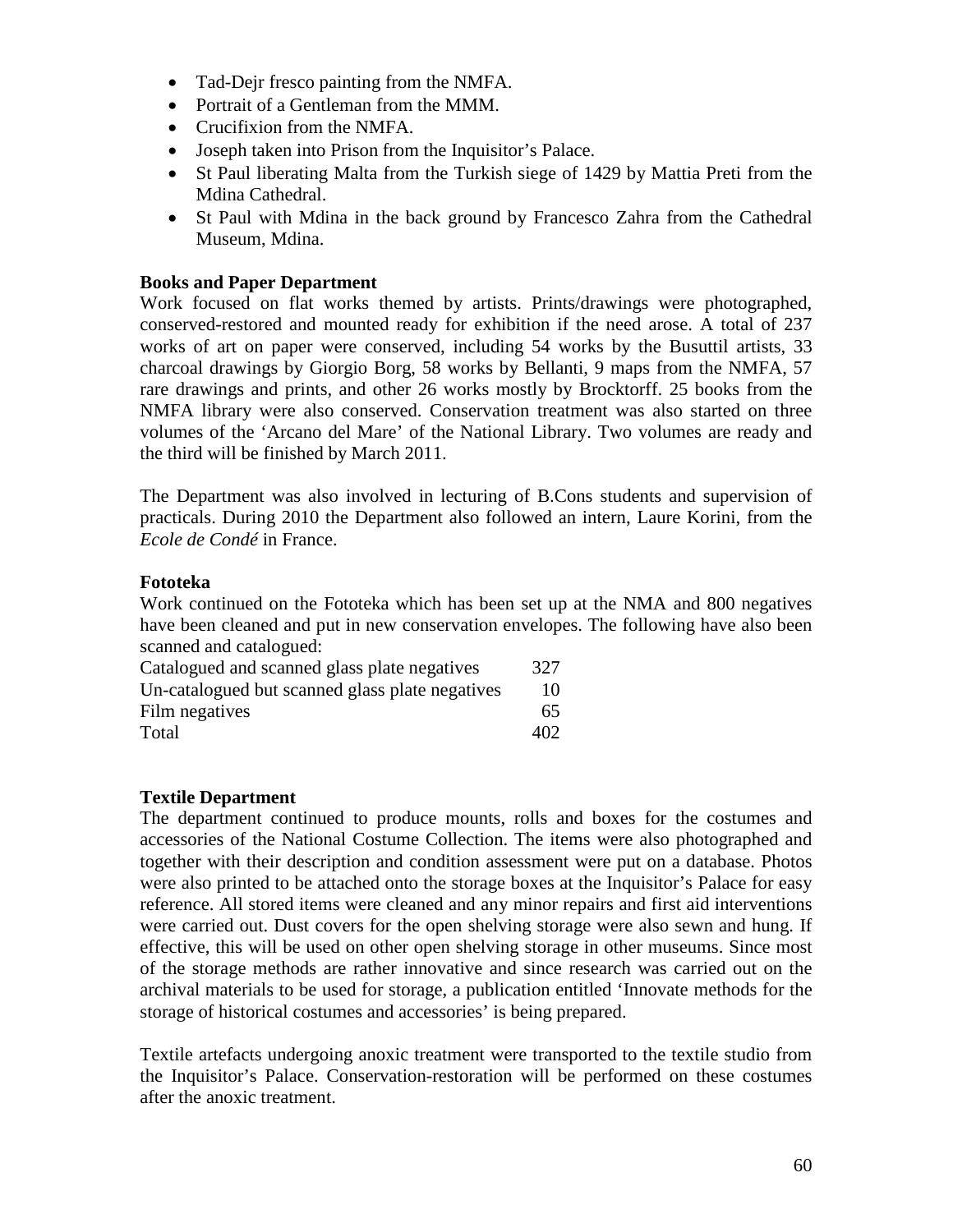The Teniers Tapestry has been mounted on to a polycarbonate sheet and been placed in a frame behind conservation glass which has been ordered specifically from abroad. On site visits to view and give consultation on various textiles artefacts in various museums and also churches were also conducted during the year.

During the year both conservators delivered lectures to B.Cons students and followed an intern student from Poland from February to May.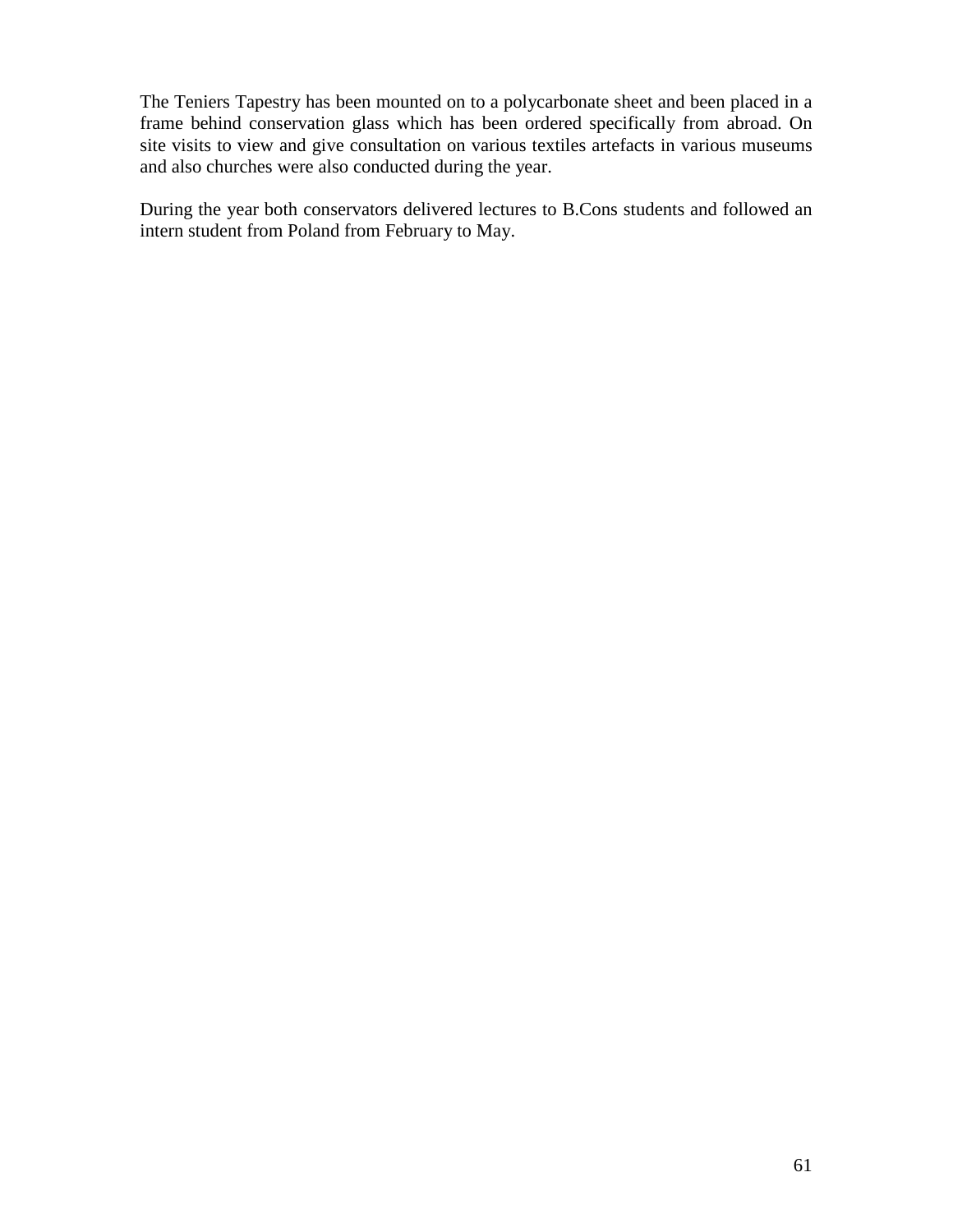# **The Institute for Conservation and Management of Cultural Heritage**

## **Formal Higher Education: B. Cons. (Hons); M. Cons.; MA (Cultural Heritage Management)**

Admissions: Following a decision taken by HM and the UOM, responsibility for the undergraduate course and the two post graduate courses was transferred to the Faculty of the Built Environment of the UOM. A transition agreement was signed between the entities and entered into effect from 1 October. As a result of one of the clauses in this agreement, there were no admissions in 2010 due to a moratorium of two years. The current courses are being phased out.

In the meantime, students following the B.Cons.(Hons) course progressed to their respective year. All the students finalised their year of study with success. The seven first year students progressed to their second year of studies in Area of Study B (Ceramics, Glass, Metals and Stone); the two second year students in Area of Study A (Paintings and Polychrome Sculptures), progressed to their third year; the three third year students, one in each of three different areas of study, namely A, B and D (Books and Paper) progressed to their fourth and final year. The fourth year student in Area of Study A has finished the course successfully placing Second Class (Upper) and graduated in November.

The Masters in Conservation (M. Cons.) and the Master of Arts in Cultural Heritage Management were not offered for the academic year 2010-11.

Graduation: In November the ICMCH saw one graduate in B.Cons.(Hons) in paintings and polychrome sculpture: the graduate was the only student during the 2006 intake. Moreover, one of the conservators working with HM in textiles conservation graduated in M.Cons. during 2010: the graduate was one of three students during the 2007 intake. The other two students (both HM employees) have graduated last year. Six out of seven of the MA-CHM students have also graduated during the same ceremony.

Course provision and examination: The involvement of academics and professionals with particular expertise was again high on the list of priorities and once again ICMCH invited highly respected local and foreign experts to contribute in the courses for the academic year 2009-10. Among others were Dr Stavroula Golfomitsou, Prof. JoAnn Cassar, Ms Grazia de Cesare and Prof. Giacomo Pirazzoli. As in the past, standards were ensured through the composition of Boards of Examiners including non-visiting external examiners.

Vocational education and training (VET): The vocational level Masonry Heritage Skills Certificate Course admitted eighteen students. Eight students progressed to 'Sewwej', five progressed to Mastru 1, and three progressed to Mastru 2. Six students finished their vocational studies and are qualified to work as *mastri*. The current course content of this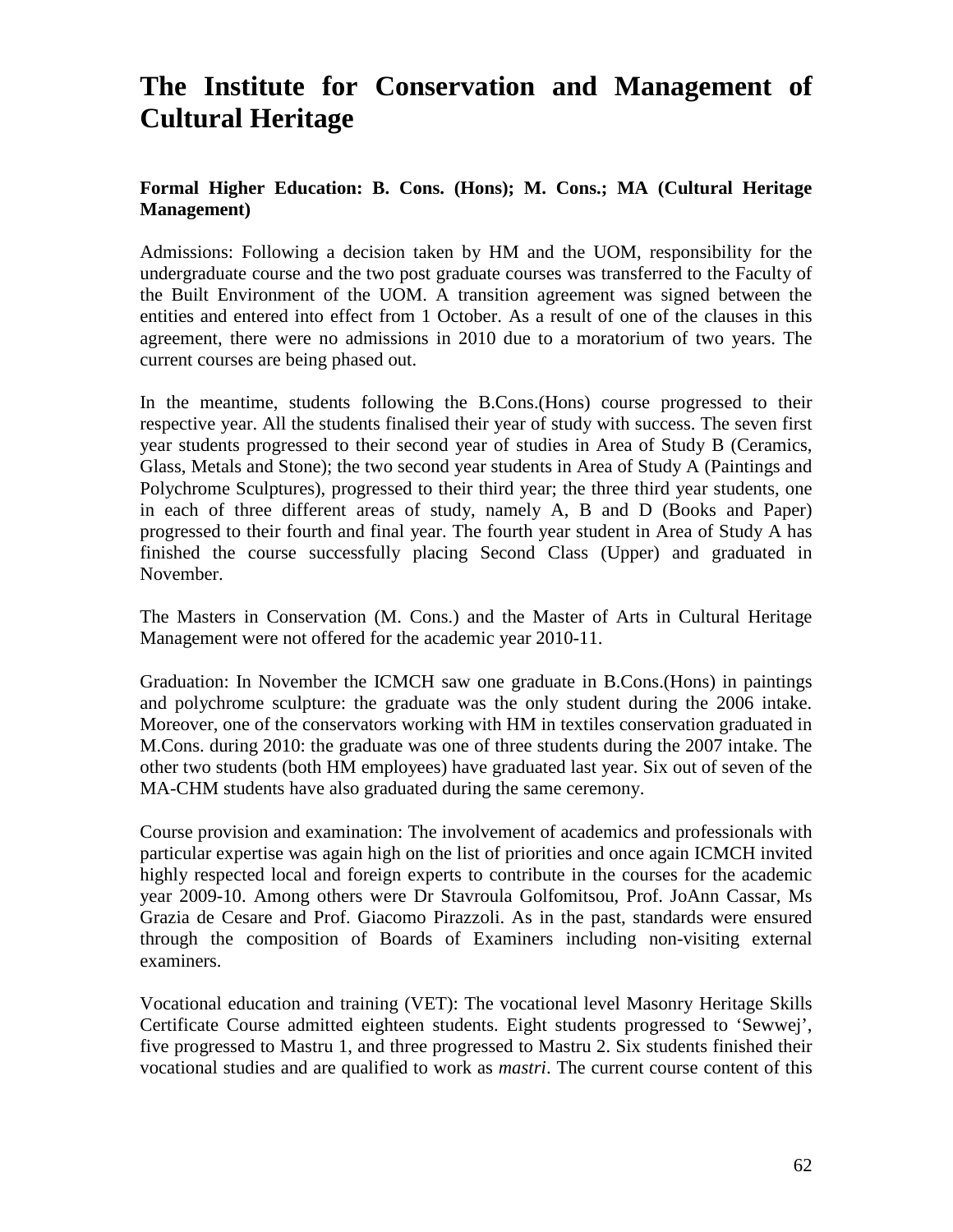VET course is being re-structured. The revised course content will be implemented next academic year 2011-12 with the new intake group.

Introductory Course to Conservation and Restoration: The 'Introductory Course to Conservation and Restoration' was not offered in 2010 since its content is usually tied to the entrance examination for the B.Cons.(Hons). It was therefore decided that this course would not be held in order not to give the wrong perception to the public, especially prospective students who intended to enter the B. Cons. (Hons).

## **EU funded project: ESF1.31 – Wood CPR**

This project was launched on 24 April 2009. The 'Education and Training in Wood Conservation – Restoration' which the ICMCH is currently undertaking, 85% of which is co-financed through The European Social Fund (Cohesion Policy 2007-13, Operational Programme II – Empowering People for More Jobs and a Better Quality of Life), improves education and skills in relation to material cultural heritage at large, and specifically in wood and furniture in the context of the European Qualifications Framework.

The Education and Training in Wood Conservation-Restoration Project aims at providing the framework for education and training leading to work in the cultural heritage conservation-restoration sector with particular emphasis on wood and furniture; developing and/or providing education opportunities for unskilled/to re-skill employed and unemployed males and females throughout the life cycle in Malta and Gozo; providing postgraduate research opportunities for specialisation in science-related subjects; providing resources to educators, researchers and students to attain the above; developing programmes consonant with national reforms in education; and developing human resources to assist the cultural heritage sector.

Among the deliverables of the project are:

Development of an EQF level 1 curriculum and syllabus in material cultural heritage preservation skills;

An EQF level 3 curriculum and syllabus in wood and furniture heritage skills;

Ten runs of the EQF level 1 course in material cultural heritage preservation skills in Malta and Gozo targeting 150 participants;

One run of the EQF level 3 course in wood and furniture heritage skills targeting 15 participants;

Design of EQF level 6 curriculum and syllabus in conservation-restoration of wood and furniture leading to employable role in the sector;

Design and implementation of a course at EQF level 7 in Conservation Science applied to wood and furniture leading to employable role in the sector;

One run of the EQF level 7 course in conservation science applied to wood and furniture targeting eight participants;

Access to publications including on-line journals to educators, researchers and students to attain the above;

Valorisation products on the above for the greater awareness of cultural heritage.

All the courses which are being offered throughout this project are free-of-charge.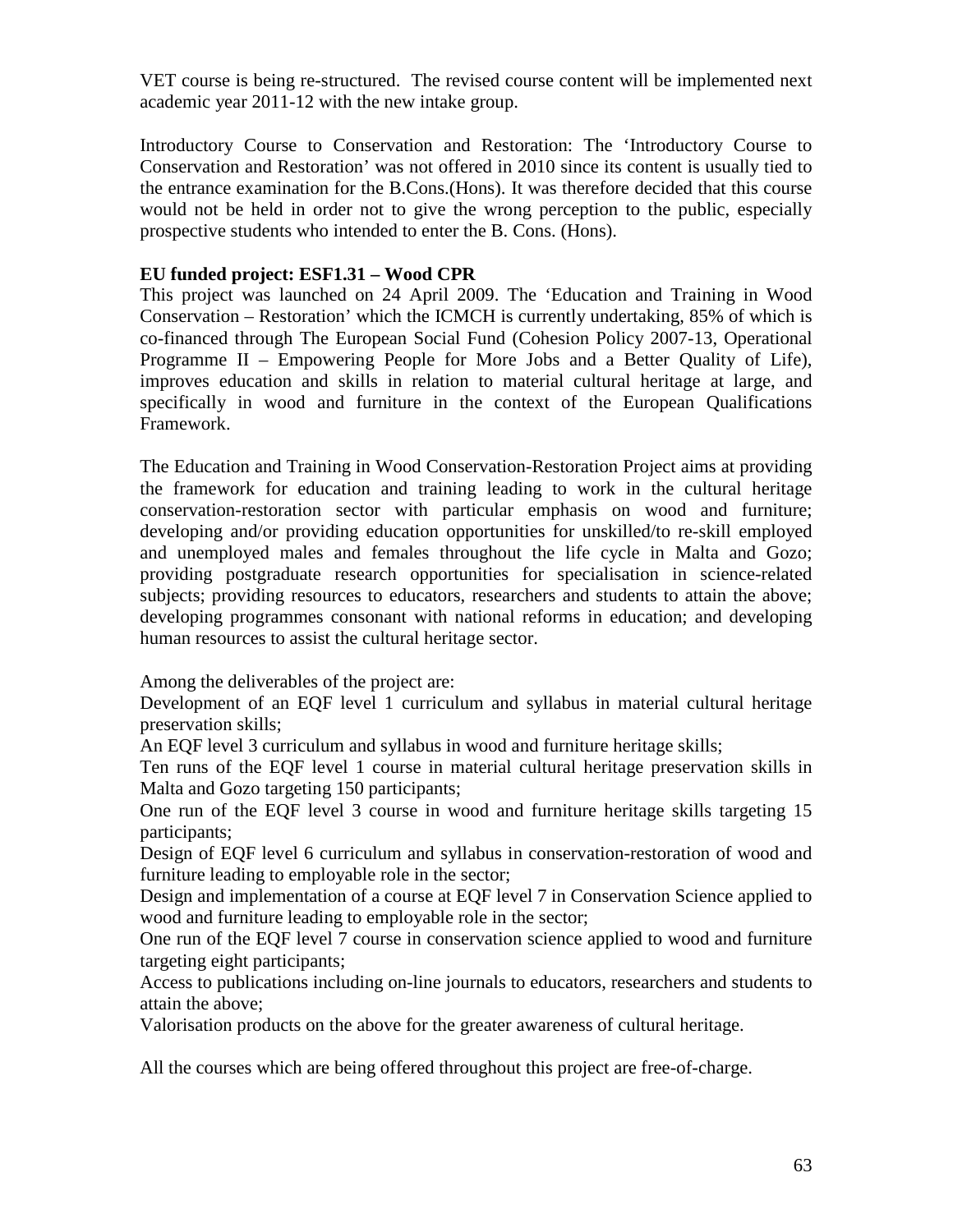Course in preservation of cultural heritage material at EQF Level 1

The course at EQF level 1 'Preservation of Material Cultural Heritage' is offered to participants who wish to familiarise themselves with the disciplines exercised by conservators in preserving cultural heritage artefacts, including the problems encountered in museums, churches and palaces. The course is not aimed to train participants as conservator-restorers but simply as a general knowledge intended to make people aware of what could have avoided damage and problems in cultural heritage artefacts and what preventive measures could have been done. The course addresses all areas of study namely paintings, stone, metals, ceramics, glass, textiles, paper, and wood.

Five of the ten runs have been delivered so far – one was held in Gozo. Lectures were delivered at the NMA and at the Gozo Centre for Arts & Crafts, Għajnsielem in Gozo by two qualified conservator-restorers, namely Michael Formosa and Pierre Bugeja. The courses were concluded with two site visits to the NMFA and the Inquisitor's Palace for courses held in Malta and the Folklore Museum in the Cittadella and Ta' Kola Windmill in Xaghra for courses held in Gozo. During these site visits participants were asked to take an interactive role and take note of characteristic details that might lead to possible deterioration mechanisms. Students discussed their observations with the lecturers and in the presence of the other students as part of their assessment.

The certificate acquired through this course was set as a pre-requisite for those participants who would apply for the EQF level 3 course. To date the number of applicants for the EQF level 1 course is 121 while the number of participants eligible for the certificate is 58.

## Course in wood restoration at EQF Level 3 in collaboration with MCAST

The course at EQF level 3 in Wood Conservation and Restoration is a vocational and education training (VET) course. The lectures deal specifically about the deterioration and care of wood and furniture with an emphasis on the practical side of wood working and bench joinery, and with reference to the use of wood in the Maltese islands in the cultural heritage sector. The course content was developed upon research by ICMCH in consultation with MCAST (Institute of Building Engineering & Construction). This course started in October and shall run for a full academic year at MCAST workshop in Naxxar. Practical sessions related to conservation-restoration projects are held at the Armoury in Birgu. The number of participants to date is 13.

#### Course in conservation science related to wood at EQF Level 7

The course at EQF level 7 in conservation science related to wood is an academic higher education certificate. This course brings together scientists and conservators with different backgrounds to work together in a multi-disciplinary and inter-disciplinary team. The course content was developed upon research by ICMCH in consultation with the *Università degli Studi di Firenze* (*Dipartimento di Economia, Ingegneria, Scienze e Tecnologie Agrarie e Forestali*). The course was launched at the end of October and shall run for nine weeks spread over a full academic year. Five sessions will be held in Malta at HM in Bighi and four sessions will be held in Florence at the *Università degli Studi di Firenze*. To date eight participants are following this course.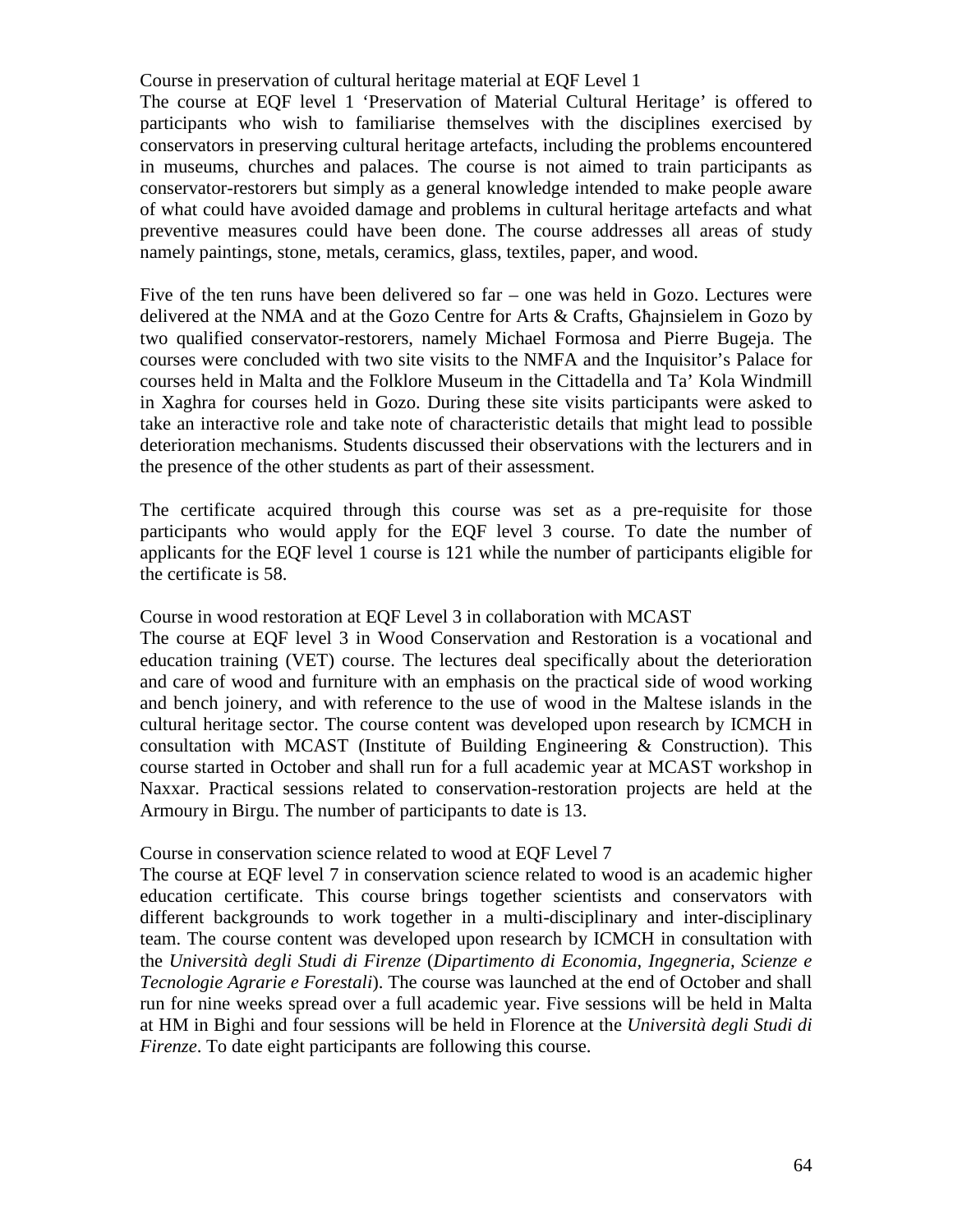## **Education Department**

## **Informal Education in Museums/Sites**

Activity sheets were designed for Ta' Mintna Catacombs, Ħaġar Qim, Verdala Palace and the NMFA Treasure Hunt.

Admissions: As in past years, students at primary and secondary levels of education were admitted free of charge. This offer has also been extended to post-secondary students when the visit is part of their course content and they are accompanied by their lecturers. The total number of students who visited HM's museums/sites as part of their curricular needs or for extra curricular activities amounts to 31,304 as per table below:

| 2010                                   |                           |                                 |  |
|----------------------------------------|---------------------------|---------------------------------|--|
| <b>Level of Education</b>              | <b>Number of Students</b> | Number of<br>teachers/lecturers |  |
| Primary – State                        | 16822                     | 1818                            |  |
| Primary – Church                       | 5296                      | 427                             |  |
| Primary – Private                      | 2313                      | 238                             |  |
| Secondary – State                      | 3488                      | 425                             |  |
| Secondary - Church                     | 2198                      | 225                             |  |
| Secondary – Private                    | 3488                      | 116                             |  |
| Post-Secondary – MCAST                 | 20                        | 1                               |  |
| Post-Secondary - UoM                   | 25                        | $\mathcal{D}_{\mathcal{L}}$     |  |
| Post-Secondary – ITS                   | 12                        |                                 |  |
| Others (Course organised by Wasteserv) | 133                       | 4                               |  |
| <b>SUB-TOTAL</b>                       | 31304                     | 3257                            |  |
| <b>GRAND TOTAL</b>                     |                           | 34561                           |  |

The department was also involved in various activities/events. These include the organisation of Degree Plus student visits, participation in various career conventions to create more awareness on job opportunities offered by HM; the organisation of various education programmes / games and thematic activities in HM museums and sites, facilitating guided tours around the Bighi conservation laboratories, organisation of HM staff visits and heritage trails for the general public or for staff of private organisations, coordination of the *Apprezza* Campaign launched by MTA and of the *Skola Sajf* programmes.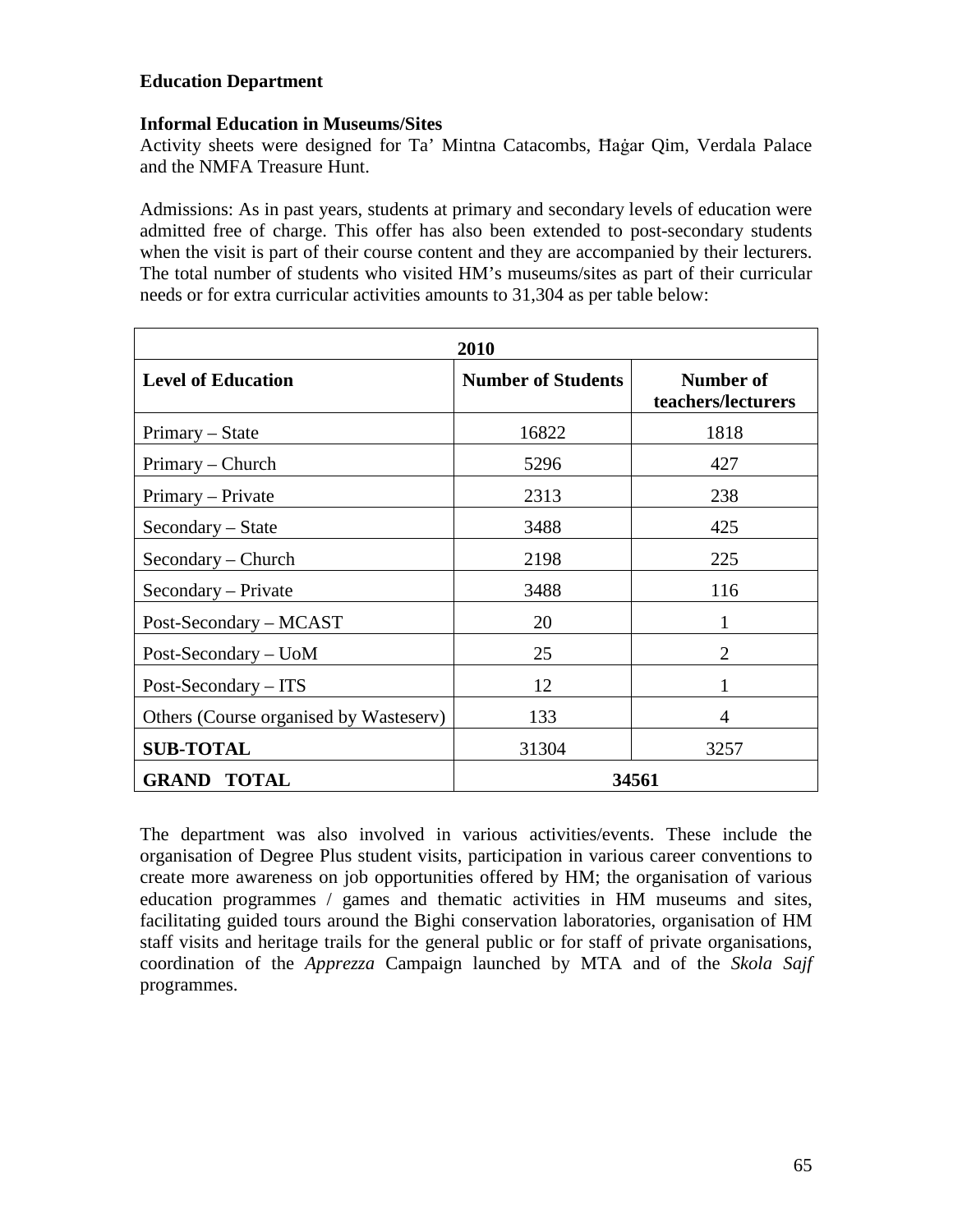**Appendix I**

**List of Acquisitions**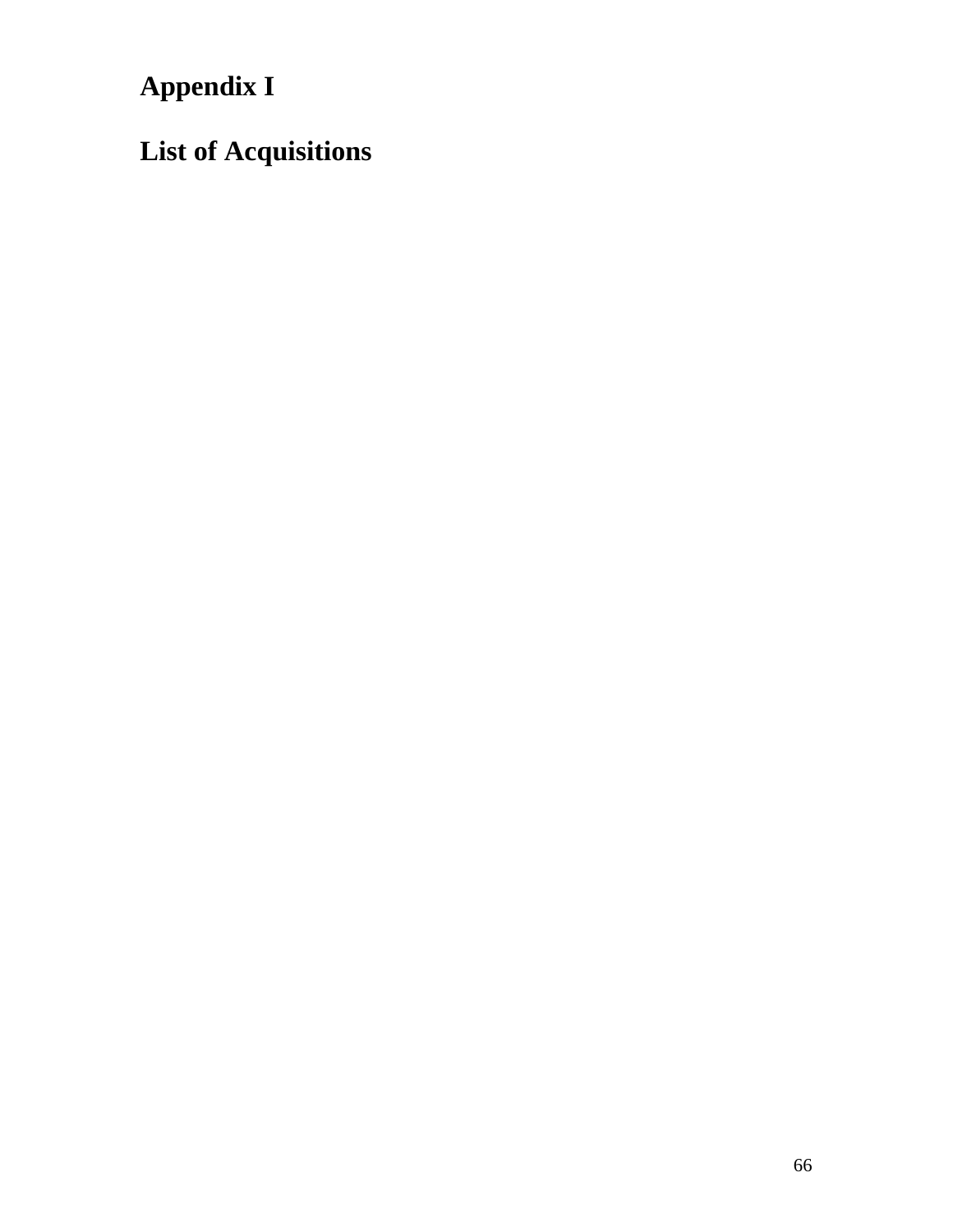# **Appendix II**

# **HM Calendar of Events 1 January – 31 December**

## **Exhibitions hosted by HM**

## **18 February – 17 March**

Monoprints – An exhibition of monoprints by Alfred Chircop at the Contemporary Hall, NMFA.

#### **27 March – 18 April**

CamilleriCarbonaro – An exhibition of paintings by Austin Camilleri and Pawlu Carbonaro at the Contemporary Hall, NMFA.

#### **10 April – 16 May**

Walking in Africa – A photographic exhibition by Guido Bonett at the NMNH.

#### **23 April – 16 May**

No Time, No Space – An exhibition of paintings by Anthony P. Vella at HM Head Office.

#### **1 May – 7 June**

The Human Figure – An exhibition of paintings by Patrick Dalli at the Contemporary Hall, NMFA.

## **22 May – 27 June**

Deconstructing Michelangelo – An exhibition of paintings by George Scicluna at HM Head Office.

#### **12 June – 18 July**

On the Way – An exhibition of paintings by Japanese artist Umeko Okano at the Contemporary Hall, NMFA.

## **5 – 30 July**

My favourite Museum Object – An exhibition of drawings by Gozo Primary School children at the Gozo Area Office Exhibition Hall, the Citadel.

#### **16 August – 26 September**

Unframing Migration – A photographic exhibition organised by the Migrants' Solidarity Movement and funded by the MCCA at HM Head Office.

#### **26 August – 29 September**

After Caravaggio – An exhibition of paintings by Olaug Vethal at the MMM.

## **17 September – 17 October**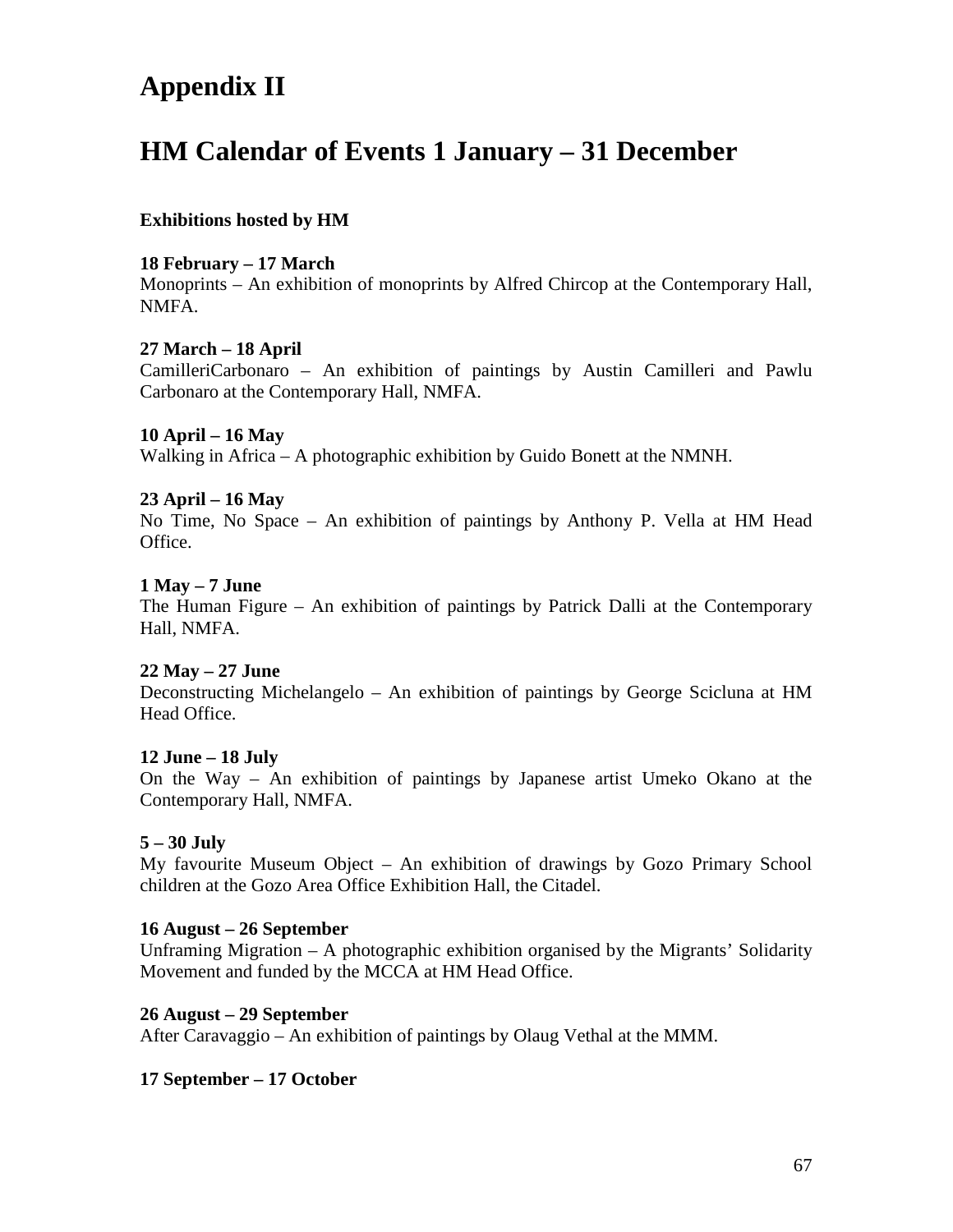Archaeology of the Future – An exhibition of mixed media by Galina Troizky held at the Loggia, NMFA.

## **8 – 22 October**

Xaxa's 365 – An exhibition of 365 masks by Charlene Calleja at the MMM.

## **23 October – 28 November**

Our Heritage – An exhibition of watercolours by George Apap at the Loggia, NMFA.

#### **6 – 19 November**

Architecture Thesis Project Exhibition – An exhibition of thesis projects by the UOM's 2010 architecture graduates held at the MMM.

#### **Exhibitions organised by HM**

#### **20 January – 9 April**

ERDF Ġgantija Design Contest – An exhibition of the drawings and models submitted for the design contest, at HM Head Office.

#### **12 February – 14 March**

The Lanfranco-De Lucca Donations – An exhibition displaying selections from the donations to HM by Mr Guido Lanfranco and Prof Denis de Lucca, at the NMNH.

#### **13 – 21 March**

The Buhagiar Donation – An exhibition of original drawings and bozzetti featuring works by the late Antonio Buhagiar at the Contemporary Hall, NMFA.

#### **14 May – 30 June**

Willie Apap: Works from the National Collection – An exhibition of paintings on the occasion of *Lejlet Lapsi, Notte Gozitana* at the Gozo Area Office Exhibition Hall, the Citadel.

#### **25 September**

Latest Major Acquisitions by HM – An exhibition of selected items acquired by HM during the past few months on the occasion of *Notte Bianca* held at the Medieval Hall, NMA

#### **8 – 15 October**

Latest Major Acquisitions by HM – An exhibition of selected items acquired by HM during the past few months on the occasion of *Birgufest* held at St Angelo Hall, MMM.

#### **8 October – 11 November**

An insight into the Textile and Costume Collection – An exhibition on the conservation and proper storage facilities for the National Costume Collection by HM's Textile Conservation Laboratory at the Inquisitor's Palace on the occasion of *Birgufest.*

## **2 November – 23 January 2011**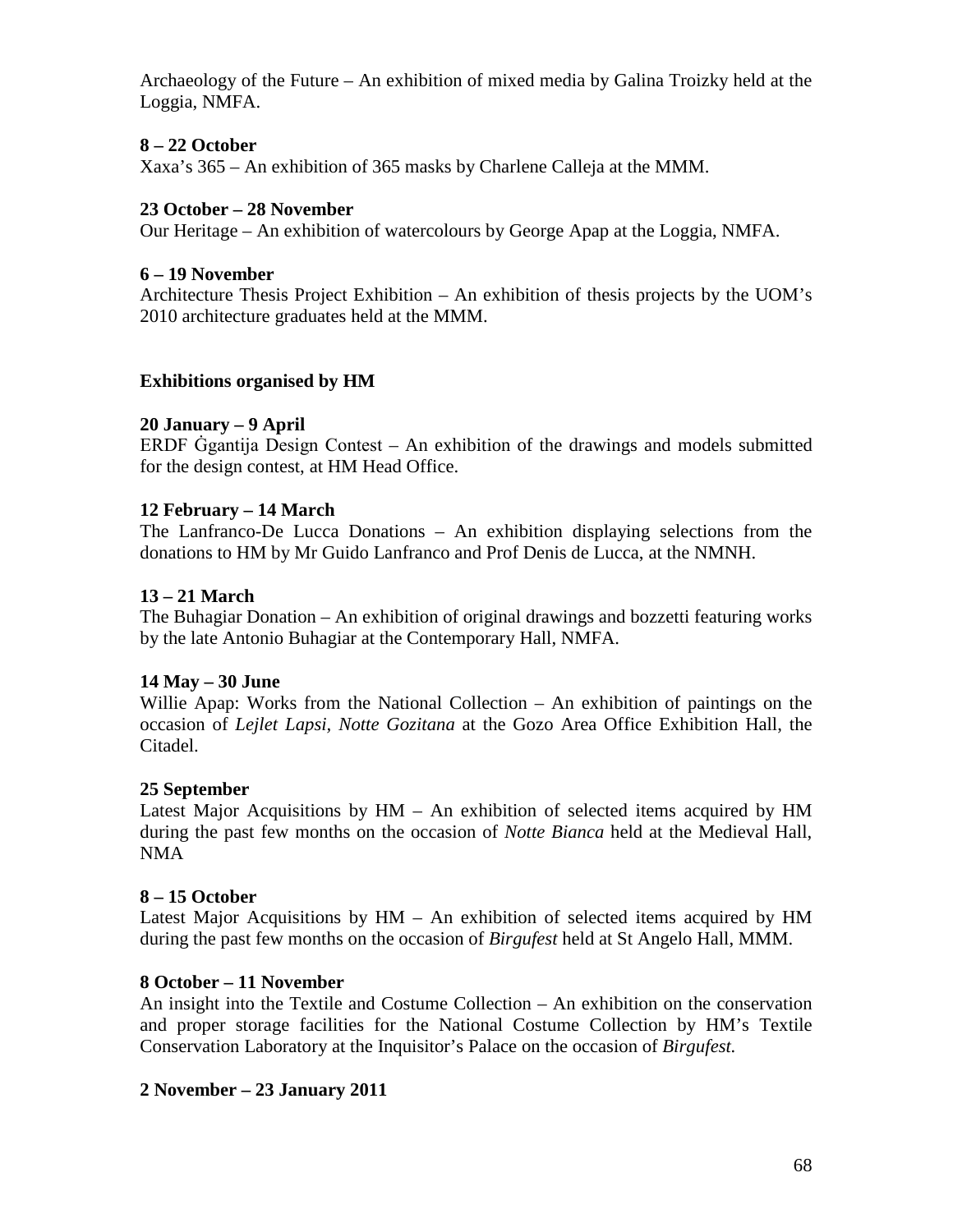Sir Temi Zammit: Commemorating the  $75<sup>th</sup>$  anniversary of his death – An exhibition of artefacts relating to Sir Temi Zammit at the Lobby of the NMA.

## **12 November – 5 December**

Appreciating Bats – An exhibition on bats at the NMNH.

## **12 – 30 November**

Toys from the National Collection – An exhibition of toys and games at the Inquisitor's Palace held on the occasion of the Festival of Traditional Maltese Games in Birgu.

## **19 November – 14 January 2011**

From Birth to Childhood: A Christian Perspective – An exhibition featuring a number of important artworks from the Fine Arts National Collection held at the HM Gozo Area Office Exhibition Hall, the Citadel.

#### **12 December – 16 January 2011**

Scales in Stone – An exhibition on fossil fish from Maltese rocks, on the occasion of an open day at the NMNH.

#### **12 December – 31 January 2011**

An Insight into the Textile and Costume Collection Conservation Project – An exhibition on the occasion of an open day at the Inquisitor's Palace.

#### **Exhibitions in collaboration with others**

## **19 December 2009 – 31 January (extended)**

Pictures from the Floating World – An exhibition of Japanese prints from the national collection at the Contemporary Hall, NMFA, in collaboration with the Malta Japan Association.

## **5 – 21 February**

*5000 Sena ta' Storja - 100 Sena Parroċċa* – An exhibition of artefacts from the national collection organised by the *Kumitat Organizzattiv Ċentinarju 1910-2010* in collaboration with HM, at the church of St Ubaldeska, Paola.

## **14 February – 21 March**

Fragments of Tibet – A photographic exhibition organised by Aaron Micallef in collaboration with the Tibet Society of Malta and HM, at the MMM.

## **23 – 28 April**

ERDF Ġgantija Design Contest – An exhibition of the winning entry and two honourary mentions at the Victory Band Club, Xagħra, Gozo, in collaboration with the Xagħra Local Council.

## **23 April – 31 May**

The Busuttil Artists: A legacy of three generations – An exhibition featuring works of art by the Busuttil family of artists organised by the Ministry for Gozo, in collaboration with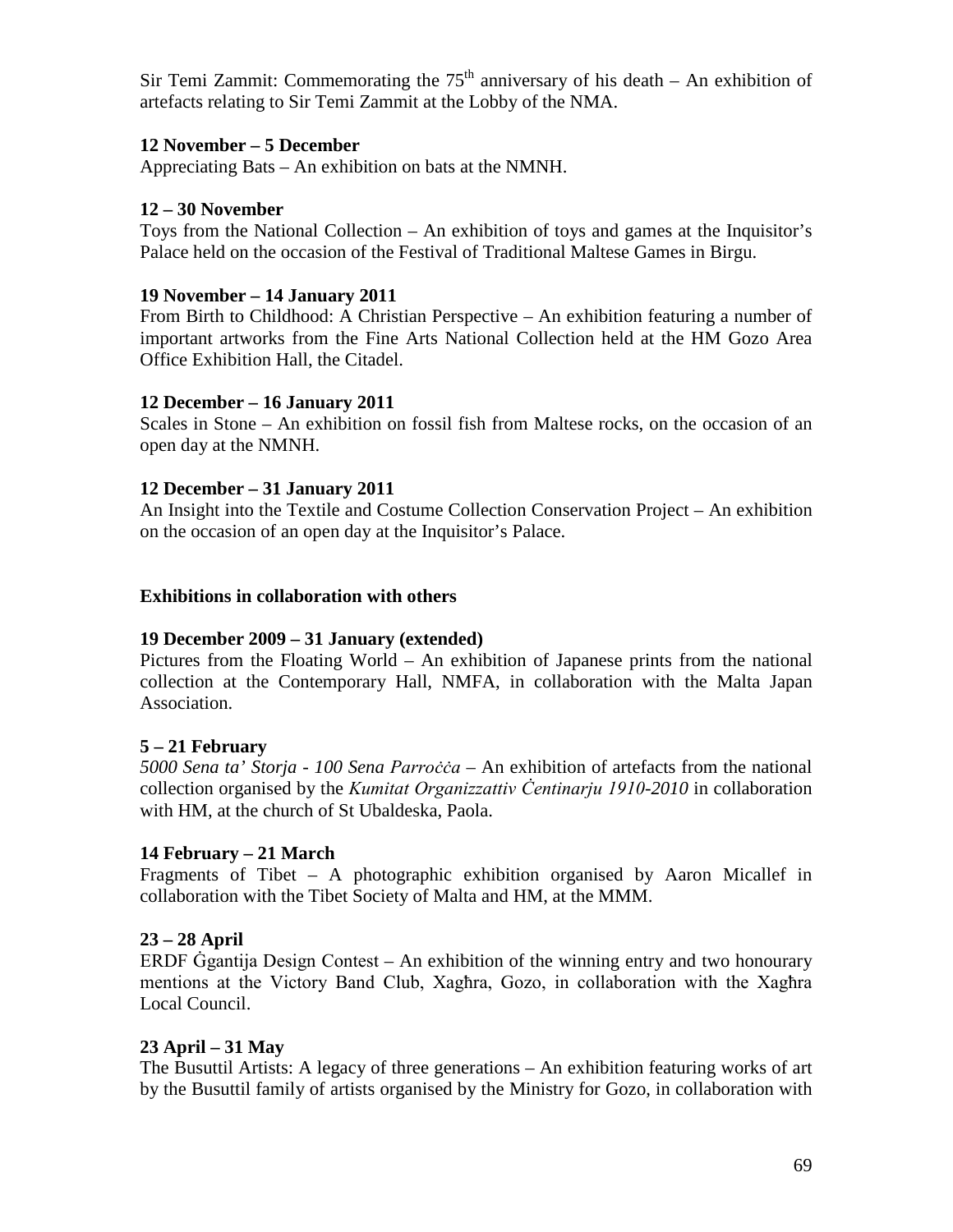HM and *Kummissjoni Arti Sagra,* at the Exhibition Hall of the Ministry of Gozo, Victoria.

## **6 August – 29 October**

Pictures of the Floating World: An exhibition of Japanese prints from the National Collection organised by HM in collaboration with the Malta Japan Association at the Gozo Area Exhibition Hall, the Citadel.

## **17 September – 15 November**

The Art of Bamboo and Straw Weaves – An exhibition organised by the China Cultural Centre in Malta in collaboration with HM at the Salon of the NMA.

## **24 September – 31 October**

Postage Stamp Artwork: Emvin Cremona (1919-1987) - Shaping a Modern Identity in Malta's Philatelic Heritage – An exhibition of a selection of stamp artworks of Emvin Cremona, organised by MaltaPost in collaboration with HM at the Contemporary Hall, NMFA.

## **25 September**

Majolica from the National Collection – An exhibition of Majolica jars from the National Collection organised by HM for the *Notte Bianca* in collaboration with the Ministry of Finance, held at the Ministry of Finance, Valletta.

## **25 September – 1 October**

*Luigi Maria Ugolini (1895-1936): Arkeologu Taljan f'Malta*/An Italian archaeologist in Malta. An exhibition organised by HM in collaboration with the OPM at Auberge de Castile, Valletta.

## **14 – 19 October**

Feast of Our Lady of Pilar – Exhibition of the statue of Our Lady of Pilar at the Chapel of Our Lady of Pilar, San Anton Palace, Attard, in collaboration with the Office of the President of the Republic.

## **17 – 28 November**

Robert Strickland, Bronzes – An exhibition of bronze sculptures by Robert Strickland in collaboration with HM at the St Angelo Hall, MMM.

## **19 – 28 November**

*Regi Similia Passvs – Wirja Nazzjonali dwar il-Kult ta' Sant'Andrija Appostlu* – An exhibition organised by the Luqa Parish Church in collaboration with HM on the occasion of the 1950<sup>th</sup> anniversary from the martyrdom of St Andrew.

## **Exhibitions in which HM participated**

## **27 November 2009 – 11 April 2010**

From the Templars to Napoleon: Knights across European history and art,  $13<sup>th</sup> - 19<sup>th</sup>$ century – Organised by La Venaria Reale held at La Venaria Reale, Torino, Italy.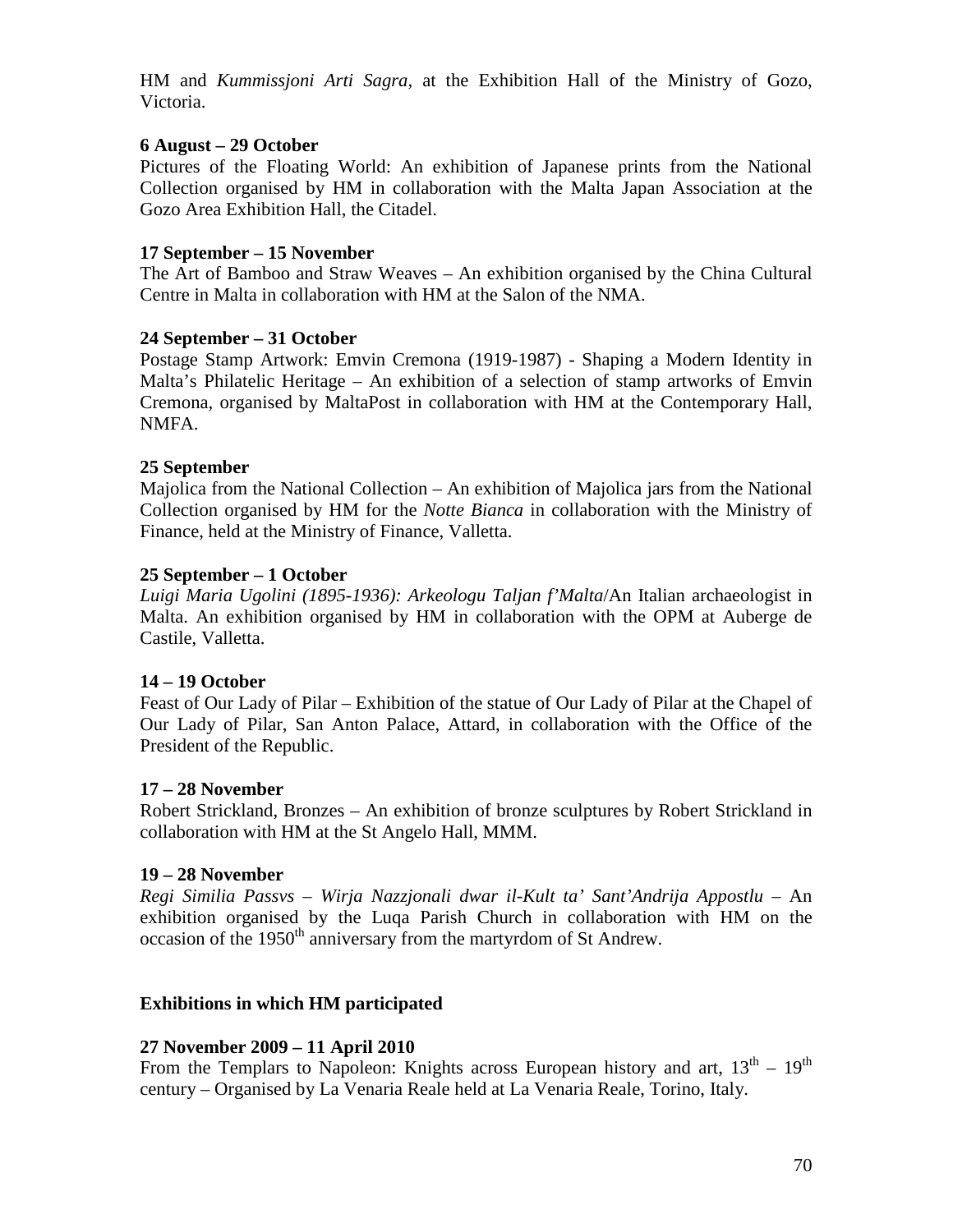## **7 – 30 April**

*Servi Servorum Dei: Il-Papat u Malta* – Organised by the National Library of Malta, at the National Library, Valletta.

## **8 – 19 April**

*San Pawl f'Malta u l-Formazzjoni ta' Identità ta' Nazzjon* – Organised by the OPM at the Auberge de Castile, Valletta.

## **25 September**

Keeping the records straight: *Għażla ta' volumi qodma mill-Arkivju Notarili Nazzjonali* – Organised by the Parliamentary Secretariat for Small Business and Land on the occasion of the *Notte Bianca* at the Ministry of Finance, Valletta.

## **24 October**

Lace Day – Organised by the Malta Lace Guild at the Phoenicia Hotel.

## **4 November – 5 December**

Francesco Zahra 1710-1773: An intimate look at his small works – Held at the Carmelite Priory, Mdina.

## **10 – 18 November**

Presentation of a Fatimid Quarter Dinar to the Central Bank of Malta – Organised by the Central Bank of Malta and held at the Central Bank of Malta, Valletta.

## **15 – 19 November**

Community Chest Fund 2010 Auction – Organised by the Office of the President of the Republic held at the Dining Room of The Palace, Valletta.

## **19 December – 1 January 2011**

Fortunato and Enrico Mizzi – Organised by the Fortunato and Enrico Mizzi Foundation on the occasion of the  $60<sup>th</sup>$  anniversary from the demise of Prime Minister Enrico Mizzi at the Auberge de Castille, OPM.

## **Exhibitions supported by HM**

## **1 December – 8 January 2011**

 $150<sup>th</sup>$  Anniversary of the first Malta Stamp 1860-2010 – An exhibition featuring Malta's first stamps together with postal items that have been used in these last 150 years, organised by Maltapost at the National Library of Malta, Valletta.

## **6 – 13 December**

*Nisġa ta' Lwien* – An art exhibition to commemorate the 30th anniversary of the Women's Section of St Philip Band Club organised by St Philip Band Club in collaboration with the Community Chest Fund at St Philip Band Club AD 1851, Żebbuġ.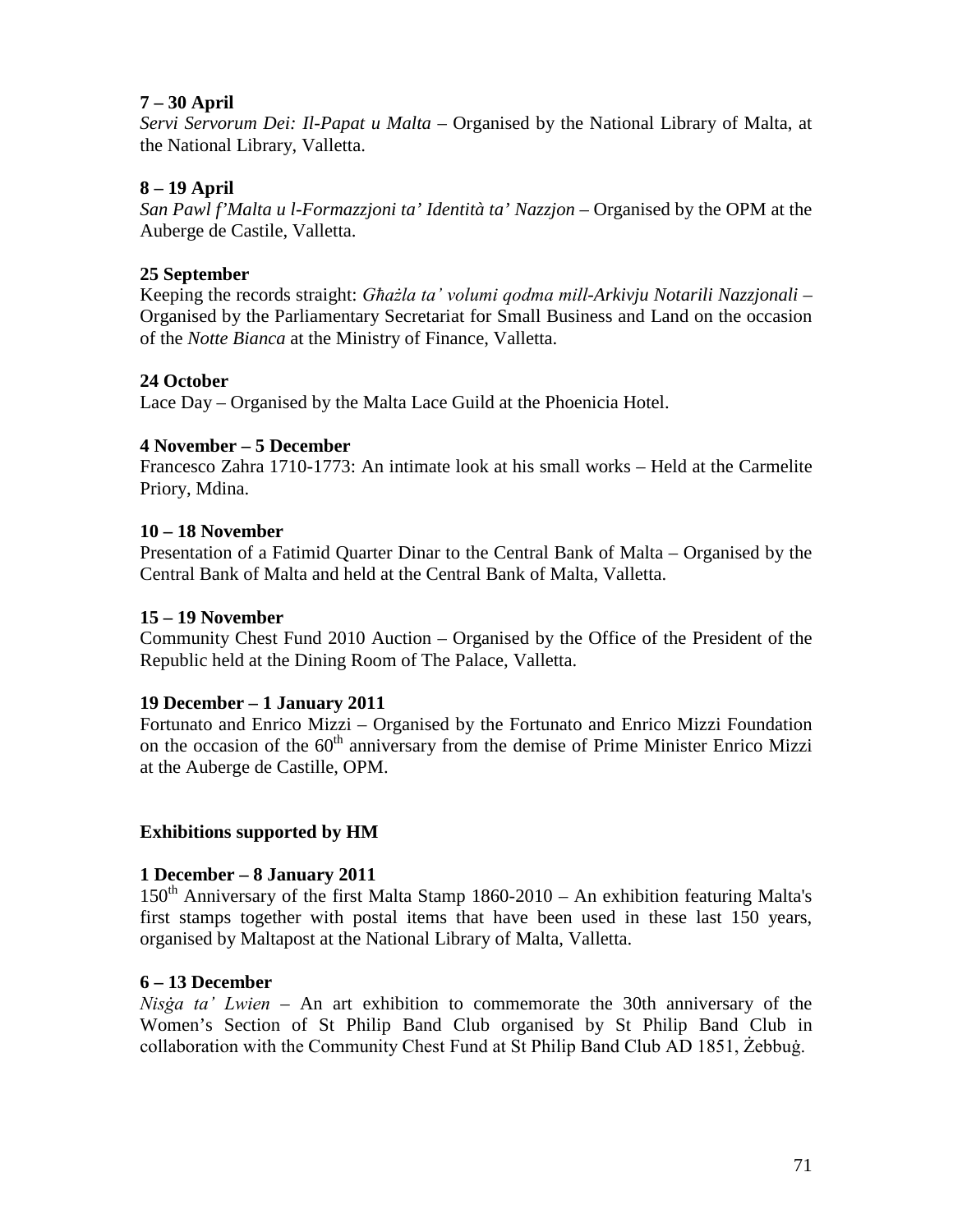## **Lectures organised / hosted by HM**

## **9 January**

The Conservation of Armour – A demonstration and lecture by the Senior Curator at the Palace Armoury, on the occasion of *Città Magica*.

## **12 February**

Medical Aspects of the Great Siege of Malta: 1565 – A lecture by medical historian Prof. C. Savona-Ventura followed by a buffet at the St Angelo Hall, MMM.

## **25 February**

Excavations at the Brochtorff Xagħra Circle – A lecture by Dr Caroline Malone, Senior Lecturer in Prehistoric Archaeology, Queen's University Belfast, at the NMA.

## **12 May**

Walking in Africa – A lecture by Guido Bonett in connection with his photographic exhibition and his experiences in Africa, at the NMNH.

## **14 October**

The New Medieval and Renaissance Galleries at the Victoria and Albert Museum in London: displaying antiquity in the  $21<sup>st</sup>$  century – A lecture by Dr Paul Williamson from the Victoria and Albert Museum at the NMFA.

## **Events organised by HM**

## **5 January**

Official launching of the publication *Mortuary customs in prehistoric Malta* – *Excavations at the Brochtorff Circle at Xagħra (1987-94)* at the Ministry of Gozo, Victoria.

## **13 January**

Official presentation of an old crane to HM by the AFM Maritime Squadron, at the AFM Maritime Squadron Base, Hay Wharf, Floriana.

## **31 January**

Life at Sea – Re-enactment of life at the Vittoriosa port, including guided tours, activities for children, military drills, a typical market, conservation of an old boat, demonstration of boat model-making, and a display by the Maritime Squadron at the MMM.

## **11 – 13 February**

Carnivart: The Fun of Colour – Activities for schools and families including a maskmaking workshop and a special tour of the museum by a Harlequin at the NMFA.

## **12 February**

Official presentation of two large natural history collections belonging to the late Dr Carmelo De Lucca and Mr Guido Lanfranco, received by the Hon. Minister for Education the Family and Employment Dolores Cristina, at the NMNH.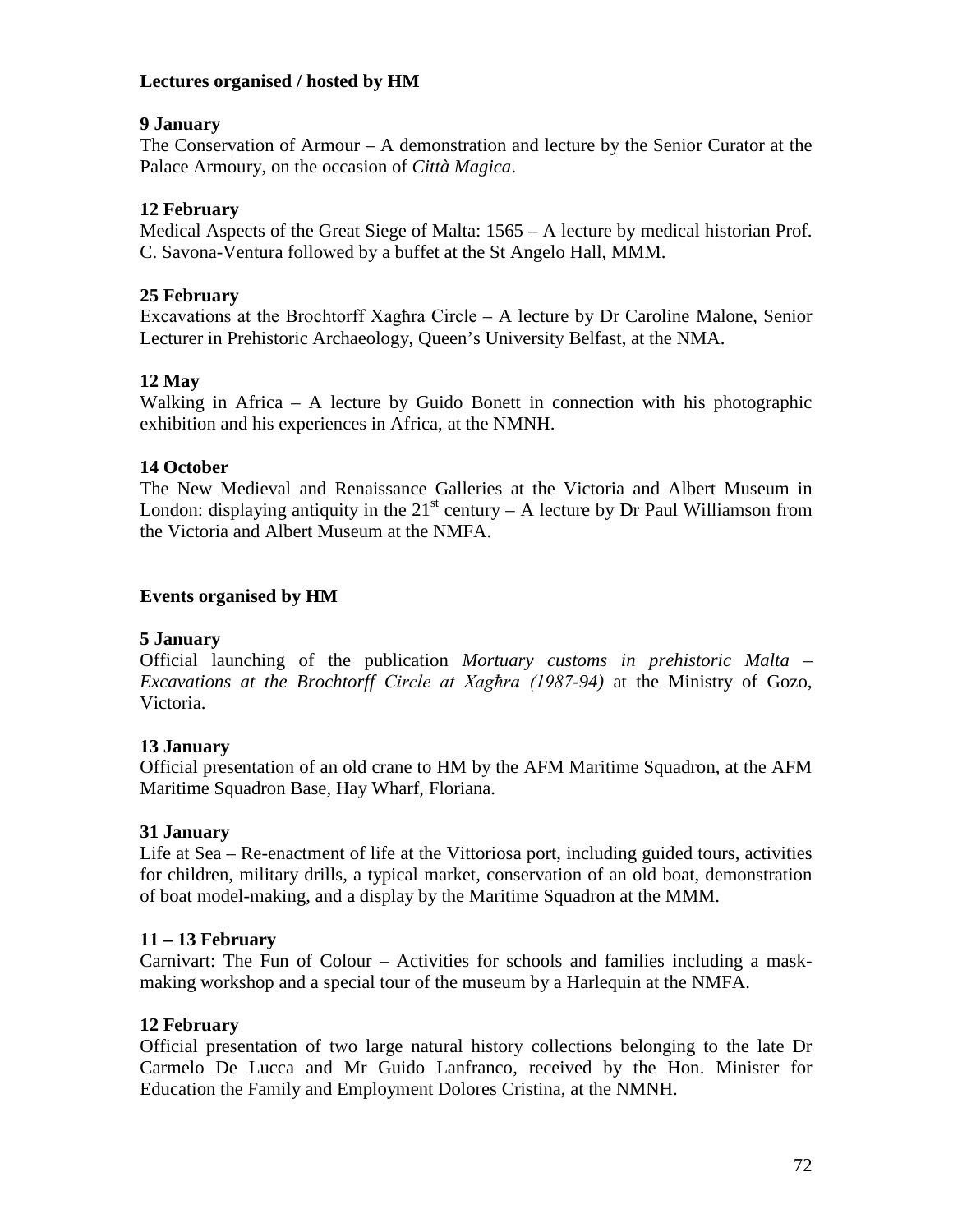# **24 February**

Art&Wine@SouthStreet: Where is Contemporary Art? – An event featuring Dr Toni Sant interviewed by Charles Xuereb at the NMFA.

# **26 February**

Coordination of photography practical workshop for 1st year B.Cons (Hons.) students as part of their course work at the Inquisitor's Palace.

# **26 – 27 February**

Stone Conservation Laboratory Open Day – Open day at HM Conservation Division, Bighi, to promote the vocational courses offered jointly by MCAST and HM.

# **12 March**

Official launching of a publication on the Maltese sculptor Antonio Buhagiar entitled 'Antonio Buhagiar 1906-1998: Portrait of a Neglected Artist' by Prof. Mario Buhagiar at the NMFA.

# **16 – 26 March**

Education Thematic Activities for Lent – An interactive programme for students based on the permanent exhibition *Passio et Resurrectio: The Cult of Christ's Passion and Resurrection from Lent to Pentecost,* at the Inquisitor's Palace.

# **20 – 21 March**

Guided tours of Mnajdra Temples on the occasion of the Spring equinox.

# **14 April**

Art&Wine@SouthStreet: In Memory of a Memorial – Featuring Claude Borg, Konrad Buhagiar and Kenneth Zammit Tabona at the NMFA.

# **2 May**

*Festival t'Arti u Artiġjanat Marbuta mal-Armar tal-Festi* – A festival of crafts relating to local feasts at the Inquisitor's Palace.

# **7 June**

7 for Free – Free entrance to the Inquisitor's Palace, Għar Dalam, the NMFA, the Gozo Museum of Archaeology, the Folklore Museum, the Old Prisons and the Gozo Nature Museum. As an added attraction, a group of artists took part in 'Re-Painted' during which they made sketches of a live model at the NMFA.

# **9 June**

Art&Wine@SouthStreet: An event featuring Raphael Vella and Lisa Gwen Baldacchino at the NMFA.

# **10 – 11 June**

Commemorative  $70<sup>th</sup>$  Anniversary 'First Attacks on Malta 1940' – A thematic event for students at the NWM to commemorate the first air raid attacks on Malta.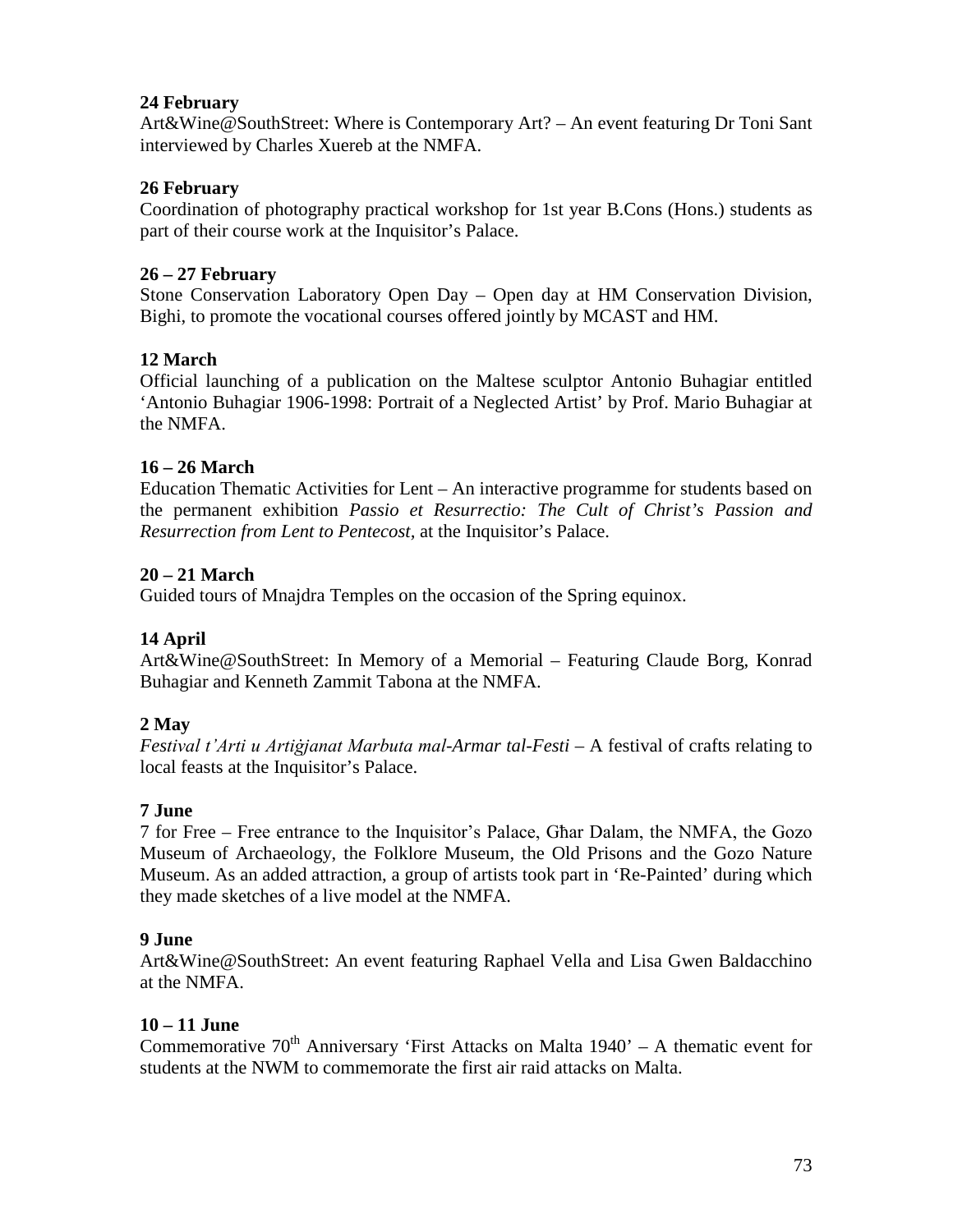# **20 – 21 June**

Guided tours of Mnajdra and Ħaġar Qim on the occasion of the summer solstice.

# **27 June**

The Great Siege Harbour Heritage Trail – A boat trip around the harbours on the two sides of the Valletta peninsula and a tour of the MMM.

### **1 August**

Open Day at SPC – Free entrance to family and/or friends of HM employees to participate in a visitor survey as part of the ERDF project at SPC.

### **3 – 27 August, 1 – 2 September**

A hands-on workshop for school children at the Inquisitor's Palace consisting of painting a miniature model of the '*Anglu tal-Pilandra*' which they kept as a souvenir, and cooking of the traditional *biskuttini tar-raħal*.

### **4 August**

Hands-on educational programme for children at Ħaġar Qim.

#### **6 August**

An educational programme for school children at the NMNH, including clay cast painting and nature-oriented games in the courtyard.

#### **6 August**

An educational programme for a group of primary school children at the Inquisitor's Palace consisting of preparation of traditional *biskuttini tar-raħal* and a re-enactment of a trial in the Inquisitor's tribunal.

#### **20 August**

An educational programme for school children at the Palace Armoury, including activities relating to the Museum's collection and a hands-on display of periodic armour and weapon replicas.

#### **17 September**

An education activity for school children consisting of hands-on workshop and a tour of SPC.

#### **18 September**

Ħaġar Qim – An open day for HM staff, including educational activities for children.

#### **19 September**

Ħaġar Qim – An open day for HM members, including education activities for children.

#### **20 – 21 September**

Guided tours on the occasion of the Equinox at Mnajdra Temples.

# **23 September**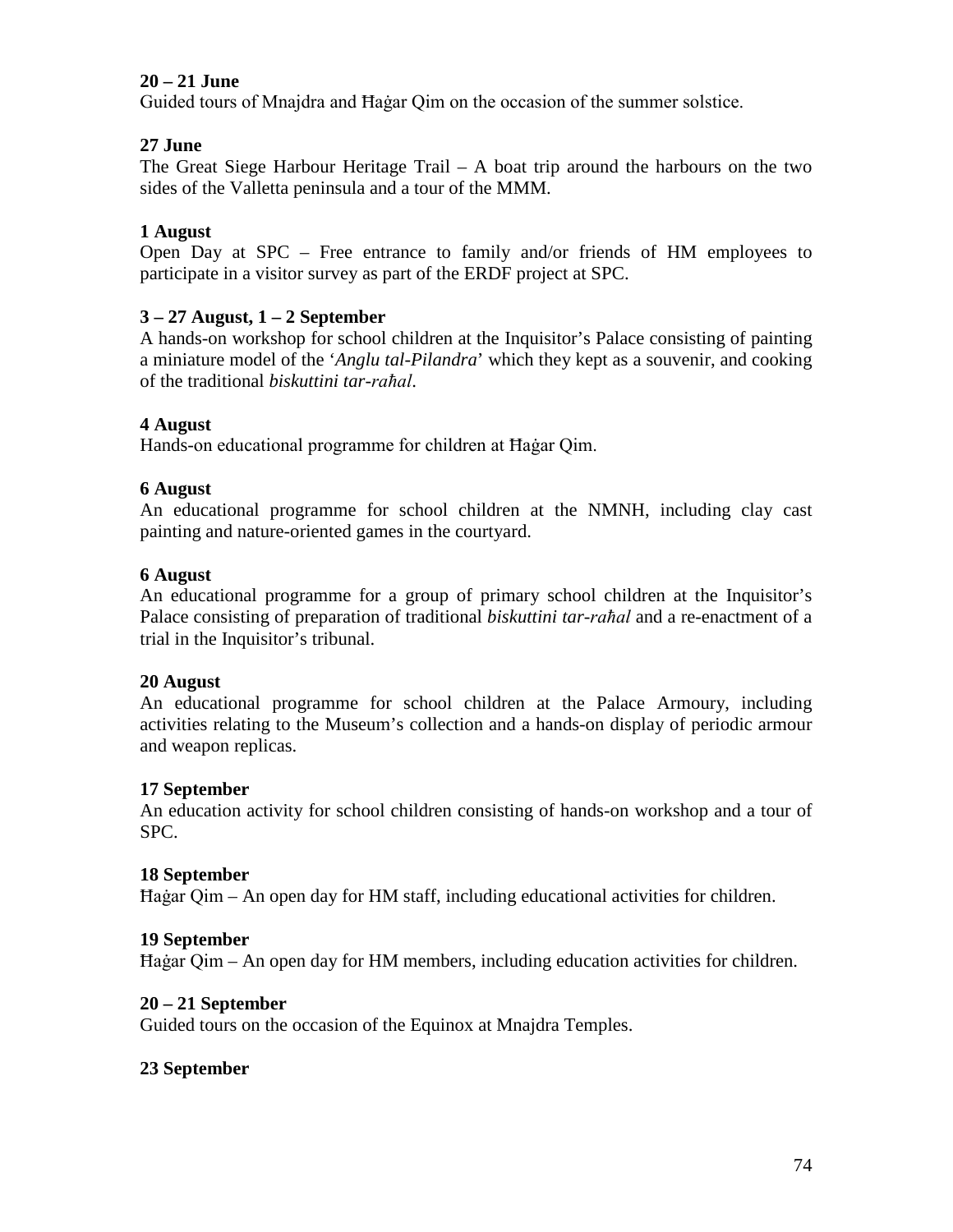Official inauguration of Ħaġar Qim and Mnajdra Protective Shelters and Visitor Centre Project by the Hon. Prime Minister Dr Lawrence Gonzi.

# **24 September**

An education activity for school children at the MMM consisting of hands-on workshop.

### **2 October**

Open Day at Ħaġar Qim and Mnajdra including activities for all the family.

### **28 October**

Official launching of the NWM educational programme sponsored by the European Institute of Education held at the NWM.

### **30 October**

Behind the scenes – A tour of the museum for the members of the Malta Lace Club specifically to view the old laces of the national collection of costumes at the Inquisitor's Palace.

#### **7 November**

Malta at War Heritage Trail – Guided tour of the NWM, the War Shelters at Qormi and the Aviation Museum at Ta' Qali.

### **27 November**

Art&Wine@SouthStreet Special: A special commemorative event dedicated to Dennis Vella, featuring Patrick Fenech and Marquis Nicholas de Piro at the NMFA.

#### **8 December**

Open Day including guided tours at the MMM, Domvs Romana and the NWM.

#### **12 December**

Open Day including guided tours at the Inquisitor's Palace, the NMNH, Ġgantija Temples and Ta' Kola Windmill.

#### **13 December**

*Ballut għal Għar Dalam* – Planting of Mediterranean Oak seeds, a talk about this indigenous tree, and a tour of Għar Dalam cave and museum.

#### **21 December**

Guided tours of Mnajdra Temples on the occasion of the Winter Solstice.

#### **Events in which HM participated**

#### **9 January**

Extended opening hours and reduced admission fee at the Palace Armoury, the State Rooms and the NMA for the *Città Magica*, organised by the Parliamentary Secretariat for Tourism, the Environment and Culture and the MTA.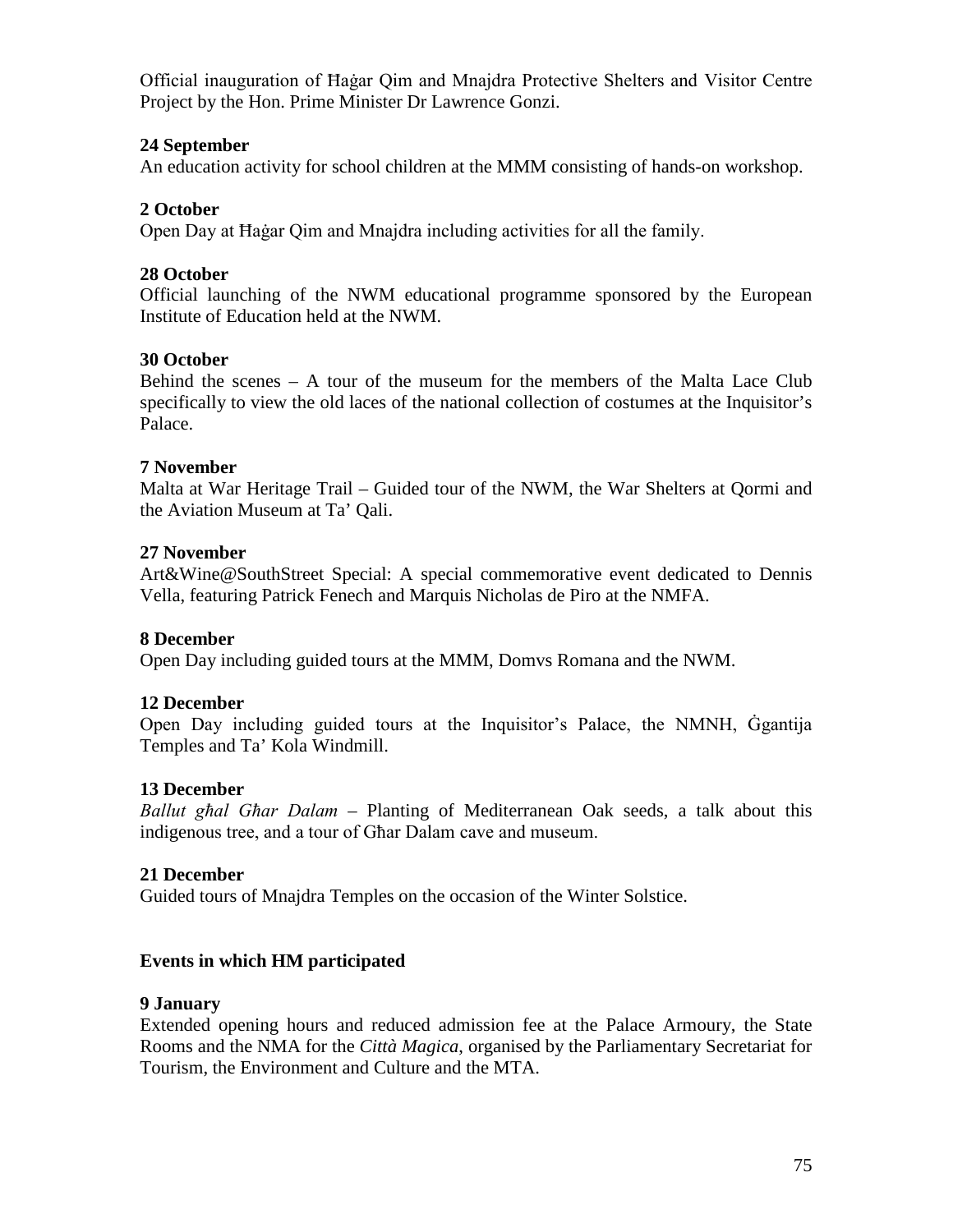# **9 – 12 March**

Expo 2010 – Participation in a career convention organised by the Education Department at the Malta Hilton Convention Centre.

# **1 April**

Extended opening hours and reduced admission fee at the Inquisitor's Palace for the event *Ħamis ix-Xirka fid-Dawl tax-Xemgħa fil-Birgu,* organised by the Birgu Local Council.

# **3, 25 April, 16, 23 May, 13 June**

*Apprezza* – Five educational activities at the Inquisitor's Palace, NMFA, Ħaġar Qim/Mnajdra Temples, NMNH and Għar Dalam as part of a campaign for children aged 6-12 years organised by MTA.

# **10 – 11 April**

Extended opening hours and reduced admission fee at the NMNH on the occasion of Medieval Mdina, organised by the Mdina Local Council.

# **15 April**

Commemoration of 'The Award of the George Cross Medal to the people of Malta', organised by the MTA at St George's Square, Valletta.

# **14 – 15 May**

A Night at the Museum – Special activities for the *Lejlet Lapsi, Notte Gozitana* including special viewing of the Phoenician Cippus at the Gozo Museum of Archaeology, activities for children at the Old Prisons, stamp exhibition featuring local flora and fauna in collaboration with the Gozo Philatelic Society at the Gozo Nature Museum, and Gozo lace in the making and food stall at the Folklore Museum, Gozo.

# **16 May**

Children's Day organised to celebrate ICOM Day, including guided tours, plaster cast painting, face painting, interactive games and sheet colouring at the NMFA.

# **6 June**

A small display of artefacts from the MMM as part of the Maritime Festival in Senglea organised by the MTA and the Senglea Local Council.

# **7 June**

Verdala Palace and Nature tours – A whole day activity at Verdala Palace with special tours to Buskett Gardens, commemorating World Environment Day.

# **16 June**

Launching of the book *At Home with the President* by Allied Publications, Kasco Group and HM at the Palace, Valletta.

# **30 June**

A press conference at St James Cavalier in Valletta to announce the official closure of the EU LIFE project and the launching of the Layman's report.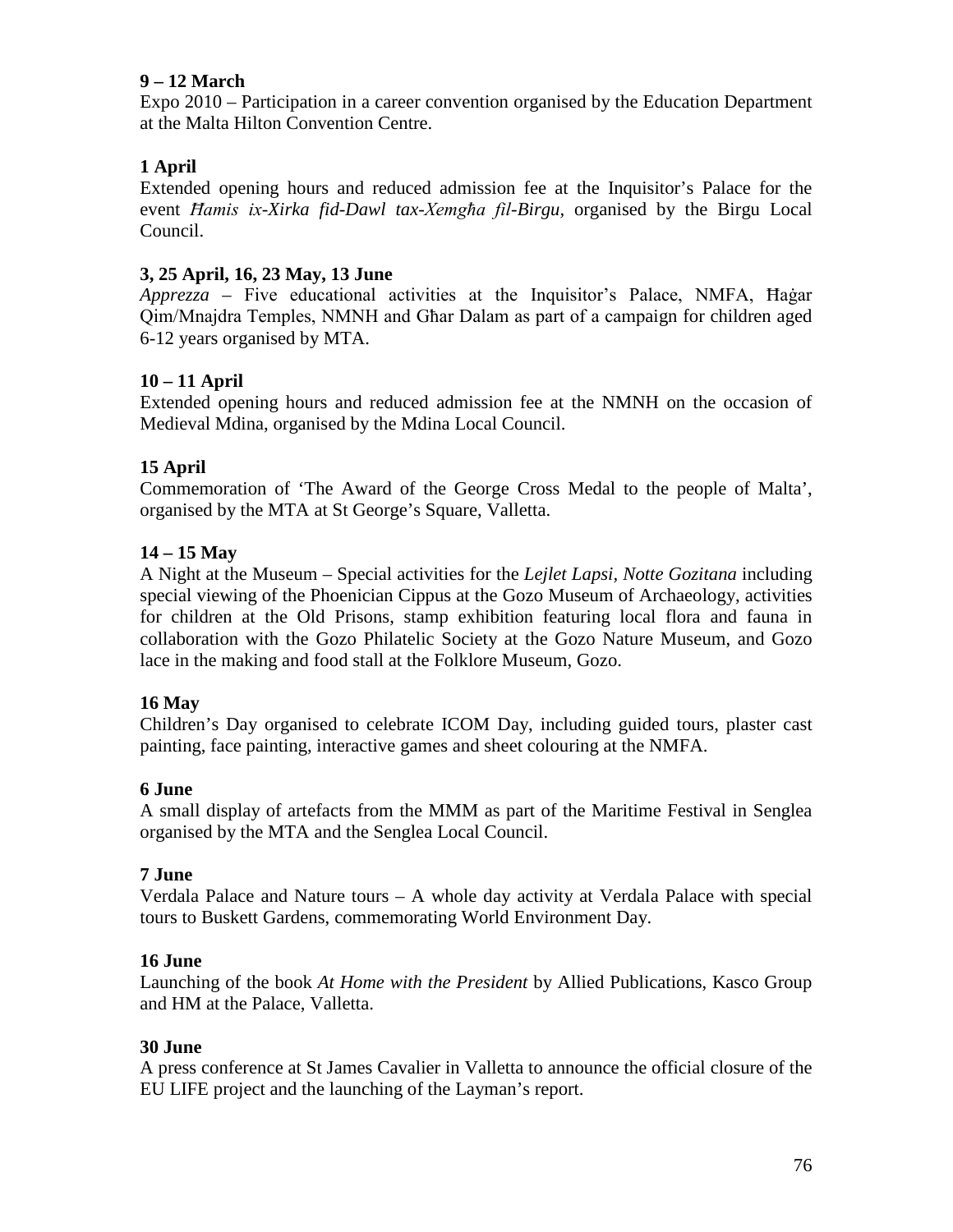### **26 September**

World Tourism Day – Għar Dalam and the Gozo Nature Museum opened to the public free of charge.

# **2 – 3 October**

Bormla Fortifications Festival – An event organised by Bormla Local Council during which HM unveiled a replica of Mattia Preti's painting at St Helen's Gate.

### **8 – 10 October**

Extended opening hours and reduced admission fees of the Inquisitor's Palace and the MMM on the occasion of *Birgufest*, in collaboration with the Birgu Local Council.

### **19 – 24 October**

ETC Youth Days – Participation in an event to guide youths in their search for employment and career development held at the Granaries of Floriana and at Victoria, Gozo.

#### **1 – 6 November**

Festival Mediterranea – Heritage events organised by Astra Theatre in collaboration with HM, including lectures and guided tours by Dr David Trump at the Hypogeum and Ġgantija Temples.

#### **14 November**

*Niċċelebraw Flimkien* – An event organised by the Office of the Commissioner for Children as part of the celebrations to commemorate the  $20<sup>th</sup>$  Anniversary of the ratification of the United Nations convention on Children Rights, at the Verdala Palace, Rabat.

#### **7 December**

Winter Tastes Festival – An event to promote typical winter food, including guided tours at a reduced price at Ta' Ħaġrat Temples, organised by the Mġarr Local Council.

#### **Events organised in collaboration with other institutions**

#### **3 June**

A heritage trail organised for employees of the MFSA, visiting the MMM and the Inquisitor's Palace.

#### **20 June**

*'Aprezza'* – A hands-on activity for children at Għar Dalam with mascot Turu, organised by the MTA.

#### **27 June**

*Jum Ħal Tarxien* – Free admission at Tarxien Temples between 2pm and 5pm as part of a cultural event in collaboration with the Tarxien Local Council.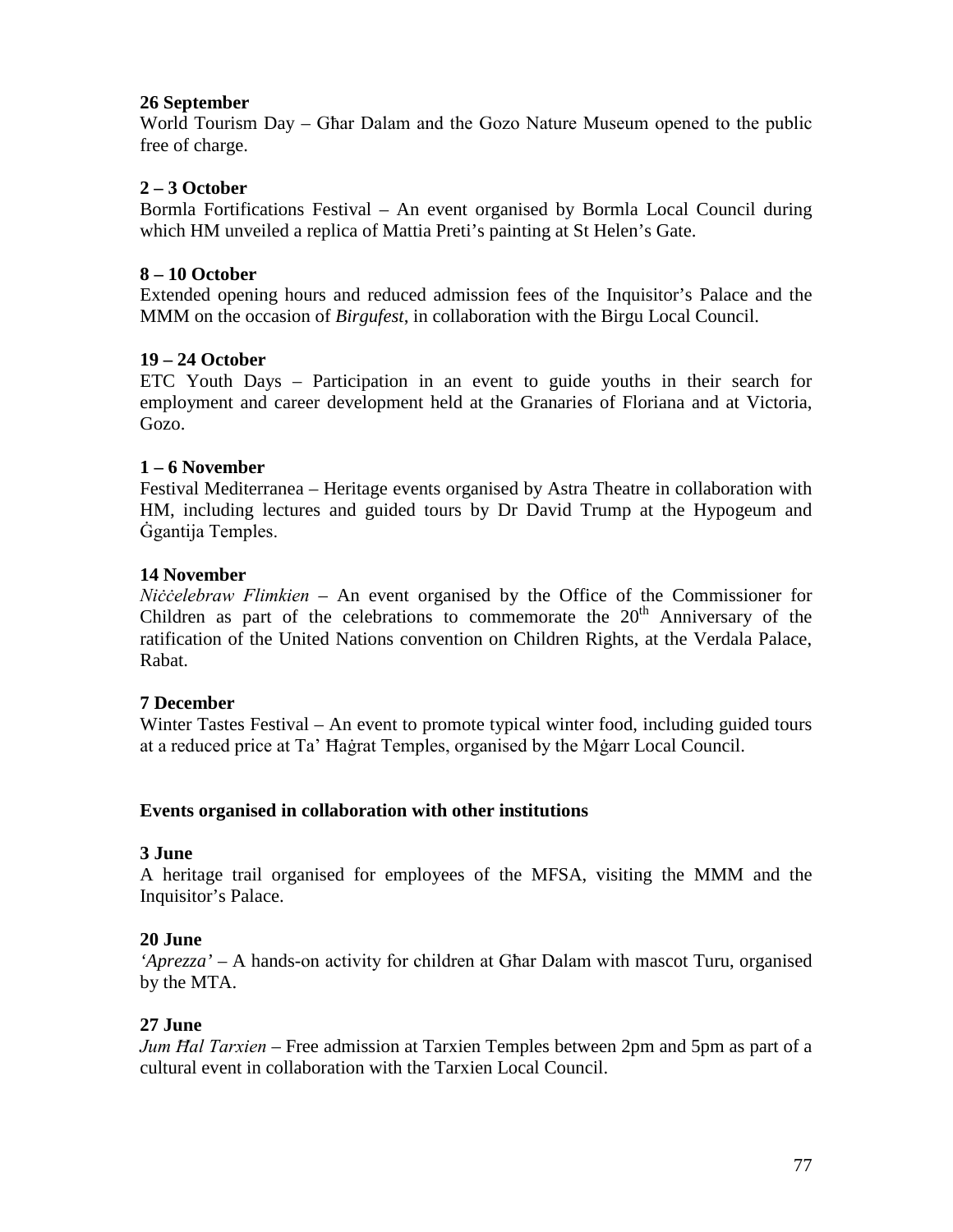### **12 July – 6 August**

Mediterranean Summer Programme – An international architecture summer school consisting of history and theory lectures and workshops organised by Architecture Project in collaboration with HM at the NMA.

### **19 September**

Reduced admission fees at the NMNH for the Tourism and Biodiversity Fair, including a photographic exhibition by BICREF, lectures and documentaries on biodiversity and ecotourism organised by the MTA and HM.

### **25 September**

Period Music in a Baroque setting by the Holland Baroque Society Musical Ensemble organised by the MCCA in collaboration with HM at the NMFA on the occasion of the *Notte Bianca*.

### **25 September**

*Notte Bianca* – The NMA, NMFA, Palace Armoury, State Rooms and Head Office were open free of charge in collaboration with MCCA.

### **1 October**

*L-Imqabba mal-Medda taż-Żmien* – Special opening and guided tours of Ta' Mintna Catacombs in collaboration with Mqabba Local Council.

### **2 - 3 October**

Open day at San Pawl Milqi on the occasion of Farmers Festival in collaboration with the Burmarrad Local Council.

#### **16 October**

*Vetrina ta' dak li jagħmilna Maltin* – Symposium organised by *Għaqda Nazzjonali Armar tal-Festi fit-Toroq* in collaboration with HM at the St Angelo Hall, MMM.

#### **18 October**

Malta Comic-Con 2010 – A guided tour of the Palace Armoury, Ħaġar Qim and Mnajdra to international comic artists attending the Malta conference.

#### **20 October**

A heritage trail for Arrigo Group, visiting Tas-Silġ, Borġ in-Nadur and Għar Dalam.

#### **12 November**

Malta Bat Night – An event including a public talk, a 'bat walk' around Mdina and an exhibition on bats at the NMNH organised in collaboration with MEPA as part of the biodiversity campaign.

#### **14 November**

Extended opening hours and reduced admission fee at the Inquisitor's Palace on the occasion of the *Festival ta' Logħob Tradizzjonali Malti fil-Birgu*, organised by HM, the Birgu Local Council and the Parliamentary Secretary for Public Dialogue and Information.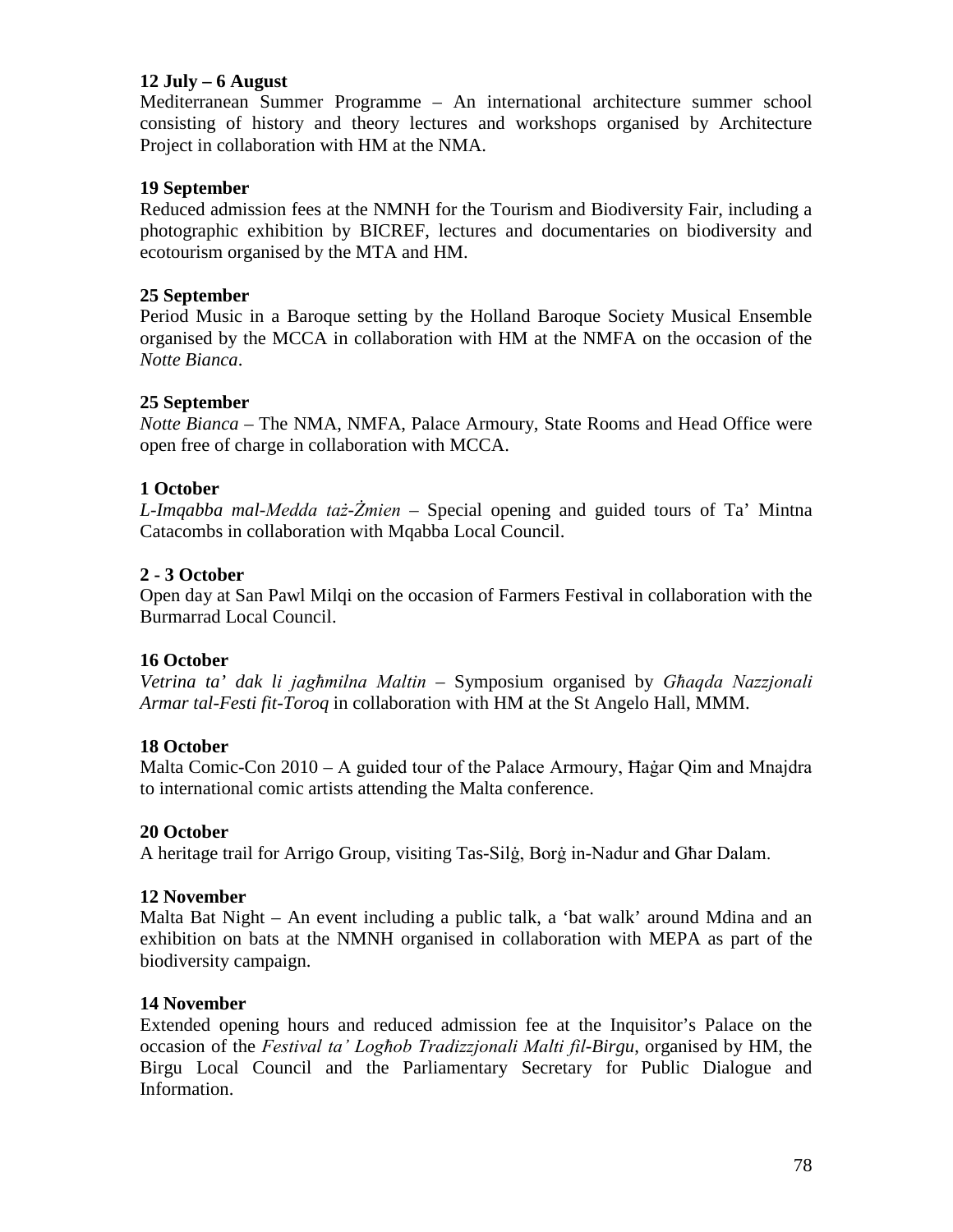# **Events hosted by HM**

### **28 January – 14 February**

Malta Seascapes – Official launching of the book *Seascapes* by Flicristi and inauguration of the photographic exhibition at the St Angelo Hall, MMM.

### **3 February**

Launch of European Year for Combating Poverty and Social Exclusion – Half day conference organised by the Foundation for Social Welfare Services at the Salon, NMA.

#### **10 February**

Mass at the chapel of San Pawl Milqi followed by guided tours of the site on the occasion of the feast of St Paul.

### **19 February**

Meet Alfred Chircop and his Monoprints – An open discussion with Alfred Chircop at the NMFA.

### **5 March**

Launch of Arts Scholarships by the Hon. Minister for Education, the Family and Employment Dolores Cristina at the Mattia Preti Halls, NMFA.

### **5 March**

Bournemouth University Students attended a day seminar and visited the conservation laboratories at HM Conservation Division, Bighi.

#### **28 March**

Heritage trail for BOV employees, including visits to Clapham Junction, Verdala Palace and the NMNH.

# **8 April**

Scientific Symposium – 'The Historic City, a reference model for urban sustainable development policies', part of the annual meeting of the CIVVIH in collaboration with ICOMOS Malta, HM, MTA and the Ministry of Finance at the Salon, NMA.

# **2 May**

A cultural tour to Gozo organised by the MCCA, including a visit to Ġgantija Temples.

#### **5 June**

Launching of the project 'Corporate Village Malta' by the Ministry of Finance and Malta Enterprise at the MMM.

#### **6 June**

Annual seminar organised by the Friends of the MMM at the St Angelo Hall, MMM.

#### **14 September**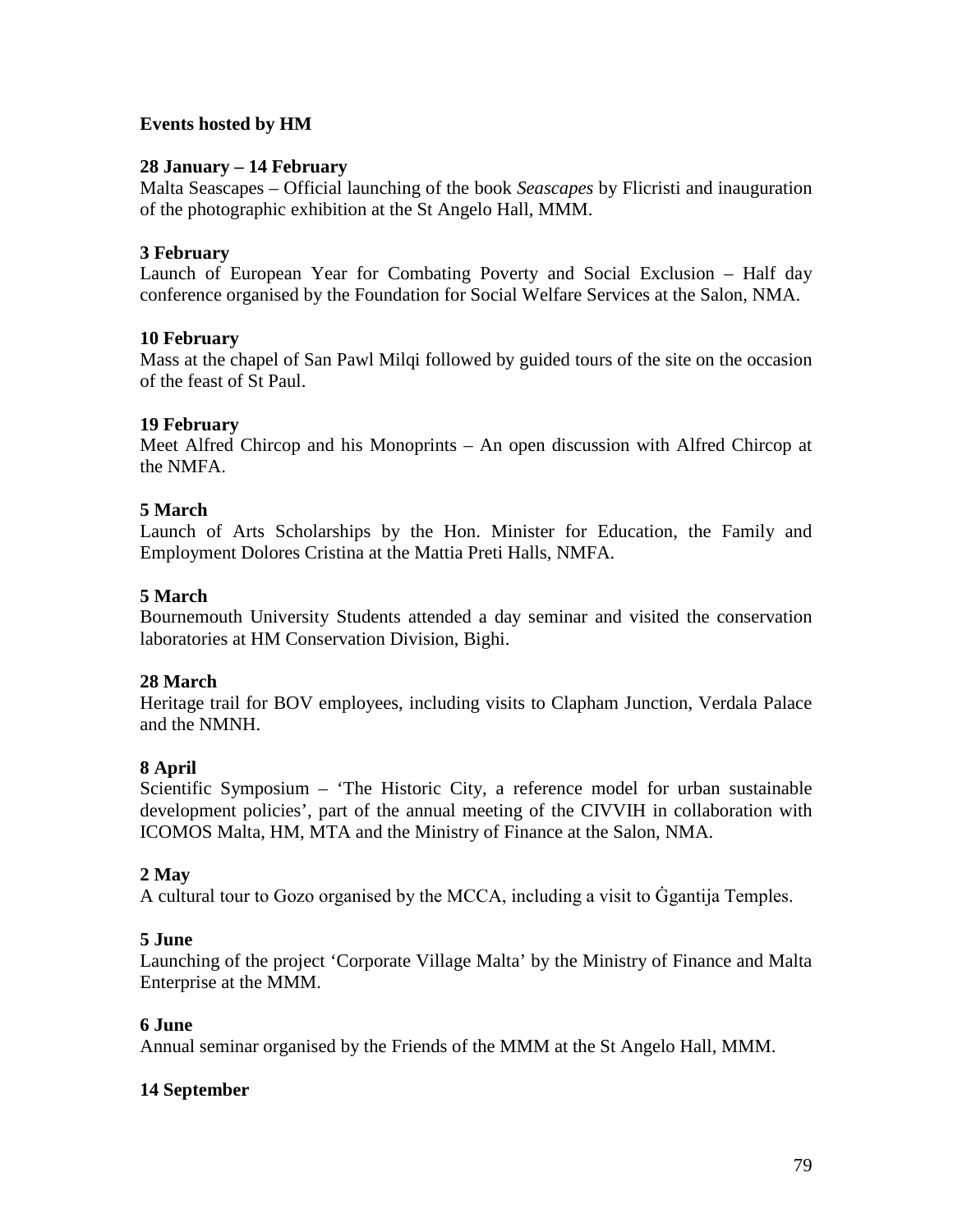Advanced decomposition – A contemporary art and music performance by artist and musician Walter Vella at the NMFA.

# **27 – 28 November**

DestinationArt – An open weekend at the NMFA including a book fair, guided tours, story telling, music, games, quizzes and watching artists in action, organised in collaboration with Midsea Books.

# **5 December**

Cultural tour including a visit to Ħaġar Qim and the visitor centre organised by the MCCA.

# **9 – 11 December**

The Django World Music Festival in Malta – A three day Jazz concert organised by the Belgian Embassy as a fund raising activity in aid of the Community Chest Fund at the NMA.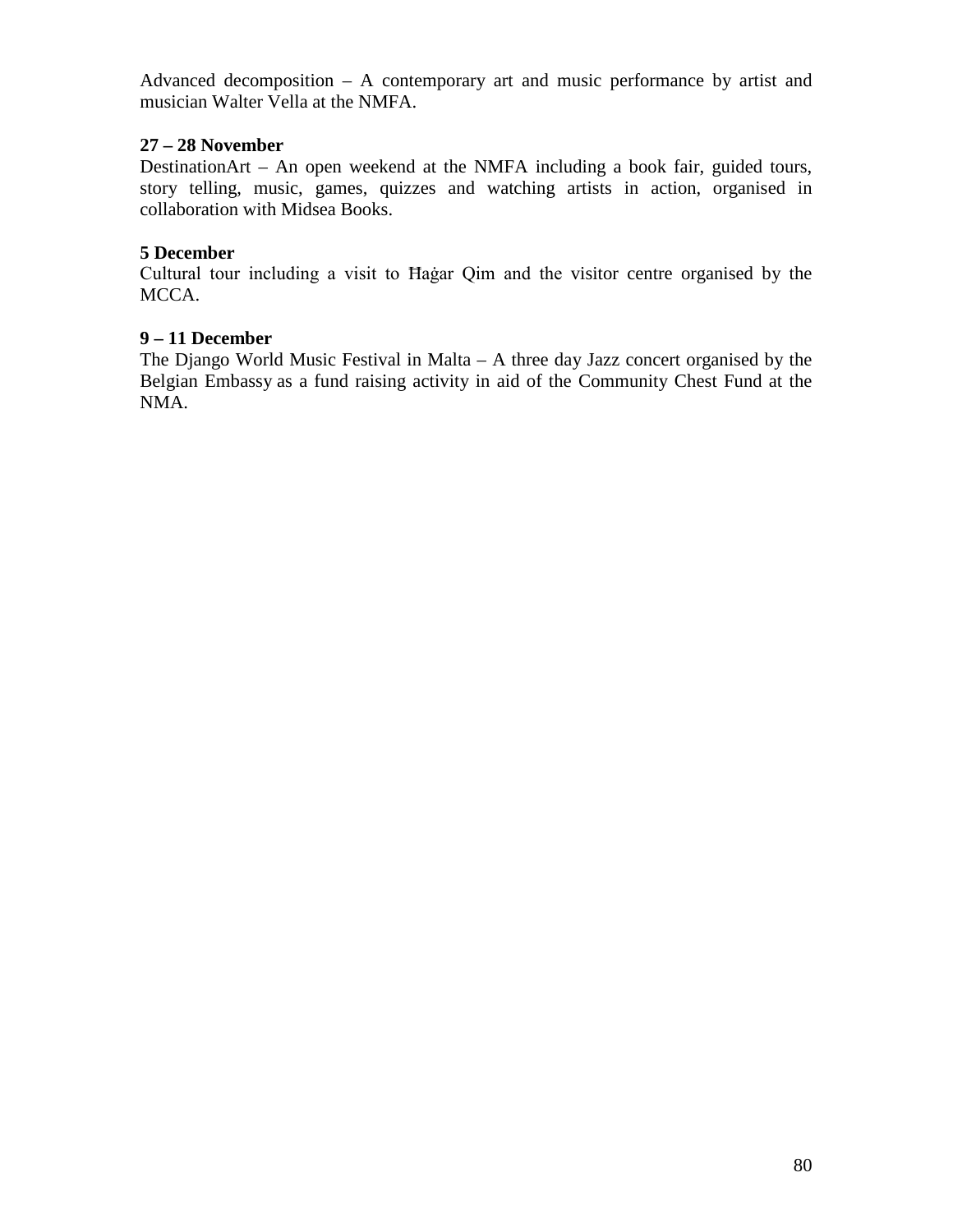|                                                                               | <b>Acquisition</b>               |                                                    |  |  |
|-------------------------------------------------------------------------------|----------------------------------|----------------------------------------------------|--|--|
| <b>Description</b><br>Sculpture of a ballerina                                | <b>Method</b><br><b>Donation</b> | <b>Source</b><br><b>Mr Antoine Paul Camilleri</b>  |  |  |
| Slides, photographs, negatives, collection                                    |                                  |                                                    |  |  |
| of trophies & awards                                                          | <b>Bequest</b>                   | Through the agency of Mr George Glanville of Fgura |  |  |
| Picture, certificate & medals pertaining to                                   |                                  |                                                    |  |  |
| the late Able Seaman C.J. Busuttil who died                                   | Donation                         | Mr Joseph Mifsud                                   |  |  |
| on HME Eddy                                                                   |                                  |                                                    |  |  |
| Photo of Battle of Britain Memorial                                           | <b>Donation</b>                  | Mr Joseph Caruana                                  |  |  |
| Publication: Oh what a lovely war                                             | Donation                         | Mr Joseph Caruana                                  |  |  |
| Photo of Mr. Cyril Jones DSM & Bar in                                         | Donation                         | Mr Malcolm Woods                                   |  |  |
| Royal Navy uniform with his parents                                           |                                  |                                                    |  |  |
| Set of medals of Staff Sergeant John Borg                                     | Donation                         | <b>WO2 John Hamilton</b>                           |  |  |
| (b. 3 March, 1927, d. 1996)<br>Photo of Staff Sergeant John Borg              | Donation                         | <b>WO2 John Hamilton</b>                           |  |  |
| Three German wartime film-footage (one                                        |                                  |                                                    |  |  |
| on Malta) dated 1941 /42                                                      | Donation                         | Mr Angelo Briffa                                   |  |  |
| Two old Malta postcards                                                       | Donation                         | Mr Philip Solomon                                  |  |  |
| Set of a wartime stove                                                        | Donation                         | Mrs J O'Neil                                       |  |  |
|                                                                               |                                  | <b>Mr Alfred Moore</b>                             |  |  |
| Photocopy extracts from wartime logbook                                       | Donation                         |                                                    |  |  |
| But ta' gewwa used by seaferes and<br>travellers to carry money and valuables | Donation                         | Mr Angelo Dougall                                  |  |  |
| Gong                                                                          | Donation                         | Mrs Adriana Dekkers de Roan                        |  |  |
| Two hot water bottles                                                         | Donation                         | Mrs Adriana Dekkers de Roan                        |  |  |
| Ashtray with match box holder                                                 | Donation                         | Mrs Adriana Dekkers de Roan                        |  |  |
| Flower pot                                                                    | Donation                         | Mrs Adriana Dekkers de Roan                        |  |  |
| Candle holder                                                                 | Donation                         | Mrs Adriana Dekkers de Roan                        |  |  |
| Toy soldier                                                                   | Donation                         | Mrs Adriana Dekkers de Roan                        |  |  |
| Article on The Times titled "The wind from                                    | Donation                         | Mr Joe Said                                        |  |  |
| Italy" (March 1937)<br>Four prints of the Malta Railway Station               | Donation                         |                                                    |  |  |
| Nine photographs of a submarine and of                                        |                                  | Mr R J Mason                                       |  |  |
| donor when serving in the Royal Navy                                          | Donation                         | <b>Mr Derek Tutt</b>                               |  |  |
| Publications, memorabilia, army badges                                        |                                  |                                                    |  |  |
| and correspondence pertaining to the late                                     | Donation                         | <b>Ms Aline Tayar</b>                              |  |  |
| <b>Captain Douglas Tayar</b>                                                  |                                  |                                                    |  |  |
| Journal: Aeroplane Monthly (December                                          | Donation                         | Mr Carmel Farrugia                                 |  |  |
| 2009)                                                                         |                                  |                                                    |  |  |
| Publication: Aircraft and the Air (1938)                                      | <b>Donation</b>                  | Mr Carmel Farrugia                                 |  |  |
| 2008 Rememberance souvenir coin                                               | Donation                         | Mr Carmel Farrugia                                 |  |  |
| Newspaper clipping from The Sunday<br>Times of Malta (October 11, 1942)       | <b>Donation</b>                  | Mr & Mrs J Nicholson Poppy                         |  |  |
| Shove halfpenny table                                                         | Donation                         | <b>Ms Anne Armstong</b>                            |  |  |
| One old sewing machine                                                        | Donation                         | <b>Ms Nathanie Debono</b>                          |  |  |
| Two gastri                                                                    | Donation                         | <b>Ms Nathanie Debono</b>                          |  |  |
| Two arm-chairs                                                                | Donation                         | <b>Ms Nathanie Debono</b>                          |  |  |
| Seven pieces stone/coral bracelets with<br>gold                               | Transfer                         | The Enforcement Division (Malta Customs)           |  |  |
| Six pieces stone/coral necklaces with gold                                    | Transfer                         | The Enforcement Division (Malta Customs)           |  |  |
| One stone/coral and gold spring bracelet                                      | Transfer                         | The Enforcement Division (Malta Customs)           |  |  |
| Eighteen stone/coral rings with gold                                          | <b>Transfer</b>                  | The Enforcement Division (Malta Customs)           |  |  |
| Eight stone/coral rings with gold                                             | Transfer                         | The Enforcement Division (Malta Customs)           |  |  |
| Eleven pairs stone earrings with gold (+                                      | Transfer                         | The Enforcement Division (Malta Customs)           |  |  |
| one loose earring)                                                            |                                  |                                                    |  |  |
| Ten pairs stone/coral earrings with gold                                      | Transfer                         | The Enforcement Division (Malta Customs)           |  |  |
| Six pairs gold earrings with corals and<br>stone                              | Transfer                         | The Enforcement Division (Malta Customs)           |  |  |
| Seven coral bracelets with gold                                               | Transfer                         | The Enforcement Division (Malta Customs)           |  |  |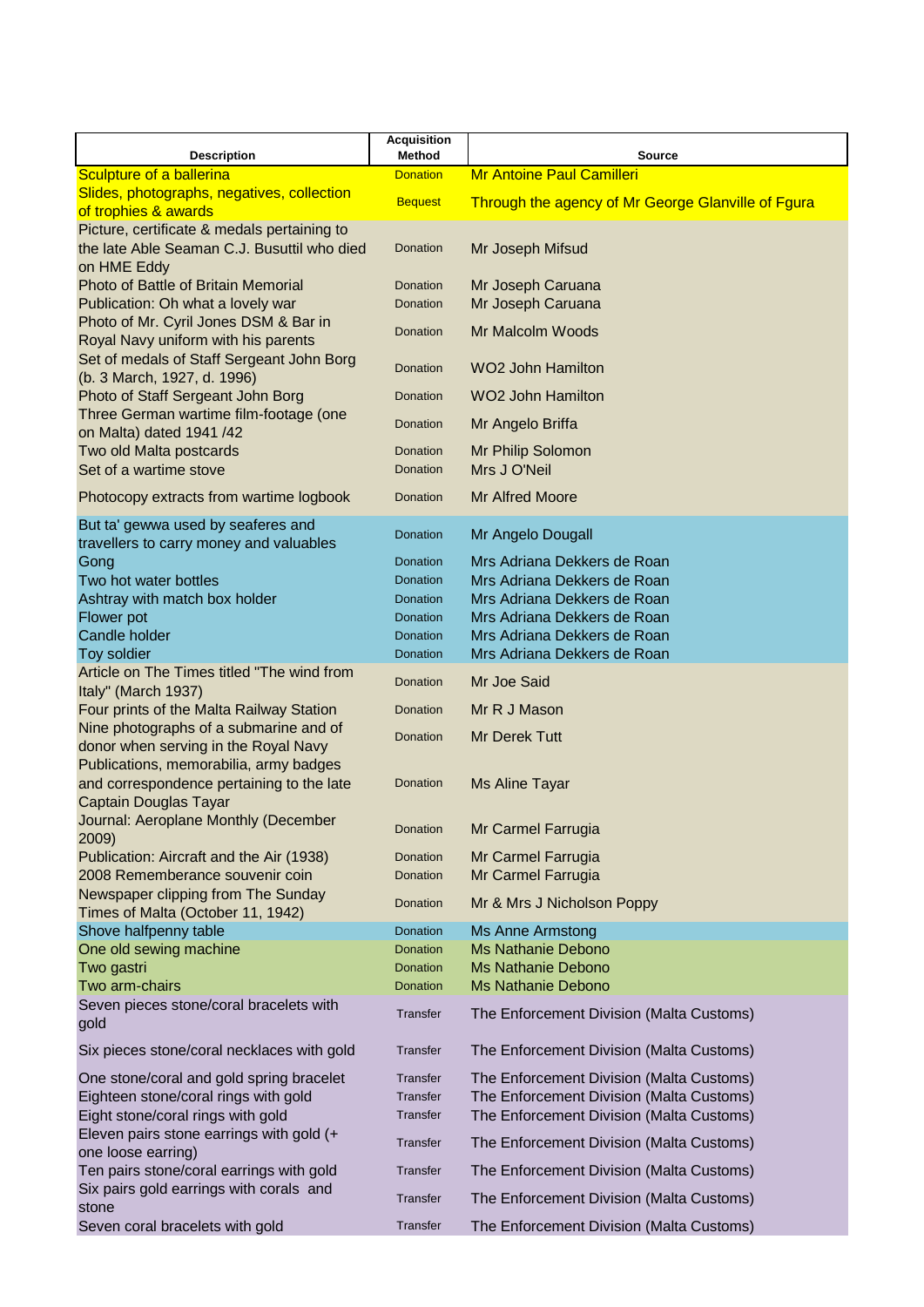| One gold and coral bracelet                                                                    | <b>Transfer</b> | The Enforcement Division (Malta Customs) |
|------------------------------------------------------------------------------------------------|-----------------|------------------------------------------|
| Seven coral necklaces with gold                                                                | <b>Transfer</b> | The Enforcement Division (Malta Customs) |
| Six spiral-bound original manuscript<br>volumes                                                | <b>Donation</b> | <b>Dr Albert Ganado</b>                  |
| WWII propoganda handkerchief with the<br>words 'The Enemy has ears: be cautious be<br>careful' | <b>Donation</b> | Mr Leonard Weller                        |
| Zingla                                                                                         | <b>Donation</b> | Ms Liliana Farrugia Gambin               |
| 20th century chest of drawers                                                                  | Donation        | Ms Liliana Farrugia Gambin               |
| 20th century commode                                                                           | <b>Donation</b> | Ms Liliana Farrugia Gambin               |
| Lavabo consisting of wash-hand basin<br>complete with cabinet and slop                         | <b>Donation</b> | Mr George Glanville                      |
| NAAFI leather bag                                                                              | <b>Donation</b> | Rev Fr Joseph Fsadni Catania             |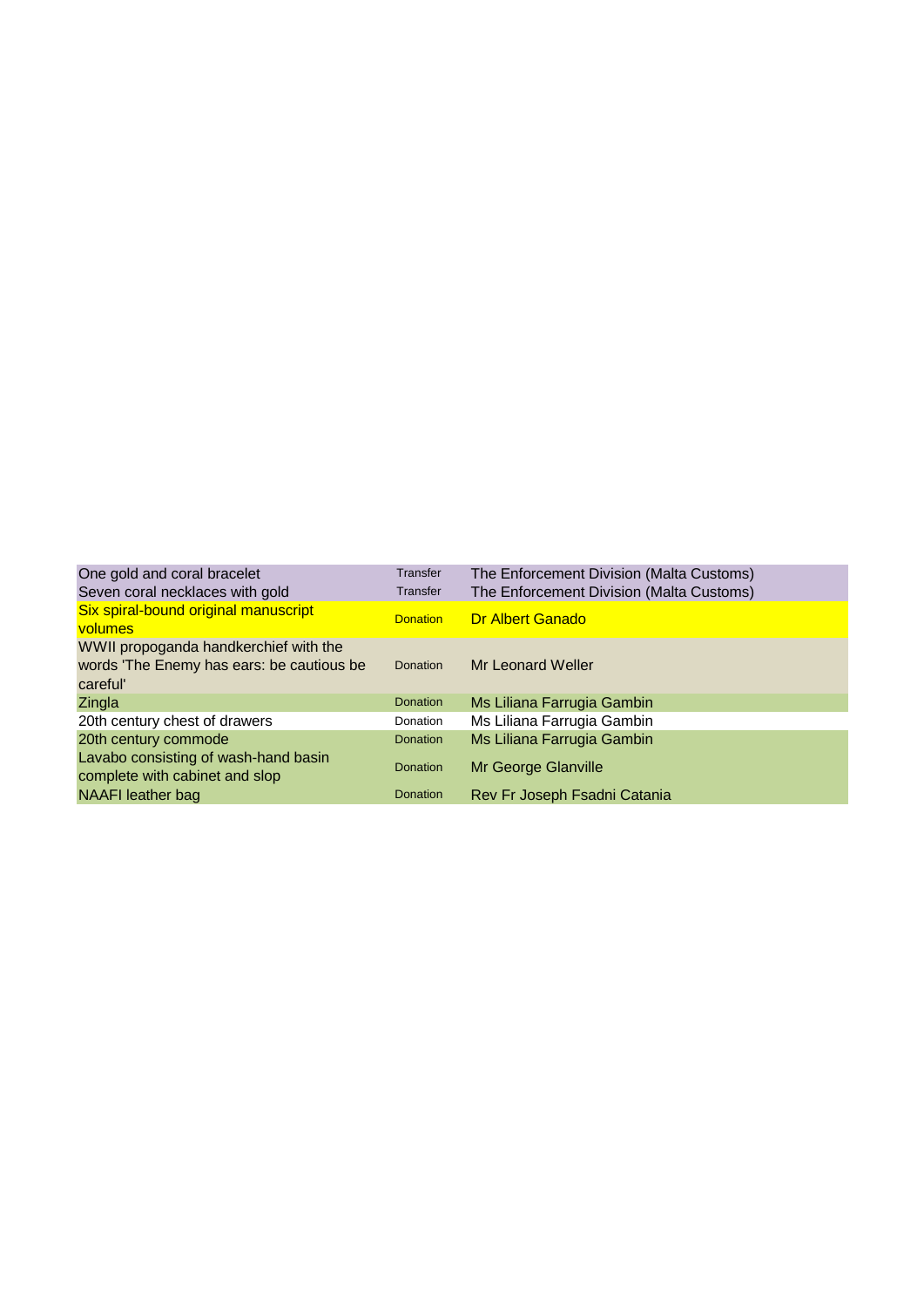

| NWM        |  |
|------------|--|
| NWM        |  |
| <b>NWM</b> |  |
| NWM        |  |
| NWM        |  |
| <b>NWM</b> |  |
| <b>NWM</b> |  |
| MMM        |  |
| MMM        |  |
| MMM        |  |
| MMM        |  |
| MMM        |  |
|            |  |

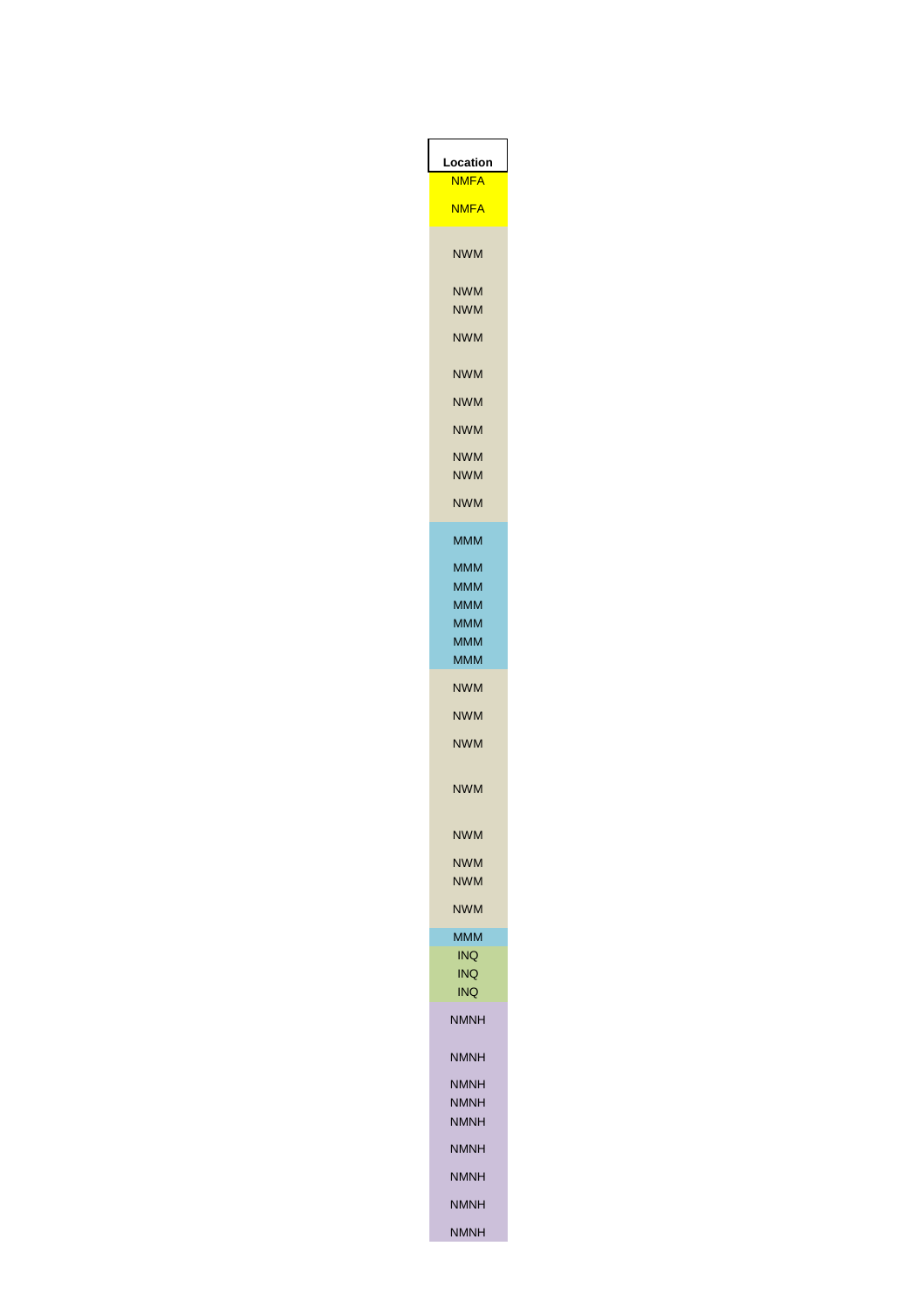



INQ INQ INQ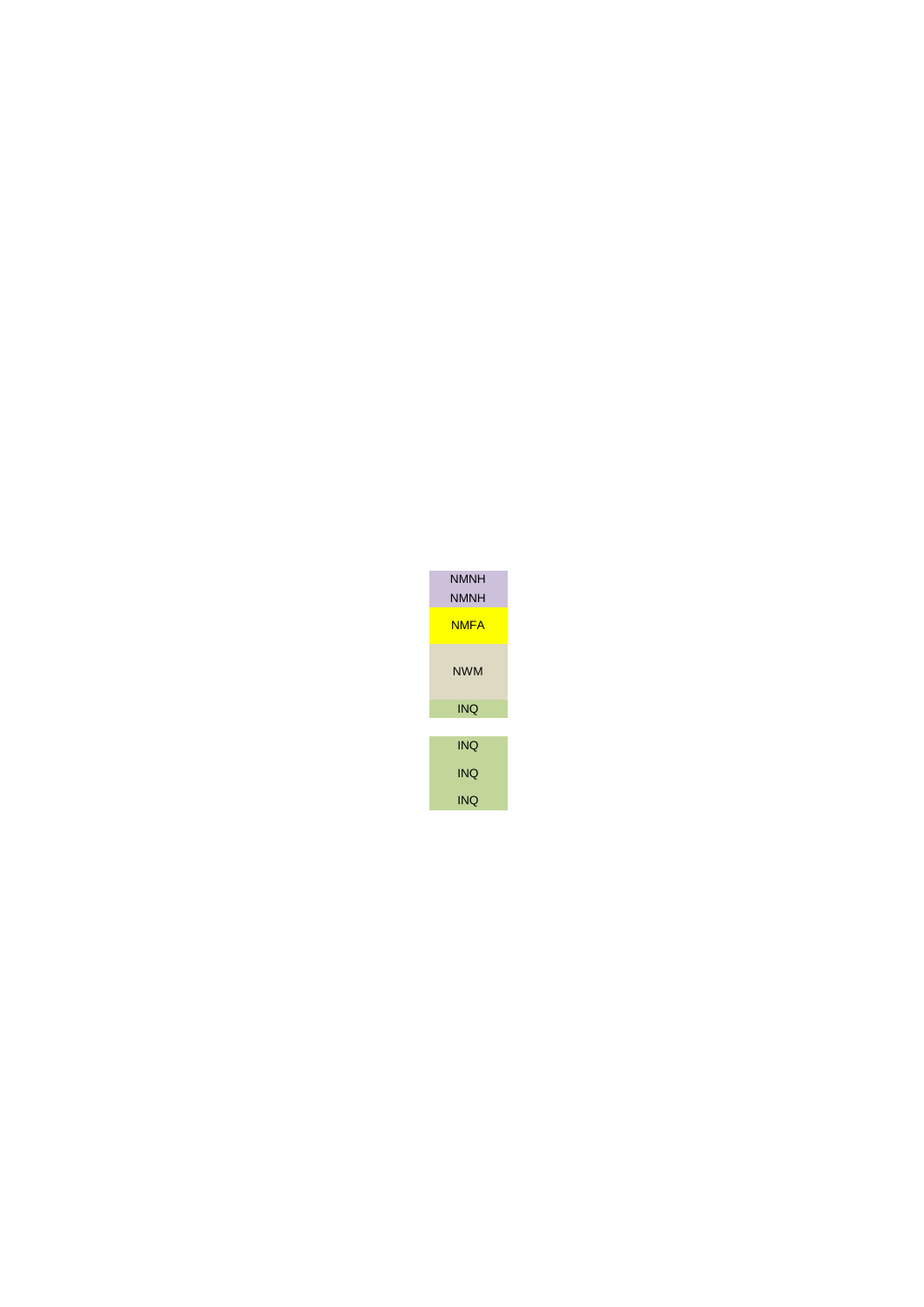| <b>Sites/Museums</b>               |        | Non-Paying Visitors 2010   Non-Paying Visitors 2009 |
|------------------------------------|--------|-----------------------------------------------------|
| Ghar Dalam Cave & Museum           | 5839   | 3590                                                |
| <b>Hagar Qim Temples</b>           | 9687   | 2362                                                |
| Hal Saflieni Hypogeum              | 137    | 132                                                 |
| Inquisitor's Palace                | 9708   | 8580                                                |
| <b>Mnajdra Temples</b>             | 7960   | 700                                                 |
| <b>Malta Maritime Museum</b>       | 5612   | 3823                                                |
| Domvs Romana                       | 2766   | 2035                                                |
| National Museum of Archaeology     | 7111   | 29078                                               |
| National Museum of Fine Arts       | 7985   | 3911                                                |
| National Museum of Natural History | 3996   | 3749                                                |
| <b>National War Museum</b>         | 6375   | 5141                                                |
| Palace Armoury                     | 6021   | 7862                                                |
| <b>St Paul's Catacombs</b>         | 3512   | 2891                                                |
| <b>State Rooms</b>                 | 10460  | 11125                                               |
| <b>Tarxien Temples</b>             | 2823   | 2163                                                |
| <b>Folklore Museum</b>             | 1859   | 953                                                 |
| Ggantija Temples                   | 4026   | 4509                                                |
| Museum of Archaeology              | 2284   | 1892                                                |
| <b>Natural Science Museum</b>      | 1977   | 810                                                 |
| Ta' Kola Windmill                  | 1397   | 1408                                                |
| The Old Prisons                    | 2561   | 1795                                                |
| <b>Total</b>                       | 104096 | 98509                                               |